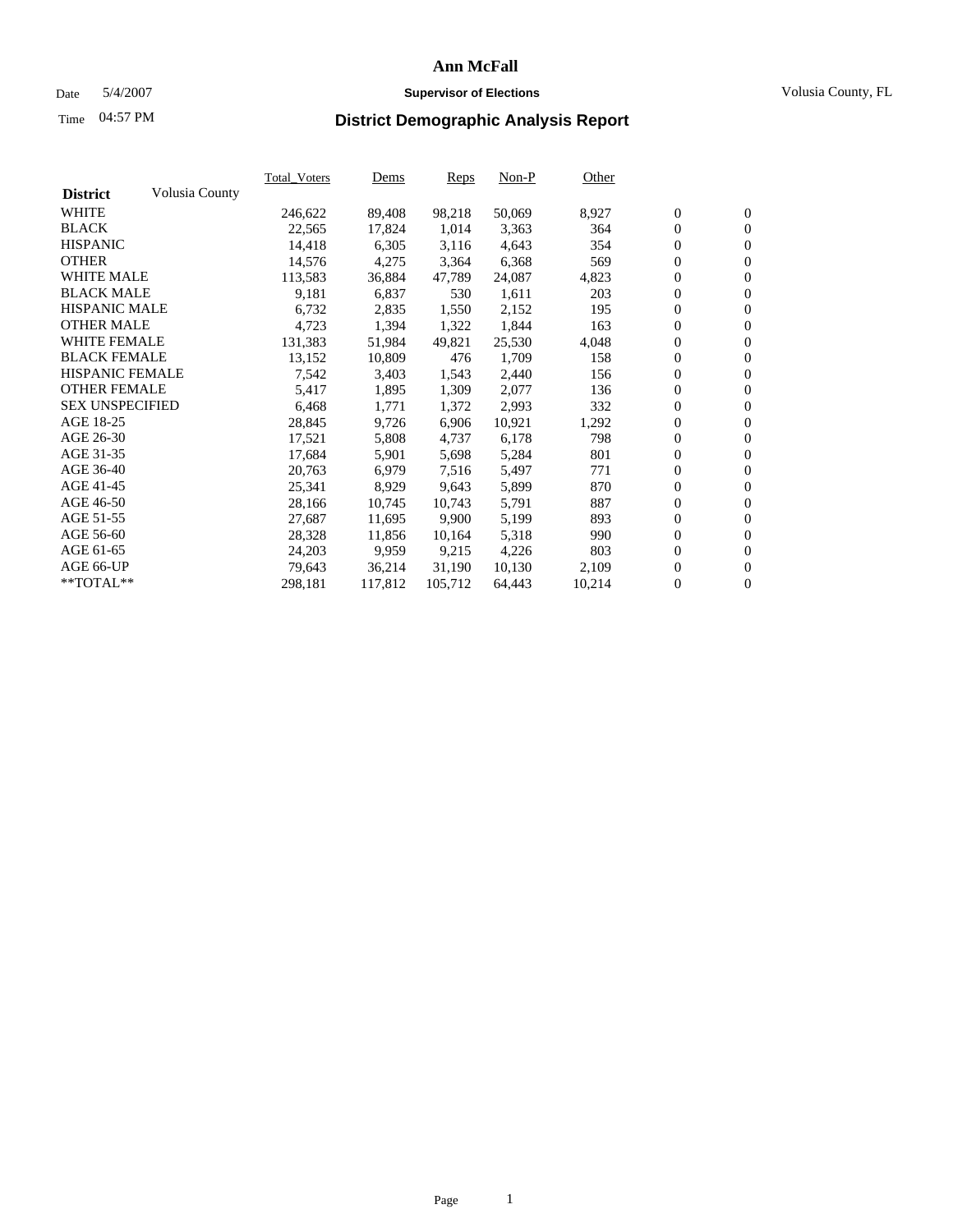#### Date 5/4/2007 **Supervisor of Elections Supervisor of Elections** Volusia County, FL

|                        | <b>Total_Voters</b>       | Dems   | <b>Reps</b> | Non-P  | Other |                  |                  |  |
|------------------------|---------------------------|--------|-------------|--------|-------|------------------|------------------|--|
| <b>District</b>        | County Council District 1 |        |             |        |       |                  |                  |  |
| <b>WHITE</b>           | 46,221                    | 17,017 | 19,153      | 8,214  | 1,837 | $\boldsymbol{0}$ | $\mathbf{0}$     |  |
| <b>BLACK</b>           | 3,608                     | 2,921  | 161         | 465    | 61    | $\boldsymbol{0}$ | $\overline{0}$   |  |
| <b>HISPANIC</b>        | 1,946                     | 750    | 435         | 693    | 68    | 0                | $\overline{0}$   |  |
| <b>OTHER</b>           | 2,467                     | 706    | 640         | 1,034  | 87    | 0                | $\mathbf{0}$     |  |
| <b>WHITE MALE</b>      | 21,061                    | 6,935  | 9,230       | 3,923  | 973   | 0                | $\mathbf{0}$     |  |
| <b>BLACK MALE</b>      | 1,401                     | 1,082  | 72          | 210    | 37    | $\boldsymbol{0}$ | $\boldsymbol{0}$ |  |
| <b>HISPANIC MALE</b>   | 888                       | 340    | 213         | 302    | 33    | 0                | $\mathbf{0}$     |  |
| <b>OTHER MALE</b>      | 778                       | 213    | 251         | 284    | 30    | $\boldsymbol{0}$ | $\mathbf{0}$     |  |
| <b>WHITE FEMALE</b>    | 24,897                    | 9,997  | 9,834       | 4,208  | 858   | $\overline{0}$   | $\overline{0}$   |  |
| <b>BLACK FEMALE</b>    | 2,172                     | 1,814  | 86          | 248    | 24    | 0                | $\mathbf{0}$     |  |
| <b>HISPANIC FEMALE</b> | 1,040                     | 404    | 219         | 384    | 33    | $\boldsymbol{0}$ | $\boldsymbol{0}$ |  |
| <b>OTHER FEMALE</b>    | 934                       | 328    | 244         | 337    | 25    | 0                | $\overline{0}$   |  |
| <b>SEX UNSPECIFIED</b> | 1,071                     | 281    | 240         | 510    | 40    | 0                | $\mathbf{0}$     |  |
| AGE 18-25              | 4,948                     | 1,448  | 1,397       | 1,864  | 239   | 0                | $\mathbf{0}$     |  |
| AGE 26-30              | 3,243                     | 1,021  | 1,018       | 1,014  | 190   | $\overline{0}$   | $\mathbf{0}$     |  |
| AGE 31-35              | 3,408                     | 1,109  | 1,223       | 908    | 168   | 0                | $\overline{0}$   |  |
| AGE 36-40              | 3,942                     | 1,296  | 1,515       | 976    | 155   | 0                | $\boldsymbol{0}$ |  |
| AGE 41-45              | 4,824                     | 1,614  | 1,999       | 1,011  | 200   | 0                | $\mathbf{0}$     |  |
| AGE 46-50              | 5,234                     | 2,008  | 2,083       | 973    | 170   | 0                | $\overline{0}$   |  |
| AGE 51-55              | 5,118                     | 2,155  | 1,958       | 809    | 196   | $\boldsymbol{0}$ | $\boldsymbol{0}$ |  |
| AGE 56-60              | 5,161                     | 2,254  | 1,946       | 770    | 191   | $\overline{0}$   | $\mathbf{0}$     |  |
| AGE 61-65              | 4,400                     | 1,928  | 1,706       | 612    | 154   | $\boldsymbol{0}$ | $\boldsymbol{0}$ |  |
| AGE 66-UP              | 13,964                    | 6,561  | 5,544       | 1,469  | 390   | $\boldsymbol{0}$ | $\boldsymbol{0}$ |  |
| **TOTAL**              | 54,242                    | 21,394 | 20,389      | 10,406 | 2,053 | 0                | $\overline{0}$   |  |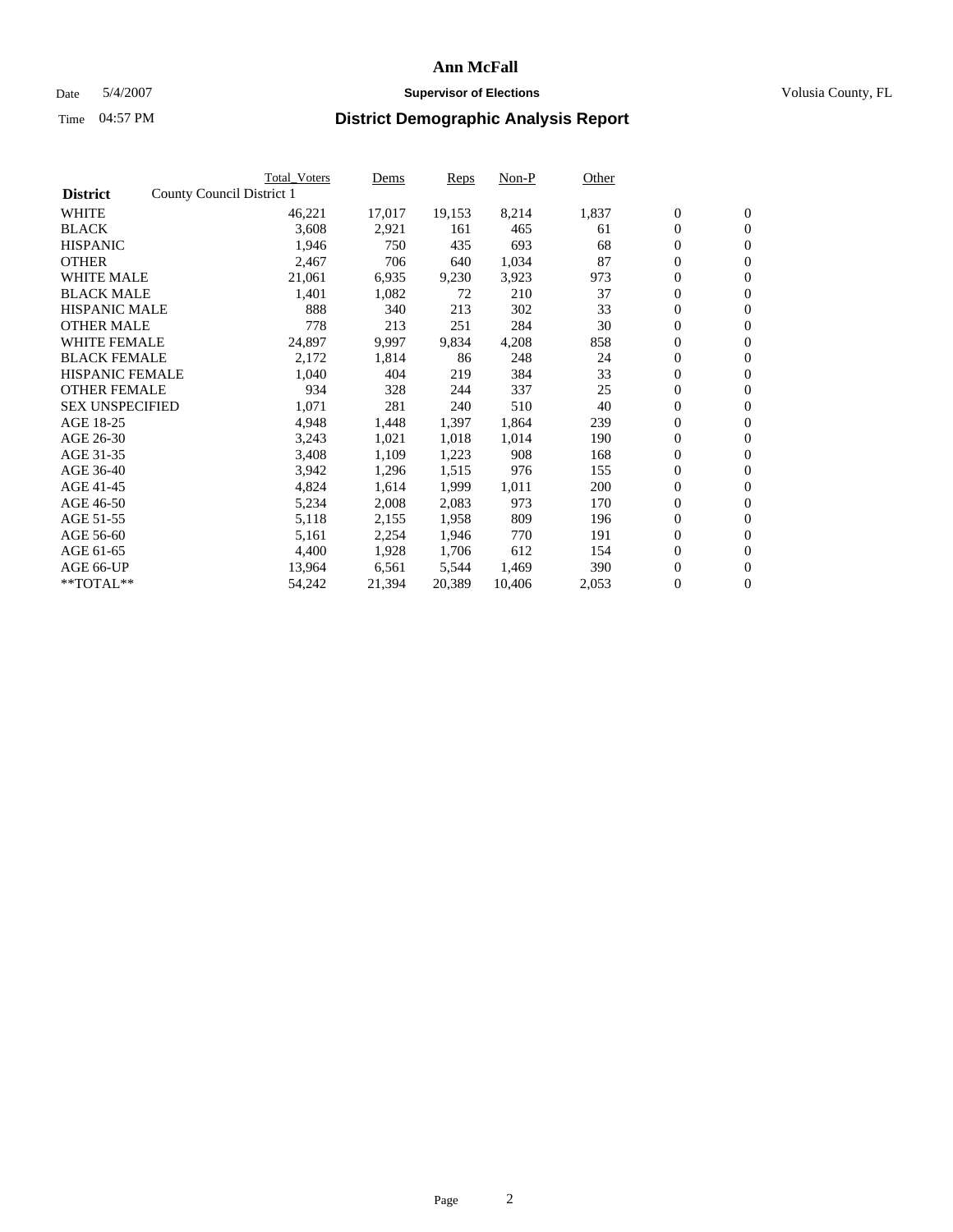#### Date 5/4/2007 **Supervisor of Elections Supervisor of Elections** Volusia County, FL

|                        | Total_Voters              | Dems             | <b>Reps</b> | Non-P  | Other |                  |                  |  |
|------------------------|---------------------------|------------------|-------------|--------|-------|------------------|------------------|--|
| <b>District</b>        | County Council District 2 |                  |             |        |       |                  |                  |  |
| <b>WHITE</b>           |                           | 40,604<br>15,630 | 14,721      | 8,769  | 1,484 | $\boldsymbol{0}$ | $\mathbf{0}$     |  |
| <b>BLACK</b>           |                           | 8,961<br>7,187   | 305         | 1,357  | 112   | $\boldsymbol{0}$ | $\mathbf{0}$     |  |
| <b>HISPANIC</b>        |                           | 948              | 371<br>204  | 344    | 29    | $\boldsymbol{0}$ | $\mathbf{0}$     |  |
| <b>OTHER</b>           |                           | 3,094<br>1,078   | 564         | 1,359  | 93    | $\boldsymbol{0}$ | $\mathbf{0}$     |  |
| <b>WHITE MALE</b>      |                           | 18,906<br>6,510  | 7,281       | 4,264  | 851   | 0                | $\mathbf{0}$     |  |
| <b>BLACK MALE</b>      |                           | 3,545<br>2,708   | 160         | 619    | 58    | $\boldsymbol{0}$ | $\mathbf{0}$     |  |
| <b>HISPANIC MALE</b>   |                           | 457              | 184<br>91   | 167    | 15    | $\overline{0}$   | $\mathbf{0}$     |  |
| <b>OTHER MALE</b>      |                           | 1,010            | 225<br>359  | 398    | 28    | $\overline{0}$   | $\mathbf{0}$     |  |
| <b>WHITE FEMALE</b>    |                           | 21,396<br>9,019  | 7,336       | 4,427  | 614   | $\mathbf{0}$     | $\mathbf{0}$     |  |
| <b>BLACK FEMALE</b>    |                           | 5,313<br>4,403   | 142         | 716    | 52    | $\boldsymbol{0}$ | $\mathbf{0}$     |  |
| <b>HISPANIC FEMALE</b> |                           | 483              | 185<br>110  | 174    | 14    | $\boldsymbol{0}$ | $\mathbf{0}$     |  |
| <b>OTHER FEMALE</b>    |                           | 1,096            | 447<br>197  | 433    | 19    | 0                | $\mathbf{0}$     |  |
| <b>SEX UNSPECIFIED</b> |                           | 1,401            | 451<br>252  | 631    | 67    | $\boldsymbol{0}$ | $\mathbf{0}$     |  |
| AGE 18-25              |                           | 6,380<br>2,892   | 1,017       | 2,259  | 212   | $\boldsymbol{0}$ | $\mathbf{0}$     |  |
| AGE 26-30              |                           | 1,289<br>3,261   | 683         | 1,165  | 124   | $\overline{0}$   | $\mathbf{0}$     |  |
| AGE 31-35              |                           | 2,924<br>1,144   | 812         | 859    | 109   | $\boldsymbol{0}$ | $\mathbf{0}$     |  |
| AGE 36-40              |                           | 3,267<br>1,344   | 917         | 888    | 118   | $\boldsymbol{0}$ | $\mathbf{0}$     |  |
| AGE 41-45              |                           | 4,014<br>1,699   | 1,246       | 931    | 138   | $\boldsymbol{0}$ | $\mathbf{0}$     |  |
| AGE 46-50              |                           | 4,589<br>2,031   | 1,449       | 964    | 145   | $\boldsymbol{0}$ | $\mathbf{0}$     |  |
| AGE 51-55              |                           | 4,511<br>2,144   | 1,355       | 884    | 128   | $\boldsymbol{0}$ | $\mathbf{0}$     |  |
| AGE 56-60              |                           | 2,230<br>4,965   | 1,520       | 1,033  | 182   | $\boldsymbol{0}$ | $\mathbf{0}$     |  |
| AGE 61-65              |                           | 1,837<br>4,248   | 1,436       | 811    | 164   | $\boldsymbol{0}$ | $\boldsymbol{0}$ |  |
| AGE 66-UP              |                           | 15,448<br>7,656  | 5,359       | 2,035  | 398   | $\boldsymbol{0}$ | $\boldsymbol{0}$ |  |
| **TOTAL**              |                           | 53,607<br>24,266 | 15,794      | 11,829 | 1,718 | $\boldsymbol{0}$ | $\overline{0}$   |  |
|                        |                           |                  |             |        |       |                  |                  |  |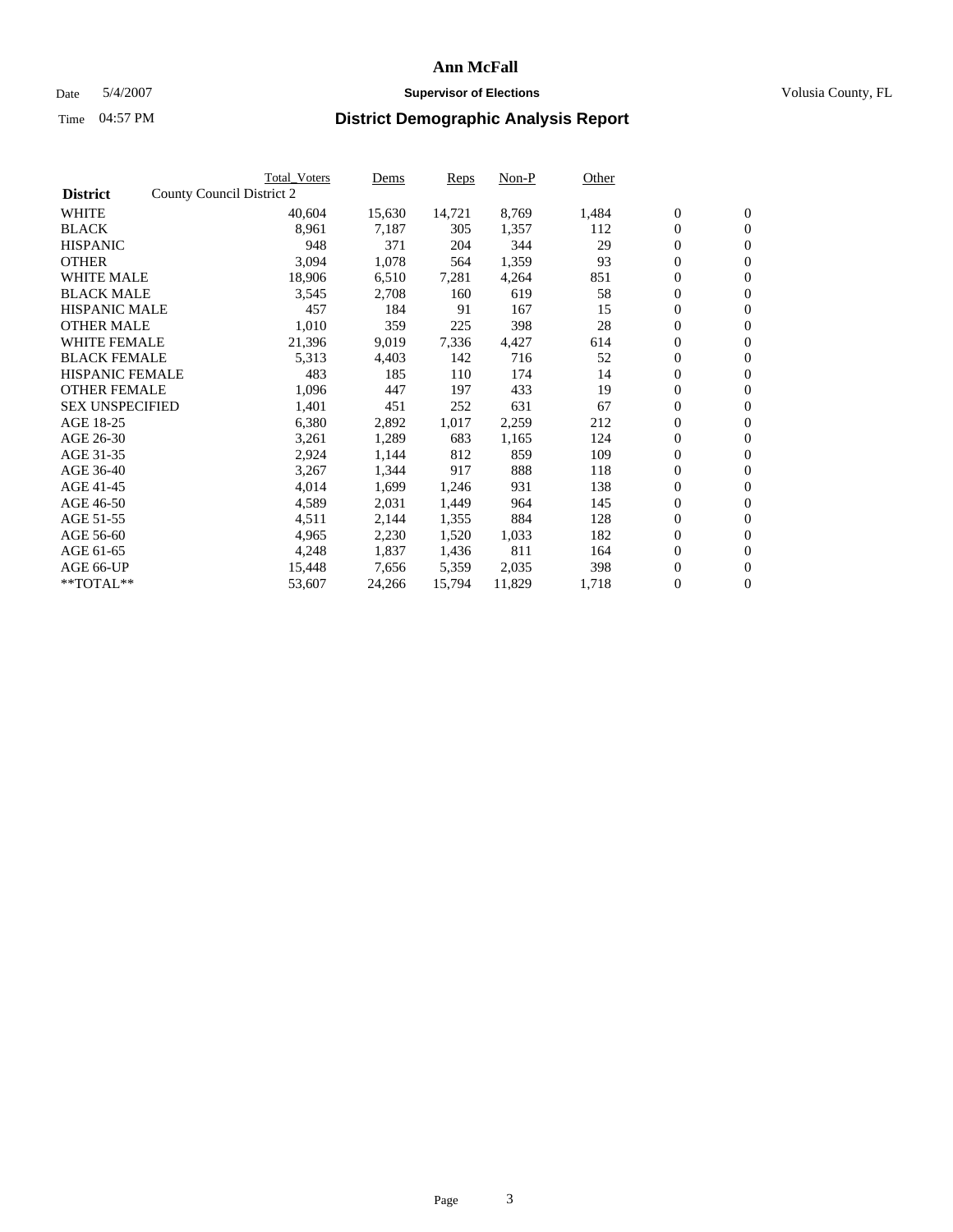### Date 5/4/2007 **Supervisor of Elections Supervisor of Elections** Volusia County, FL

|                        | <b>Total_Voters</b>       | Dems   | <b>Reps</b> | Non-P  | Other |                  |                  |  |
|------------------------|---------------------------|--------|-------------|--------|-------|------------------|------------------|--|
| <b>District</b>        | County Council District 3 |        |             |        |       |                  |                  |  |
| <b>WHITE</b>           | 61,935                    | 22,528 | 24,128      | 13,445 | 1,834 | $\boldsymbol{0}$ | $\mathbf{0}$     |  |
| <b>BLACK</b>           | 1,673                     | 1,338  | 85          | 227    | 23    | $\overline{0}$   | $\mathbf{0}$     |  |
| <b>HISPANIC</b>        | 706                       | 245    | 182         | 262    | 17    | $\overline{0}$   | $\mathbf{0}$     |  |
| <b>OTHER</b>           | 2,398                     | 621    | 564         | 1,100  | 113   | $\overline{0}$   | $\overline{0}$   |  |
| <b>WHITE MALE</b>      | 28,532                    | 9,339  | 11,743      | 6,482  | 968   | $\overline{0}$   | $\mathbf{0}$     |  |
| <b>BLACK MALE</b>      | 753                       | 563    | 46          | 127    | 17    | $\boldsymbol{0}$ | $\boldsymbol{0}$ |  |
| <b>HISPANIC MALE</b>   | 313                       | 94     | 81          | 127    | 11    | 0                | $\mathbf{0}$     |  |
| <b>OTHER MALE</b>      | 765                       | 206    | 220         | 310    | 29    | 0                | $\boldsymbol{0}$ |  |
| <b>WHITE FEMALE</b>    | 32,945                    | 13,035 | 12,226      | 6,827  | 857   | 0                | $\mathbf{0}$     |  |
| <b>BLACK FEMALE</b>    | 901                       | 760    | 37          | 99     | 5     | $\overline{0}$   | $\mathbf{0}$     |  |
| <b>HISPANIC FEMALE</b> | 384                       | 148    | 99          | 131    | 6     | $\overline{0}$   | $\mathbf{0}$     |  |
| <b>OTHER FEMALE</b>    | 898                       | 277    | 239         | 356    | 26    | $\overline{0}$   | $\mathbf{0}$     |  |
| <b>SEX UNSPECIFIED</b> | 1,221                     | 310    | 268         | 575    | 68    | $\boldsymbol{0}$ | $\boldsymbol{0}$ |  |
| AGE 18-25              | 5,268                     | 1,577  | 1,345       | 2,104  | 242   | $\overline{0}$   | $\mathbf{0}$     |  |
| AGE 26-30              | 3,301                     | 990    | 884         | 1,292  | 135   | $\boldsymbol{0}$ | $\mathbf{0}$     |  |
| AGE 31-35              | 3,374                     | 998    | 1,065       | 1,154  | 157   | $\boldsymbol{0}$ | $\mathbf{0}$     |  |
| AGE 36-40              | 4,218                     | 1,286  | 1,587       | 1,217  | 128   | $\boldsymbol{0}$ | $\mathbf{0}$     |  |
| AGE 41-45              | 5,372                     | 1,760  | 2,134       | 1,355  | 123   | 0                | $\mathbf{0}$     |  |
| AGE 46-50              | 6,193                     | 2,200  | 2,441       | 1,382  | 170   | $\overline{0}$   | $\mathbf{0}$     |  |
| AGE 51-55              | 6,549                     | 2,662  | 2,419       | 1,301  | 167   | 0                | $\mathbf{0}$     |  |
| AGE 56-60              | 6,699                     | 2,652  | 2,493       | 1,338  | 216   | $\boldsymbol{0}$ | $\mathbf{0}$     |  |
| AGE 61-65              | 6,005                     | 2,289  | 2,389       | 1,150  | 177   | 0                | $\boldsymbol{0}$ |  |
| AGE 66-UP              | 19,733                    | 8,318  | 8,202       | 2,741  | 472   | 0                | $\bf{0}$         |  |
| $*$ TOTAL $**$         | 66,712                    | 24,732 | 24,959      | 15,034 | 1,987 | 0                | $\boldsymbol{0}$ |  |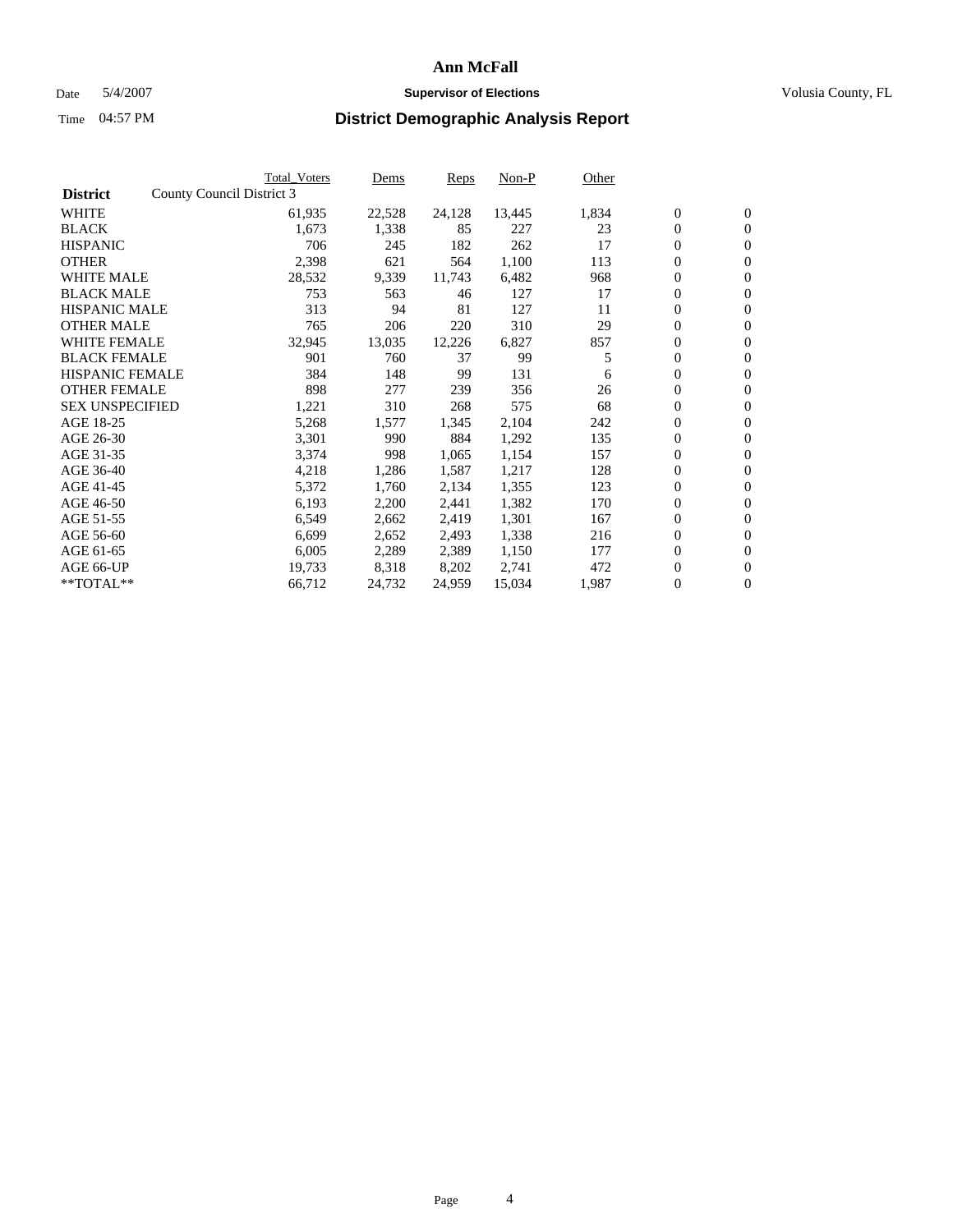#### Date 5/4/2007 **Supervisor of Elections Supervisor of Elections** Volusia County, FL

|                        | <b>Total_Voters</b>       | Dems   | <b>Reps</b> | Non-P  | Other |                  |                  |  |
|------------------------|---------------------------|--------|-------------|--------|-------|------------------|------------------|--|
| <b>District</b>        | County Council District 4 |        |             |        |       |                  |                  |  |
| <b>WHITE</b>           | 52,002                    | 19,119 | 21,002      | 10,154 | 1,727 | $\boldsymbol{0}$ | $\mathbf{0}$     |  |
| <b>BLACK</b>           | 4,292                     | 3,412  | 191         | 624    | 65    | $\boldsymbol{0}$ | $\overline{0}$   |  |
| <b>HISPANIC</b>        | 881                       | 345    | 248         | 266    | 22    | $\boldsymbol{0}$ | $\overline{0}$   |  |
| <b>OTHER</b>           | 3,265                     | 962    | 842         | 1,325  | 136   | 0                | $\mathbf{0}$     |  |
| <b>WHITE MALE</b>      | 23,734                    | 7,780  | 10,117      | 4,912  | 925   | 0                | $\mathbf{0}$     |  |
| <b>BLACK MALE</b>      | 1,692                     | 1,254  | 102         | 294    | 42    | $\boldsymbol{0}$ | $\boldsymbol{0}$ |  |
| <b>HISPANIC MALE</b>   | 391                       | 132    | 124         | 121    | 14    | 0                | $\mathbf{0}$     |  |
| <b>OTHER MALE</b>      | 1,069                     | 291    | 334         | 402    | 42    | $\boldsymbol{0}$ | $\mathbf{0}$     |  |
| <b>WHITE FEMALE</b>    | 27,936                    | 11,232 | 10,757      | 5,158  | 789   | $\overline{0}$   | $\overline{0}$   |  |
| <b>BLACK FEMALE</b>    | 2,569                     | 2,133  | 89          | 324    | 23    | 0                | $\mathbf{0}$     |  |
| <b>HISPANIC FEMALE</b> | 476                       | 204    | 119         | 145    | 8     | $\boldsymbol{0}$ | $\boldsymbol{0}$ |  |
| <b>OTHER FEMALE</b>    | 1,199                     | 426    | 331         | 414    | 28    | 0                | $\overline{0}$   |  |
| <b>SEX UNSPECIFIED</b> | 1,374                     | 386    | 310         | 599    | 79    | 0                | $\mathbf{0}$     |  |
| AGE 18-25              | 5,746                     | 1,903  | 1,561       | 2,042  | 240   | 0                | $\mathbf{0}$     |  |
| AGE 26-30              | 3,146                     | 1,088  | 860         | 1,059  | 139   | $\overline{0}$   | $\mathbf{0}$     |  |
| AGE 31-35              | 3,072                     | 1,074  | 993         | 884    | 121   | $\boldsymbol{0}$ | $\overline{0}$   |  |
| AGE 36-40              | 3,790                     | 1,309  | 1,428       | 922    | 131   | 0                | $\boldsymbol{0}$ |  |
| AGE 41-45              | 4,655                     | 1,649  | 1,808       | 1,039  | 159   | 0                | $\mathbf{0}$     |  |
| AGE 46-50              | 5,414                     | 2,084  | 2,097       | 1,083  | 150   | 0                | $\mathbf{0}$     |  |
| AGE 51-55              | 5,565                     | 2,367  | 2,008       | 1,013  | 177   | $\boldsymbol{0}$ | $\mathbf{0}$     |  |
| AGE 56-60              | 5,877                     | 2,466  | 2,109       | 1,113  | 189   | $\overline{0}$   | $\mathbf{0}$     |  |
| AGE 61-65              | 5,252                     | 2,097  | 2,058       | 932    | 165   | $\overline{0}$   | $\mathbf{0}$     |  |
| AGE 66-UP              | 17,923                    | 7,801  | 7,361       | 2,282  | 479   | $\boldsymbol{0}$ | $\mathbf{0}$     |  |
| **TOTAL**              | 60,440                    | 23,838 | 22,283      | 12,369 | 1,950 | 0                | $\overline{0}$   |  |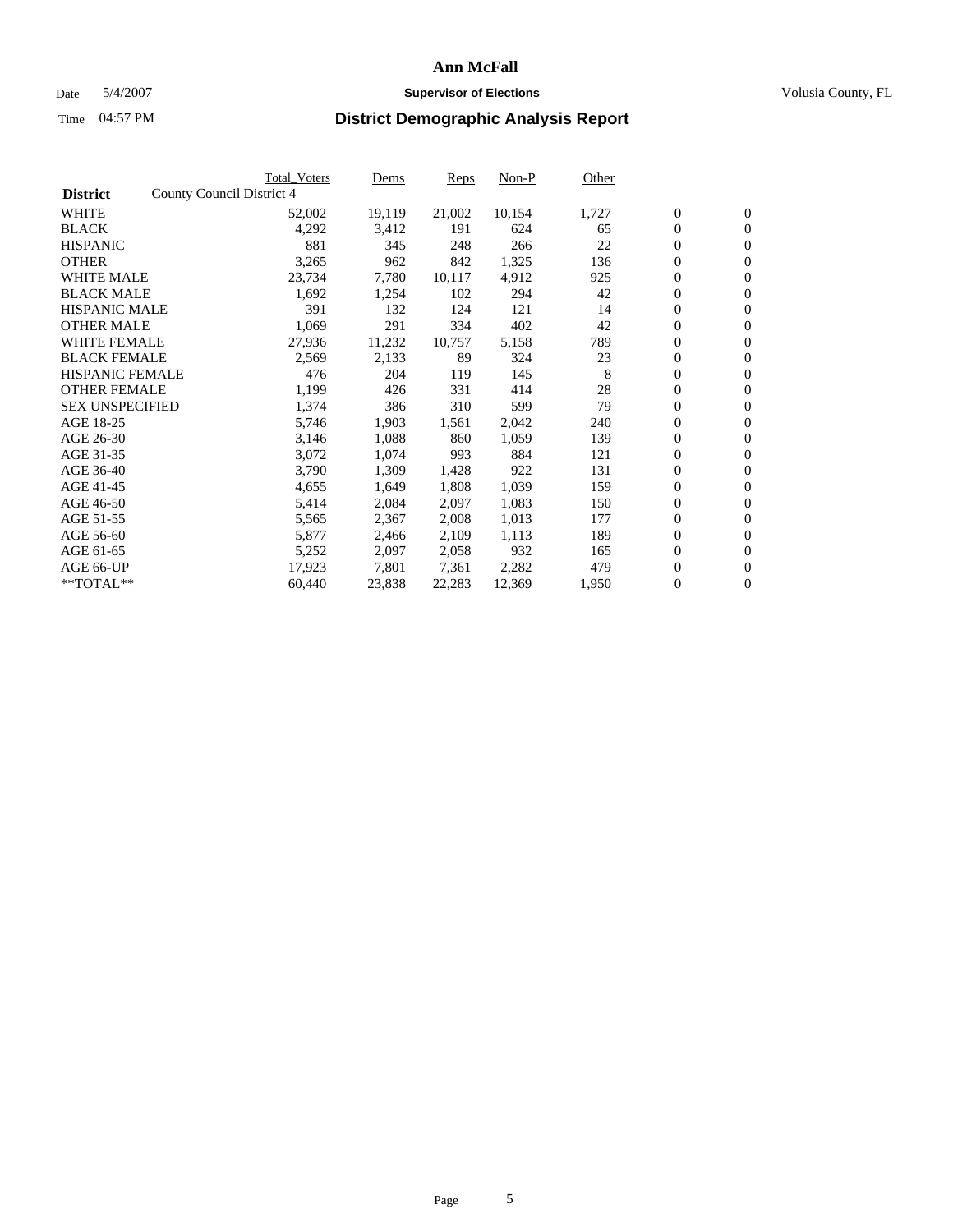#### Date 5/4/2007 **Supervisor of Elections Supervisor of Elections** Volusia County, FL

|                        | <b>Total_Voters</b>       | Dems   | <b>Reps</b> | Non-P  | Other |                  |                  |  |
|------------------------|---------------------------|--------|-------------|--------|-------|------------------|------------------|--|
| <b>District</b>        | County Council District 5 |        |             |        |       |                  |                  |  |
| <b>WHITE</b>           | 45,860                    | 15,114 | 19,214      | 9,487  | 2,045 | $\boldsymbol{0}$ | $\mathbf{0}$     |  |
| <b>BLACK</b>           | 4,031                     | 2,966  | 272         | 690    | 103   | $\boldsymbol{0}$ | $\overline{0}$   |  |
| <b>HISPANIC</b>        | 9,937                     | 4,594  | 2,047       | 3,078  | 218   | $\boldsymbol{0}$ | $\overline{0}$   |  |
| <b>OTHER</b>           | 3,352                     | 908    | 754         | 1,550  | 140   | 0                | $\mathbf{0}$     |  |
| <b>WHITE MALE</b>      | 21,350                    | 6,320  | 9,418       | 4,506  | 1,106 | 0                | $\mathbf{0}$     |  |
| <b>BLACK MALE</b>      | 1,790                     | 1,230  | 150         | 361    | 49    | $\boldsymbol{0}$ | $\mathbf{0}$     |  |
| <b>HISPANIC MALE</b>   | 4,683                     | 2,085  | 1,041       | 1,435  | 122   | 0                | $\mathbf{0}$     |  |
| <b>OTHER MALE</b>      | 1,101                     | 325    | 292         | 450    | 34    | $\boldsymbol{0}$ | $\mathbf{0}$     |  |
| <b>WHITE FEMALE</b>    | 24,209                    | 8,701  | 9,668       | 4,910  | 930   | $\overline{0}$   | $\overline{0}$   |  |
| <b>BLACK FEMALE</b>    | 2,197                     | 1,699  | 122         | 322    | 54    | $\boldsymbol{0}$ | $\mathbf{0}$     |  |
| <b>HISPANIC FEMALE</b> | 5,159                     | 2,462  | 996         | 1,606  | 95    | $\boldsymbol{0}$ | $\boldsymbol{0}$ |  |
| <b>OTHER FEMALE</b>    | 1,290                     | 417    | 298         | 537    | 38    | 0                | $\overline{0}$   |  |
| <b>SEX UNSPECIFIED</b> | 1,401                     | 343    | 302         | 678    | 78    | 0                | $\mathbf{0}$     |  |
| AGE 18-25              | 6,503                     | 1,906  | 1,586       | 2,652  | 359   | 0                | $\mathbf{0}$     |  |
| AGE 26-30              | 4,570                     | 1,420  | 1,292       | 1,648  | 210   | $\overline{0}$   | $\mathbf{0}$     |  |
| AGE 31-35              | 4,906                     | 1,576  | 1,605       | 1,479  | 246   | 0                | $\overline{0}$   |  |
| AGE 36-40              | 5,546                     | 1,744  | 2,069       | 1,494  | 239   | $\boldsymbol{0}$ | $\boldsymbol{0}$ |  |
| AGE 41-45              | 6,476                     | 2,207  | 2,456       | 1,563  | 250   | $\boldsymbol{0}$ | $\mathbf{0}$     |  |
| AGE 46-50              | 6,736                     | 2,422  | 2,673       | 1,389  | 252   | 0                | $\mathbf{0}$     |  |
| AGE 51-55              | 5,944                     | 2,367  | 2,160       | 1,192  | 225   | $\boldsymbol{0}$ | $\boldsymbol{0}$ |  |
| AGE 56-60              | 5,626                     | 2,254  | 2,096       | 1,064  | 212   | $\boldsymbol{0}$ | $\mathbf{0}$     |  |
| AGE 61-65              | 4,298                     | 1,808  | 1,626       | 721    | 143   | $\boldsymbol{0}$ | $\boldsymbol{0}$ |  |
| AGE 66-UP              | 12,575                    | 5,878  | 4,724       | 1,603  | 370   | $\boldsymbol{0}$ | $\boldsymbol{0}$ |  |
| **TOTAL**              | 63,180                    | 23,582 | 22,287      | 14,805 | 2,506 | 0                | $\overline{0}$   |  |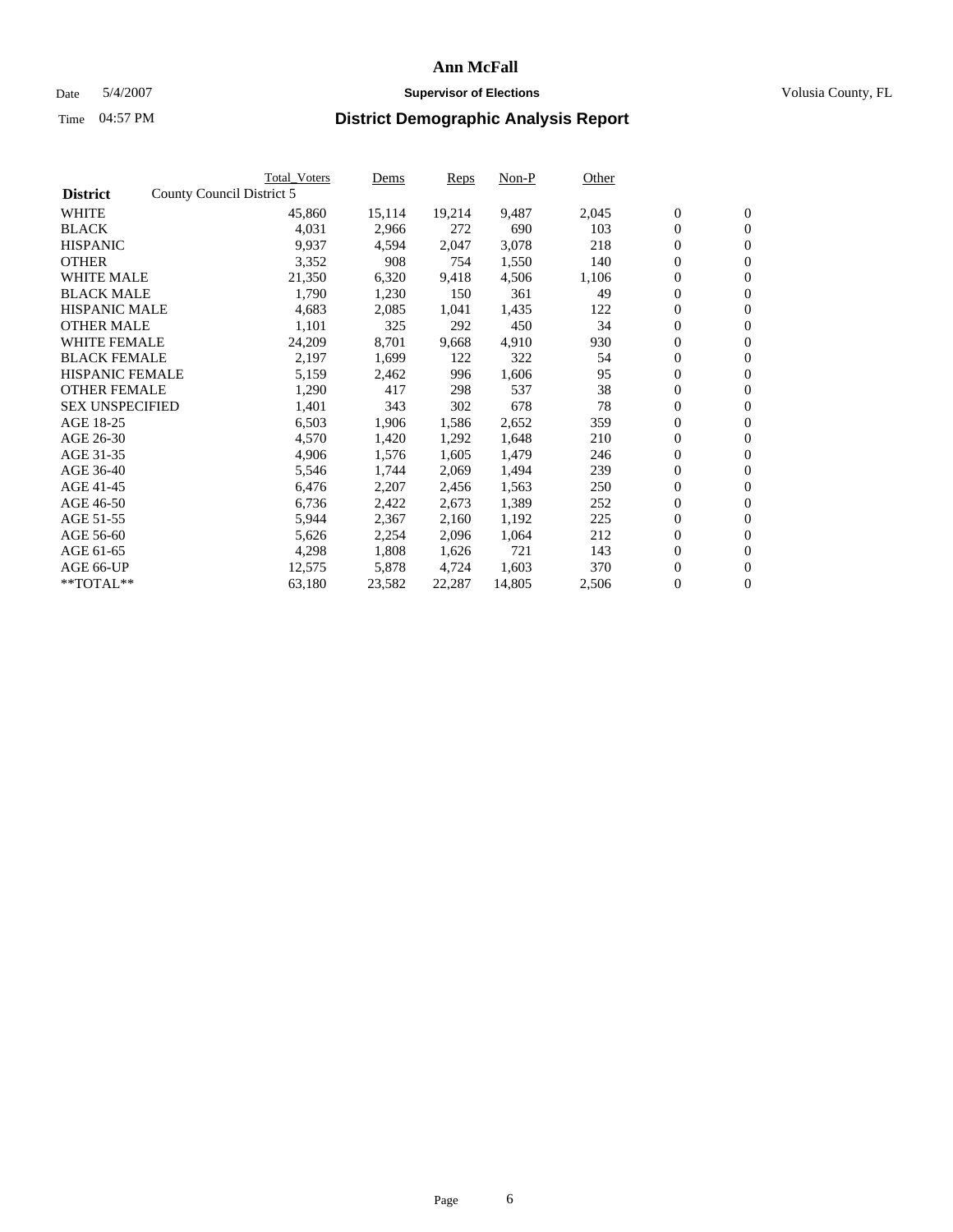### Date 5/4/2007 **Supervisor of Elections Supervisor of Elections** Volusia County, FL

|                        | <b>Total_Voters</b>                 |     | Dems | Reps | Non-P    | Other    |                  |              |
|------------------------|-------------------------------------|-----|------|------|----------|----------|------------------|--------------|
| <b>District</b>        | <b>Indigo Community Development</b> |     |      |      |          |          |                  |              |
| <b>WHITE</b>           |                                     | 430 | 110  | 205  | 94       | 21       | $\boldsymbol{0}$ | $\mathbf{0}$ |
| <b>BLACK</b>           |                                     | 37  | 23   | 4    | 10       | $\Omega$ | 0                | 0            |
| <b>HISPANIC</b>        |                                     | 21  | 11   | 5    | 5        | $\Omega$ | 0                | 0            |
| <b>OTHER</b>           |                                     | 47  | 12   | 22   | 11       | 2        |                  |              |
| <b>WHITE MALE</b>      |                                     | 198 | 38   | 102  | 45       | 13       | 0                |              |
| <b>BLACK MALE</b>      |                                     | 18  | 10   | 3    | 5        | $\Omega$ | 0                |              |
| HISPANIC MALE          |                                     | 4   | 2    | 0    | 2        |          |                  |              |
| <b>OTHER MALE</b>      |                                     | 18  | 3    | 9    | 6        |          | 0                |              |
| WHITE FEMALE           |                                     | 229 | 72   | 101  | 49       |          |                  | 0            |
| <b>BLACK FEMALE</b>    |                                     | 19  | 13   |      | 5        |          | 0                | 0            |
| <b>HISPANIC FEMALE</b> |                                     | 17  | 9    |      |          |          |                  | 0            |
| <b>OTHER FEMALE</b>    |                                     | 21  | 6    | 9    |          |          |                  |              |
| <b>SEX UNSPECIFIED</b> |                                     | 11  | 3    | 6    | $\theta$ |          |                  |              |
| AGE 18-25              |                                     | 31  | 3    | 15   | 11       | 2        | $_{0}$           |              |
| AGE 26-30              |                                     | 39  | 12   | 10   | 15       | 2        | 0                |              |
| AGE 31-35              |                                     | 57  | 13   | 25   | 16       | 3        | 0                |              |
| AGE 36-40              |                                     | 56  | 17   | 23   | 13       | 3        | 0                | 0            |
| AGE 41-45              |                                     | 32  | 13   | 10   | 8        |          |                  | 0            |
| AGE 46-50              |                                     | 43  | 12   | 27   | 3        |          | 0                | 0            |
| AGE 51-55              |                                     | 39  | 17   | 18   | 2        |          |                  |              |
| AGE 56-60              |                                     | 75  | 22   | 29   | 21       | 3        | 0                |              |
| AGE 61-65              |                                     | 58  | 15   | 28   | 12       |          |                  |              |
| AGE 66-UP              |                                     | 105 | 32   | 51   | 19       |          |                  |              |
| **TOTAL**              |                                     | 535 | 156  | 236  | 120      | 23       | 0                | 0            |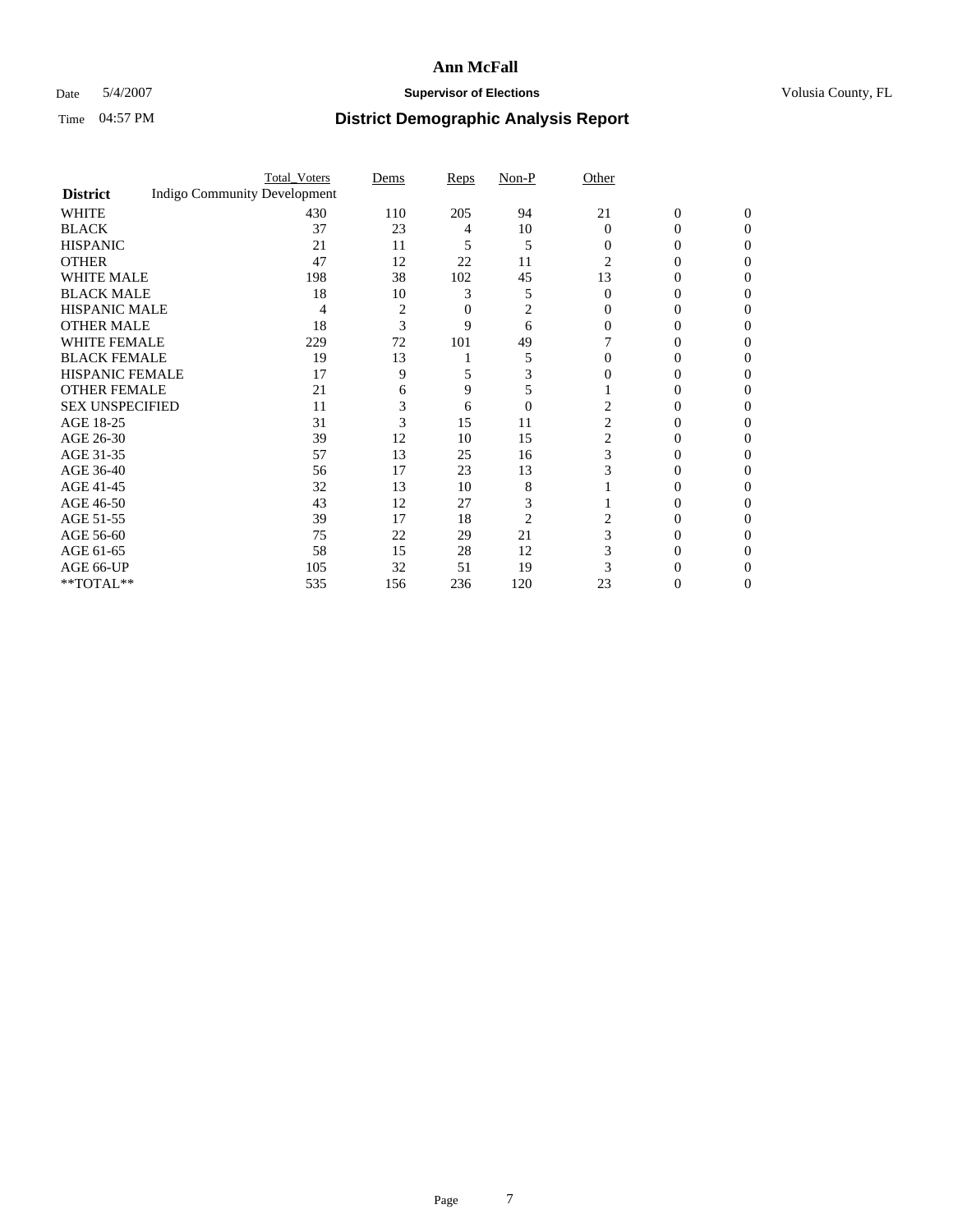### Date 5/4/2007 **Supervisor of Elections Supervisor of Elections** Volusia County, FL

|                        |                          | <b>Total_Voters</b> | Dems  | <b>Reps</b> | Non-P | Other |                  |                  |  |
|------------------------|--------------------------|---------------------|-------|-------------|-------|-------|------------------|------------------|--|
| <b>District</b>        | Congressional District 3 |                     |       |             |       |       |                  |                  |  |
| <b>WHITE</b>           |                          | 4,943               | 1,785 | 2,126       | 842   | 190   | $\boldsymbol{0}$ | $\mathbf{0}$     |  |
| <b>BLACK</b>           |                          | 2,105               | 1,762 | 71          | 241   | 31    | $\overline{0}$   | $\mathbf{0}$     |  |
| <b>HISPANIC</b>        |                          | 302                 | 98    | 61          | 127   | 16    | $\overline{0}$   | $\mathbf{0}$     |  |
| <b>OTHER</b>           |                          | 392                 | 133   | 92          | 152   | 15    | 0                | $\mathbf{0}$     |  |
| <b>WHITE MALE</b>      |                          | 2,332               | 761   | 1,056       | 408   | 107   | $\overline{0}$   | $\mathbf{0}$     |  |
| <b>BLACK MALE</b>      |                          | 785                 | 646   | 26          | 96    | 17    | 0                | $\boldsymbol{0}$ |  |
| <b>HISPANIC MALE</b>   |                          | 138                 | 46    | 27          | 59    | 6     | 0                | $\mathbf{0}$     |  |
| <b>OTHER MALE</b>      |                          | 127                 | 44    | 41          | 36    | 6     | $\boldsymbol{0}$ | $\mathbf{0}$     |  |
| <b>WHITE FEMALE</b>    |                          | 2,573               | 1,015 | 1,052       | 423   | 83    | $\overline{0}$   | $\mathbf{0}$     |  |
| <b>BLACK FEMALE</b>    |                          | 1,297               | 1,100 | 43          | 140   | 14    | $\overline{0}$   | $\mathbf{0}$     |  |
| <b>HISPANIC FEMALE</b> |                          | 160                 | 52    | 34          | 65    | 9     | 0                | $\mathbf{0}$     |  |
| <b>OTHER FEMALE</b>    |                          | 139                 | 56    | 31          | 47    | 5     | $\overline{0}$   | $\mathbf{0}$     |  |
| <b>SEX UNSPECIFIED</b> |                          | 191                 | 58    | 40          | 88    | 5     | $\boldsymbol{0}$ | $\mathbf{0}$     |  |
| AGE 18-25              |                          | 783                 | 312   | 146         | 288   | 37    | 0                | $\mathbf{0}$     |  |
| AGE 26-30              |                          | 485                 | 215   | 101         | 149   | 20    | 0                | $\mathbf{0}$     |  |
| AGE 31-35              |                          | 549                 | 256   | 143         | 127   | 23    | 0                | $\mathbf{0}$     |  |
| AGE 36-40              |                          | 578                 | 250   | 174         | 138   | 16    | $\boldsymbol{0}$ | $\mathbf{0}$     |  |
| AGE 41-45              |                          | 644                 | 317   | 193         | 117   | 17    | $\mathbf{0}$     | $\mathbf{0}$     |  |
| AGE 46-50              |                          | 758                 | 372   | 248         | 118   | 20    | $\overline{0}$   | $\mathbf{0}$     |  |
| AGE 51-55              |                          | 699                 | 366   | 204         | 105   | 24    | 0                | $\mathbf{0}$     |  |
| AGE 56-60              |                          | 749                 | 365   | 272         | 87    | 25    | $\boldsymbol{0}$ | $\mathbf{0}$     |  |
| AGE 61-65              |                          | 665                 | 362   | 203         | 76    | 24    | 0                | $\mathbf{0}$     |  |
| AGE 66-UP              |                          | 1,832               | 963   | 666         | 157   | 46    | 0                | $\bf{0}$         |  |
| $*$ TOTAL $**$         |                          | 7,742               | 3,778 | 2,350       | 1,362 | 252   | 0                | $\boldsymbol{0}$ |  |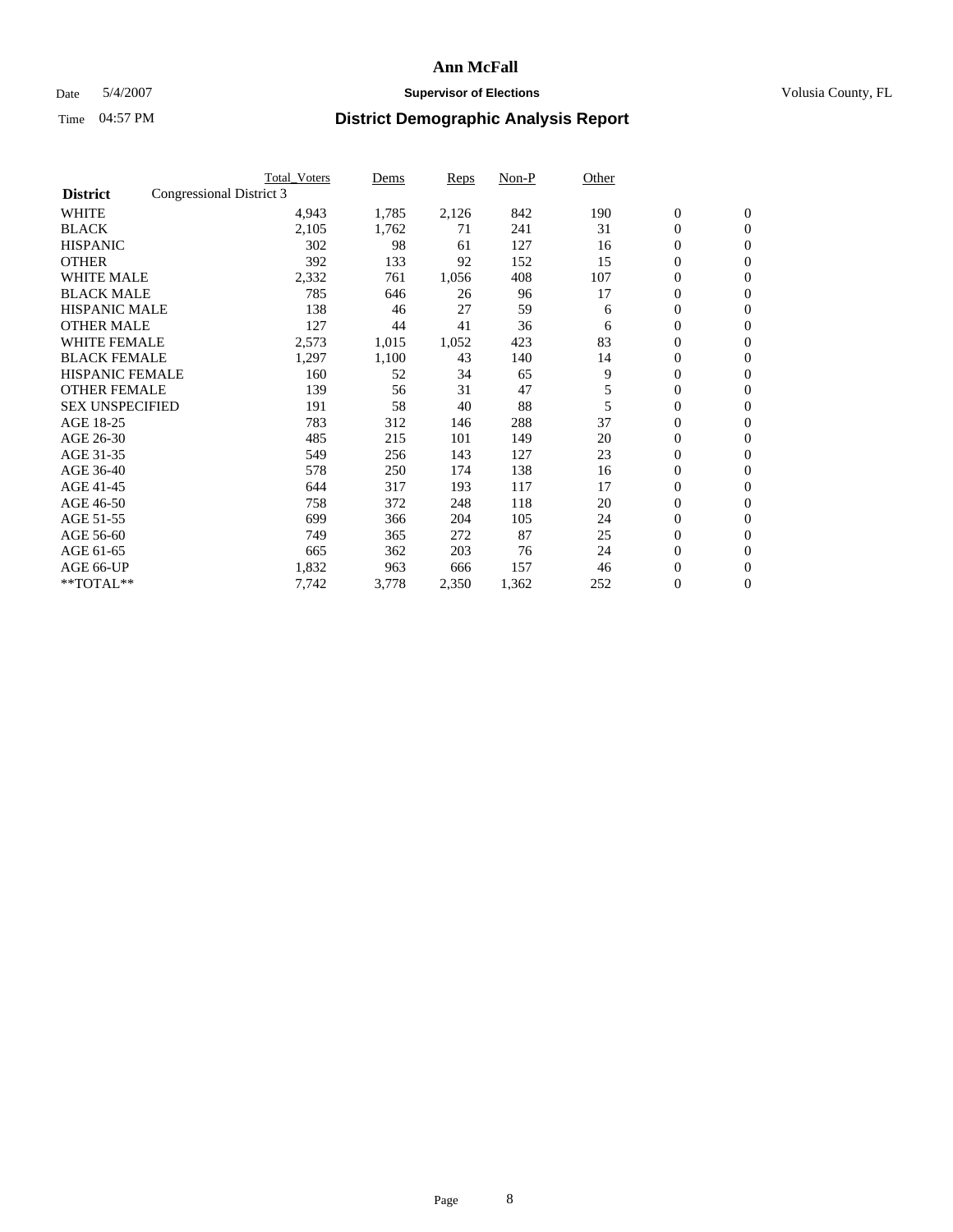#### Date 5/4/2007 **Supervisor of Elections Supervisor of Elections** Volusia County, FL

|                        |                          | Total_Voters | Dems   | <b>Reps</b> | Non-P  | Other |                  |                  |  |
|------------------------|--------------------------|--------------|--------|-------------|--------|-------|------------------|------------------|--|
| <b>District</b>        | Congressional District 7 |              |        |             |        |       |                  |                  |  |
| <b>WHITE</b>           |                          | 135,636      | 49,735 | 54,158      | 26,466 | 5,277 | $\boldsymbol{0}$ | $\mathbf{0}$     |  |
| <b>BLACK</b>           |                          | 16,499       | 13,030 | 716         | 2,491  | 262   | $\boldsymbol{0}$ | $\mathbf{0}$     |  |
| <b>HISPANIC</b>        |                          | 9,751        | 4,357  | 2,093       | 3,074  | 227   | $\boldsymbol{0}$ | $\mathbf{0}$     |  |
| <b>OTHER</b>           |                          | 9,154        | 2,806  | 2,052       | 3,967  | 329   | $\boldsymbol{0}$ | $\mathbf{0}$     |  |
| <b>WHITE MALE</b>      |                          | 62,282       | 20,411 | 26,302      | 12,722 | 2,847 | 0                | $\mathbf{0}$     |  |
| <b>BLACK MALE</b>      |                          | 6,637        | 4,937  | 380         | 1,167  | 153   | $\boldsymbol{0}$ | $\mathbf{0}$     |  |
| <b>HISPANIC MALE</b>   |                          | 4,595        | 1,967  | 1,063       | 1,445  | 120   | $\overline{0}$   | $\mathbf{0}$     |  |
| <b>OTHER MALE</b>      |                          | 2,905        | 896    | 801         | 1,114  | 94    | $\overline{0}$   | $\mathbf{0}$     |  |
| <b>WHITE FEMALE</b>    |                          | 72,518       | 29,042 | 27,551      | 13,525 | 2,400 | $\mathbf{0}$     | $\mathbf{0}$     |  |
| <b>BLACK FEMALE</b>    |                          | 9,700        | 7,967  | 333         | 1,293  | 107   | $\boldsymbol{0}$ | $\mathbf{0}$     |  |
| HISPANIC FEMALE        |                          | 5,064        | 2,341  | 1,017       | 1,600  | 106   | $\boldsymbol{0}$ | $\mathbf{0}$     |  |
| <b>OTHER FEMALE</b>    |                          | 3,389        | 1,242  | 802         | 1,267  | 78    | 0                | $\mathbf{0}$     |  |
| <b>SEX UNSPECIFIED</b> |                          | 3,950        | 1,125  | 770         | 1,865  | 190   | $\boldsymbol{0}$ | $\mathbf{0}$     |  |
| AGE 18-25              |                          | 17,908       | 6,382  | 4,105       | 6,633  | 788   | $\boldsymbol{0}$ | $\mathbf{0}$     |  |
| AGE 26-30              |                          | 10,451       | 3,611  | 2,790       | 3,545  | 505   | $\overline{0}$   | $\mathbf{0}$     |  |
| AGE 31-35              |                          | 10,430       | 3,608  | 3,318       | 3,032  | 472   | $\overline{0}$   | $\mathbf{0}$     |  |
| AGE 36-40              |                          | 12,267       | 4,233  | 4,426       | 3,120  | 488   | $\boldsymbol{0}$ | $\mathbf{0}$     |  |
| AGE 41-45              |                          | 14,762       | 5,292  | 5,554       | 3,357  | 559   | $\boldsymbol{0}$ | $\mathbf{0}$     |  |
| AGE 46-50              |                          | 16,312       | 6,479  | 6,060       | 3,227  | 546   | 0                | $\mathbf{0}$     |  |
| AGE 51-55              |                          | 15,857       | 6,852  | 5,567       | 2,879  | 559   | $\boldsymbol{0}$ | $\mathbf{0}$     |  |
| AGE 56-60              |                          | 15,942       | 6,917  | 5,643       | 2,822  | 560   | $\overline{0}$   | $\mathbf{0}$     |  |
| AGE 61-65              |                          | 13,218       | 5,660  | 4,942       | 2,177  | 439   | $\mathbf{0}$     | $\boldsymbol{0}$ |  |
| AGE 66-UP              |                          | 43,893       | 20,894 | 16,614      | 5,206  | 1,179 | $\boldsymbol{0}$ | $\mathbf{0}$     |  |
| **TOTAL**              |                          | 171,040      | 69,928 | 59,019      | 35,998 | 6,095 | $\boldsymbol{0}$ | $\overline{0}$   |  |
|                        |                          |              |        |             |        |       |                  |                  |  |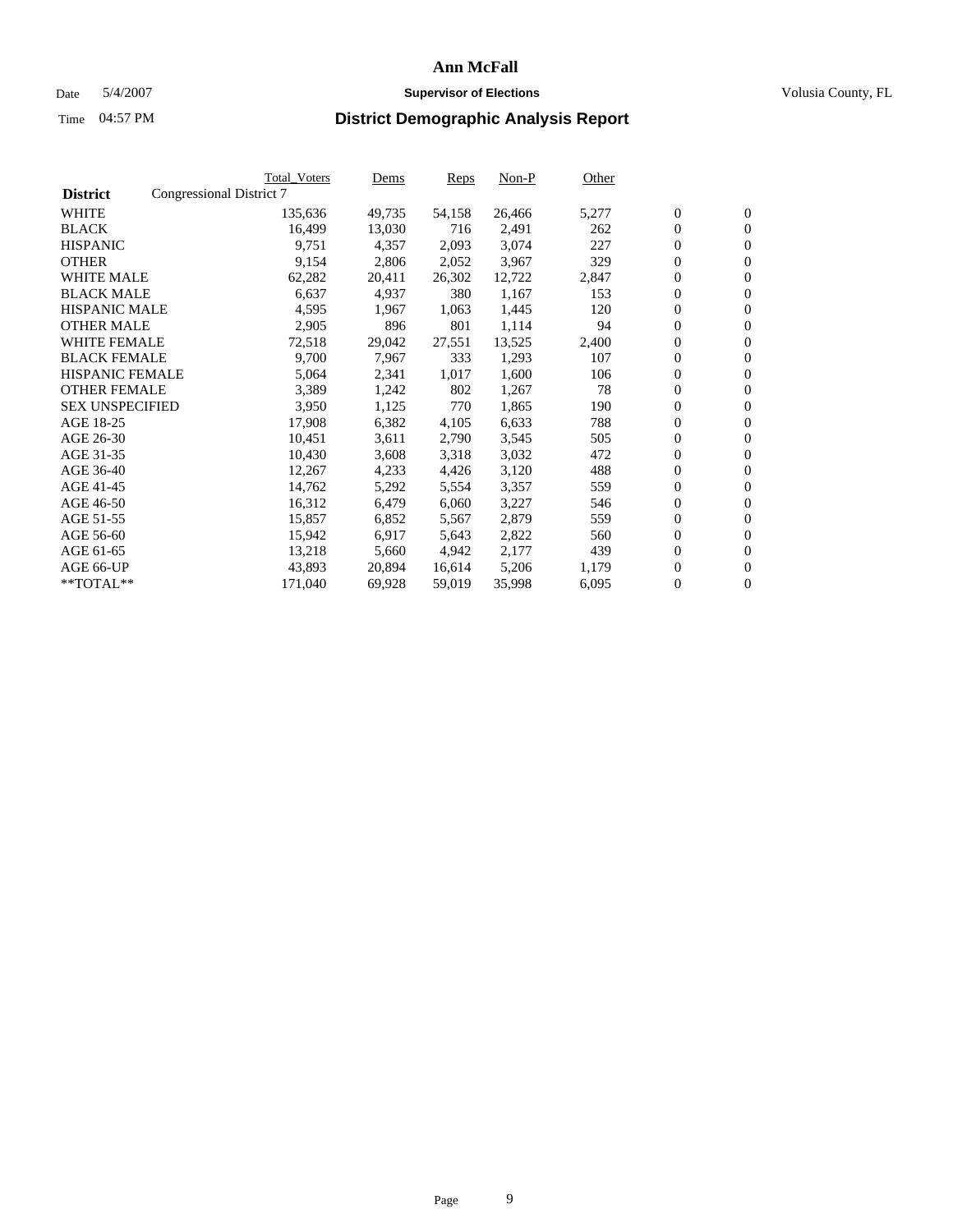#### Date 5/4/2007 **Supervisor of Elections Supervisor of Elections** Volusia County, FL

|                        |                           | Total_Voters | Dems   | <b>Reps</b> | Non-P  | Other |                  |                  |  |
|------------------------|---------------------------|--------------|--------|-------------|--------|-------|------------------|------------------|--|
| <b>District</b>        | Congressional District 24 |              |        |             |        |       |                  |                  |  |
| <b>WHITE</b>           |                           | 106,043      | 37,888 | 41,934      | 22,761 | 3,460 | $\boldsymbol{0}$ | $\boldsymbol{0}$ |  |
| <b>BLACK</b>           |                           | 3,961        | 3,032  | 227         | 631    | 71    | $\overline{0}$   | $\mathbf{0}$     |  |
| <b>HISPANIC</b>        |                           | 4,365        | 1,850  | 962         | 1,442  | 111   | $\overline{0}$   | $\mathbf{0}$     |  |
| <b>OTHER</b>           |                           | 5,030        | 1,336  | 1,220       | 2,249  | 225   | $\boldsymbol{0}$ | $\mathbf{0}$     |  |
| <b>WHITE MALE</b>      |                           | 48,969       | 15,712 | 20,431      | 10,957 | 1,869 | 0                | $\mathbf{0}$     |  |
| <b>BLACK MALE</b>      |                           | 1,759        | 1,254  | 124         | 348    | 33    | $\boldsymbol{0}$ | $\mathbf{0}$     |  |
| <b>HISPANIC MALE</b>   |                           | 1,999        | 822    | 460         | 648    | 69    | $\overline{0}$   | $\mathbf{0}$     |  |
| <b>OTHER MALE</b>      |                           | 1,691        | 454    | 480         | 694    | 63    | $\overline{0}$   | $\mathbf{0}$     |  |
| <b>WHITE FEMALE</b>    |                           | 56,292       | 21,927 | 21,218      | 11,582 | 1,565 | $\boldsymbol{0}$ | $\boldsymbol{0}$ |  |
| <b>BLACK FEMALE</b>    |                           | 2,155        | 1,742  | 100         | 276    | 37    | $\boldsymbol{0}$ | $\mathbf{0}$     |  |
| <b>HISPANIC FEMALE</b> |                           | 2,318        | 1,010  | 492         | 775    | 41    | $\boldsymbol{0}$ | $\mathbf{0}$     |  |
| <b>OTHER FEMALE</b>    |                           | 1,889        | 597    | 476         | 763    | 53    | $\overline{0}$   | $\mathbf{0}$     |  |
| <b>SEX UNSPECIFIED</b> |                           | 2,327        | 588    | 562         | 1,040  | 137   | $\boldsymbol{0}$ | $\mathbf{0}$     |  |
| AGE 18-25              |                           | 10,154       | 3,032  | 2,655       | 4,000  | 467   | $\boldsymbol{0}$ | $\mathbf{0}$     |  |
| AGE 26-30              |                           | 6,585        | 1,982  | 1,846       | 2,484  | 273   | $\mathbf{0}$     | $\mathbf{0}$     |  |
| AGE 31-35              |                           | 6,705        | 2,037  | 2,237       | 2,125  | 306   | $\boldsymbol{0}$ | $\mathbf{0}$     |  |
| AGE 36-40              |                           | 7,918        | 2,496  | 2,916       | 2,239  | 267   | 0                | $\mathbf{0}$     |  |
| AGE 41-45              |                           | 9,935        | 3,320  | 3,896       | 2,425  | 294   | $\boldsymbol{0}$ | $\mathbf{0}$     |  |
| AGE 46-50              |                           | 11,096       | 3,894  | 4,435       | 2,446  | 321   | $\overline{0}$   | $\mathbf{0}$     |  |
| AGE 51-55              |                           | 11,131       | 4,477  | 4,129       | 2,215  | 310   | $\overline{0}$   | $\mathbf{0}$     |  |
| AGE 56-60              |                           | 11,637       | 4,574  | 4,249       | 2,409  | 405   | $\overline{0}$   | $\mathbf{0}$     |  |
| AGE 61-65              |                           | 10,320       | 3,937  | 4,070       | 1,973  | 340   | $\boldsymbol{0}$ | $\mathbf{0}$     |  |
| AGE 66-UP              |                           | 33,918       | 14,357 | 13,910      | 4,767  | 884   | $\boldsymbol{0}$ | $\mathbf{0}$     |  |
| $*$ TOTAL $**$         |                           | 119,399      | 44,106 | 44,343      | 27,083 | 3,867 | $\overline{0}$   | $\mathbf{0}$     |  |
|                        |                           |              |        |             |        |       |                  |                  |  |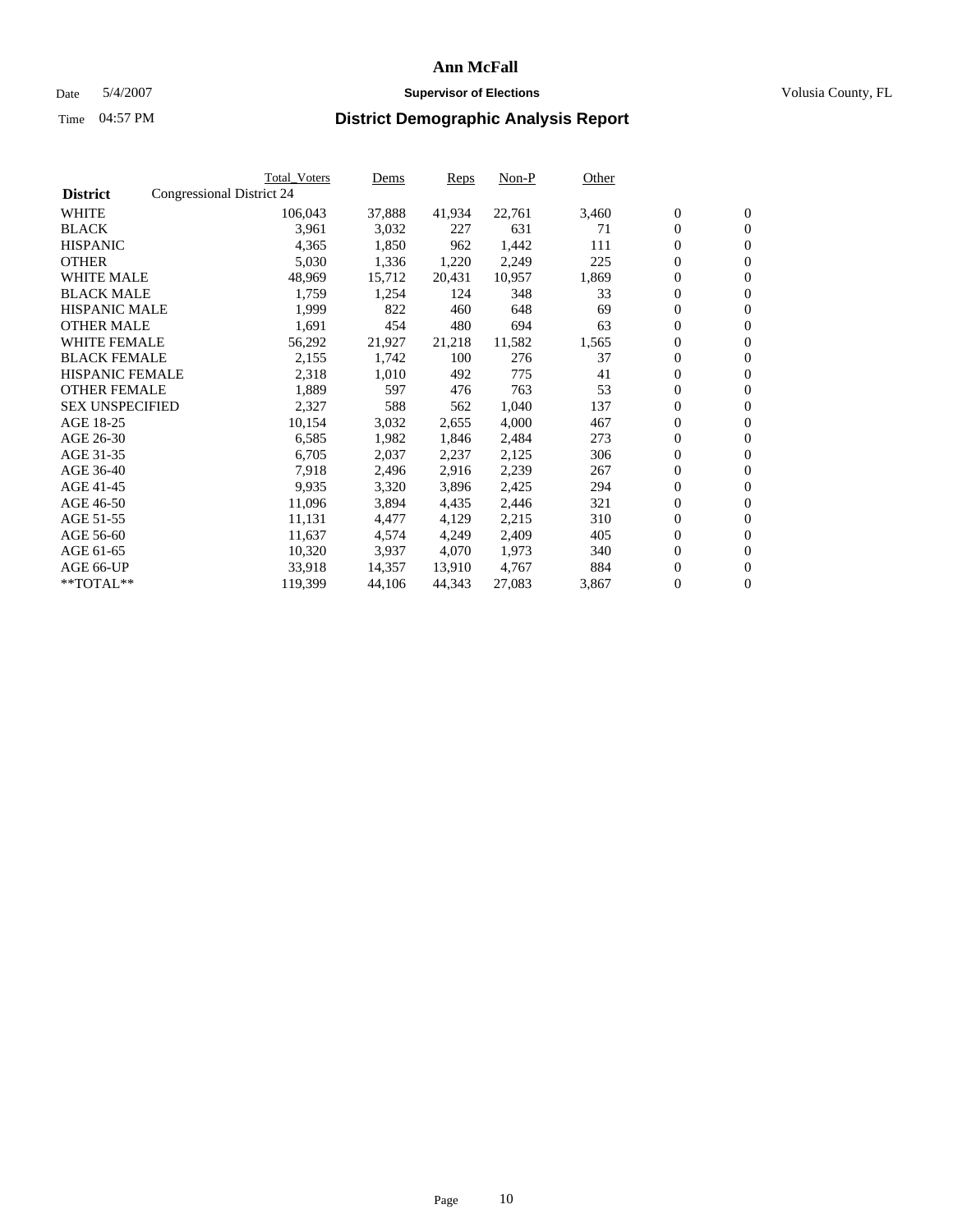#### Date 5/4/2007 **Supervisor of Elections Supervisor of Elections** Volusia County, FL

|                        |               | Total Voters | Dems   | <b>Reps</b> | Non-P | Other |                  |                  |  |
|------------------------|---------------|--------------|--------|-------------|-------|-------|------------------|------------------|--|
| <b>District</b>        | Daytona Beach |              |        |             |       |       |                  |                  |  |
| <b>WHITE</b>           |               | 20,767       | 8,078  | 7,315       | 4,567 | 807   | $\boldsymbol{0}$ | $\mathbf{0}$     |  |
| <b>BLACK</b>           |               | 10,822       | 8,760  | 349         | 1,578 | 135   | $\boldsymbol{0}$ | $\mathbf{0}$     |  |
| <b>HISPANIC</b>        |               | 693          | 267    | 146         | 262   | 18    | $\boldsymbol{0}$ | $\mathbf{0}$     |  |
| <b>OTHER</b>           |               | 2,591        | 921    | 427         | 1,171 | 72    | $\boldsymbol{0}$ | $\mathbf{0}$     |  |
| <b>WHITE MALE</b>      |               | 10,004       | 3,447  | 3,771       | 2,304 | 482   | 0                | $\mathbf{0}$     |  |
| <b>BLACK MALE</b>      |               | 4,249        | 3,276  | 182         | 712   | 79    | $\boldsymbol{0}$ | $\mathbf{0}$     |  |
| <b>HISPANIC MALE</b>   |               | 341          | 129    | 69          | 133   | 10    | $\overline{0}$   | $\mathbf{0}$     |  |
| <b>OTHER MALE</b>      |               | 733          | 270    | 147         | 296   | 20    | $\overline{0}$   | $\mathbf{0}$     |  |
| <b>WHITE FEMALE</b>    |               | 10,621       | 4,580  | 3,500       | 2,224 | 317   | $\mathbf{0}$     | $\mathbf{0}$     |  |
| <b>BLACK FEMALE</b>    |               | 6,456        | 5,396  | 165         | 841   | 54    | $\boldsymbol{0}$ | $\mathbf{0}$     |  |
| <b>HISPANIC FEMALE</b> |               | 346          | 134    | 76          | 128   | 8     | $\boldsymbol{0}$ | $\mathbf{0}$     |  |
| <b>OTHER FEMALE</b>    |               | 851          | 366    | 142         | 327   | 16    | 0                | $\mathbf{0}$     |  |
| <b>SEX UNSPECIFIED</b> |               | 1,272        | 428    | 185         | 613   | 46    | $\boldsymbol{0}$ | $\mathbf{0}$     |  |
| AGE 18-25              |               | 5,893        | 2,788  | 860         | 2,067 | 178   | $\boldsymbol{0}$ | $\mathbf{0}$     |  |
| AGE 26-30              |               | 2,541        | 1,162  | 422         | 875   | 82    | $\overline{0}$   | $\mathbf{0}$     |  |
| AGE 31-35              |               | 2,141        | 1,011  | 452         | 602   | 76    | $\boldsymbol{0}$ | $\mathbf{0}$     |  |
| AGE 36-40              |               | 2,177        | 1,063  | 484         | 558   | 72    | $\boldsymbol{0}$ | $\mathbf{0}$     |  |
| AGE 41-45              |               | 2,483        | 1,276  | 581         | 543   | 83    | $\boldsymbol{0}$ | $\mathbf{0}$     |  |
| AGE 46-50              |               | 2,925        | 1,525  | 739         | 576   | 85    | $\boldsymbol{0}$ | $\mathbf{0}$     |  |
| AGE 51-55              |               | 2,845        | 1,573  | 686         | 507   | 79    | $\boldsymbol{0}$ | $\mathbf{0}$     |  |
| AGE 56-60              |               | 2,924        | 1,556  | 727         | 550   | 91    | $\overline{0}$   | $\mathbf{0}$     |  |
| AGE 61-65              |               | 2,367        | 1,216  | 664         | 409   | 78    | $\mathbf{0}$     | $\boldsymbol{0}$ |  |
| AGE 66-UP              |               | 8,577        | 4,856  | 2,622       | 891   | 208   | $\boldsymbol{0}$ | $\mathbf{0}$     |  |
| **TOTAL**              |               | 34,873       | 18,026 | 8,237       | 7,578 | 1,032 | $\boldsymbol{0}$ | $\overline{0}$   |  |
|                        |               |              |        |             |       |       |                  |                  |  |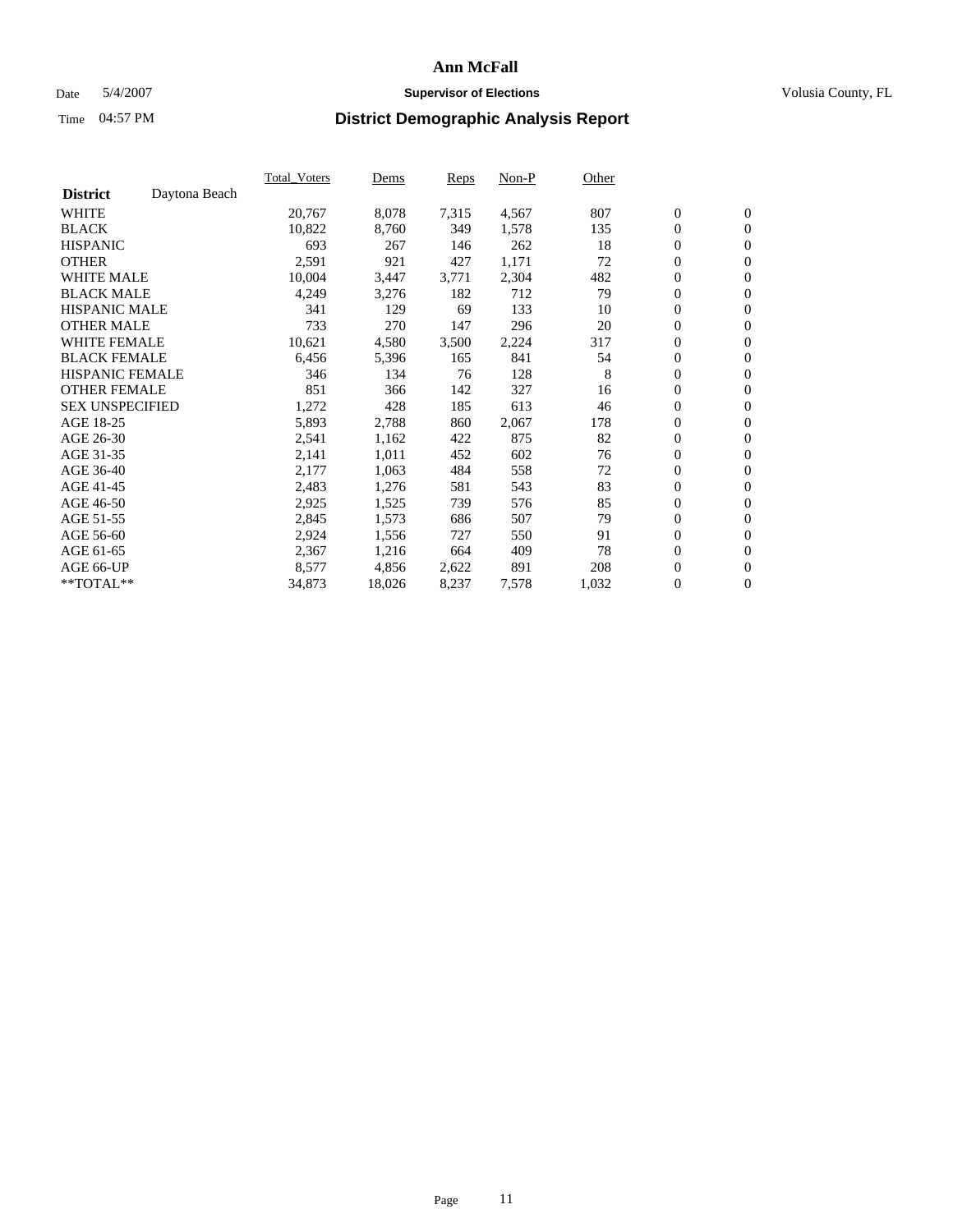### Date 5/4/2007 **Supervisor of Elections Supervisor of Elections** Volusia County, FL

|                        |                      | <b>Total_Voters</b> | Dems | <b>Reps</b> | Non-P | Other    |                  |              |  |
|------------------------|----------------------|---------------------|------|-------------|-------|----------|------------------|--------------|--|
| <b>District</b>        | Daytona Beach Shores |                     |      |             |       |          |                  |              |  |
| <b>WHITE</b>           |                      | 3,002               | 907  | 1,386       | 602   | 107      | $\boldsymbol{0}$ | $\mathbf{0}$ |  |
| <b>BLACK</b>           |                      | 26                  | 11   | 10          | 5     | 0        | 0                | $\mathbf{0}$ |  |
| <b>HISPANIC</b>        |                      | 33                  | 12   | 12          | 7     | 2        | 0                | $\Omega$     |  |
| <b>OTHER</b>           |                      | 147                 | 45   | 44          | 51    |          | 0                | $\Omega$     |  |
| <b>WHITE MALE</b>      |                      | 1,388               | 379  | 647         | 307   | 55       | 0                | 0            |  |
| <b>BLACK MALE</b>      |                      | 15                  | 5    | 6           |       | $\Omega$ | 0                | 0            |  |
| <b>HISPANIC MALE</b>   |                      | 16                  |      | 6           |       |          | 0                | 0            |  |
| <b>OTHER MALE</b>      |                      | 55                  | 21   | 16          | 15    |          | 0                | 0            |  |
| WHITE FEMALE           |                      | 1,584               | 516  | 727         | 290   | 51       | 0                | 0            |  |
| <b>BLACK FEMALE</b>    |                      | 11                  | 6    | 4           |       | $\Omega$ | 0                | 0            |  |
| <b>HISPANIC FEMALE</b> |                      | 16                  |      | 5           | 3     |          | 0                | 0            |  |
| <b>OTHER FEMALE</b>    |                      | 68                  | 19   | 21          | 24    |          | 0                | 0            |  |
| <b>SEX UNSPECIFIED</b> |                      | 55                  | 17   | 20          | 17    |          | 0                | $\Omega$     |  |
| AGE 18-25              |                      | 89                  | 22   | 30          | 31    | 6        | 0                | $_{0}$       |  |
| AGE 26-30              |                      | 53                  | 17   | 14          | 21    |          | 0                | 0            |  |
| AGE 31-35              |                      | 57                  | 17   | 20          | 14    | 6        | 0                | 0            |  |
| AGE 36-40              |                      | 75                  | 21   | 25          | 27    |          | 0                | 0            |  |
| AGE 41-45              |                      | 103                 | 33   | 34          | 33    | 3        | 0                | 0            |  |
| AGE 46-50              |                      | 161                 | 39   | 73          | 48    |          | 0                | $\Omega$     |  |
| AGE 51-55              |                      | 198                 | 46   | 96          | 41    | 15       | 0                | $\Omega$     |  |
| AGE 56-60              |                      | 340                 | 96   | 147         | 81    | 16       | 0                | $\Omega$     |  |
| AGE 61-65              |                      | 353                 | 103  | 158         | 72    | 20       | 0                | 0            |  |
| AGE 66-UP              |                      | 1,779               | 581  | 855         | 297   | 46       | 0                |              |  |
| **TOTAL**              |                      | 3,208               | 975  | 1,452       | 665   | 116      | 0                | 0            |  |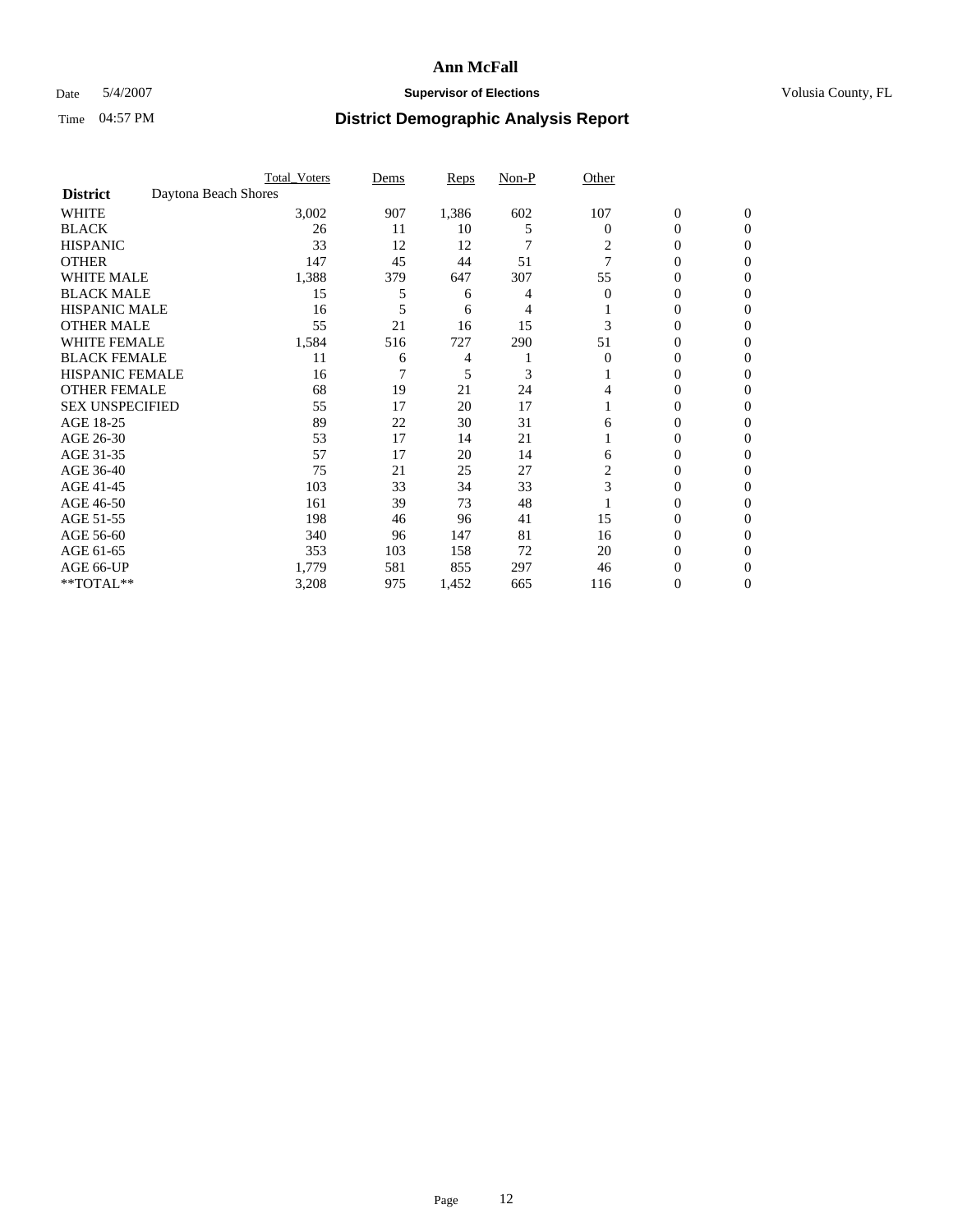### Date 5/4/2007 **Supervisor of Elections Supervisor of Elections** Volusia County, FL

|                        |        | Total_Voters | Dems  | <b>Reps</b> | Non-P | Other |                  |                  |  |
|------------------------|--------|--------------|-------|-------------|-------|-------|------------------|------------------|--|
| <b>District</b>        | DeBary |              |       |             |       |       |                  |                  |  |
| <b>WHITE</b>           |        | 10,916       | 3,268 | 5,149       | 2,027 | 472   | $\boldsymbol{0}$ | $\mathbf{0}$     |  |
| <b>BLACK</b>           |        | 320          | 225   | 29          | 53    | 13    | $\overline{0}$   | $\mathbf{0}$     |  |
| <b>HISPANIC</b>        |        | 547          | 210   | 168         | 156   | 13    | $\overline{0}$   | $\mathbf{0}$     |  |
| <b>OTHER</b>           |        | 559          | 132   | 174         | 231   | 22    | $\overline{0}$   | $\mathbf{0}$     |  |
| <b>WHITE MALE</b>      |        | 5,078        | 1,302 | 2,539       | 982   | 255   | $\overline{0}$   | $\mathbf{0}$     |  |
| <b>BLACK MALE</b>      |        | 150          | 97    | 13          | 34    | 6     | $\boldsymbol{0}$ | $\mathbf{0}$     |  |
| <b>HISPANIC MALE</b>   |        | 268          | 92    | 86          | 83    |       | 0                | $\mathbf{0}$     |  |
| <b>OTHER MALE</b>      |        | 194          | 47    | 64          | 77    | 6     | $\boldsymbol{0}$ | $\mathbf{0}$     |  |
| <b>WHITE FEMALE</b>    |        | 5,762        | 1,946 | 2,570       | 1,032 | 214   | 0                | $\mathbf{0}$     |  |
| <b>BLACK FEMALE</b>    |        | 165          | 123   | 16          | 19    |       | $\overline{0}$   | $\mathbf{0}$     |  |
| <b>HISPANIC FEMALE</b> |        | 274          | 116   | 82          | 70    | 6     | $\overline{0}$   | $\mathbf{0}$     |  |
| <b>OTHER FEMALE</b>    |        | 220          | 62    | 69          | 80    | 9     | $\mathbf{0}$     | $\mathbf{0}$     |  |
| <b>SEX UNSPECIFIED</b> |        | 231          | 50    | 81          | 90    | 10    | $\boldsymbol{0}$ | $\mathbf{0}$     |  |
| AGE 18-25              |        | 839          | 194   | 287         | 320   | 38    | $\overline{0}$   | $\mathbf{0}$     |  |
| AGE 26-30              |        | 573          | 142   | 207         | 200   | 24    | $\boldsymbol{0}$ | $\mathbf{0}$     |  |
| AGE 31-35              |        | 708          | 179   | 283         | 205   | 41    | 0                | $\mathbf{0}$     |  |
| AGE 36-40              |        | 976          | 224   | 459         | 246   | 47    | $\boldsymbol{0}$ | $\mathbf{0}$     |  |
| AGE 41-45              |        | 1,103        | 303   | 535         | 223   | 42    | $\mathbf{0}$     | $\mathbf{0}$     |  |
| AGE 46-50              |        | 1,209        | 346   | 584         | 232   | 47    | $\overline{0}$   | $\mathbf{0}$     |  |
| AGE 51-55              |        | 1,252        | 433   | 543         | 226   | 50    | $\mathbf{0}$     | $\mathbf{0}$     |  |
| AGE 56-60              |        | 1,306        | 424   | 618         | 209   | 55    | $\boldsymbol{0}$ | $\mathbf{0}$     |  |
| AGE 61-65              |        | 1,081        | 335   | 534         | 164   | 48    | $\boldsymbol{0}$ | $\mathbf{0}$     |  |
| AGE 66-UP              |        | 3,295        | 1,255 | 1,470       | 442   | 128   | 0                | $\bf{0}$         |  |
| $*$ TOTAL $**$         |        | 12,342       | 3,835 | 5,520       | 2,467 | 520   | 0                | $\boldsymbol{0}$ |  |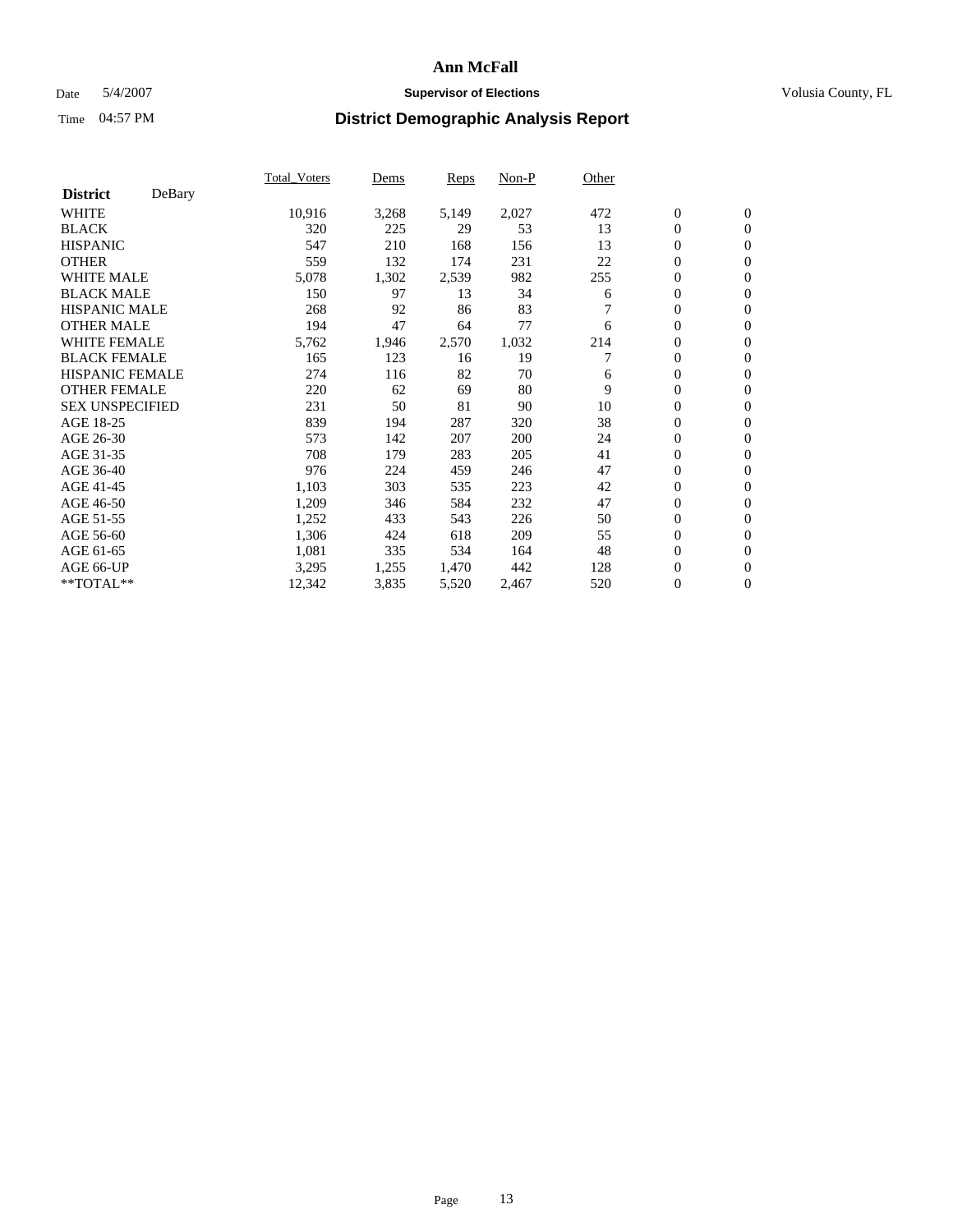### Date 5/4/2007 **Supervisor of Elections Supervisor of Elections** Volusia County, FL

|                        |        | Total_Voters | Dems  | <b>Reps</b> | Non-P | Other |                  |                  |  |
|------------------------|--------|--------------|-------|-------------|-------|-------|------------------|------------------|--|
| <b>District</b>        | DeLand |              |       |             |       |       |                  |                  |  |
| <b>WHITE</b>           |        | 10,203       | 3,744 | 4,304       | 1,691 | 464   | $\overline{0}$   | $\mathbf{0}$     |  |
| <b>BLACK</b>           |        | 1,971        | 1,603 | 79          | 253   | 36    | $\overline{0}$   | $\mathbf{0}$     |  |
| <b>HISPANIC</b>        |        | 505          | 199   | 103         | 182   | 21    | $\boldsymbol{0}$ | $\mathbf{0}$     |  |
| <b>OTHER</b>           |        | 677          | 217   | 165         | 271   | 24    | $\boldsymbol{0}$ | $\mathbf{0}$     |  |
| <b>WHITE MALE</b>      |        | 4,413        | 1,412 | 1,950       | 818   | 233   | 0                | $\mathbf{0}$     |  |
| <b>BLACK MALE</b>      |        | 722          | 562   | 34          | 103   | 23    | $\boldsymbol{0}$ | $\boldsymbol{0}$ |  |
| <b>HISPANIC MALE</b>   |        | 214          | 80    | 43          | 83    | 8     | $\overline{0}$   | $\mathbf{0}$     |  |
| <b>OTHER MALE</b>      |        | 191          | 61    | 65          | 59    | 6     | $\overline{0}$   | $\mathbf{0}$     |  |
| <b>WHITE FEMALE</b>    |        | 5,736        | 2,315 | 2,337       | 857   | 227   | $\mathbf{0}$     | $\mathbf{0}$     |  |
| <b>BLACK FEMALE</b>    |        | 1,231        | 1,027 | 44          | 147   | 13    | $\overline{0}$   | $\mathbf{0}$     |  |
| <b>HISPANIC FEMALE</b> |        | 286          | 118   | 59          | 97    | 12    | $\boldsymbol{0}$ | $\boldsymbol{0}$ |  |
| <b>OTHER FEMALE</b>    |        | 239          | 93    | 56          | 81    | 9     | 0                | $\mathbf{0}$     |  |
| <b>SEX UNSPECIFIED</b> |        | 324          | 95    | 63          | 152   | 14    | $\boldsymbol{0}$ | $\mathbf{0}$     |  |
| AGE 18-25              |        | 1,293        | 484   | 308         | 446   | 55    | $\boldsymbol{0}$ | $\mathbf{0}$     |  |
| AGE 26-30              |        | 854          | 317   | 237         | 245   | 55    | $\overline{0}$   | $\mathbf{0}$     |  |
| AGE 31-35              |        | 949          | 361   | 310         | 233   | 45    | $\boldsymbol{0}$ | $\mathbf{0}$     |  |
| AGE 36-40              |        | 1,009        | 385   | 366         | 220   | 38    | $\boldsymbol{0}$ | $\mathbf{0}$     |  |
| AGE 41-45              |        | 1,054        | 426   | 374         | 200   | 54    | $\boldsymbol{0}$ | $\mathbf{0}$     |  |
| AGE 46-50              |        | 1,038        | 467   | 361         | 178   | 32    | 0                | $\mathbf{0}$     |  |
| AGE 51-55              |        | 1,039        | 492   | 348         | 163   | 36    | $\boldsymbol{0}$ | $\boldsymbol{0}$ |  |
| AGE 56-60              |        | 1,132        | 537   | 396         | 154   | 45    | $\overline{0}$   | $\mathbf{0}$     |  |
| AGE 61-65              |        | 940          | 436   | 330         | 130   | 44    | $\mathbf{0}$     | $\mathbf{0}$     |  |
| AGE 66-UP              |        | 4,048        | 1,858 | 1,621       | 428   | 141   | $\boldsymbol{0}$ | $\boldsymbol{0}$ |  |
| **TOTAL**              |        | 13,356       | 5,763 | 4,651       | 2,397 | 545   | 0                | $\overline{0}$   |  |
|                        |        |              |       |             |       |       |                  |                  |  |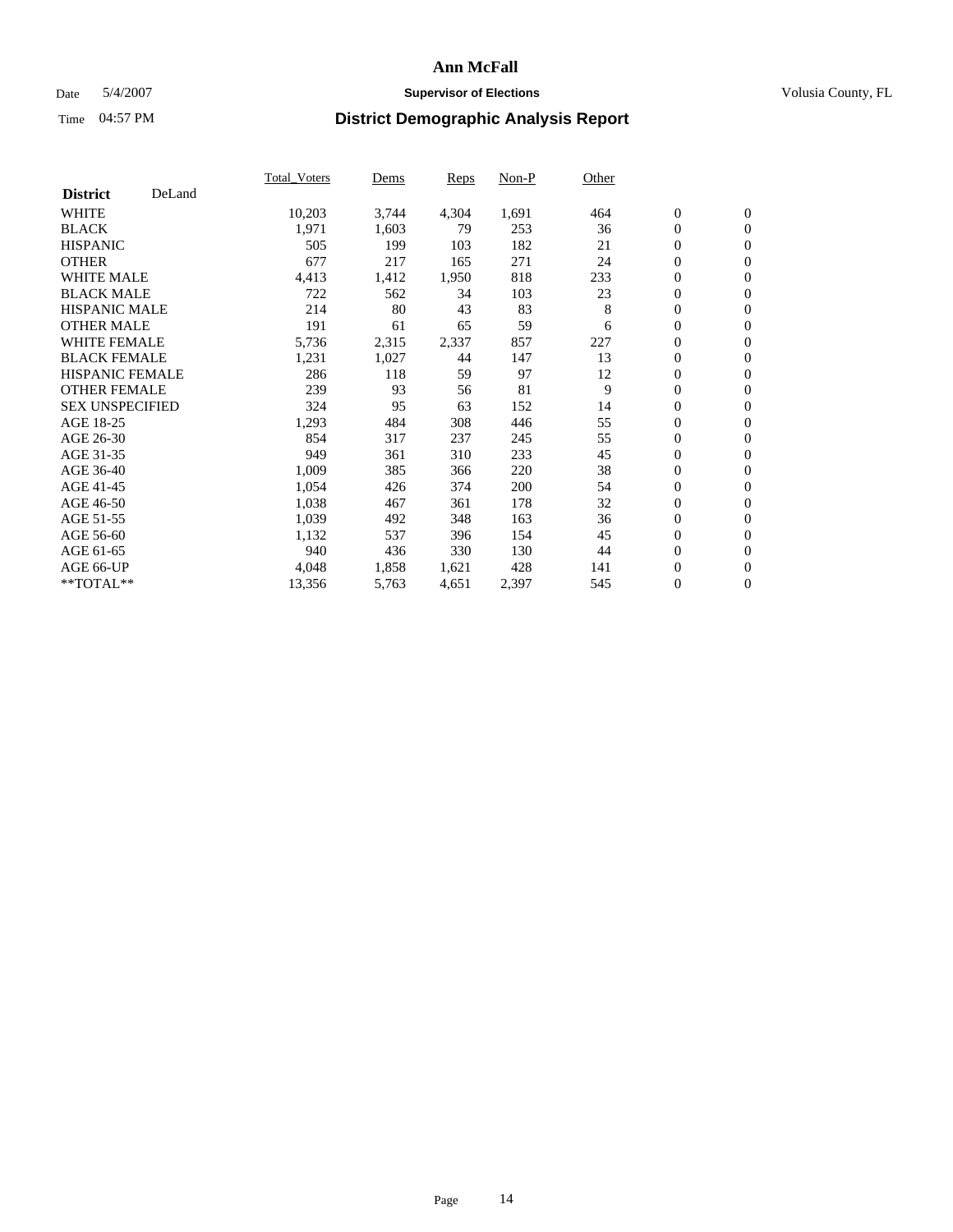#### Date 5/4/2007 **Supervisor of Elections Supervisor of Elections** Volusia County, FL

|                        |         | Total_Voters | Dems   | <b>Reps</b> | Non-P  | Other |                  |                  |  |
|------------------------|---------|--------------|--------|-------------|--------|-------|------------------|------------------|--|
| <b>District</b>        | Deltona |              |        |             |        |       |                  |                  |  |
| <b>WHITE</b>           |         | 32,066       | 10,977 | 12,711      | 6,919  | 1,459 | $\overline{0}$   | $\mathbf{0}$     |  |
| <b>BLACK</b>           |         | 3,584        | 2,649  | 235         | 614    | 86    | $\overline{0}$   | $\mathbf{0}$     |  |
| <b>HISPANIC</b>        |         | 9,189        | 4,309  | 1,822       | 2,856  | 202   | $\boldsymbol{0}$ | $\mathbf{0}$     |  |
| <b>OTHER</b>           |         | 2,626        | 726    | 528         | 1,262  | 110   | $\boldsymbol{0}$ | $\mathbf{0}$     |  |
| <b>WHITE MALE</b>      |         | 14,872       | 4,641  | 6,190       | 3,254  | 787   | $\boldsymbol{0}$ | $\mathbf{0}$     |  |
| <b>BLACK MALE</b>      |         | 1,580        | 1,095  | 131         | 313    | 41    | $\boldsymbol{0}$ | $\boldsymbol{0}$ |  |
| <b>HISPANIC MALE</b>   |         | 4,317        | 1,956  | 925         | 1,323  | 113   | $\overline{0}$   | $\mathbf{0}$     |  |
| <b>OTHER MALE</b>      |         | 853          | 262    | 209         | 357    | 25    | $\overline{0}$   | $\mathbf{0}$     |  |
| WHITE FEMALE           |         | 16,998       | 6,274  | 6,443       | 3,615  | 666   | $\mathbf{0}$     | $\mathbf{0}$     |  |
| <b>BLACK FEMALE</b>    |         | 1,965        | 1,522  | 104         | 294    | 45    | $\boldsymbol{0}$ | $\mathbf{0}$     |  |
| HISPANIC FEMALE        |         | 4,783        | 2,309  | 887         | 1,499  | 88    | $\boldsymbol{0}$ | $\mathbf{0}$     |  |
| <b>OTHER FEMALE</b>    |         | 1,003        | 335    | 208         | 431    | 29    | 0                | $\mathbf{0}$     |  |
| <b>SEX UNSPECIFIED</b> |         | 1,094        | 267    | 199         | 565    | 63    | $\boldsymbol{0}$ | $\mathbf{0}$     |  |
| AGE 18-25              |         | 5,346        | 1,635  | 1,185       | 2,218  | 308   | $\boldsymbol{0}$ | $\mathbf{0}$     |  |
| AGE 26-30              |         | 3,821        | 1,228  | 1,025       | 1,393  | 175   | $\overline{0}$   | $\mathbf{0}$     |  |
| AGE 31-35              |         | 3,988        | 1,338  | 1,239       | 1,217  | 194   | $\overline{0}$   | $\mathbf{0}$     |  |
| AGE 36-40              |         | 4,290        | 1,452  | 1,483       | 1,173  | 182   | $\boldsymbol{0}$ | $\mathbf{0}$     |  |
| AGE 41-45              |         | 5,025        | 1,819  | 1,749       | 1,268  | 189   | $\boldsymbol{0}$ | $\mathbf{0}$     |  |
| AGE 46-50              |         | 5,146        | 1,972  | 1,899       | 1,082  | 193   | 0                | $\mathbf{0}$     |  |
| AGE 51-55              |         | 4,338        | 1,822  | 1,457       | 899    | 160   | $\boldsymbol{0}$ | $\mathbf{0}$     |  |
| AGE 56-60              |         | 3,964        | 1,711  | 1,316       | 794    | 143   | $\overline{0}$   | $\mathbf{0}$     |  |
| AGE 61-65              |         | 2,925        | 1,350  | 975         | 512    | 88    | $\mathbf{0}$     | $\boldsymbol{0}$ |  |
| AGE 66-UP              |         | 8,622        | 4,334  | 2,968       | 1,095  | 225   | $\boldsymbol{0}$ | $\mathbf{0}$     |  |
| **TOTAL**              |         | 47,465       | 18,661 | 15,296      | 11,651 | 1,857 | $\boldsymbol{0}$ | $\overline{0}$   |  |
|                        |         |              |        |             |        |       |                  |                  |  |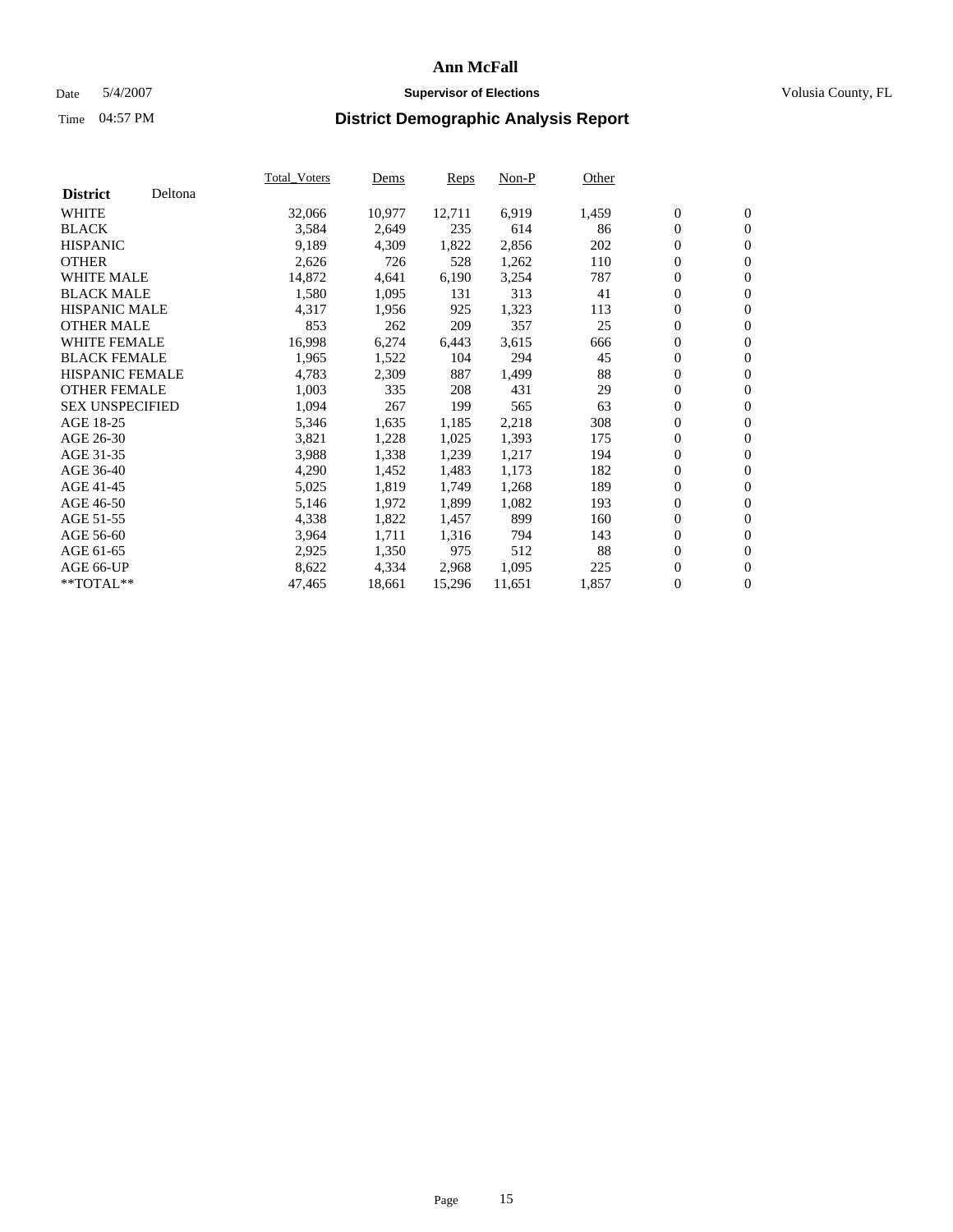### Date 5/4/2007 **Supervisor of Elections Supervisor of Elections** Volusia County, FL

|                        |           | Total Voters | Dems  | <b>Reps</b> | Non-P | Other |                  |                  |  |
|------------------------|-----------|--------------|-------|-------------|-------|-------|------------------|------------------|--|
| <b>District</b>        | Edgewater |              |       |             |       |       |                  |                  |  |
| <b>WHITE</b>           |           | 12,865       | 4,979 | 4,363       | 3,160 | 363   | $\boldsymbol{0}$ | $\mathbf{0}$     |  |
| <b>BLACK</b>           |           | 220          | 158   | 12          | 43    |       | $\overline{0}$   | $\mathbf{0}$     |  |
| <b>HISPANIC</b>        |           | 134          | 50    | 27          | 54    | 3     | $\overline{0}$   | $\mathbf{0}$     |  |
| <b>OTHER</b>           |           | 422          | 111   | 77          | 221   | 13    | 0                | $\mathbf{0}$     |  |
| <b>WHITE MALE</b>      |           | 5,826        | 2,047 | 2,115       | 1,480 | 184   | 0                | $\mathbf{0}$     |  |
| <b>BLACK MALE</b>      |           | 108          | 74    | 5           | 24    | 5     | $\boldsymbol{0}$ | $\mathbf{0}$     |  |
| <b>HISPANIC MALE</b>   |           | 58           | 18    | 12          | 25    | 3     | 0                | $\Omega$         |  |
| <b>OTHER MALE</b>      |           | 132          | 45    | 35          | 48    | 4     | 0                | $\mathbf{0}$     |  |
| <b>WHITE FEMALE</b>    |           | 6,947        | 2,898 | 2,217       | 1,653 | 179   | 0                | $\Omega$         |  |
| <b>BLACK FEMALE</b>    |           | 108          | 81    |             | 19    |       | $\overline{0}$   | $\mathbf{0}$     |  |
| <b>HISPANIC FEMALE</b> |           | 73           | 31    | 15          | 27    | 0     | 0                | $\mathbf{0}$     |  |
| <b>OTHER FEMALE</b>    |           | 151          | 42    | 31          | 74    | 4     | 0                | $\mathbf{0}$     |  |
| <b>SEX UNSPECIFIED</b> |           | 238          | 62    | 42          | 128   | 6     | $\boldsymbol{0}$ | $\mathbf{0}$     |  |
| AGE 18-25              |           | 1,244        | 363   | 262         | 568   | 51    | $\overline{0}$   | $\mathbf{0}$     |  |
| AGE 26-30              |           | 802          | 224   | 209         | 345   | 24    | 0                | $\mathbf{0}$     |  |
| AGE 31-35              |           | 896          | 266   | 242         | 348   | 40    | 0                | $\mathbf{0}$     |  |
| AGE 36-40              |           | 960          | 316   | 331         | 292   | 21    | $\boldsymbol{0}$ | $\mathbf{0}$     |  |
| AGE 41-45              |           | 1,165        | 421   | 403         | 312   | 29    | 0                | $\mathbf{0}$     |  |
| AGE 46-50              |           | 1,294        | 472   | 452         | 339   | 31    | $\overline{0}$   | $\mathbf{0}$     |  |
| AGE 51-55              |           | 1,311        | 545   | 433         | 302   | 31    | 0                | $\mathbf{0}$     |  |
| AGE 56-60              |           | 1,263        | 540   | 412         | 268   | 43    | $\boldsymbol{0}$ | $\mathbf{0}$     |  |
| AGE 61-65              |           | 1,091        | 439   | 405         | 215   | 32    | 0                | $\mathbf{0}$     |  |
| AGE 66-UP              |           | 3,615        | 1,712 | 1,330       | 489   | 84    | 0                | 0                |  |
| $*$ TOTAL $**$         |           | 13,641       | 5,298 | 4,479       | 3,478 | 386   | 0                | $\boldsymbol{0}$ |  |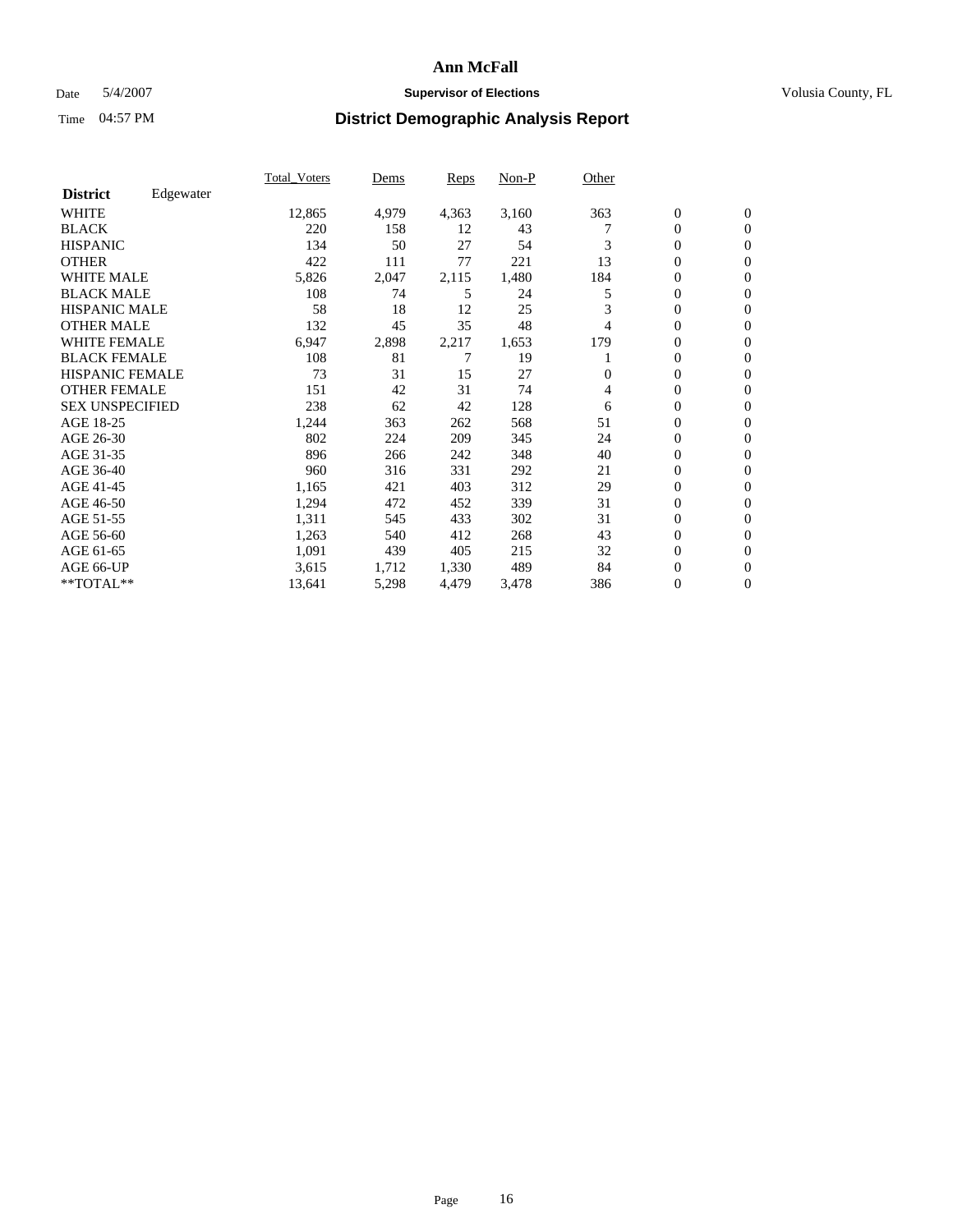### Date 5/4/2007 **Supervisor of Elections Supervisor of Elections** Volusia County, FL

|                        |            | Total Voters | Dems  | <b>Reps</b> | Non-P | Other |                  |                  |  |
|------------------------|------------|--------------|-------|-------------|-------|-------|------------------|------------------|--|
| <b>District</b>        | Holly Hill |              |       |             |       |       |                  |                  |  |
| <b>WHITE</b>           |            | 5,591        | 2,440 | 1,692       | 1,244 | 215   | $\boldsymbol{0}$ | $\mathbf{0}$     |  |
| <b>BLACK</b>           |            | 586          | 451   | 25          | 99    | 11    | $\overline{0}$   | $\mathbf{0}$     |  |
| <b>HISPANIC</b>        |            | 92           | 43    | 19          | 26    | 4     | $\overline{0}$   | $\mathbf{0}$     |  |
| <b>OTHER</b>           |            | 321          | 100   | 61          | 145   | 15    | $\overline{0}$   | $\mathbf{0}$     |  |
| <b>WHITE MALE</b>      |            | 2,474        | 974   | 809         | 583   | 108   | $\overline{0}$   | $\mathbf{0}$     |  |
| <b>BLACK MALE</b>      |            | 226          | 166   | 14          | 41    | 5     | $\boldsymbol{0}$ | $\boldsymbol{0}$ |  |
| <b>HISPANIC MALE</b>   |            | 42           | 19    | 12          | 10    |       | 0                | $\mathbf{0}$     |  |
| <b>OTHER MALE</b>      |            | 96           | 27    | 24          | 39    | 6     | $\boldsymbol{0}$ | $\mathbf{0}$     |  |
| <b>WHITE FEMALE</b>    |            | 3,082        | 1,448 | 876         | 655   | 103   | 0                | $\mathbf{0}$     |  |
| <b>BLACK FEMALE</b>    |            | 357          | 283   | 11          | 57    | 6     | $\boldsymbol{0}$ | $\mathbf{0}$     |  |
| <b>HISPANIC FEMALE</b> |            | 50           | 24    | 7           | 16    | 3     | 0                | $\mathbf{0}$     |  |
| <b>OTHER FEMALE</b>    |            | 118          | 39    | 27          | 49    | 3     | $\overline{0}$   | $\mathbf{0}$     |  |
| <b>SEX UNSPECIFIED</b> |            | 145          | 54    | 17          | 64    | 10    | $\boldsymbol{0}$ | $\mathbf{0}$     |  |
| AGE 18-25              |            | 684          | 250   | 148         | 254   | 32    | $\overline{0}$   | $\mathbf{0}$     |  |
| AGE 26-30              |            | 453          | 178   | 90          | 163   | 22    | $\boldsymbol{0}$ | $\mathbf{0}$     |  |
| AGE 31-35              |            | 417          | 179   | 94          | 134   | 10    | 0                | $\mathbf{0}$     |  |
| AGE 36-40              |            | 479          | 186   | 125         | 146   | 22    | $\boldsymbol{0}$ | $\mathbf{0}$     |  |
| AGE 41-45              |            | 607          | 234   | 183         | 158   | 32    | $\mathbf{0}$     | $\mathbf{0}$     |  |
| AGE 46-50              |            | 655          | 296   | 175         | 155   | 29    | $\overline{0}$   | $\mathbf{0}$     |  |
| AGE 51-55              |            | 605          | 296   | 157         | 127   | 25    | $\overline{0}$   | $\mathbf{0}$     |  |
| AGE 56-60              |            | 577          | 278   | 155         | 121   | 23    | $\boldsymbol{0}$ | $\mathbf{0}$     |  |
| AGE 61-65              |            | 406          | 206   | 115         | 72    | 13    | $\boldsymbol{0}$ | $\mathbf{0}$     |  |
| AGE 66-UP              |            | 1,707        | 931   | 555         | 184   | 37    | 0                | $\bf{0}$         |  |
| $*$ TOTAL $**$         |            | 6,590        | 3,034 | 1,797       | 1,514 | 245   | $\boldsymbol{0}$ | $\boldsymbol{0}$ |  |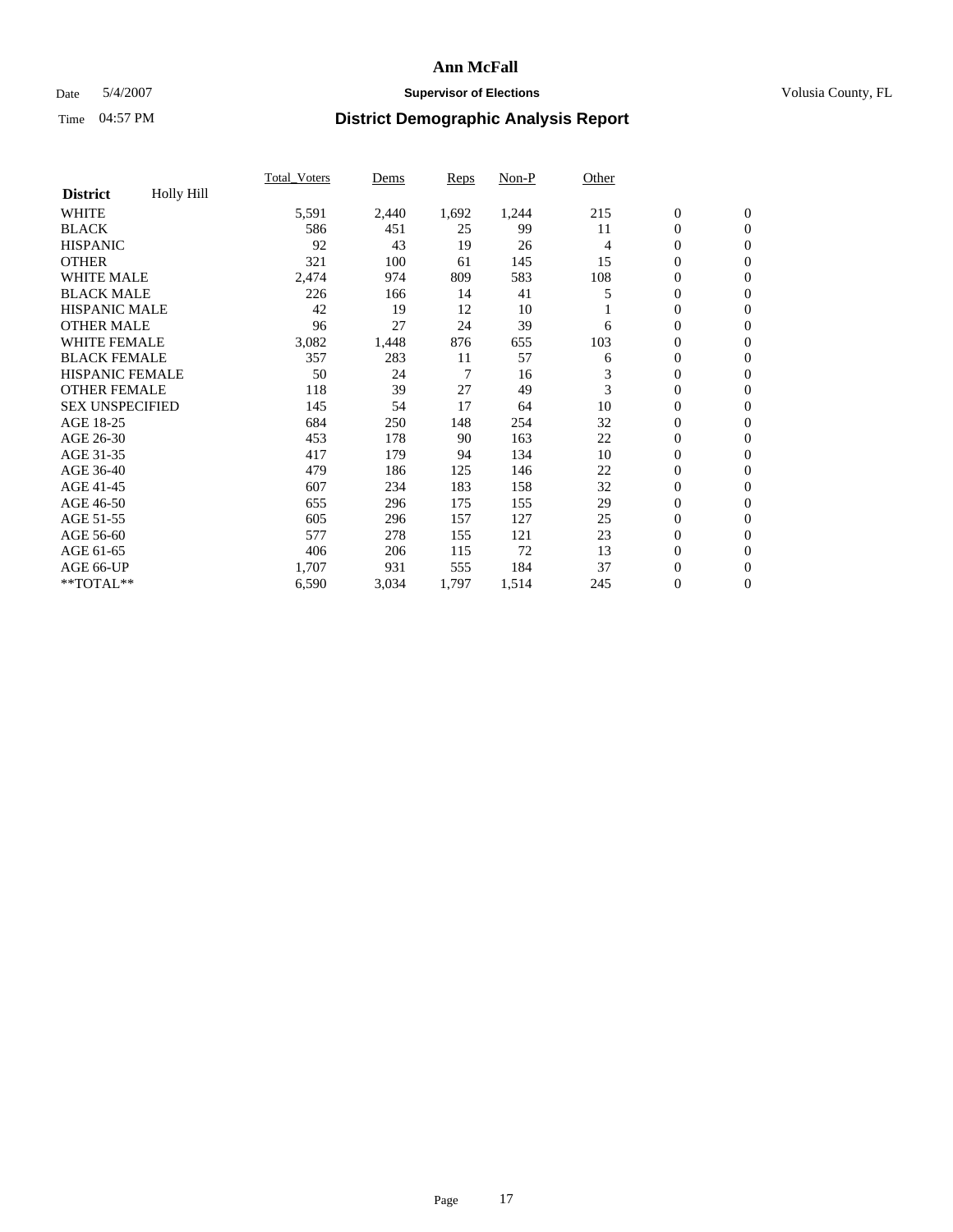### Date 5/4/2007 **Supervisor of Elections Supervisor of Elections** Volusia County, FL

|                        |            | <b>Total Voters</b> | Dems | Reps | Non-P | Other          |                  |              |  |
|------------------------|------------|---------------------|------|------|-------|----------------|------------------|--------------|--|
| <b>District</b>        | Lake Helen |                     |      |      |       |                |                  |              |  |
| <b>WHITE</b>           |            | 1,454               | 590  | 532  | 275   | 57             | $\boldsymbol{0}$ | $\mathbf{0}$ |  |
| <b>BLACK</b>           |            | 190                 | 162  | 11   | 17    | $\theta$       | 0                | $\mathbf{0}$ |  |
| <b>HISPANIC</b>        |            | 24                  | 7    | 4    | 8     | 5              | 0                | $\Omega$     |  |
| <b>OTHER</b>           |            | 63                  | 16   | 17   | 28    | $\overline{2}$ | $\overline{0}$   | $\theta$     |  |
| <b>WHITE MALE</b>      |            | 652                 | 237  | 258  | 126   | 31             | 0                | $\theta$     |  |
| <b>BLACK MALE</b>      |            | 77                  | 65   | 3    | 9     | $\theta$       | 0                | 0            |  |
| <b>HISPANIC MALE</b>   |            | 10                  | 3    | 4    | 2     |                | 0                | 0            |  |
| <b>OTHER MALE</b>      |            | 13                  | 4    | 3    | 5     |                | 0                | 0            |  |
| <b>WHITE FEMALE</b>    |            | 790                 | 350  | 270  | 144   | 26             | 0                | 0            |  |
| <b>BLACK FEMALE</b>    |            | 112                 | 97   |      | 8     | $\Omega$       | 0                | 0            |  |
| <b>HISPANIC FEMALE</b> |            | 14                  | 4    | 0    | 6     | 4              | 0                | $\Omega$     |  |
| <b>OTHER FEMALE</b>    |            | 23                  | 8    | 5    | 10    | $\Omega$       | 0                | $\theta$     |  |
| <b>SEX UNSPECIFIED</b> |            | 40                  | 7    | 14   | 18    |                | 0                | $\theta$     |  |
| AGE 18-25              |            | 145                 | 40   | 35   | 65    | 5              | 0                | $_{0}$       |  |
| AGE 26-30              |            | 103                 | 47   | 21   | 26    | 9              | 0                | 0            |  |
| AGE 31-35              |            | 91                  | 32   | 22   | 28    | 9              | 0                | 0            |  |
| AGE 36-40              |            | 112                 | 40   | 30   | 32    | 10             | 0                | 0            |  |
| AGE 41-45              |            | 158                 | 63   | 64   | 27    | 4              | 0                | 0            |  |
| AGE 46-50              |            | 185                 | 83   | 66   | 34    | $\overline{c}$ | 0                | $\Omega$     |  |
| AGE 51-55              |            | 181                 | 81   | 61   | 33    | 6              | 0                | $\Omega$     |  |
| AGE 56-60              |            | 167                 | 83   | 58   | 25    |                | 0                | $\theta$     |  |
| AGE 61-65              |            | 161                 | 92   | 40   | 23    | 6              | 0                | 0            |  |
| AGE 66-UP              |            | 428                 | 214  | 167  | 35    | 12             | 0                |              |  |
| **TOTAL**              |            | 1,731               | 775  | 564  | 328   | 64             | 0                | 0            |  |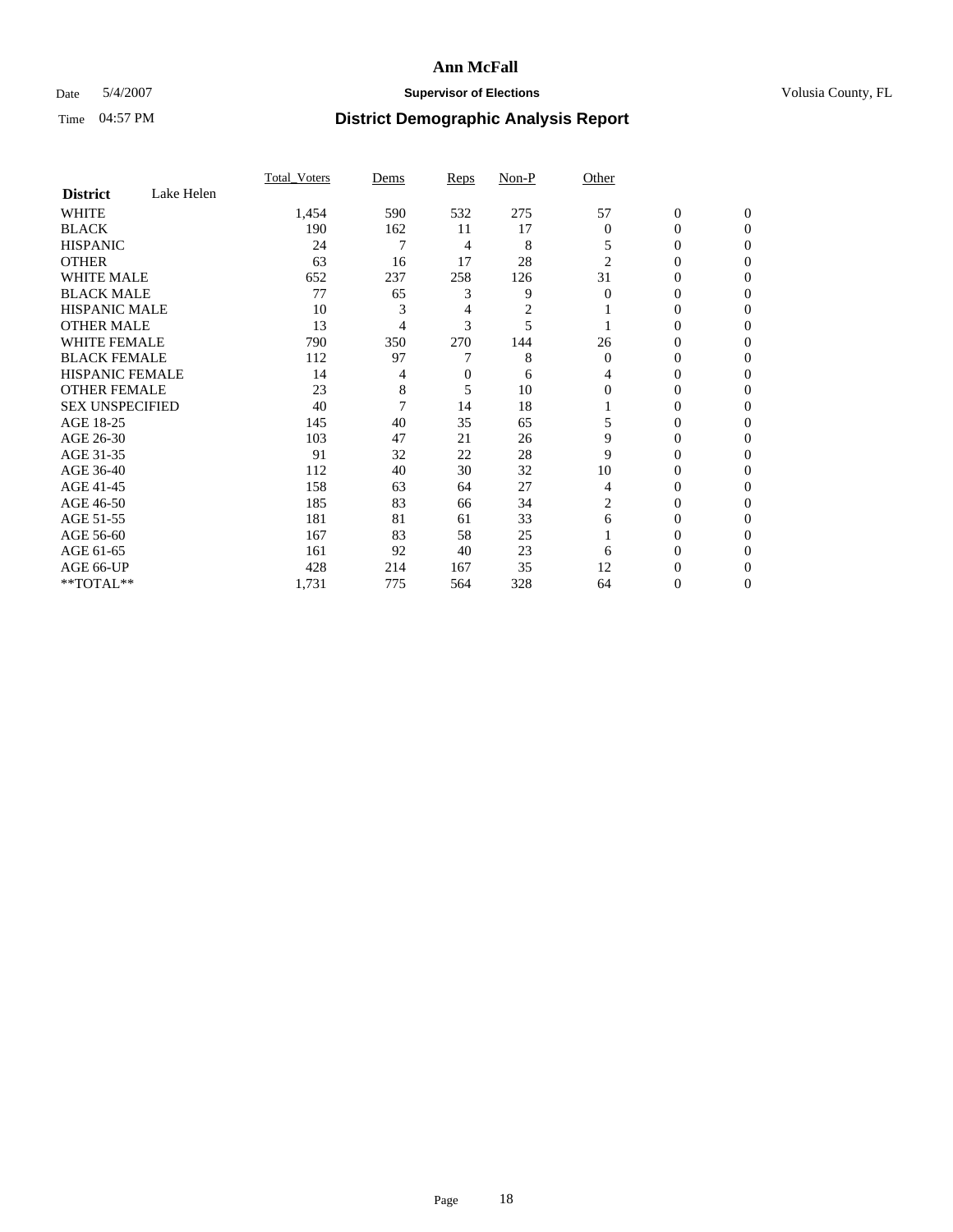### Date 5/4/2007 **Supervisor of Elections Supervisor of Elections** Volusia County, FL

|                                     | <b>Total Voters</b> | Dems  | Reps  | Non-P | Other    |                  |                  |  |
|-------------------------------------|---------------------|-------|-------|-------|----------|------------------|------------------|--|
| <b>District</b><br>New Smyrna Beach |                     |       |       |       |          |                  |                  |  |
| <b>WHITE</b>                        | 14,289              | 5,093 | 5,936 | 2,867 | 393      | $\boldsymbol{0}$ | $\mathbf{0}$     |  |
| <b>BLACK</b>                        | 659                 | 542   | 21    | 90    | 6        | $\mathbf{0}$     | $\mathbf{0}$     |  |
| <b>HISPANIC</b>                     | 105                 | 32    | 24    | 48    |          | $\mathbf{0}$     | $\mathbf{0}$     |  |
| <b>OTHER</b>                        | 454                 | 107   | 106   | 217   | 24       | 0                | $\overline{0}$   |  |
| <b>WHITE MALE</b>                   | 6,523               | 2,063 | 2,819 | 1,425 | 216      | 0                | $\mathbf{0}$     |  |
| <b>BLACK MALE</b>                   | 266                 | 194   | 12    | 55    | 5        | 0                | 0                |  |
| <b>HISPANIC MALE</b>                | 50                  | 13    | 9     | 28    | $\Omega$ | 0                | $\mathbf{0}$     |  |
| <b>OTHER MALE</b>                   | 133                 | 34    | 39    | 57    | 3        | 0                | $\mathbf{0}$     |  |
| <b>WHITE FEMALE</b>                 | 7,658               | 2,989 | 3,080 | 1,413 | 176      | 0                | $\mathbf{0}$     |  |
| <b>BLACK FEMALE</b>                 | 386                 | 341   | 9     | 35    |          | $\mathbf{0}$     | $\mathbf{0}$     |  |
| <b>HISPANIC FEMALE</b>              | 55                  | 19    | 15    | 20    |          | 0                | $\mathbf{0}$     |  |
| <b>OTHER FEMALE</b>                 | 175                 | 49    | 48    | 72    | 6        | 0                | $\mathbf{0}$     |  |
| <b>SEX UNSPECIFIED</b>              | 261                 | 72    | 56    | 117   | 16       | $\boldsymbol{0}$ | $\mathbf{0}$     |  |
| AGE 18-25                           | 993                 | 316   | 229   | 409   | 39       | 0                | $\mathbf{0}$     |  |
| AGE 26-30                           | 694                 | 235   | 168   | 266   | 25       | 0                | $\mathbf{0}$     |  |
| AGE 31-35                           | 650                 | 212   | 193   | 220   | 25       | 0                | $\mathbf{0}$     |  |
| AGE 36-40                           | 745                 | 249   | 261   | 207   | 28       | $\boldsymbol{0}$ | $\mathbf{0}$     |  |
| AGE 41-45                           | 988                 | 348   | 388   | 227   | 25       | 0                | $\mathbf{0}$     |  |
| AGE 46-50                           | 1,296               | 490   | 491   | 275   | 40       | $\mathbf{0}$     | $\mathbf{0}$     |  |
| AGE 51-55                           | 1,405               | 587   | 507   | 279   | 32       | $\overline{0}$   | $\mathbf{0}$     |  |
| AGE 56-60                           | 1,541               | 572   | 616   | 318   | 35       | $\boldsymbol{0}$ | $\mathbf{0}$     |  |
| AGE 61-65                           | 1,499               | 557   | 614   | 299   | 29       | 0                | $\mathbf{0}$     |  |
| AGE 66-UP                           | 5,696               | 2,208 | 2,620 | 722   | 146      | 0                | 0                |  |
| **TOTAL**                           | 15,507              | 5,774 | 6,087 | 3,222 | 424      | 0                | $\boldsymbol{0}$ |  |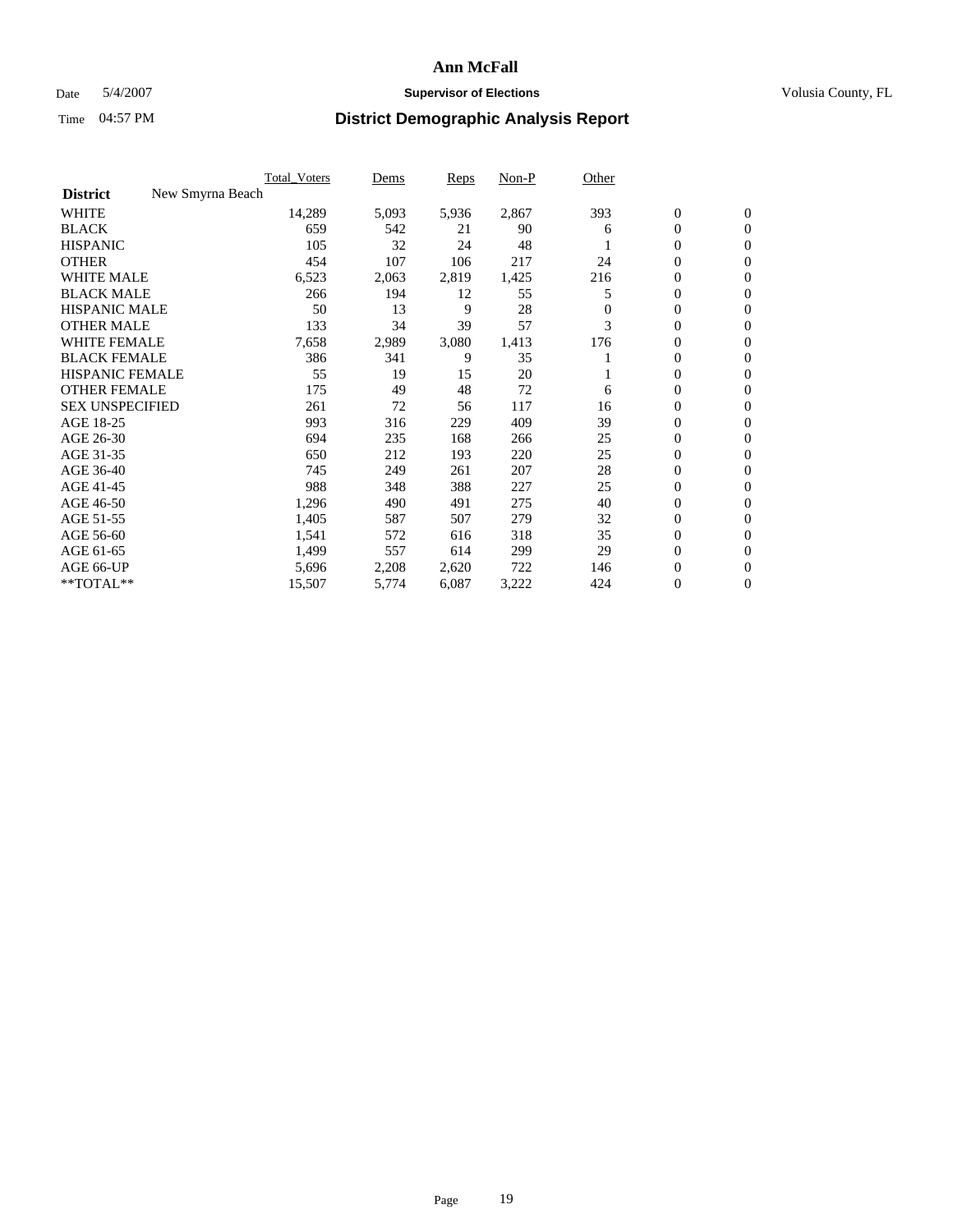### Date 5/4/2007 **Supervisor of Elections Supervisor of Elections** Volusia County, FL

|                        |          | <b>Total Voters</b> | Dems           | Reps           | Non-P | Other    |              |              |  |
|------------------------|----------|---------------------|----------------|----------------|-------|----------|--------------|--------------|--|
| <b>District</b>        | Oak Hill |                     |                |                |       |          |              |              |  |
| <b>WHITE</b>           |          | 1,011               | 398            | 357            | 234   | 22       | $\mathbf{0}$ | $\mathbf{0}$ |  |
| <b>BLACK</b>           |          | 160                 | 140            |                | 12    |          | 0            | $\Omega$     |  |
| <b>HISPANIC</b>        |          |                     | 4              | $\overline{c}$ |       | 0        | 0            | $\theta$     |  |
| <b>OTHER</b>           |          | 31                  | 10             | 5              | 15    |          | 0            | 0            |  |
| <b>WHITE MALE</b>      |          | 484                 | 176            | 179            | 116   | 13       | 0            |              |  |
| <b>BLACK MALE</b>      |          | 76                  | 64             | 5              | 6     |          | 0            | 0            |  |
| <b>HISPANIC MALE</b>   |          | 4                   | $\overline{c}$ |                |       |          | 0            |              |  |
| <b>OTHER MALE</b>      |          | 14                  | $\mathcal{R}$  | 3              | 8     | 0        | 0            | 0            |  |
| <b>WHITE FEMALE</b>    |          | 518                 | 221            | 172            | 116   | 9        | 0            | 0            |  |
| <b>BLACK FEMALE</b>    |          | 83                  | 76             |                | 6     | $\Omega$ | 0            | 0            |  |
| <b>HISPANIC FEMALE</b> |          | 3                   | 2              |                | 0     | 0        | 0            | 0            |  |
| <b>OTHER FEMALE</b>    |          | 14                  |                |                | 6     | $\Omega$ | 0            | 0            |  |
| <b>SEX UNSPECIFIED</b> |          | 13                  |                | 8              | 3     |          | 0            | 0            |  |
| AGE 18-25              |          | 80                  | 29             | 23             | 26    | 2        | 0            |              |  |
| AGE 26-30              |          | 70                  | 29             | 20             | 15    | 6        | 0            |              |  |
| AGE 31-35              |          | 60                  | 24             | 17             | 19    | 0        | 0            |              |  |
| AGE 36-40              |          | 73                  | 40             | 19             | 12    |          | 0            | 0            |  |
| AGE 41-45              |          | 92                  | 33             | 33             | 26    | $\Omega$ | 0            | 0            |  |
| AGE 46-50              |          | 132                 | 70             | 36             | 26    | 0        | 0            | 0            |  |
| AGE 51-55              |          | 117                 | 53             | 34             | 25    | 5        | 0            | $\theta$     |  |
| AGE 56-60              |          | 127                 | 62             | 26             | 35    | 4        | 0            | 0            |  |
| AGE 61-65              |          | 120                 | 57             | 34             | 27    | 2        | 0            |              |  |
| AGE 66-UP              |          | 338                 | 155            | 129            | 51    |          |              |              |  |
| **TOTAL**              |          | 1,209               | 552            | 371            | 262   | 24       | 0            | 0            |  |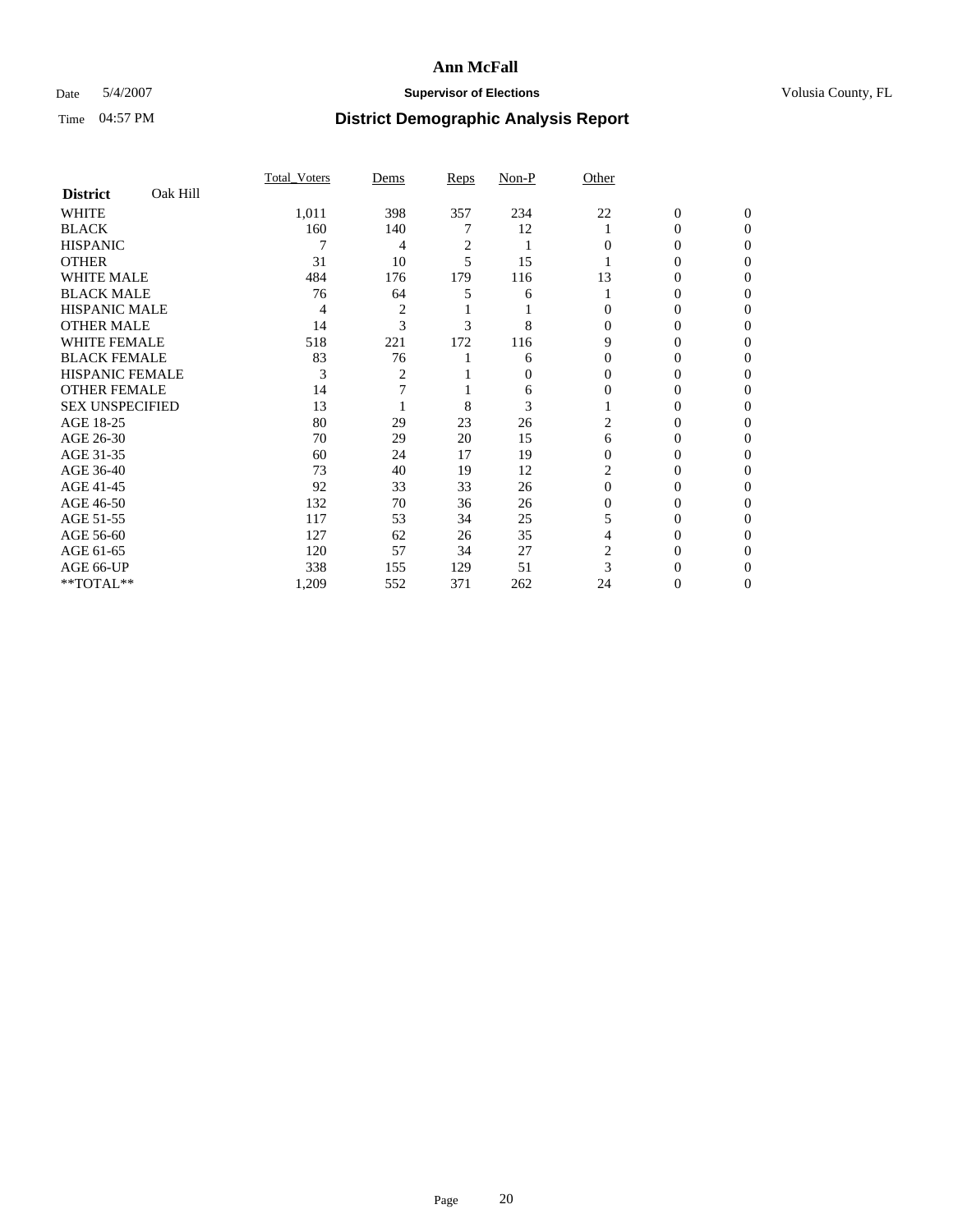### Date 5/4/2007 **Supervisor of Elections Supervisor of Elections** Volusia County, FL

|                        |             | <b>Total Voters</b> | Dems  | Reps  | Non-P | Other |                  |                  |  |
|------------------------|-------------|---------------------|-------|-------|-------|-------|------------------|------------------|--|
| <b>District</b>        | Orange City |                     |       |       |       |       |                  |                  |  |
| <b>WHITE</b>           |             | 4,471               | 1,607 | 1,884 | 801   | 179   | $\boldsymbol{0}$ | $\mathbf{0}$     |  |
| <b>BLACK</b>           |             | 187                 | 137   | 12    | 34    | 4     | 0                | $\mathbf{0}$     |  |
| <b>HISPANIC</b>        |             | 330                 | 149   | 62    | 110   | 9     | 0                | $\mathbf{0}$     |  |
| <b>OTHER</b>           |             | 239                 | 69    | 58    | 101   | 11    | 0                | $\mathbf{0}$     |  |
| <b>WHITE MALE</b>      |             | 1,901               | 618   | 825   | 373   | 85    | 0                | $\mathbf{0}$     |  |
| <b>BLACK MALE</b>      |             | 70                  | 45    | 4     | 18    | 3     | 0                | $\mathbf{0}$     |  |
| <b>HISPANIC MALE</b>   |             | 136                 | 66    | 29    | 37    | 4     | 0                | $\mathbf{0}$     |  |
| <b>OTHER MALE</b>      |             | 75                  | 20    | 26    | 27    | 2     | $\mathbf{0}$     | $\mathbf{0}$     |  |
| <b>WHITE FEMALE</b>    |             | 2,538               | 980   | 1,049 | 417   | 92    | 0                | $\mathbf{0}$     |  |
| <b>BLACK FEMALE</b>    |             | 114                 | 90    | 8     | 15    |       | $\mathbf{0}$     | $\mathbf{0}$     |  |
| <b>HISPANIC FEMALE</b> |             | 194                 | 83    | 33    | 73    | 5     | 0                | $\mathbf{0}$     |  |
| <b>OTHER FEMALE</b>    |             | 92                  | 33    | 21    | 34    | 4     | 0                | $\mathbf{0}$     |  |
| <b>SEX UNSPECIFIED</b> |             | 107                 | 27    | 21    | 52    |       | 0                | $\mathbf{0}$     |  |
| AGE 18-25              |             | 360                 | 103   | 108   | 133   | 16    | 0                | $\Omega$         |  |
| AGE 26-30              |             | 280                 | 75    | 92    | 97    | 16    | $\mathbf{0}$     | $\mathbf{0}$     |  |
| AGE 31-35              |             | 260                 | 83    | 96    | 72    | 9     | 0                | $\mathbf{0}$     |  |
| AGE 36-40              |             | 287                 | 106   | 84    | 88    | 9     | 0                | $\mathbf{0}$     |  |
| AGE 41-45              |             | 340                 | 113   | 121   | 88    | 18    | 0                | $\mathbf{0}$     |  |
| AGE 46-50              |             | 386                 | 144   | 150   | 74    | 18    | 0                | $\Omega$         |  |
| AGE 51-55              |             | 410                 | 174   | 135   | 87    | 14    | $\boldsymbol{0}$ | $\mathbf{0}$     |  |
| AGE 56-60              |             | 398                 | 149   | 161   | 68    | 20    | 0                | $\mathbf{0}$     |  |
| AGE 61-65              |             | 377                 | 154   | 148   | 57    | 18    | $\mathbf{0}$     | $\mathbf{0}$     |  |
| AGE 66-UP              |             | 2,129               | 861   | 921   | 282   | 65    | $\boldsymbol{0}$ | $\mathbf{0}$     |  |
| **TOTAL**              |             | 5,227               | 1,962 | 2,016 | 1,046 | 203   | 0                | $\boldsymbol{0}$ |  |
|                        |             |                     |       |       |       |       |                  |                  |  |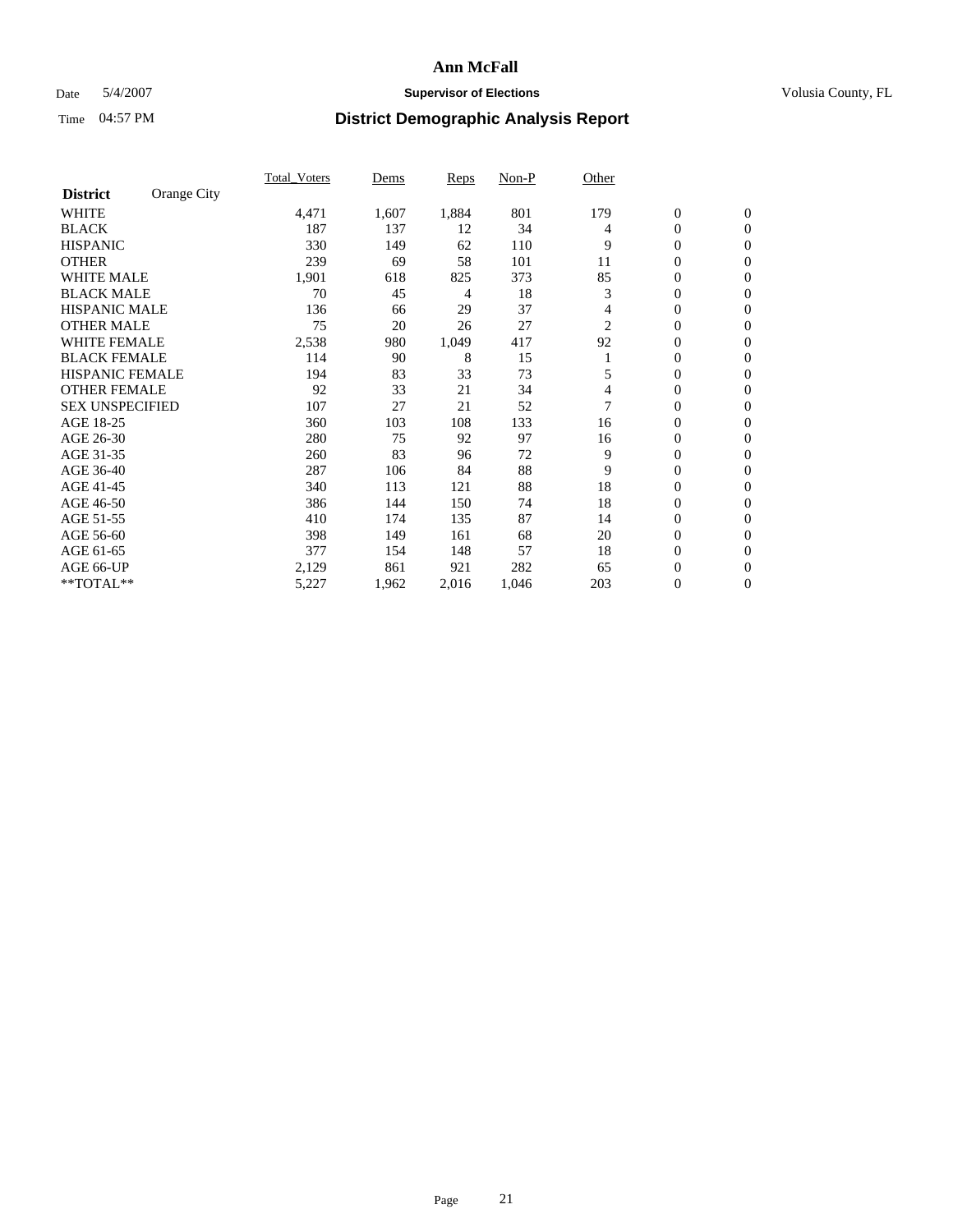### Date 5/4/2007 **Supervisor of Elections Supervisor of Elections** Volusia County, FL

|                                 | <b>Total Voters</b> | Dems  | Reps   | Non-P | Other          |                  |                |  |
|---------------------------------|---------------------|-------|--------|-------|----------------|------------------|----------------|--|
| Ormond Beach<br><b>District</b> |                     |       |        |       |                |                  |                |  |
| <b>WHITE</b>                    | 24,540              | 8,854 | 10,545 | 4,365 | 776            | $\mathbf{0}$     | $\mathbf{0}$   |  |
| <b>BLACK</b>                    | 613                 | 457   | 52     | 91    | 13             | $\mathbf{0}$     | $\mathbf{0}$   |  |
| <b>HISPANIC</b>                 | 333                 | 129   | 100    | 97    | $\overline{7}$ | 0                | $\overline{0}$ |  |
| <b>OTHER</b>                    | 1,282               | 389   | 365    | 472   | 56             | 0                | $\mathbf{0}$   |  |
| <b>WHITE MALE</b>               | 11,118              | 3,620 | 4,976  | 2,119 | 403            | 0                | $\mathbf{0}$   |  |
| <b>BLACK MALE</b>               | 273                 | 188   | 26     | 50    | 9              | 0                | $\mathbf{0}$   |  |
| <b>HISPANIC MALE</b>            | 136                 | 40    | 50     | 41    | 5              | 0                | $\mathbf{0}$   |  |
| <b>OTHER MALE</b>               | 472                 | 128   | 152    | 175   | 17             | $\mathbf{0}$     | $\mathbf{0}$   |  |
| <b>WHITE FEMALE</b>             | 13,289              | 5,195 | 5,522  | 2,206 | 366            | 0                | $\mathbf{0}$   |  |
| <b>BLACK FEMALE</b>             | 338                 | 267   | 26     | 41    | 4              | $\mathbf{0}$     | $\mathbf{0}$   |  |
| <b>HISPANIC FEMALE</b>          | 187                 | 83    | 46     | 56    | 2              | 0                | $\mathbf{0}$   |  |
| <b>OTHER FEMALE</b>             | 522                 | 187   | 161    | 165   | 9              | 0                | $\mathbf{0}$   |  |
| <b>SEX UNSPECIFIED</b>          | 433                 | 121   | 103    | 172   | 37             | 0                | $\mathbf{0}$   |  |
| AGE 18-25                       | 2,097               | 639   | 682    | 676   | 100            | 0                | $\mathbf{0}$   |  |
| AGE 26-30                       | 1,117               | 326   | 383    | 357   | 51             | $\mathbf{0}$     | $\mathbf{0}$   |  |
| AGE 31-35                       | 1,198               | 346   | 463    | 331   | 58             | 0                | $\mathbf{0}$   |  |
| AGE 36-40                       | 1,719               | 481   | 808    | 373   | 57             | 0                | $\mathbf{0}$   |  |
| AGE 41-45                       | 2,189               | 676   | 988    | 465   | 60             | 0                | $\mathbf{0}$   |  |
| AGE 46-50                       | 2,441               | 849   | 1,075  | 460   | 57             | 0                | $\mathbf{0}$   |  |
| AGE 51-55                       | 2,605               | 1,014 | 1,066  | 448   | 77             | $\boldsymbol{0}$ | $\mathbf{0}$   |  |
| AGE 56-60                       | 2,664               | 1,074 | 1,042  | 474   | 74             | 0                | $\mathbf{0}$   |  |
| AGE 61-65                       | 2,331               | 896   | 975    | 390   | 70             | $\mathbf{0}$     | $\mathbf{0}$   |  |
| AGE 66-UP                       | 8,407               | 3,528 | 3,580  | 1,051 | 248            | 0                | $\mathbf{0}$   |  |
| **TOTAL**                       | 26,768              | 9,829 | 11,062 | 5,025 | 852            | 0                | $\mathbf{0}$   |  |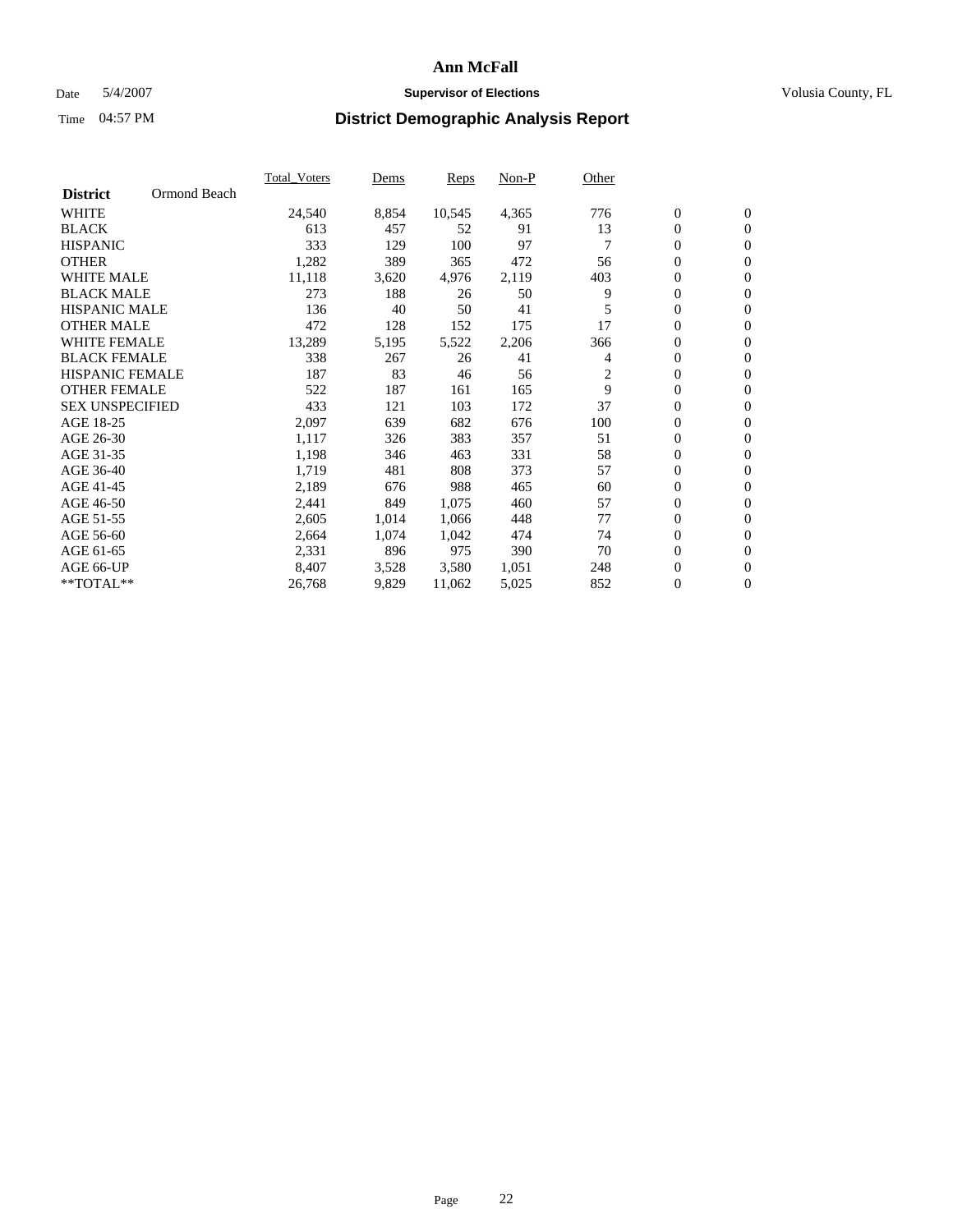### Date 5/4/2007 **Supervisor of Elections Supervisor of Elections** Volusia County, FL

|                        |         | <b>Total Voters</b> | Dems           | Reps           | Non-P | Other          |                  |              |  |
|------------------------|---------|---------------------|----------------|----------------|-------|----------------|------------------|--------------|--|
| <b>District</b>        | Pierson |                     |                |                |       |                |                  |              |  |
| <b>WHITE</b>           |         | 512                 | 221            | 195            | 82    | 14             | $\boldsymbol{0}$ | $\mathbf{0}$ |  |
| <b>BLACK</b>           |         | 59                  | 48             | 4              | 6     |                | 0                | $\Omega$     |  |
| <b>HISPANIC</b>        |         | 54                  | 18             | 9              | 25    | 2              | 0                | $\theta$     |  |
| <b>OTHER</b>           |         | 31                  | 6              | 2              | 22    |                | 0                | 0            |  |
| <b>WHITE MALE</b>      |         | 249                 | 97             | 107            | 37    | 8              | 0                |              |  |
| <b>BLACK MALE</b>      |         | 21                  | 17             | 2              | 2     |                | 0                |              |  |
| <b>HISPANIC MALE</b>   |         | 31                  | 12             | 5              | 13    |                | 0                |              |  |
| <b>OTHER MALE</b>      |         | 12                  | $\overline{2}$ | 2              | 8     | 0              | 0                |              |  |
| <b>WHITE FEMALE</b>    |         | 262                 | 124            | 88             | 44    | 6              | 0                |              |  |
| <b>BLACK FEMALE</b>    |         | 38                  | 31             | 2              | 4     |                | 0                | 0            |  |
| <b>HISPANIC FEMALE</b> |         | 22                  | 6              | 4              | 11    |                | 0                | 0            |  |
| <b>OTHER FEMALE</b>    |         | $\overline{7}$      |                | 0              | 3     |                | 0                | 0            |  |
| <b>SEX UNSPECIFIED</b> |         | 14                  |                | $\overline{0}$ | 13    | $\Omega$       | 0                |              |  |
| AGE 18-25              |         | 101                 | 24             | 27             | 47    | 3              | 0                |              |  |
| AGE 26-30              |         | 40                  | 8              | 13             | 17    | 2              | 0                |              |  |
| AGE 31-35              |         | 47                  | 18             | 19             | 9     |                | 0                |              |  |
| AGE 36-40              |         | 49                  | 20             | 13             | 16    | $\Omega$       | 0                | 0            |  |
| AGE 41-45              |         | 57                  | 27             | 20             | 8     | 2              | 0                |              |  |
| AGE 46-50              |         | 65                  | 34             | 22             | 7     | $\overline{c}$ | 0                | 0            |  |
| AGE 51-55              |         | 76                  | 35             | 27             | 14    | $\theta$       | 0                | 0            |  |
| AGE 56-60              |         | 49                  | 30             | 16             |       | 2              | 0                | 0            |  |
| AGE 61-65              |         | 40                  | 21             | 13             | 5     |                | 0                |              |  |
| AGE 66-UP              |         | 132                 | 76             | 40             | 11    |                |                  |              |  |
| **TOTAL**              |         | 656                 | 293            | 210            | 135   | 18             | 0                | 0            |  |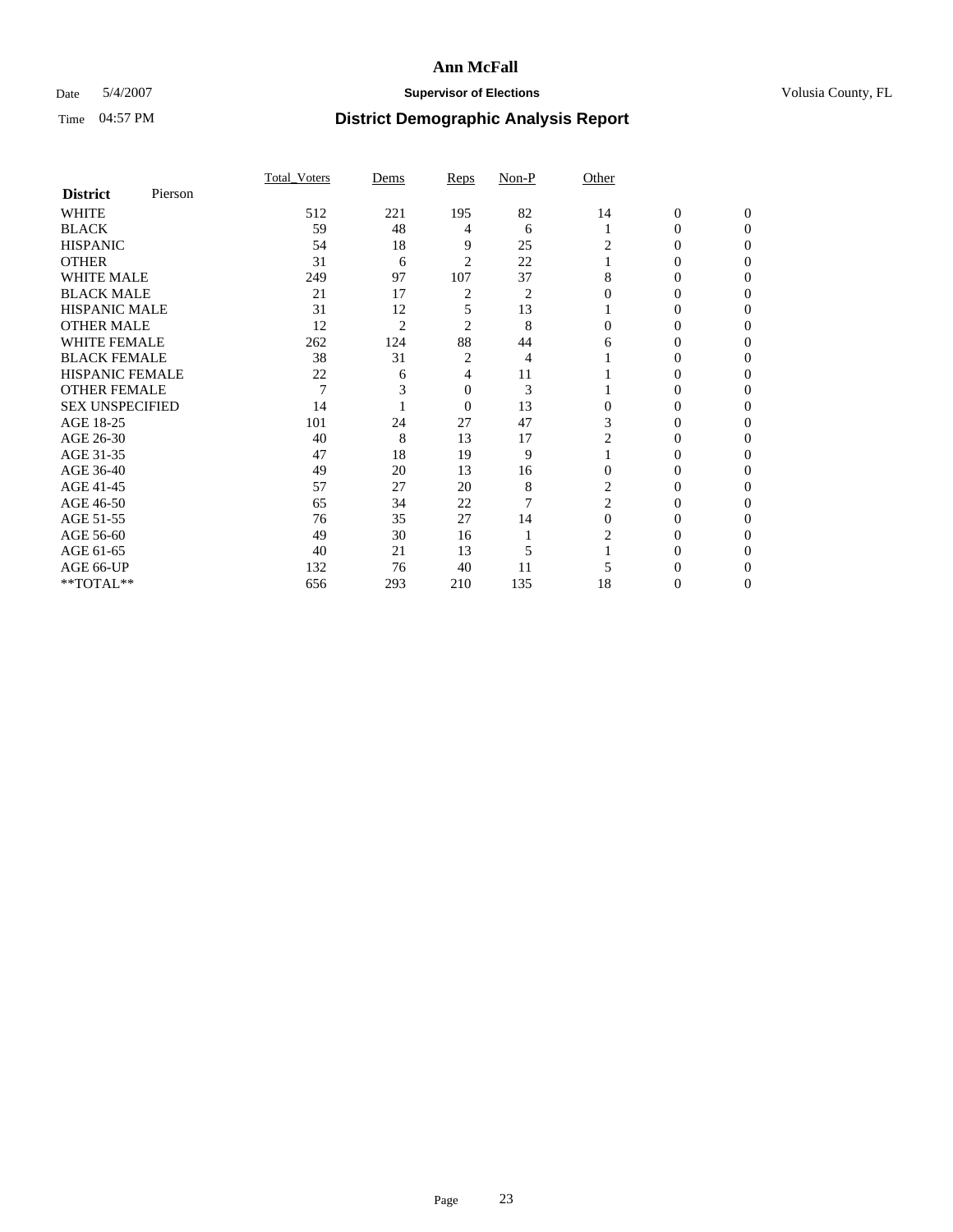### Date 5/4/2007 **Supervisor of Elections Supervisor of Elections** Volusia County, FL

|                        |             | <b>Total Voters</b> | Dems           | Reps  | Non-P | Other    |                  |              |  |
|------------------------|-------------|---------------------|----------------|-------|-------|----------|------------------|--------------|--|
| <b>District</b>        | Ponce Inlet |                     |                |       |       |          |                  |              |  |
| <b>WHITE</b>           |             | 2,392               | 646            | 1,201 | 477   | 68       | $\boldsymbol{0}$ | $\mathbf{0}$ |  |
| <b>BLACK</b>           |             |                     | 4              |       | 2     | $\Omega$ | 0                | $\Omega$     |  |
| <b>HISPANIC</b>        |             | 22                  | 5              | 11    | 5     |          | 0                | $\Omega$     |  |
| <b>OTHER</b>           |             | 108                 | 28             | 37    | 37    | 6        | 0                | $\theta$     |  |
| <b>WHITE MALE</b>      |             | 1,127               | 275            | 583   | 234   | 35       | 0                | 0            |  |
| <b>BLACK MALE</b>      |             | 4                   |                |       | 2     | 0        | 0                | 0            |  |
| <b>HISPANIC MALE</b>   |             |                     | $\overline{c}$ | 3     |       |          | 0                |              |  |
| <b>OTHER MALE</b>      |             | 43                  | 9              | 16    | 15    |          | $\theta$         | 0            |  |
| <b>WHITE FEMALE</b>    |             | 1,242               | 367            | 608   | 235   | 32       | 0                | 0            |  |
| <b>BLACK FEMALE</b>    |             | 3                   | 3              | 0     | 0     | $\Omega$ | 0                | 0            |  |
| <b>HISPANIC FEMALE</b> |             | 15                  |                | 8     |       | 0        | 0                | $\Omega$     |  |
| <b>OTHER FEMALE</b>    |             | 34                  | 14             | 12    | 8     | $\Omega$ | 0                | 0            |  |
| <b>SEX UNSPECIFIED</b> |             | 54                  | 9              | 19    | 22    | 4        | 0                | 0            |  |
| AGE 18-25              |             | 114                 | 32             | 36    | 41    | 5        | 0                |              |  |
| AGE 26-30              |             | 70                  | 19             | 19    | 28    | 4        | 0                | 0            |  |
| AGE 31-35              |             | 61                  | 13             | 29    | 18    |          | 0                |              |  |
| AGE 36-40              |             | 83                  | 19             | 44    | 17    | 3        | 0                | 0            |  |
| AGE 41-45              |             | 128                 | 34             | 68    | 24    | 2        | 0                | 0            |  |
| AGE 46-50              |             | 212                 | 47             | 117   | 44    | 4        | 0                | 0            |  |
| AGE 51-55              |             | 258                 | 76             | 109   | 62    | 11       | 0                | $\theta$     |  |
| AGE 56-60              |             | 360                 | 97             | 170   | 75    | 18       | 0                | 0            |  |
| AGE 61-65              |             | 367                 | 100            | 192   | 64    | 11       | 0                |              |  |
| AGE 66-UP              |             | 876                 | 246            | 466   | 148   | 16       | 0                |              |  |
| **TOTAL**              |             | 2,529               | 683            | 1,250 | 521   | 75       | 0                | 0            |  |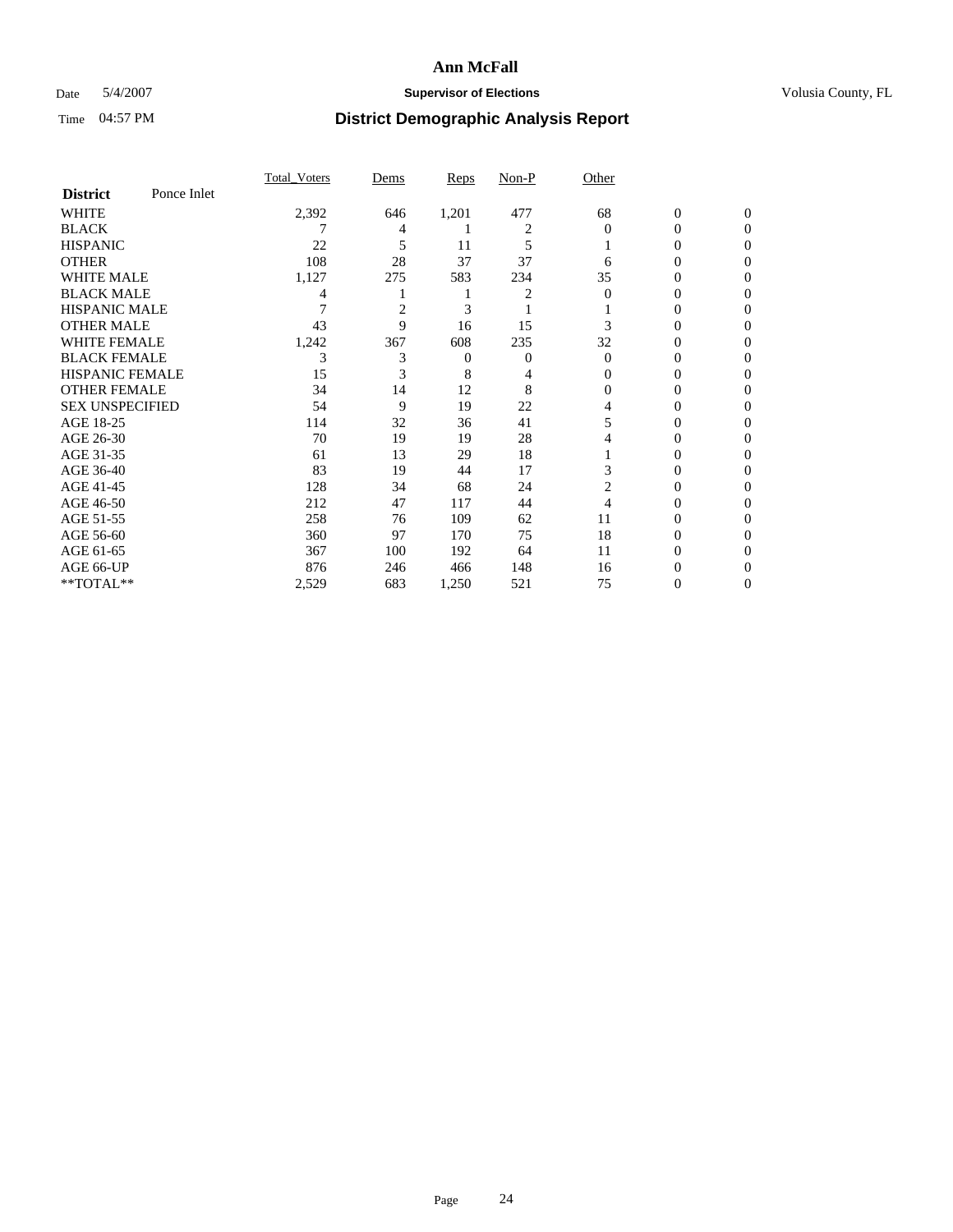#### Date 5/4/2007 **Supervisor of Elections Supervisor of Elections** Volusia County, FL

|                        |             | Total Voters | Dems   | <b>Reps</b> | Non-P | Other |                  |                |  |
|------------------------|-------------|--------------|--------|-------------|-------|-------|------------------|----------------|--|
| <b>District</b>        | Port Orange |              |        |             |       |       |                  |                |  |
| <b>WHITE</b>           |             | 32,121       | 11,555 | 12,450      | 7,018 | 1,098 | $\boldsymbol{0}$ | $\mathbf{0}$   |  |
| <b>BLACK</b>           |             | 651          | 494    | 49          | 93    | 15    | $\overline{0}$   | $\mathbf{0}$   |  |
| <b>HISPANIC</b>        |             | 609          | 223    | 148         | 223   | 15    | $\boldsymbol{0}$ | $\mathbf{0}$   |  |
| <b>OTHER</b>           |             | 1,614        | 455    | 400         | 681   | 78    | $\boldsymbol{0}$ | $\mathbf{0}$   |  |
| <b>WHITE MALE</b>      |             | 14,637       | 4,702  | 6,045       | 3,308 | 582   | 0                | $\mathbf{0}$   |  |
| <b>BLACK MALE</b>      |             | 295          | 215    | 28          | 46    | 6     | $\boldsymbol{0}$ | $\mathbf{0}$   |  |
| <b>HISPANIC MALE</b>   |             | 264          | 97     | 65          | 96    | 6     | $\overline{0}$   | $\mathbf{0}$   |  |
| <b>OTHER MALE</b>      |             | 548          | 155    | 151         | 221   | 21    | $\overline{0}$   | $\mathbf{0}$   |  |
| <b>WHITE FEMALE</b>    |             | 17,233       | 6,780  | 6,313       | 3,638 | 502   | $\mathbf{0}$     | $\mathbf{0}$   |  |
| <b>BLACK FEMALE</b>    |             | 350          | 276    | 20          | 45    | 9     | $\boldsymbol{0}$ | $\mathbf{0}$   |  |
| <b>HISPANIC FEMALE</b> |             | 339          | 126    | 80          | 124   | 9     | $\boldsymbol{0}$ | $\mathbf{0}$   |  |
| <b>OTHER FEMALE</b>    |             | 606          | 202    | 151         | 238   | 15    | 0                | $\mathbf{0}$   |  |
| <b>SEX UNSPECIFIED</b> |             | 723          | 174    | 194         | 299   | 56    | $\boldsymbol{0}$ | $\mathbf{0}$   |  |
| AGE 18-25              |             | 3,118        | 970    | 861         | 1,141 | 146   | $\boldsymbol{0}$ | $\mathbf{0}$   |  |
| AGE 26-30              |             | 1,990        | 582    | 598         | 714   | 96    | $\overline{0}$   | $\mathbf{0}$   |  |
| AGE 31-35              |             | 1,954        | 546    | 716         | 606   | 86    | $\overline{0}$   | $\mathbf{0}$   |  |
| AGE 36-40              |             | 2,435        | 734    | 941         | 685   | 75    | $\boldsymbol{0}$ | $\mathbf{0}$   |  |
| AGE 41-45              |             | 2,993        | 922    | 1,237       | 746   | 88    | $\boldsymbol{0}$ | $\mathbf{0}$   |  |
| AGE 46-50              |             | 3,244        | 1,121  | 1,316       | 703   | 104   | 0                | $\mathbf{0}$   |  |
| AGE 51-55              |             | 3,252        | 1,291  | 1,260       | 611   | 90    | $\boldsymbol{0}$ | $\mathbf{0}$   |  |
| AGE 56-60              |             | 3,405        | 1,356  | 1,232       | 694   | 123   | $\overline{0}$   | $\mathbf{0}$   |  |
| AGE 61-65              |             | 2,965        | 1,125  | 1,124       | 597   | 119   | $\mathbf{0}$     | $\mathbf{0}$   |  |
| AGE 66-UP              |             | 9,639        | 4,080  | 3,762       | 1,518 | 279   | $\boldsymbol{0}$ | $\mathbf{0}$   |  |
| **TOTAL**              |             | 34,995       | 12,727 | 13,047      | 8,015 | 1,206 | $\boldsymbol{0}$ | $\overline{0}$ |  |
|                        |             |              |        |             |       |       |                  |                |  |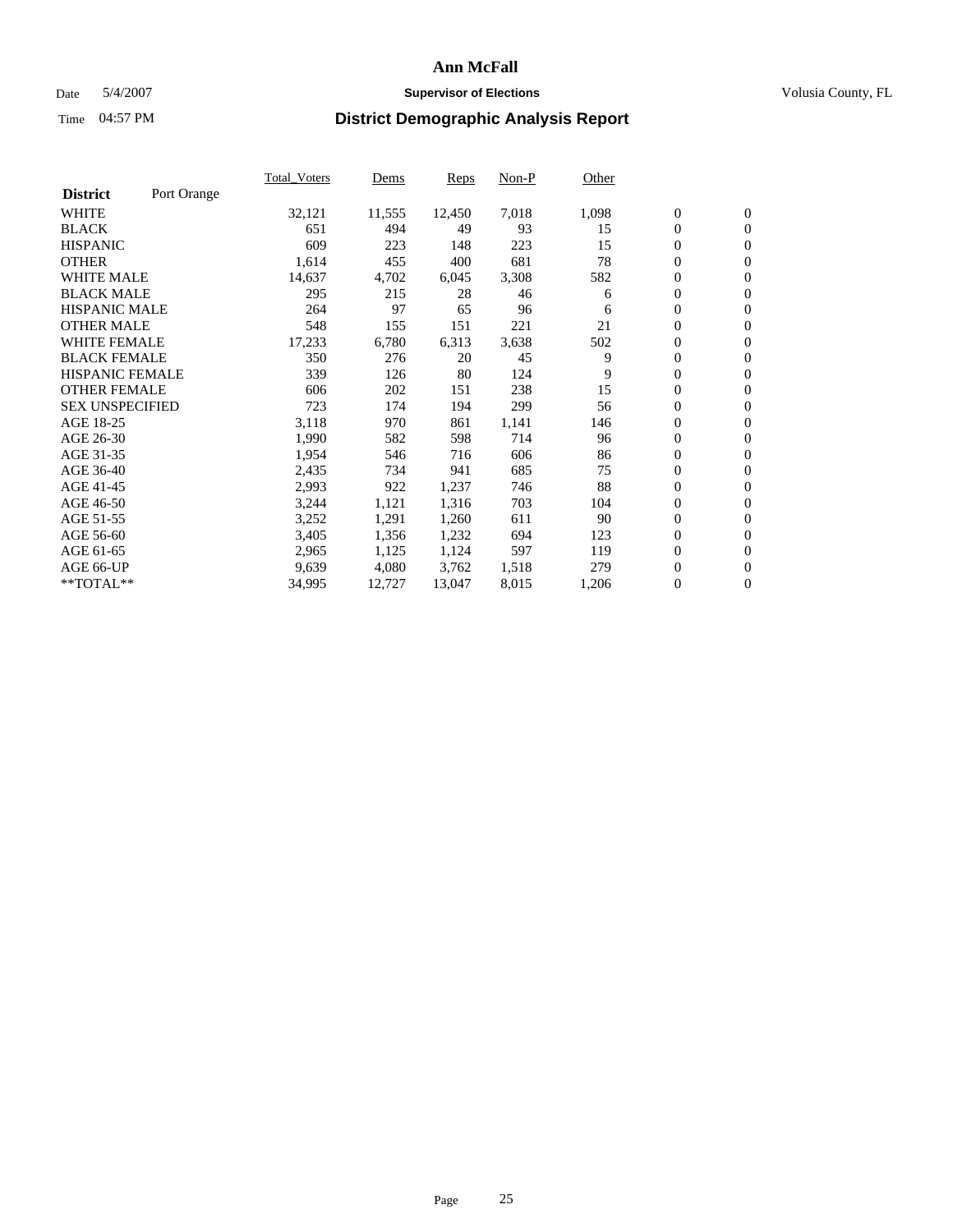### Date 5/4/2007 **Supervisor of Elections Supervisor of Elections** Volusia County, FL

|                        |               | Total Voters | Dems  | <b>Reps</b> | Non-P | Other |                  |                  |  |
|------------------------|---------------|--------------|-------|-------------|-------|-------|------------------|------------------|--|
| <b>District</b>        | South Daytona |              |       |             |       |       |                  |                  |  |
| <b>WHITE</b>           |               | 6,614        | 2,799 | 2,248       | 1,362 | 205   | $\boldsymbol{0}$ | $\boldsymbol{0}$ |  |
| <b>BLACK</b>           |               | 397          | 308   | 13          | 73    | 3     | $\overline{0}$   | $\mathbf{0}$     |  |
| <b>HISPANIC</b>        |               | 149          | 72    | 26          | 47    | 4     | $\overline{0}$   | $\mathbf{0}$     |  |
| <b>OTHER</b>           |               | 381          | 135   | 75          | 161   | 10    | $\overline{0}$   | $\mathbf{0}$     |  |
| <b>WHITE MALE</b>      |               | 3,013        | 1,136 | 1,115       | 638   | 124   | $\overline{0}$   | $\mathbf{0}$     |  |
| <b>BLACK MALE</b>      |               | 143          | 97    | 7           | 38    |       | $\boldsymbol{0}$ | $\mathbf{0}$     |  |
| <b>HISPANIC MALE</b>   |               | 74           | 34    | 12          | 25    | 3     | $\boldsymbol{0}$ | $\Omega$         |  |
| <b>OTHER MALE</b>      |               | 132          | 47    | 32          | 51    | 2     | $\boldsymbol{0}$ | $\mathbf{0}$     |  |
| <b>WHITE FEMALE</b>    |               | 3,566        | 1,647 | 1,122       | 718   | 79    | $\overline{0}$   | $\mathbf{0}$     |  |
| <b>BLACK FEMALE</b>    |               | 249          | 207   | 5           | 35    | 2     | $\overline{0}$   | $\mathbf{0}$     |  |
| <b>HISPANIC FEMALE</b> |               | 73           | 37    | 13          | 22    |       | $\overline{0}$   | $\mathbf{0}$     |  |
| <b>OTHER FEMALE</b>    |               | 136          | 59    | 25          | 51    |       | $\overline{0}$   | $\mathbf{0}$     |  |
| <b>SEX UNSPECIFIED</b> |               | 155          | 50    | 31          | 65    | 9     | $\boldsymbol{0}$ | $\mathbf{0}$     |  |
| AGE 18-25              |               | 774          | 293   | 173         | 278   | 30    | $\overline{0}$   | $\mathbf{0}$     |  |
| AGE 26-30              |               | 514          | 171   | 118         | 200   | 25    | $\boldsymbol{0}$ | $\mathbf{0}$     |  |
| AGE 31-35              |               | 483          | 163   | 164         | 137   | 19    | $\boldsymbol{0}$ | 0                |  |
| AGE 36-40              |               | 596          | 233   | 184         | 158   | 21    | $\boldsymbol{0}$ | $\mathbf{0}$     |  |
| AGE 41-45              |               | 750          | 281   | 268         | 177   | 24    | $\overline{0}$   | $\mathbf{0}$     |  |
| AGE 46-50              |               | 690          | 298   | 240         | 135   | 17    | $\overline{0}$   | $\mathbf{0}$     |  |
| AGE 51-55              |               | 671          | 326   | 202         | 130   | 13    | $\mathbf{0}$     | $\mathbf{0}$     |  |
| AGE 56-60              |               | 674          | 289   | 223         | 135   | 27    | $\overline{0}$   | $\mathbf{0}$     |  |
| AGE 61-65              |               | 560          | 253   | 194         | 94    | 19    | $\boldsymbol{0}$ | $\mathbf{0}$     |  |
| AGE 66-UP              |               | 1,829        | 1,007 | 596         | 199   | 27    | $\overline{0}$   | 0                |  |
| **TOTAL**              |               | 7,541        | 3,314 | 2,362       | 1,643 | 222   | $\boldsymbol{0}$ | $\boldsymbol{0}$ |  |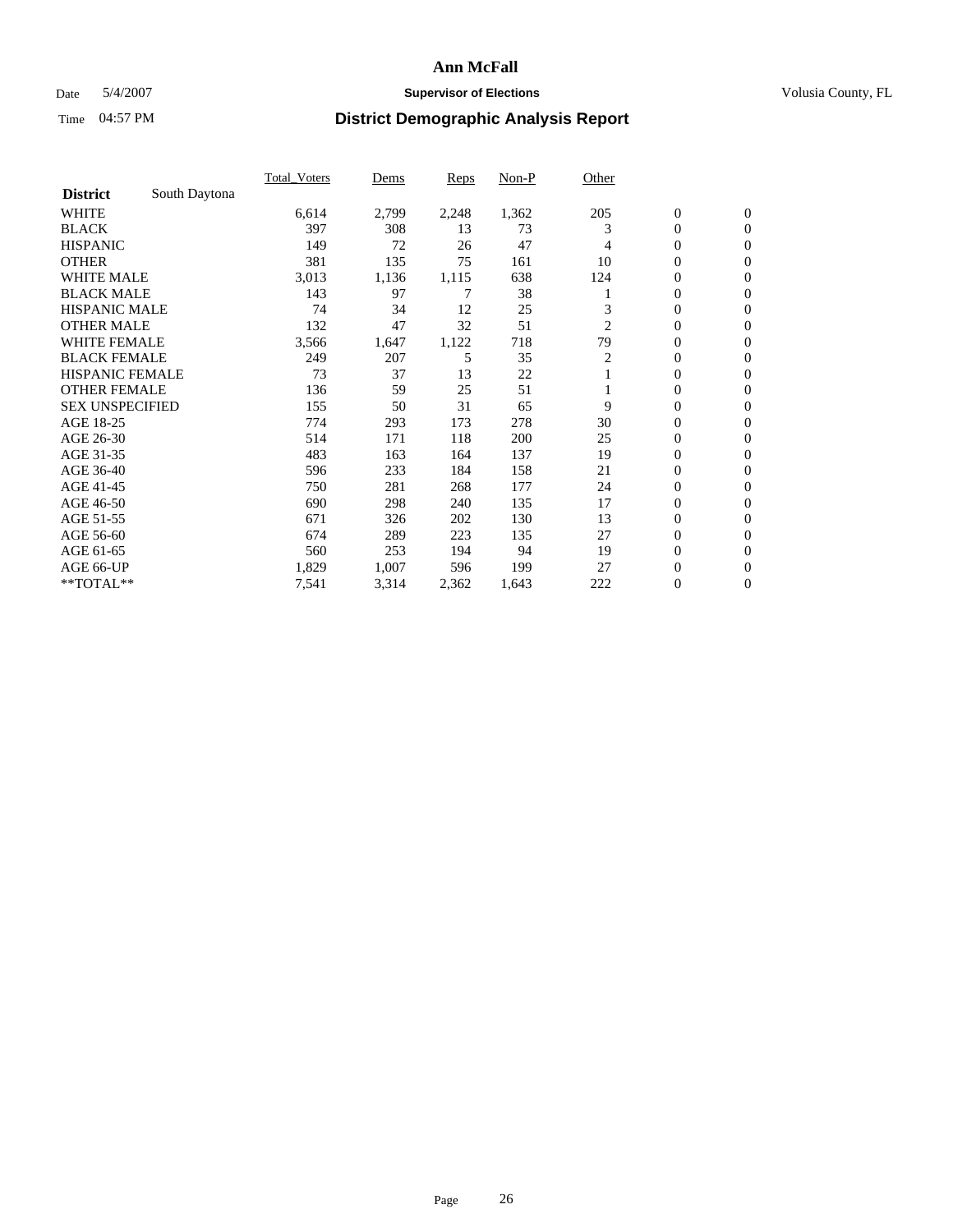### Date 5/4/2007 **Supervisor of Elections Supervisor of Elections** Volusia County, FL

|                        |               | Total Voters | Dems     | Reps           | $Non-P$  | Other    |        |          |
|------------------------|---------------|--------------|----------|----------------|----------|----------|--------|----------|
| <b>District</b>        | Flagler Beach |              |          |                |          |          |        |          |
| <b>WHITE</b>           |               | 60           | 24       | 19             | 15       | 2        | 0      | $\Omega$ |
| <b>BLACK</b>           |               | $\theta$     | $\Omega$ | $\Omega$       | $\Omega$ | $\Omega$ | 0      | 0        |
| <b>HISPANIC</b>        |               |              |          |                |          |          |        |          |
| <b>OTHER</b>           |               |              |          | 2              |          |          |        |          |
| WHITE MALE             |               | 26           | 11       | 9              | 6        |          |        |          |
| <b>BLACK MALE</b>      |               | 0            | 0        |                |          |          |        |          |
| HISPANIC MALE          |               |              |          |                |          |          |        |          |
| <b>OTHER MALE</b>      |               |              |          |                |          |          |        |          |
| WHITE FEMALE           |               | 34           | 13       | 10             | 9        |          |        |          |
| <b>BLACK FEMALE</b>    |               |              | 0        | 0              |          |          |        |          |
| HISPANIC FEMALE        |               |              |          |                |          |          |        |          |
| <b>OTHER FEMALE</b>    |               |              |          |                |          |          |        |          |
| <b>SEX UNSPECIFIED</b> |               |              |          |                |          |          |        |          |
| AGE 18-25              |               |              |          | 0              |          |          |        |          |
| AGE 26-30              |               |              |          |                |          |          |        |          |
| AGE 31-35              |               |              |          |                |          |          |        |          |
| AGE 36-40              |               |              |          |                |          |          |        |          |
| AGE 41-45              |               |              |          |                |          |          |        |          |
| AGE 46-50              |               |              |          |                |          |          |        |          |
| AGE 51-55              |               |              |          |                |          |          |        |          |
| AGE 56-60              |               |              |          |                |          |          |        |          |
| AGE 61-65              |               |              |          | $\overline{2}$ |          |          |        |          |
| AGE 66-UP              |               | 41           | 15       | 18             | 6        |          |        |          |
| $**TOTAL**$            |               | 64           | 25       | 21             | 16       | 2        | $_{0}$ | 0        |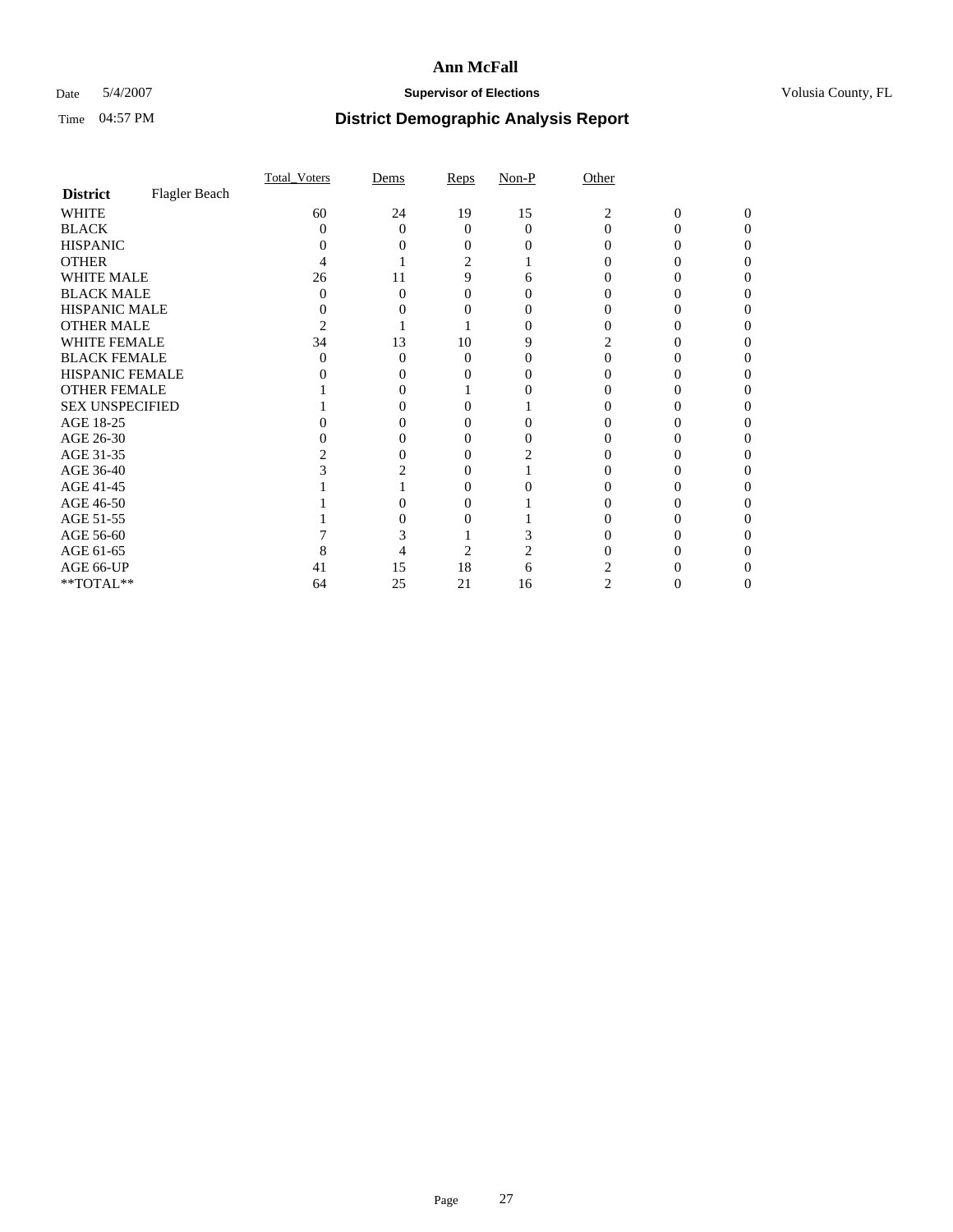#### Date 5/4/2007 **Supervisor of Elections Supervisor of Elections** Volusia County, FL

|                        |                           | Total Voters | Dems   | <b>Reps</b> | Non-P  | Other |                  |                  |  |
|------------------------|---------------------------|--------------|--------|-------------|--------|-------|------------------|------------------|--|
| <b>District</b>        | <b>Hospital Authority</b> |              |        |             |        |       |                  |                  |  |
| <b>WHITE</b>           |                           | 91,303       | 31,730 | 38,177      | 17,538 | 3,858 | $\overline{0}$   | $\mathbf{0}$     |  |
| <b>BLACK</b>           |                           | 7,640        | 5,882  | 434         | 1,162  | 162   | $\overline{0}$   | $\mathbf{0}$     |  |
| <b>HISPANIC</b>        |                           | 11,873       | 5,342  | 2,480       | 3,764  | 287   | $\boldsymbol{0}$ | $\mathbf{0}$     |  |
| <b>OTHER</b>           |                           | 5,795        | 1,600  | 1,388       | 2,584  | 223   | $\boldsymbol{0}$ | $\mathbf{0}$     |  |
| <b>WHITE MALE</b>      |                           | 42,044       | 13,087 | 18,553      | 8,332  | 2,072 | 0                | $\mathbf{0}$     |  |
| <b>BLACK MALE</b>      |                           | 3,193        | 2,310  | 223         | 575    | 85    | $\boldsymbol{0}$ | $\mathbf{0}$     |  |
| <b>HISPANIC MALE</b>   |                           | 5,568        | 2,423  | 1,254       | 1,735  | 156   | $\overline{0}$   | $\mathbf{0}$     |  |
| <b>OTHER MALE</b>      |                           | 1,872        | 531    | 545         | 736    | 60    | $\overline{0}$   | $\mathbf{0}$     |  |
| <b>WHITE FEMALE</b>    |                           | 48,701       | 18,468 | 19,407      | 9,055  | 1,771 | $\mathbf{0}$     | $\mathbf{0}$     |  |
| <b>BLACK FEMALE</b>    |                           | 4,369        | 3,511  | 208         | 573    | 77    | $\overline{0}$   | $\mathbf{0}$     |  |
| <b>HISPANIC FEMALE</b> |                           | 6,191        | 2,865  | 1,213       | 1,985  | 128   | $\boldsymbol{0}$ | $\mathbf{0}$     |  |
| <b>OTHER FEMALE</b>    |                           | 2,224        | 742    | 544         | 875    | 63    | 0                | $\mathbf{0}$     |  |
| <b>SEX UNSPECIFIED</b> |                           | 2,449        | 617    | 532         | 1,182  | 118   | $\boldsymbol{0}$ | $\mathbf{0}$     |  |
| AGE 18-25              |                           | 11,357       | 3,320  | 2,967       | 4,480  | 590   | $\boldsymbol{0}$ | $\mathbf{0}$     |  |
| AGE 26-30              |                           | 7,752        | 2,428  | 2,292       | 2,633  | 399   | $\overline{0}$   | $\mathbf{0}$     |  |
| AGE 31-35              |                           | 8,268        | 2,672  | 2,815       | 2,369  | 412   | $\overline{0}$   | $\mathbf{0}$     |  |
| AGE 36-40              |                           | 9,432        | 3,009  | 3,589       | 2,446  | 388   | $\boldsymbol{0}$ | $\mathbf{0}$     |  |
| AGE 41-45              |                           | 11,264       | 3,808  | 4,442       | 2,568  | 446   | $\boldsymbol{0}$ | $\mathbf{0}$     |  |
| AGE 46-50              |                           | 11,911       | 4,376  | 4,748       | 2,361  | 426   | 0                | $\mathbf{0}$     |  |
| AGE 51-55              |                           | 10,926       | 4,450  | 4,061       | 1,998  | 417   | $\boldsymbol{0}$ | $\mathbf{0}$     |  |
| AGE 56-60              |                           | 10,684       | 4,444  | 4,018       | 1,820  | 402   | $\overline{0}$   | $\mathbf{0}$     |  |
| AGE 61-65              |                           | 8,627        | 3,704  | 3,314       | 1,315  | 294   | $\mathbf{0}$     | $\boldsymbol{0}$ |  |
| AGE 66-UP              |                           | 26,390       | 12,343 | 10,233      | 3,058  | 756   | $\boldsymbol{0}$ | $\mathbf{0}$     |  |
| **TOTAL**              |                           | 116,611      | 44,554 | 42,479      | 25,048 | 4,530 | $\boldsymbol{0}$ | $\overline{0}$   |  |
|                        |                           |              |        |             |        |       |                  |                  |  |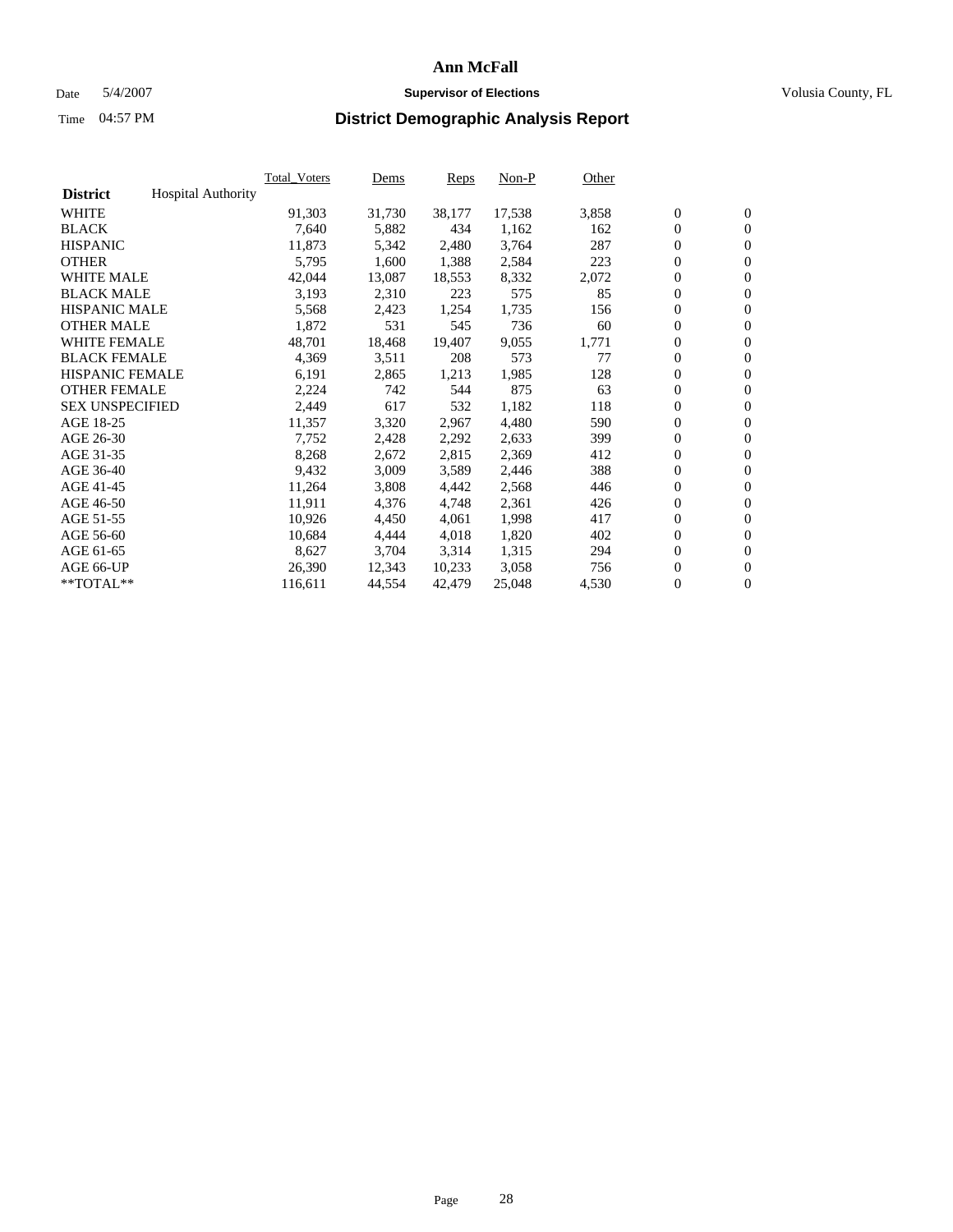### Date 5/4/2007 **Supervisor of Elections Supervisor of Elections** Volusia County, FL

|                                          | <b>Total Voters</b> | Dems  | Reps | Non-P          | Other          |                  |                |  |
|------------------------------------------|---------------------|-------|------|----------------|----------------|------------------|----------------|--|
| Florida House Seat 21<br><b>District</b> |                     |       |      |                |                |                  |                |  |
| <b>WHITE</b>                             | 2,044               | 794   | 856  | 327            | 67             | $\boldsymbol{0}$ | $\mathbf{0}$   |  |
| <b>BLACK</b>                             | 176                 | 151   | 10   | 14             |                | 0                | $\mathbf{0}$   |  |
| <b>HISPANIC</b>                          | 135                 | 45    | 34   | 53             | 3              | 0                | $\mathbf{0}$   |  |
| <b>OTHER</b>                             | 111                 | 33    | 27   | 48             | 3              | 0                | $\overline{0}$ |  |
| <b>WHITE MALE</b>                        | 985                 | 343   | 444  | 168            | 30             | 0                | $\Omega$       |  |
| <b>BLACK MALE</b>                        | 71                  | 59    | 5    | 7              | $\overline{0}$ | 0                | $\Omega$       |  |
| <b>HISPANIC MALE</b>                     | 72                  | 26    | 18   | 26             | 2              | 0                | $\Omega$       |  |
| <b>OTHER MALE</b>                        | 37                  | 11    | 12   | 14             | $\theta$       | 0                | 0              |  |
| <b>WHITE FEMALE</b>                      | 1,050               | 446   | 410  | 157            | 37             | 0                | 0              |  |
| <b>BLACK FEMALE</b>                      | 105                 | 92    | 5    | $\overline{7}$ |                | 0                | $\mathbf{0}$   |  |
| <b>HISPANIC FEMALE</b>                   | 60                  | 18    | 16   | 25             |                | 0                | $\Omega$       |  |
| <b>OTHER FEMALE</b>                      | 44                  | 17    | 10   | 15             | 2              | 0                | $\mathbf{0}$   |  |
| <b>SEX UNSPECIFIED</b>                   | 42                  | 11    | 7    | 23             |                | 0                | $\mathbf{0}$   |  |
| AGE 18-25                                | 261                 | 65    | 94   | 97             | 5              | 0                | 0              |  |
| AGE 26-30                                | 153                 | 36    | 60   | 51             | 6              | 0                | $\Omega$       |  |
| AGE 31-35                                | 137                 | 39    | 64   | 30             | 4              | 0                | 0              |  |
| AGE 36-40                                | 158                 | 48    | 59   | 47             | 4              | 0                | $\mathbf{0}$   |  |
| AGE 41-45                                | 217                 | 83    | 90   | 35             | 9              | 0                | $\Omega$       |  |
| AGE 46-50                                | 238                 | 100   | 98   | 33             |                | 0                | $\mathbf{0}$   |  |
| AGE 51-55                                | 244                 | 102   | 90   | 42             | 10             | 0                | $\Omega$       |  |
| AGE 56-60                                | 241                 | 102   | 101  | 31             |                | 0                | $\Omega$       |  |
| AGE 61-65                                | 253                 | 128   | 89   | 30             | 6              | 0                | 0              |  |
| AGE 66-UP                                | 564                 | 320   | 182  | 46             | 16             | 0                | 0              |  |
| **TOTAL**                                | 2,466               | 1,023 | 927  | 442            | 74             | 0                | 0              |  |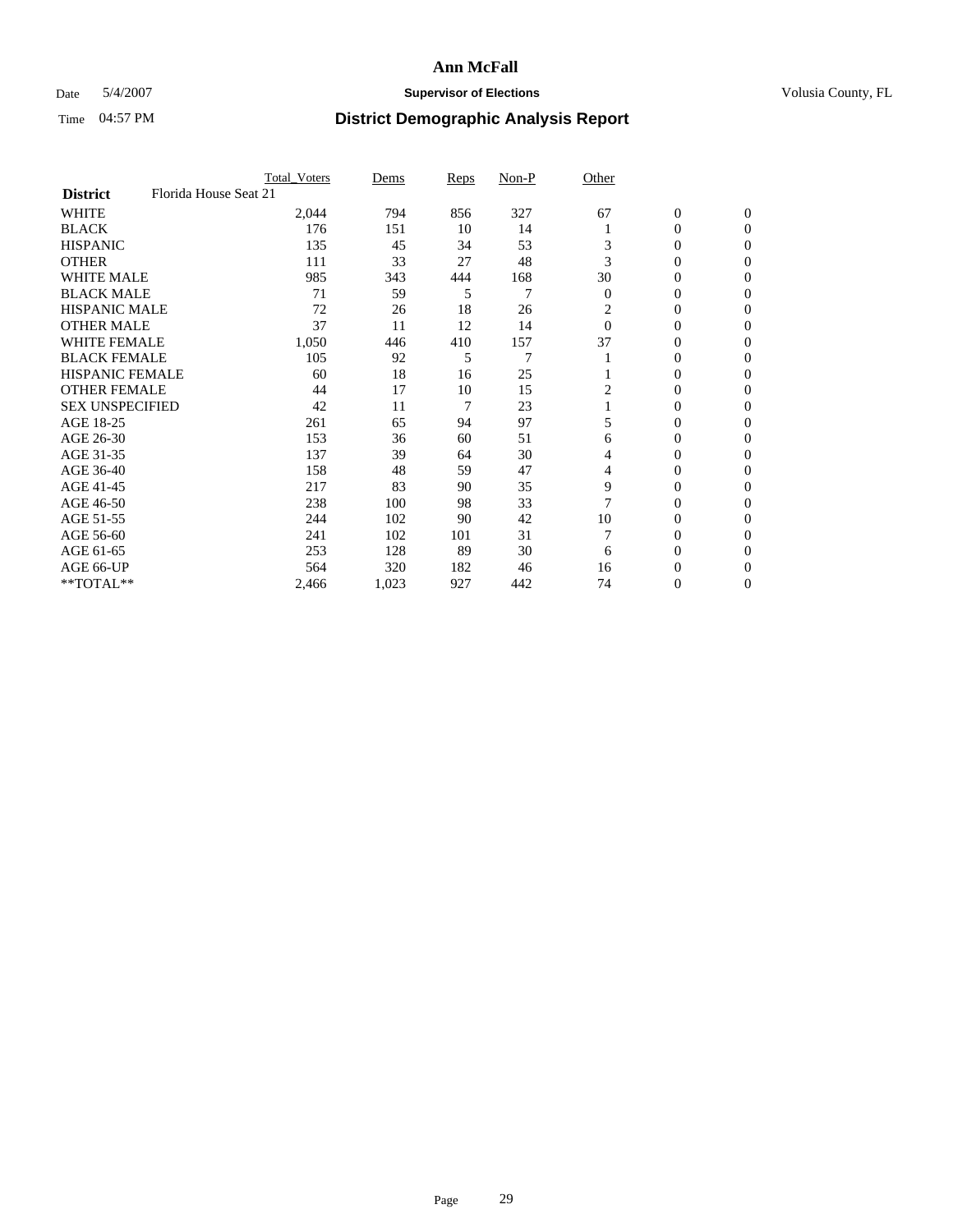#### Date 5/4/2007 **Supervisor of Elections Supervisor of Elections** Volusia County, FL

| Total_Voters                                                                                                                                                                                                 | Dems                  | <b>Reps</b> | Non-P | Other |                  |                |  |
|--------------------------------------------------------------------------------------------------------------------------------------------------------------------------------------------------------------|-----------------------|-------------|-------|-------|------------------|----------------|--|
|                                                                                                                                                                                                              |                       |             |       |       |                  |                |  |
| 15,026                                                                                                                                                                                                       | 5,205                 | 6,007       | 3,135 | 679   | $\overline{0}$   | $\mathbf{0}$   |  |
| 977                                                                                                                                                                                                          | 711                   | 68          | 169   | 29    | $\overline{0}$   | $\mathbf{0}$   |  |
| 3,119                                                                                                                                                                                                        | 1,469                 | 649         | 936   | 65    | $\boldsymbol{0}$ | $\mathbf{0}$   |  |
| 1,038                                                                                                                                                                                                        | 298                   | 239         | 462   | 39    | 0                | $\mathbf{0}$   |  |
| 6,912                                                                                                                                                                                                        | 2,126                 | 2,884       | 1,532 | 370   | 0                | $\mathbf{0}$   |  |
| 436                                                                                                                                                                                                          | 303                   | 39          | 78    | 16    | $\boldsymbol{0}$ | $\mathbf{0}$   |  |
| 1,484                                                                                                                                                                                                        | 669                   | 334         | 447   | 34    | $\overline{0}$   | $\mathbf{0}$   |  |
| 343                                                                                                                                                                                                          | 115                   | 91          | 128   | 9     | $\overline{0}$   | $\mathbf{0}$   |  |
| 8,007                                                                                                                                                                                                        | 3,041                 | 3,079       | 1,584 | 303   | $\overline{0}$   | $\mathbf{0}$   |  |
| 531                                                                                                                                                                                                          | 399                   | 29          | 90    | 13    | $\boldsymbol{0}$ | $\mathbf{0}$   |  |
| 1,609                                                                                                                                                                                                        | 784                   | 312         | 482   | 31    | $\boldsymbol{0}$ | $\mathbf{0}$   |  |
| 409                                                                                                                                                                                                          | 128                   | 98          | 173   | 10    | 0                | $\mathbf{0}$   |  |
| 429                                                                                                                                                                                                          | 118                   | 97          | 188   | 26    | $\boldsymbol{0}$ | $\mathbf{0}$   |  |
| 1,902                                                                                                                                                                                                        | 536                   | 470         | 806   | 90    | $\boldsymbol{0}$ | $\mathbf{0}$   |  |
| 1,456                                                                                                                                                                                                        | 450                   | 395         | 529   | 82    | $\overline{0}$   | $\mathbf{0}$   |  |
| 1,596                                                                                                                                                                                                        | 491                   | 529         | 492   | 84    | $\boldsymbol{0}$ | $\mathbf{0}$   |  |
| 1,767                                                                                                                                                                                                        | 543                   | 676         | 469   | 79    | $\boldsymbol{0}$ | $\mathbf{0}$   |  |
| 1,940                                                                                                                                                                                                        | 672                   | 718         | 476   | 74    | $\boldsymbol{0}$ | $\mathbf{0}$   |  |
| 2,006                                                                                                                                                                                                        | 714                   | 788         | 416   | 88    | 0                | $\mathbf{0}$   |  |
| 1,866                                                                                                                                                                                                        | 777                   | 638         | 390   | 61    | $\boldsymbol{0}$ | $\mathbf{0}$   |  |
| 1,857                                                                                                                                                                                                        | 773                   | 674         | 339   | 71    | $\overline{0}$   | $\mathbf{0}$   |  |
| 1,400                                                                                                                                                                                                        | 615                   | 494         | 235   | 56    | $\mathbf{0}$     | $\mathbf{0}$   |  |
| 4,370                                                                                                                                                                                                        | 2,112                 | 1,581       | 550   | 127   | $\boldsymbol{0}$ | $\mathbf{0}$   |  |
| 20,160                                                                                                                                                                                                       | 7,683                 | 6,963       | 4,702 | 812   | 0                | $\overline{0}$ |  |
| <b>WHITE MALE</b><br><b>BLACK MALE</b><br><b>HISPANIC MALE</b><br><b>OTHER MALE</b><br><b>WHITE FEMALE</b><br><b>BLACK FEMALE</b><br><b>HISPANIC FEMALE</b><br><b>OTHER FEMALE</b><br><b>SEX UNSPECIFIED</b> | Florida House Seat 25 |             |       |       |                  |                |  |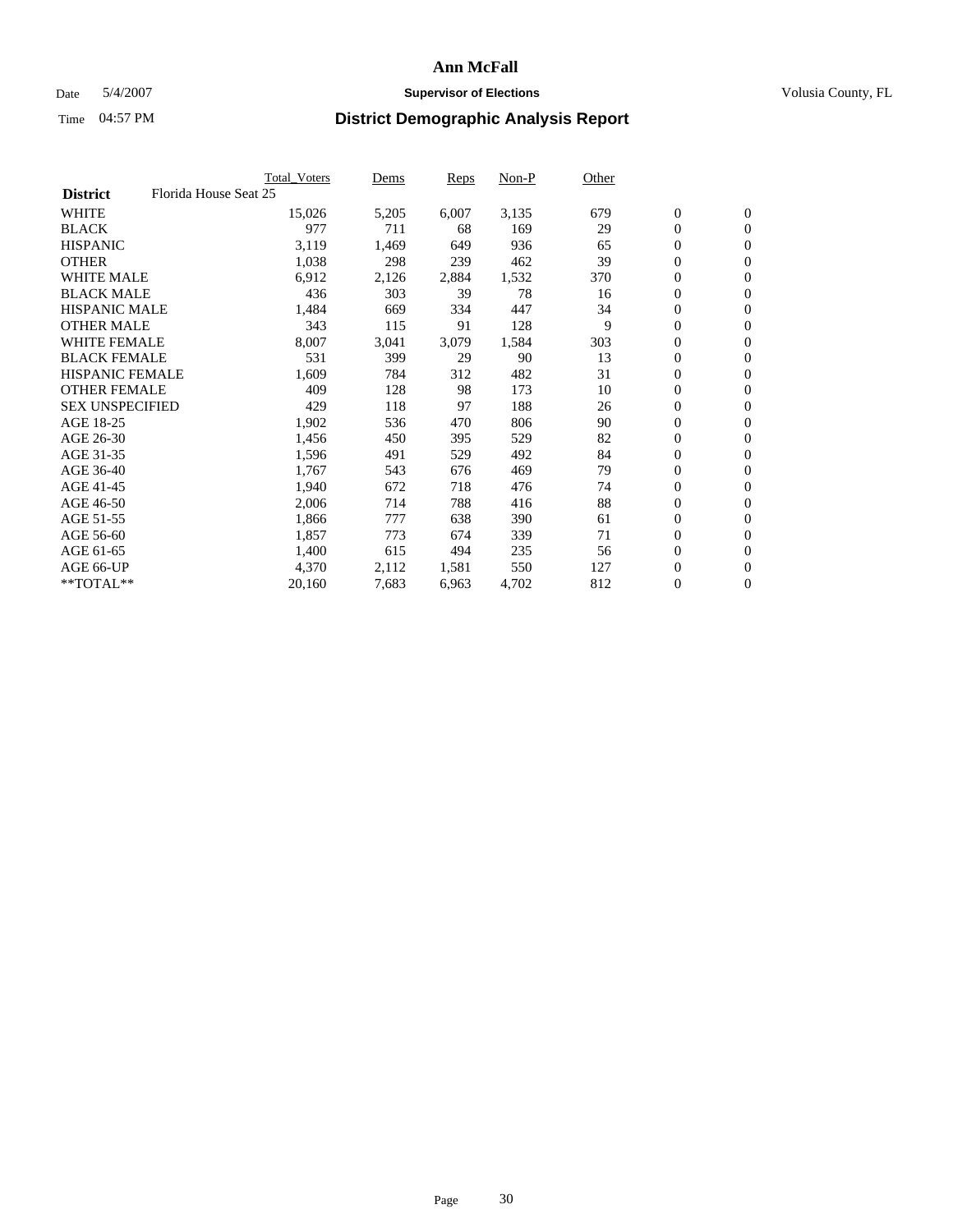### Date 5/4/2007 **Supervisor of Elections Supervisor of Elections** Volusia County, FL

|                        |                       | Total_Voters | Dems   | Reps   | Non-P  | Other |                  |                  |
|------------------------|-----------------------|--------------|--------|--------|--------|-------|------------------|------------------|
| <b>District</b>        | Florida House Seat 26 |              |        |        |        |       |                  |                  |
| <b>WHITE</b>           |                       | 84,188       | 29,597 | 36,134 | 15,293 | 3,164 | $\boldsymbol{0}$ | $\mathbf{0}$     |
| <b>BLACK</b>           |                       | 2,949        | 2,177  | 216    | 486    | 70    | $\overline{0}$   | $\mathbf{0}$     |
| <b>HISPANIC</b>        |                       | 5,031        | 2,205  | 1,150  | 1,557  | 119   | $\overline{0}$   | $\mathbf{0}$     |
| <b>OTHER</b>           |                       | 4,476        | 1,211  | 1,242  | 1,834  | 189   | $\overline{0}$   | $\overline{0}$   |
| <b>WHITE MALE</b>      |                       | 38,539       | 12,147 | 17,429 | 7,280  | 1,683 | $\overline{0}$   | $\mathbf{0}$     |
| <b>BLACK MALE</b>      |                       | 1,272        | 860    | 112    | 259    | 41    | $\boldsymbol{0}$ | $\mathbf{0}$     |
| <b>HISPANIC MALE</b>   |                       | 2,351        | 985    | 588    | 715    | 63    | 0                | $\overline{0}$   |
| <b>OTHER MALE</b>      |                       | 1,568        | 406    | 516    | 587    | 59    | 0                | $\mathbf{0}$     |
| <b>WHITE FEMALE</b>    |                       | 45,142       | 17,297 | 18,498 | 7,877  | 1,470 | 0                | $\mathbf{0}$     |
| <b>BLACK FEMALE</b>    |                       | 1,649        | 1,293  | 103    | 224    | 29    | $\overline{0}$   | $\mathbf{0}$     |
| <b>HISPANIC FEMALE</b> |                       | 2,633        | 1,198  | 554    | 827    | 54    | 0                | $\mathbf{0}$     |
| <b>OTHER FEMALE</b>    |                       | 1,709        | 578    | 481    | 602    | 48    | $\overline{0}$   | $\mathbf{0}$     |
| <b>SEX UNSPECIFIED</b> |                       | 1,781        | 426    | 461    | 799    | 95    | $\boldsymbol{0}$ | $\mathbf{0}$     |
| AGE 18-25              |                       | 8,060        | 2,298  | 2,418  | 2,928  | 416   | 0                | $\mathbf{0}$     |
| AGE 26-30              |                       | 5,038        | 1,485  | 1,671  | 1,622  | 260   | 0                | $\mathbf{0}$     |
| AGE 31-35              |                       | 5,342        | 1,595  | 2,003  | 1,486  | 258   | 0                | $\overline{0}$   |
| AGE 36-40              |                       | 6,742        | 2,015  | 2,817  | 1,651  | 259   | $\boldsymbol{0}$ | $\mathbf{0}$     |
| AGE 41-45              |                       | 8,304        | 2,572  | 3,565  | 1,854  | 313   | 0                | $\mathbf{0}$     |
| AGE 46-50              |                       | 9,266        | 3,176  | 3,999  | 1,782  | 309   | $\overline{0}$   | $\mathbf{0}$     |
| AGE 51-55              |                       | 9,295        | 3,591  | 3,739  | 1,607  | 358   | 0                | $\mathbf{0}$     |
| AGE 56-60              |                       | 9,681        | 3,832  | 3,857  | 1,645  | 347   | $\overline{0}$   | $\mathbf{0}$     |
| AGE 61-65              |                       | 8,406        | 3,232  | 3,523  | 1,373  | 278   | 0                | $\mathbf{0}$     |
| AGE 66-UP              |                       | 26,510       | 11,394 | 11,150 | 3,222  | 744   | 0                | $\bf{0}$         |
| $*$ TOTAL $**$         |                       | 96,644       | 35,190 | 38,742 | 19,170 | 3,542 | 0                | $\boldsymbol{0}$ |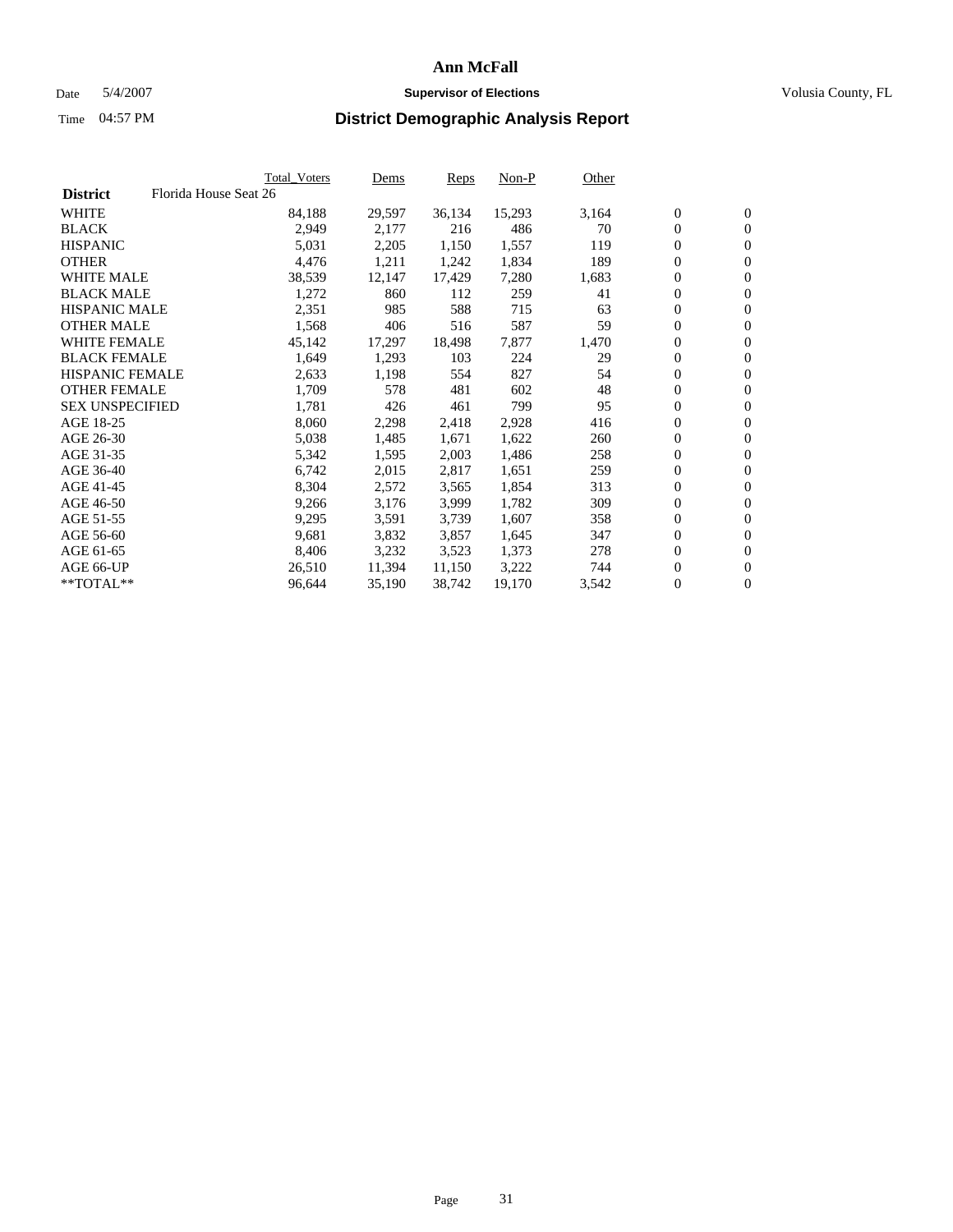#### Date 5/4/2007 **Supervisor of Elections Supervisor of Elections** Volusia County, FL

|                        |                       | Total_Voters | Dems   | <b>Reps</b> | Non-P  | Other |                  |                |
|------------------------|-----------------------|--------------|--------|-------------|--------|-------|------------------|----------------|
| <b>District</b>        | Florida House Seat 27 |              |        |             |        |       |                  |                |
| <b>WHITE</b>           |                       | 51,793       | 21,174 | 17,398      | 11,262 | 1,959 | $\overline{0}$   | $\mathbf{0}$   |
| <b>BLACK</b>           |                       | 14,677       | 11,881 | 504         | 2,100  | 192   | $\overline{0}$   | $\mathbf{0}$   |
| <b>HISPANIC</b>        |                       | 1,438        | 589    | 275         | 527    | 47    | $\boldsymbol{0}$ | $\mathbf{0}$   |
| <b>OTHER</b>           |                       | 4,447        | 1,580  | 773         | 1,960  | 134   | 0                | $\mathbf{0}$   |
| <b>WHITE MALE</b>      |                       | 23,699       | 8,619  | 8,559       | 5,424  | 1,097 | 0                | $\mathbf{0}$   |
| <b>BLACK MALE</b>      |                       | 5,711        | 4,409  | 257         | 936    | 109   | $\boldsymbol{0}$ | $\mathbf{0}$   |
| <b>HISPANIC MALE</b>   |                       | 669          | 267    | 129         | 249    | 24    | $\overline{0}$   | $\mathbf{0}$   |
| <b>OTHER MALE</b>      |                       | 1,285        | 471    | 288         | 491    | 35    | $\overline{0}$   | $\mathbf{0}$   |
| <b>WHITE FEMALE</b>    |                       | 27,745       | 12,423 | 8,735       | 5,747  | 840   | $\mathbf{0}$     | $\mathbf{0}$   |
| <b>BLACK FEMALE</b>    |                       | 8,811        | 7,357  | 242         | 1,131  | 81    | $\boldsymbol{0}$ | $\mathbf{0}$   |
| HISPANIC FEMALE        |                       | 753          | 315    | 145         | 271    | 22    | $\boldsymbol{0}$ | $\mathbf{0}$   |
| <b>OTHER FEMALE</b>    |                       | 1,555        | 653    | 284         | 589    | 29    | 0                | $\mathbf{0}$   |
| <b>SEX UNSPECIFIED</b> |                       | 2,127        | 710    | 311         | 1,011  | 95    | $\boldsymbol{0}$ | $\mathbf{0}$   |
| AGE 18-25              |                       | 9,387        | 4,112  | 1,518       | 3,414  | 343   | $\boldsymbol{0}$ | $\mathbf{0}$   |
| AGE 26-30              |                       | 4,983        | 2,085  | 940         | 1,757  | 201   | $\overline{0}$   | $\mathbf{0}$   |
| AGE 31-35              |                       | 4,542        | 1,956  | 1,077       | 1,330  | 179   | $\overline{0}$   | $\mathbf{0}$   |
| AGE 36-40              |                       | 4,897        | 2,141  | 1,264       | 1,317  | 175   | $\boldsymbol{0}$ | $\mathbf{0}$   |
| AGE 41-45              |                       | 5,796        | 2,601  | 1,652       | 1,330  | 213   | $\boldsymbol{0}$ | $\mathbf{0}$   |
| AGE 46-50              |                       | 6,523        | 3,184  | 1,783       | 1,344  | 212   | 0                | $\mathbf{0}$   |
| AGE 51-55              |                       | 6,162        | 3,204  | 1,654       | 1,124  | 180   | $\boldsymbol{0}$ | $\mathbf{0}$   |
| AGE 56-60              |                       | 6,150        | 3,093  | 1,681       | 1,174  | 202   | $\overline{0}$   | $\mathbf{0}$   |
| AGE 61-65              |                       | 5,088        | 2,566  | 1,490       | 857    | 175   | $\mathbf{0}$     | $\mathbf{0}$   |
| AGE 66-UP              |                       | 18,827       | 10,282 | 5,891       | 2,202  | 452   | $\boldsymbol{0}$ | $\mathbf{0}$   |
| **TOTAL**              |                       | 72,355       | 35,224 | 18,950      | 15,849 | 2,332 | 0                | $\overline{0}$ |
|                        |                       |              |        |             |        |       |                  |                |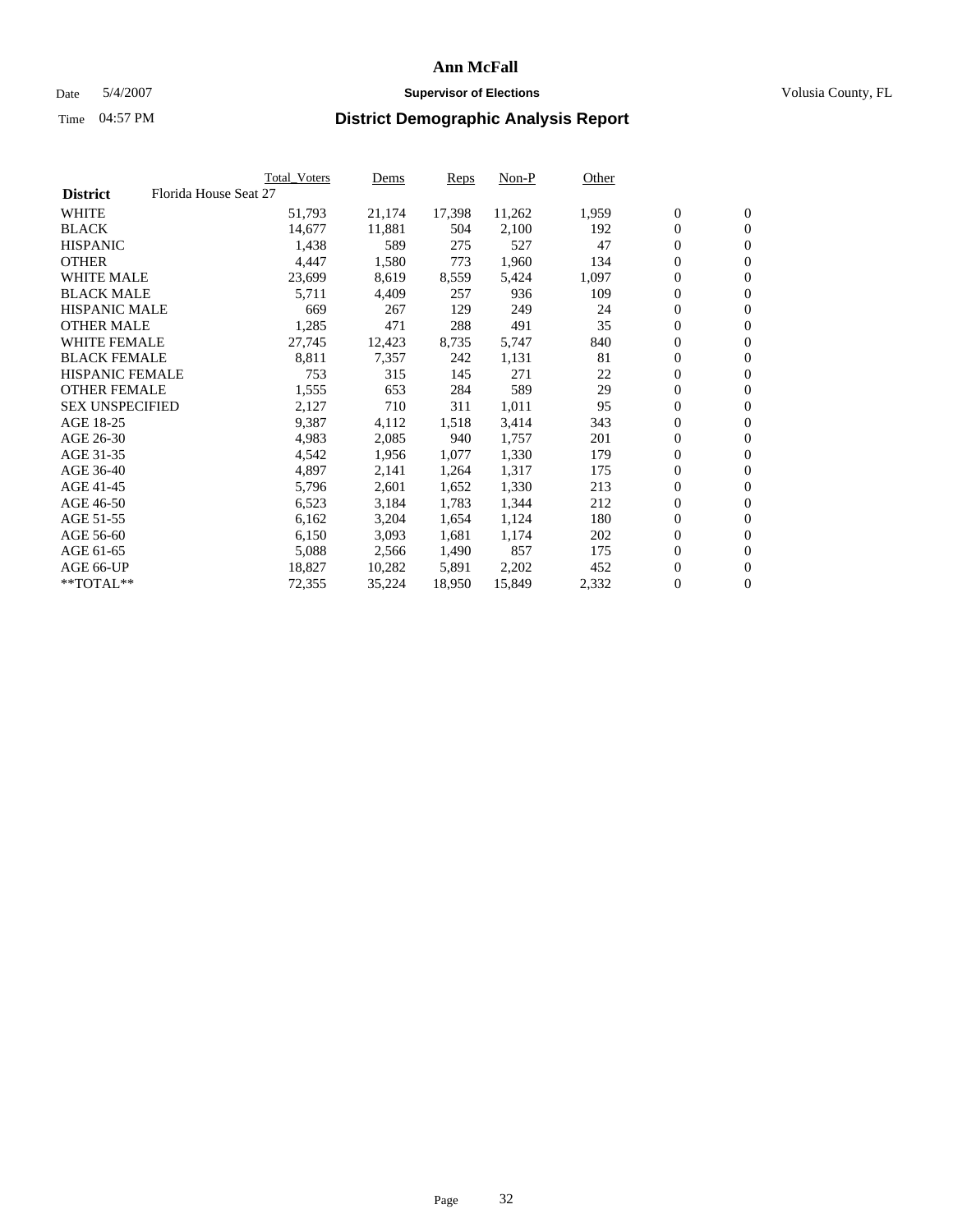#### Date 5/4/2007 **Supervisor of Elections Supervisor of Elections** Volusia County, FL

|                        | Total_Voters          | Dems   | <b>Reps</b> | Non-P  | Other |                  |                |  |
|------------------------|-----------------------|--------|-------------|--------|-------|------------------|----------------|--|
| <b>District</b>        | Florida House Seat 28 |        |             |        |       |                  |                |  |
| <b>WHITE</b>           | 88,788                | 31,163 | 35,708      | 19,059 | 2,858 | $\overline{0}$   | $\mathbf{0}$   |  |
| <b>BLACK</b>           | 3,350                 | 2,583  | 190         | 516    | 61    | $\overline{0}$   | $\mathbf{0}$   |  |
| <b>HISPANIC</b>        | 3,836                 | 1,629  | 837         | 1,269  | 101   | $\boldsymbol{0}$ | $\mathbf{0}$   |  |
| <b>OTHER</b>           | 4,161                 | 1,057  | 1,003       | 1,918  | 183   | 0                | $\mathbf{0}$   |  |
| WHITE MALE             | 41,168                | 13,038 | 17,392      | 9,196  | 1,542 | 0                | $\mathbf{0}$   |  |
| <b>BLACK MALE</b>      | 1,509                 | 1,077  | 106         | 293    | 33    | $\boldsymbol{0}$ | $\mathbf{0}$   |  |
| <b>HISPANIC MALE</b>   | 1,753                 | 721    | 394         | 576    | 62    | $\overline{0}$   | $\mathbf{0}$   |  |
| <b>OTHER MALE</b>      | 1,375                 | 358    | 388         | 574    | 55    | $\overline{0}$   | $\mathbf{0}$   |  |
| <b>WHITE FEMALE</b>    | 46,971                | 17,920 | 18,081      | 9,670  | 1,300 | $\mathbf{0}$     | $\mathbf{0}$   |  |
| <b>BLACK FEMALE</b>    | 1,808                 | 1,481  | 82          | 218    | 27    | $\overline{0}$   | $\mathbf{0}$   |  |
| HISPANIC FEMALE        | 2,044                 | 891    | 433         | 681    | 39    | $\boldsymbol{0}$ | $\mathbf{0}$   |  |
| <b>OTHER FEMALE</b>    | 1,571                 | 483    | 402         | 644    | 42    | 0                | $\mathbf{0}$   |  |
| <b>SEX UNSPECIFIED</b> | 1,936                 | 463    | 460         | 910    | 103   | $\boldsymbol{0}$ | $\mathbf{0}$   |  |
| AGE 18-25              | 8,499                 | 2,496  | 2,234       | 3,376  | 393   | 0                | $\mathbf{0}$   |  |
| AGE 26-30              | 5,431                 | 1,610  | 1,537       | 2,061  | 223   | $\overline{0}$   | $\mathbf{0}$   |  |
| AGE 31-35              | 5,563                 | 1,673  | 1,861       | 1,785  | 244   | $\overline{0}$   | $\mathbf{0}$   |  |
| AGE 36-40              | 6,684                 | 2,068  | 2,507       | 1,875  | 234   | $\boldsymbol{0}$ | $\mathbf{0}$   |  |
| AGE 41-45              | 8,363                 | 2,778  | 3,330       | 2,028  | 227   | $\boldsymbol{0}$ | $\mathbf{0}$   |  |
| AGE 46-50              | 9,403                 | 3,323  | 3,744       | 2,089  | 247   | 0                | $\mathbf{0}$   |  |
| AGE 51-55              | 9,486                 | 3,789  | 3,523       | 1,907  | 267   | $\boldsymbol{0}$ | $\mathbf{0}$   |  |
| AGE 56-60              | 9,797                 | 3,826  | 3,606       | 2,019  | 346   | $\overline{0}$   | $\mathbf{0}$   |  |
| AGE 61-65              | 8,591                 | 3,210  | 3,448       | 1,656  | 277   | $\mathbf{0}$     | $\mathbf{0}$   |  |
| AGE 66-UP              | 28,318                | 11,659 | 11,948      | 3,966  | 745   | $\boldsymbol{0}$ | $\mathbf{0}$   |  |
| **TOTAL**              | 100,135               | 36,432 | 37,738      | 22,762 | 3,203 | 0                | $\overline{0}$ |  |
|                        |                       |        |             |        |       |                  |                |  |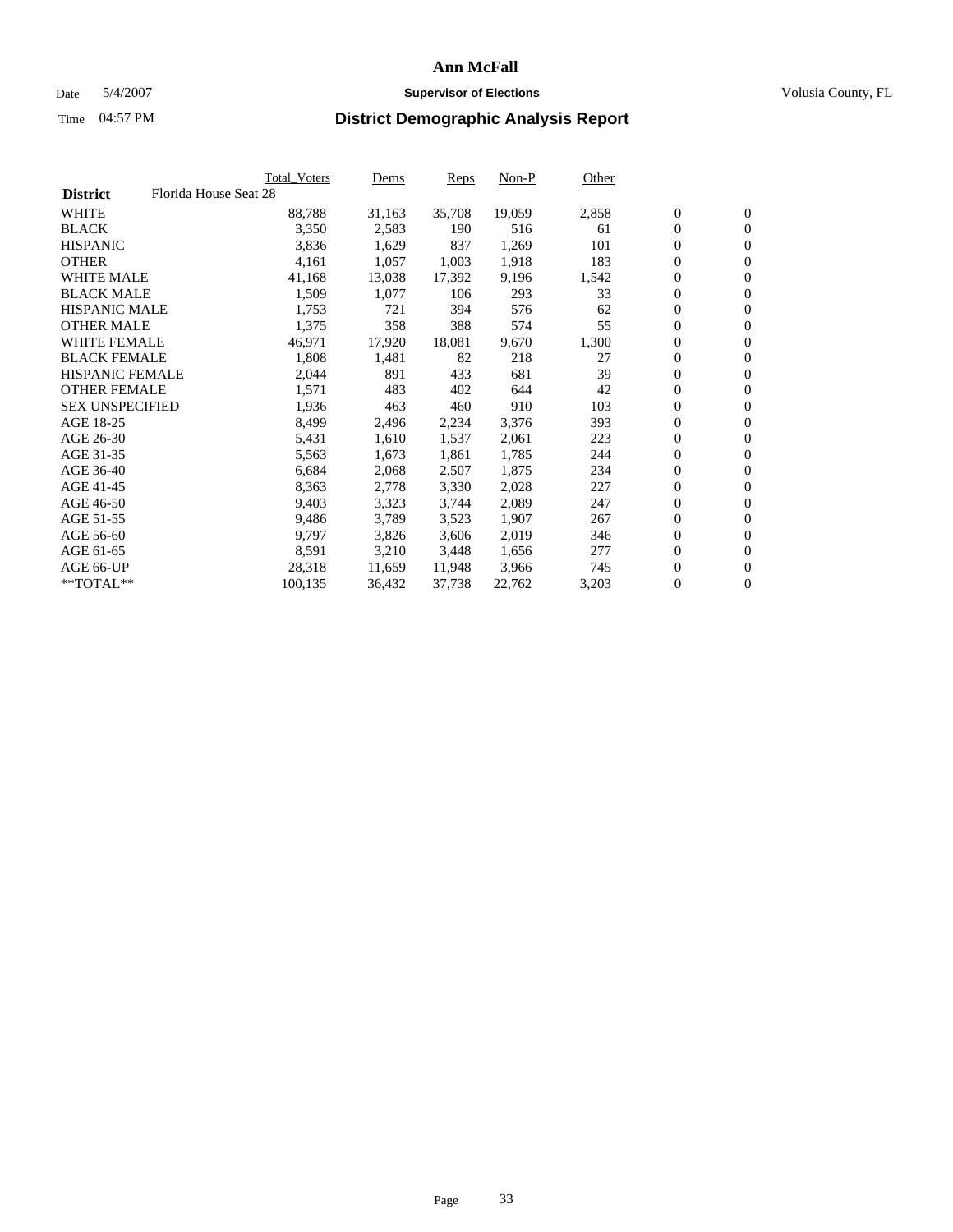### Date 5/4/2007 **Supervisor of Elections Supervisor of Elections** Volusia County, FL

|                                          | <b>Total Voters</b> | Dems  | Reps  | Non-P | Other |                  |                |  |
|------------------------------------------|---------------------|-------|-------|-------|-------|------------------|----------------|--|
| Florida House Seat 33<br><b>District</b> |                     |       |       |       |       |                  |                |  |
| <b>WHITE</b>                             | 4,783               | 1,475 | 2,115 | 993   | 200   | $\boldsymbol{0}$ | $\mathbf{0}$   |  |
| <b>BLACK</b>                             | 436                 | 321   | 26    | 78    | 11    | $\mathbf{0}$     | $\mathbf{0}$   |  |
| <b>HISPANIC</b>                          | 859                 | 368   | 171   | 301   | 19    | 0                | $\overline{0}$ |  |
| <b>OTHER</b>                             | 343                 | 96    | 80    | 146   | 21    | 0                | $\mathbf{0}$   |  |
| <b>WHITE MALE</b>                        | 2,280               | 611   | 1,081 | 487   | 101   | 0                | $\mathbf{0}$   |  |
| <b>BLACK MALE</b>                        | 182                 | 129   | 11    | 38    | 4     | 0                | $\mathbf{0}$   |  |
| <b>HISPANIC MALE</b>                     | 403                 | 167   | 87    | 139   | 10    | 0                | $\mathbf{0}$   |  |
| <b>OTHER MALE</b>                        | 115                 | 33    | 27    | 50    | 5     | $\mathbf{0}$     | $\mathbf{0}$   |  |
| <b>WHITE FEMALE</b>                      | 2,468               | 857   | 1,018 | 495   | 98    | 0                | $\mathbf{0}$   |  |
| <b>BLACK FEMALE</b>                      | 248                 | 187   | 15    | 39    | 7     | $\boldsymbol{0}$ | $\mathbf{0}$   |  |
| <b>HISPANIC FEMALE</b>                   | 443                 | 197   | 83    | 154   | 9     | 0                | $\mathbf{0}$   |  |
| <b>OTHER FEMALE</b>                      | 129                 | 36    | 34    | 54    | 5     | 0                | $\mathbf{0}$   |  |
| <b>SEX UNSPECIFIED</b>                   | 153                 | 43    | 36    | 62    | 12    | 0                | $\mathbf{0}$   |  |
| AGE 18-25                                | 736                 | 219   | 172   | 300   | 45    | 0                | $\mathbf{0}$   |  |
| AGE 26-30                                | 460                 | 142   | 134   | 158   | 26    | $\mathbf{0}$     | $\mathbf{0}$   |  |
| AGE 31-35                                | 504                 | 147   | 164   | 161   | 32    | 0                | $\mathbf{0}$   |  |
| AGE 36-40                                | 515                 | 164   | 193   | 138   | 20    | 0                | $\mathbf{0}$   |  |
| AGE 41-45                                | 721                 | 223   | 288   | 176   | 34    | 0                | $\mathbf{0}$   |  |
| AGE 46-50                                | 730                 | 248   | 331   | 127   | 24    | 0                | $\mathbf{0}$   |  |
| AGE 51-55                                | 634                 | 232   | 256   | 129   | 17    | $\boldsymbol{0}$ | $\mathbf{0}$   |  |
| AGE 56-60                                | 602                 | 230   | 245   | 110   | 17    | $\mathbf{0}$     | $\mathbf{0}$   |  |
| AGE 61-65                                | 465                 | 208   | 171   | 75    | 11    | $\mathbf{0}$     | $\mathbf{0}$   |  |
| AGE 66-UP                                | 1,054               | 447   | 438   | 144   | 25    | $\boldsymbol{0}$ | $\mathbf{0}$   |  |
| **TOTAL**                                | 6,421               | 2,260 | 2,392 | 1,518 | 251   | 0                | $\overline{0}$ |  |
|                                          |                     |       |       |       |       |                  |                |  |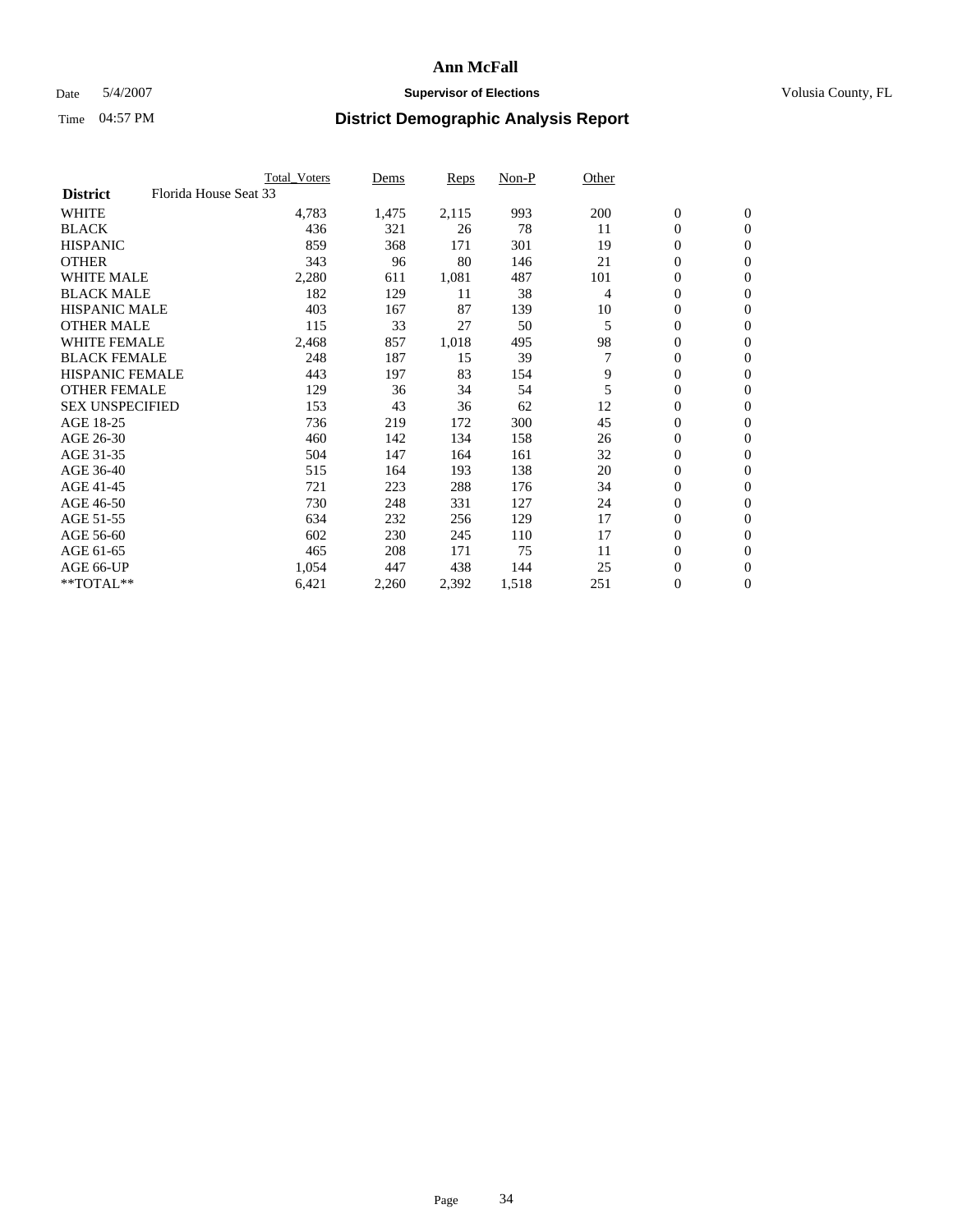#### Date 5/4/2007 **Supervisor of Elections Supervisor of Elections** Volusia County, FL

|                        |                         | Total_Voters | Dems   | <b>Reps</b> | Non-P  | Other |                  |                |  |
|------------------------|-------------------------|--------------|--------|-------------|--------|-------|------------------|----------------|--|
| <b>District</b>        | School Board District 1 |              |        |             |        |       |                  |                |  |
| <b>WHITE</b>           |                         | 46,221       | 17,017 | 19,153      | 8,214  | 1,837 | $\overline{0}$   | $\mathbf{0}$   |  |
| <b>BLACK</b>           |                         | 3,608        | 2,921  | 161         | 465    | 61    | $\overline{0}$   | $\mathbf{0}$   |  |
| <b>HISPANIC</b>        |                         | 1,946        | 750    | 435         | 693    | 68    | $\boldsymbol{0}$ | $\mathbf{0}$   |  |
| <b>OTHER</b>           |                         | 2,467        | 706    | 640         | 1,034  | 87    | $\boldsymbol{0}$ | $\mathbf{0}$   |  |
| <b>WHITE MALE</b>      |                         | 21,061       | 6,935  | 9,230       | 3,923  | 973   | 0                | $\mathbf{0}$   |  |
| <b>BLACK MALE</b>      |                         | 1,401        | 1,082  | 72          | 210    | 37    | $\boldsymbol{0}$ | $\mathbf{0}$   |  |
| <b>HISPANIC MALE</b>   |                         | 888          | 340    | 213         | 302    | 33    | $\overline{0}$   | $\mathbf{0}$   |  |
| <b>OTHER MALE</b>      |                         | 778          | 213    | 251         | 284    | 30    | $\overline{0}$   | $\mathbf{0}$   |  |
| <b>WHITE FEMALE</b>    |                         | 24,897       | 9,997  | 9,834       | 4,208  | 858   | $\mathbf{0}$     | $\mathbf{0}$   |  |
| <b>BLACK FEMALE</b>    |                         | 2,172        | 1,814  | 86          | 248    | 24    | $\boldsymbol{0}$ | $\mathbf{0}$   |  |
| <b>HISPANIC FEMALE</b> |                         | 1,040        | 404    | 219         | 384    | 33    | $\boldsymbol{0}$ | $\mathbf{0}$   |  |
| <b>OTHER FEMALE</b>    |                         | 934          | 328    | 244         | 337    | 25    | 0                | $\mathbf{0}$   |  |
| <b>SEX UNSPECIFIED</b> |                         | 1,071        | 281    | 240         | 510    | 40    | $\boldsymbol{0}$ | $\mathbf{0}$   |  |
| AGE 18-25              |                         | 4,948        | 1,448  | 1,397       | 1,864  | 239   | $\boldsymbol{0}$ | $\mathbf{0}$   |  |
| AGE 26-30              |                         | 3,243        | 1,021  | 1,018       | 1,014  | 190   | $\overline{0}$   | $\mathbf{0}$   |  |
| AGE 31-35              |                         | 3,408        | 1,109  | 1,223       | 908    | 168   | $\overline{0}$   | $\mathbf{0}$   |  |
| AGE 36-40              |                         | 3,942        | 1,296  | 1,515       | 976    | 155   | $\boldsymbol{0}$ | $\mathbf{0}$   |  |
| AGE 41-45              |                         | 4,824        | 1,614  | 1,999       | 1,011  | 200   | $\boldsymbol{0}$ | $\mathbf{0}$   |  |
| AGE 46-50              |                         | 5,234        | 2,008  | 2,083       | 973    | 170   | 0                | $\mathbf{0}$   |  |
| AGE 51-55              |                         | 5,118        | 2,155  | 1,958       | 809    | 196   | $\boldsymbol{0}$ | $\mathbf{0}$   |  |
| AGE 56-60              |                         | 5,161        | 2,254  | 1,946       | 770    | 191   | $\overline{0}$   | $\mathbf{0}$   |  |
| AGE 61-65              |                         | 4,400        | 1,928  | 1,706       | 612    | 154   | $\mathbf{0}$     | $\mathbf{0}$   |  |
| AGE 66-UP              |                         | 13,964       | 6,561  | 5,544       | 1,469  | 390   | $\boldsymbol{0}$ | $\mathbf{0}$   |  |
| **TOTAL**              |                         | 54,242       | 21,394 | 20,389      | 10,406 | 2,053 | 0                | $\overline{0}$ |  |
|                        |                         |              |        |             |        |       |                  |                |  |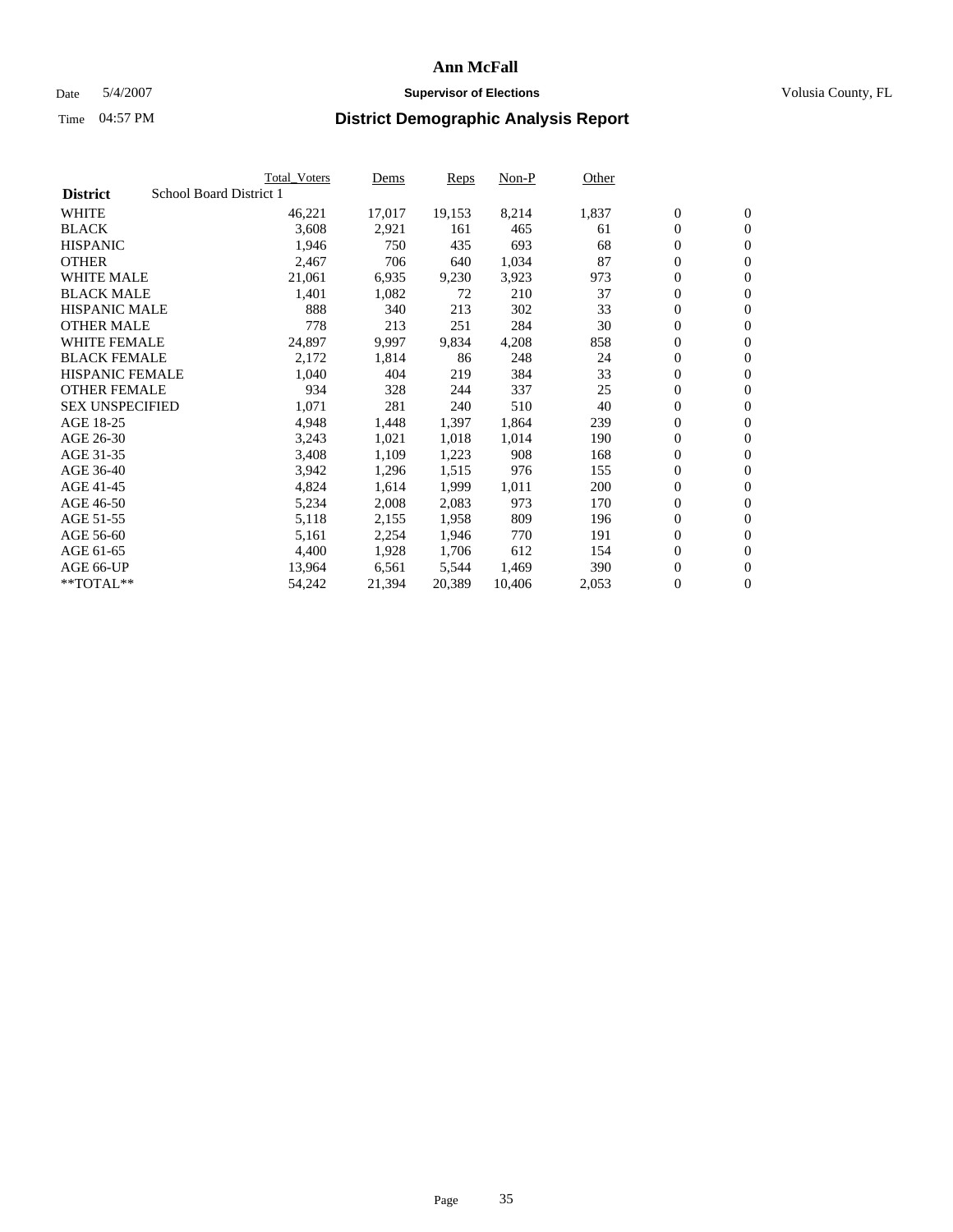#### Date 5/4/2007 **Supervisor of Elections Supervisor of Elections** Volusia County, FL

|                        | Total_Voters            | Dems   | <b>Reps</b> | Non-P  | Other |                  |                |  |
|------------------------|-------------------------|--------|-------------|--------|-------|------------------|----------------|--|
| <b>District</b>        | School Board District 2 |        |             |        |       |                  |                |  |
| <b>WHITE</b>           | 40,604                  | 15,630 | 14,721      | 8,769  | 1,484 | $\boldsymbol{0}$ | $\mathbf{0}$   |  |
| <b>BLACK</b>           | 8,961                   | 7,187  | 305         | 1,357  | 112   | $\overline{0}$   | $\mathbf{0}$   |  |
| <b>HISPANIC</b>        | 948                     | 371    | 204         | 344    | 29    | $\boldsymbol{0}$ | $\mathbf{0}$   |  |
| <b>OTHER</b>           | 3,094                   | 1,078  | 564         | 1,359  | 93    | $\boldsymbol{0}$ | $\mathbf{0}$   |  |
| <b>WHITE MALE</b>      | 18,906                  | 6,510  | 7,281       | 4,264  | 851   | 0                | $\mathbf{0}$   |  |
| <b>BLACK MALE</b>      | 3,545                   | 2,708  | 160         | 619    | 58    | $\boldsymbol{0}$ | $\mathbf{0}$   |  |
| <b>HISPANIC MALE</b>   | 457                     | 184    | 91          | 167    | 15    | $\overline{0}$   | $\mathbf{0}$   |  |
| <b>OTHER MALE</b>      | 1,010                   | 359    | 225         | 398    | 28    | $\overline{0}$   | $\mathbf{0}$   |  |
| <b>WHITE FEMALE</b>    | 21,396                  | 9,019  | 7,336       | 4,427  | 614   | $\overline{0}$   | $\mathbf{0}$   |  |
| <b>BLACK FEMALE</b>    | 5,313                   | 4,403  | 142         | 716    | 52    | $\boldsymbol{0}$ | $\mathbf{0}$   |  |
| <b>HISPANIC FEMALE</b> | 483                     | 185    | 110         | 174    | 14    | $\boldsymbol{0}$ | $\mathbf{0}$   |  |
| <b>OTHER FEMALE</b>    | 1,096                   | 447    | 197         | 433    | 19    | 0                | $\mathbf{0}$   |  |
| <b>SEX UNSPECIFIED</b> | 1,401                   | 451    | 252         | 631    | 67    | $\boldsymbol{0}$ | $\mathbf{0}$   |  |
| AGE 18-25              | 6,380                   | 2,892  | 1,017       | 2,259  | 212   | $\boldsymbol{0}$ | $\mathbf{0}$   |  |
| AGE 26-30              | 3,261                   | 1,289  | 683         | 1,165  | 124   | $\overline{0}$   | $\mathbf{0}$   |  |
| AGE 31-35              | 2,924                   | 1,144  | 812         | 859    | 109   | $\overline{0}$   | $\mathbf{0}$   |  |
| AGE 36-40              | 3,267                   | 1,344  | 917         | 888    | 118   | $\boldsymbol{0}$ | $\mathbf{0}$   |  |
| AGE 41-45              | 4,014                   | 1,699  | 1,246       | 931    | 138   | $\boldsymbol{0}$ | $\mathbf{0}$   |  |
| AGE 46-50              | 4,589                   | 2,031  | 1,449       | 964    | 145   | 0                | $\mathbf{0}$   |  |
| AGE 51-55              | 4,511                   | 2,144  | 1,355       | 884    | 128   | $\boldsymbol{0}$ | $\mathbf{0}$   |  |
| AGE 56-60              | 4,965                   | 2,230  | 1,520       | 1,033  | 182   | $\overline{0}$   | $\mathbf{0}$   |  |
| AGE 61-65              | 4,248                   | 1,837  | 1,436       | 811    | 164   | $\mathbf{0}$     | $\mathbf{0}$   |  |
| AGE 66-UP              | 15,448                  | 7,656  | 5,359       | 2,035  | 398   | $\boldsymbol{0}$ | $\mathbf{0}$   |  |
| **TOTAL**              | 53,607                  | 24,266 | 15,794      | 11,829 | 1,718 | $\boldsymbol{0}$ | $\overline{0}$ |  |
|                        |                         |        |             |        |       |                  |                |  |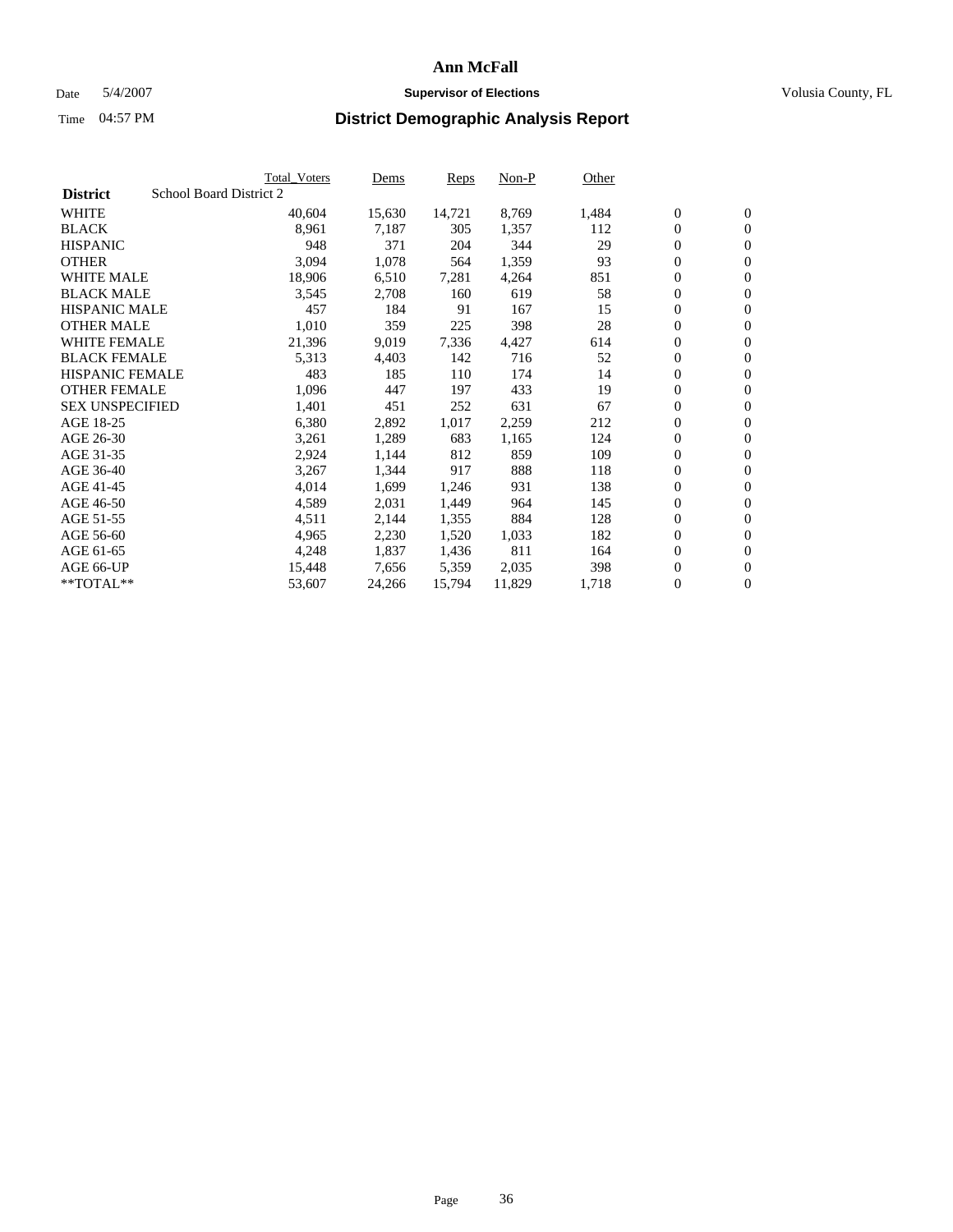### Date 5/4/2007 **Supervisor of Elections Supervisor of Elections** Volusia County, FL

|                        |                         | <b>Total_Voters</b> | Dems   | Reps   | Non-P  | Other |                  |                  |  |
|------------------------|-------------------------|---------------------|--------|--------|--------|-------|------------------|------------------|--|
| <b>District</b>        | School Board District 3 |                     |        |        |        |       |                  |                  |  |
| <b>WHITE</b>           |                         | 61,935              | 22,528 | 24,128 | 13,445 | 1,834 | $\boldsymbol{0}$ | $\mathbf{0}$     |  |
| <b>BLACK</b>           |                         | 1,673               | 1,338  | 85     | 227    | 23    | $\overline{0}$   | $\mathbf{0}$     |  |
| <b>HISPANIC</b>        |                         | 706                 | 245    | 182    | 262    | 17    | $\overline{0}$   | $\mathbf{0}$     |  |
| <b>OTHER</b>           |                         | 2,398               | 621    | 564    | 1,100  | 113   | 0                | $\overline{0}$   |  |
| <b>WHITE MALE</b>      |                         | 28,532              | 9,339  | 11,743 | 6,482  | 968   | $\overline{0}$   | $\mathbf{0}$     |  |
| <b>BLACK MALE</b>      |                         | 753                 | 563    | 46     | 127    | 17    | $\boldsymbol{0}$ | $\boldsymbol{0}$ |  |
| <b>HISPANIC MALE</b>   |                         | 313                 | 94     | 81     | 127    | 11    | 0                | $\mathbf{0}$     |  |
| <b>OTHER MALE</b>      |                         | 765                 | 206    | 220    | 310    | 29    | 0                | $\mathbf{0}$     |  |
| <b>WHITE FEMALE</b>    |                         | 32,945              | 13,035 | 12,226 | 6,827  | 857   | 0                | $\mathbf{0}$     |  |
| <b>BLACK FEMALE</b>    |                         | 901                 | 760    | 37     | 99     | 5     | $\overline{0}$   | $\mathbf{0}$     |  |
| <b>HISPANIC FEMALE</b> |                         | 384                 | 148    | 99     | 131    | 6     | 0                | $\mathbf{0}$     |  |
| <b>OTHER FEMALE</b>    |                         | 898                 | 277    | 239    | 356    | 26    | $\overline{0}$   | $\overline{0}$   |  |
| <b>SEX UNSPECIFIED</b> |                         | 1,221               | 310    | 268    | 575    | 68    | $\boldsymbol{0}$ | $\boldsymbol{0}$ |  |
| AGE 18-25              |                         | 5,268               | 1,577  | 1,345  | 2,104  | 242   | 0                | $\mathbf{0}$     |  |
| AGE 26-30              |                         | 3,301               | 990    | 884    | 1,292  | 135   | 0                | $\mathbf{0}$     |  |
| AGE 31-35              |                         | 3,374               | 998    | 1,065  | 1,154  | 157   | 0                | $\mathbf{0}$     |  |
| AGE 36-40              |                         | 4,218               | 1,286  | 1,587  | 1,217  | 128   | $\boldsymbol{0}$ | $\mathbf{0}$     |  |
| AGE 41-45              |                         | 5,372               | 1,760  | 2,134  | 1,355  | 123   | 0                | $\mathbf{0}$     |  |
| AGE 46-50              |                         | 6,193               | 2,200  | 2,441  | 1,382  | 170   | $\overline{0}$   | $\mathbf{0}$     |  |
| AGE 51-55              |                         | 6,549               | 2,662  | 2,419  | 1,301  | 167   | 0                | $\mathbf{0}$     |  |
| AGE 56-60              |                         | 6,699               | 2,652  | 2,493  | 1,338  | 216   | $\boldsymbol{0}$ | $\overline{0}$   |  |
| AGE 61-65              |                         | 6,005               | 2,289  | 2,389  | 1,150  | 177   | 0                | $\boldsymbol{0}$ |  |
| AGE 66-UP              |                         | 19,733              | 8,318  | 8,202  | 2,741  | 472   | 0                | $\bf{0}$         |  |
| $*$ TOTAL $**$         |                         | 66,712              | 24,732 | 24,959 | 15,034 | 1,987 | 0                | $\boldsymbol{0}$ |  |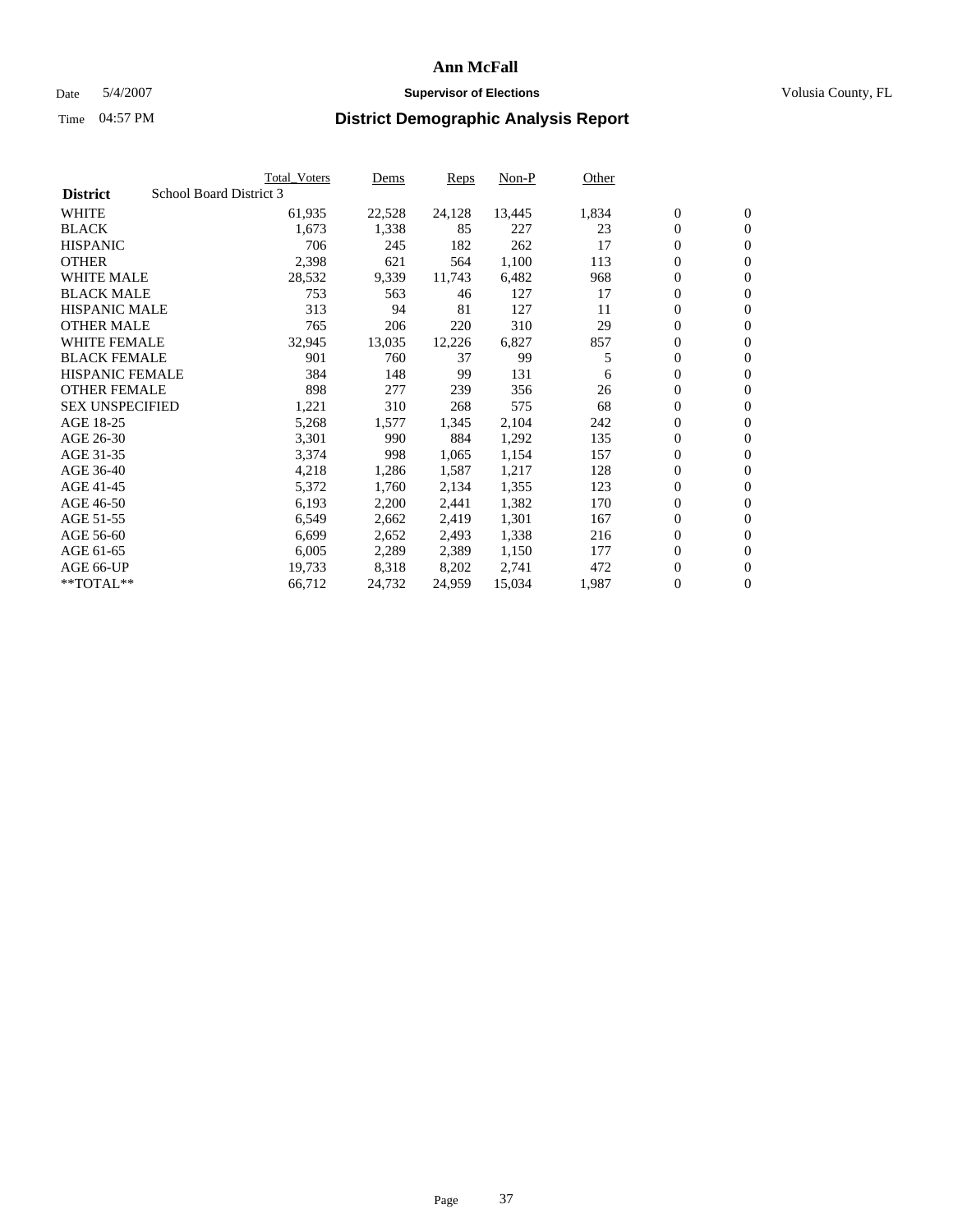#### Date 5/4/2007 **Supervisor of Elections Supervisor of Elections** Volusia County, FL

|                        |                         | <b>Total_Voters</b> | Dems   | <b>Reps</b> | Non-P  | Other |                  |                  |  |
|------------------------|-------------------------|---------------------|--------|-------------|--------|-------|------------------|------------------|--|
| <b>District</b>        | School Board District 4 |                     |        |             |        |       |                  |                  |  |
| <b>WHITE</b>           |                         | 52,002              | 19,119 | 21,002      | 10,154 | 1,727 | $\overline{0}$   | $\mathbf{0}$     |  |
| <b>BLACK</b>           |                         | 4,292               | 3,412  | 191         | 624    | 65    | $\overline{0}$   | $\mathbf{0}$     |  |
| <b>HISPANIC</b>        |                         | 881                 | 345    | 248         | 266    | 22    | $\boldsymbol{0}$ | $\mathbf{0}$     |  |
| <b>OTHER</b>           |                         | 3,265               | 962    | 842         | 1,325  | 136   | $\boldsymbol{0}$ | $\mathbf{0}$     |  |
| <b>WHITE MALE</b>      |                         | 23,734              | 7,780  | 10,117      | 4,912  | 925   | 0                | $\mathbf{0}$     |  |
| <b>BLACK MALE</b>      |                         | 1,692               | 1,254  | 102         | 294    | 42    | $\boldsymbol{0}$ | $\boldsymbol{0}$ |  |
| <b>HISPANIC MALE</b>   |                         | 391                 | 132    | 124         | 121    | 14    | $\overline{0}$   | $\mathbf{0}$     |  |
| <b>OTHER MALE</b>      |                         | 1,069               | 291    | 334         | 402    | 42    | $\overline{0}$   | $\mathbf{0}$     |  |
| <b>WHITE FEMALE</b>    |                         | 27,936              | 11,232 | 10,757      | 5,158  | 789   | $\overline{0}$   | $\mathbf{0}$     |  |
| <b>BLACK FEMALE</b>    |                         | 2,569               | 2,133  | 89          | 324    | 23    | $\boldsymbol{0}$ | $\mathbf{0}$     |  |
| <b>HISPANIC FEMALE</b> |                         | 476                 | 204    | 119         | 145    | 8     | $\boldsymbol{0}$ | $\boldsymbol{0}$ |  |
| <b>OTHER FEMALE</b>    |                         | 1,199               | 426    | 331         | 414    | 28    | 0                | $\mathbf{0}$     |  |
| <b>SEX UNSPECIFIED</b> |                         | 1,374               | 386    | 310         | 599    | 79    | $\boldsymbol{0}$ | $\mathbf{0}$     |  |
| AGE 18-25              |                         | 5,746               | 1,903  | 1,561       | 2,042  | 240   | $\boldsymbol{0}$ | $\mathbf{0}$     |  |
| AGE 26-30              |                         | 3,146               | 1,088  | 860         | 1,059  | 139   | $\overline{0}$   | $\mathbf{0}$     |  |
| AGE 31-35              |                         | 3,072               | 1,074  | 993         | 884    | 121   | $\overline{0}$   | $\mathbf{0}$     |  |
| AGE 36-40              |                         | 3,790               | 1,309  | 1,428       | 922    | 131   | $\boldsymbol{0}$ | $\mathbf{0}$     |  |
| AGE 41-45              |                         | 4,655               | 1,649  | 1,808       | 1,039  | 159   | $\boldsymbol{0}$ | $\mathbf{0}$     |  |
| AGE 46-50              |                         | 5,414               | 2,084  | 2,097       | 1,083  | 150   | 0                | $\mathbf{0}$     |  |
| AGE 51-55              |                         | 5,565               | 2,367  | 2,008       | 1,013  | 177   | $\boldsymbol{0}$ | $\boldsymbol{0}$ |  |
| AGE 56-60              |                         | 5,877               | 2,466  | 2,109       | 1,113  | 189   | $\overline{0}$   | $\mathbf{0}$     |  |
| AGE 61-65              |                         | 5,252               | 2,097  | 2,058       | 932    | 165   | $\mathbf{0}$     | $\mathbf{0}$     |  |
| AGE 66-UP              |                         | 17,923              | 7,801  | 7,361       | 2,282  | 479   | $\boldsymbol{0}$ | $\boldsymbol{0}$ |  |
| **TOTAL**              |                         | 60,440              | 23,838 | 22,283      | 12,369 | 1,950 | 0                | $\overline{0}$   |  |
|                        |                         |                     |        |             |        |       |                  |                  |  |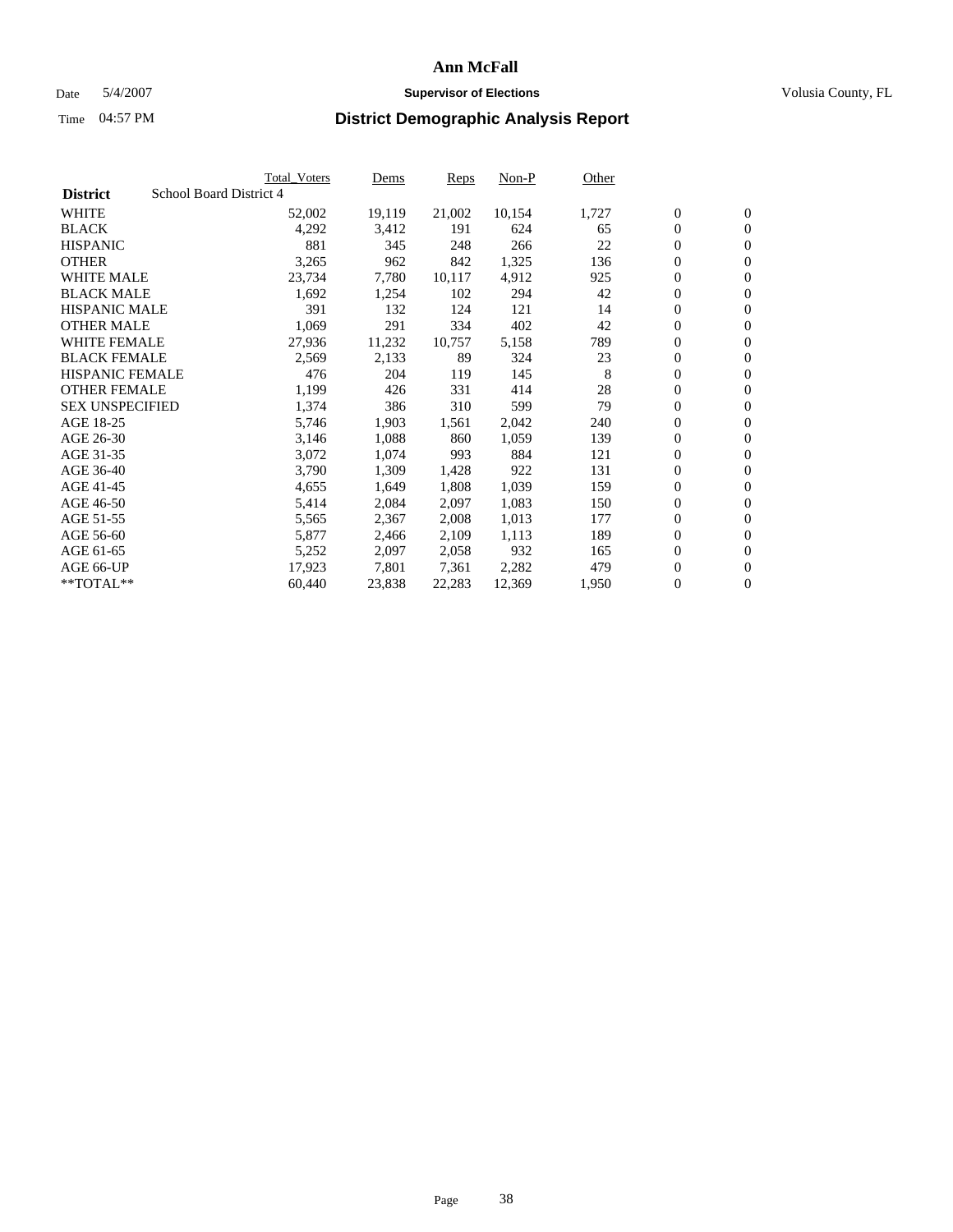#### Date 5/4/2007 **Supervisor of Elections Supervisor of Elections** Volusia County, FL

|                        |                         | <b>Total_Voters</b> | Dems   | <b>Reps</b> | Non-P  | Other |                  |                  |  |
|------------------------|-------------------------|---------------------|--------|-------------|--------|-------|------------------|------------------|--|
| <b>District</b>        | School Board District 5 |                     |        |             |        |       |                  |                  |  |
| <b>WHITE</b>           |                         | 45,860              | 15,114 | 19,214      | 9,487  | 2,045 | $\overline{0}$   | $\mathbf{0}$     |  |
| <b>BLACK</b>           |                         | 4,031               | 2,966  | 272         | 690    | 103   | $\overline{0}$   | $\mathbf{0}$     |  |
| <b>HISPANIC</b>        |                         | 9,937               | 4,594  | 2,047       | 3,078  | 218   | $\boldsymbol{0}$ | $\mathbf{0}$     |  |
| <b>OTHER</b>           |                         | 3,352               | 908    | 754         | 1,550  | 140   | $\boldsymbol{0}$ | $\mathbf{0}$     |  |
| <b>WHITE MALE</b>      |                         | 21,350              | 6,320  | 9,418       | 4,506  | 1,106 | 0                | $\mathbf{0}$     |  |
| <b>BLACK MALE</b>      |                         | 1,790               | 1,230  | 150         | 361    | 49    | $\boldsymbol{0}$ | $\boldsymbol{0}$ |  |
| <b>HISPANIC MALE</b>   |                         | 4,683               | 2,085  | 1,041       | 1,435  | 122   | $\overline{0}$   | $\mathbf{0}$     |  |
| <b>OTHER MALE</b>      |                         | 1,101               | 325    | 292         | 450    | 34    | $\overline{0}$   | $\mathbf{0}$     |  |
| <b>WHITE FEMALE</b>    |                         | 24,209              | 8,701  | 9,668       | 4,910  | 930   | $\mathbf{0}$     | $\mathbf{0}$     |  |
| <b>BLACK FEMALE</b>    |                         | 2,197               | 1,699  | 122         | 322    | 54    | $\boldsymbol{0}$ | $\mathbf{0}$     |  |
| <b>HISPANIC FEMALE</b> |                         | 5,159               | 2,462  | 996         | 1,606  | 95    | $\boldsymbol{0}$ | $\boldsymbol{0}$ |  |
| <b>OTHER FEMALE</b>    |                         | 1,290               | 417    | 298         | 537    | 38    | 0                | $\mathbf{0}$     |  |
| <b>SEX UNSPECIFIED</b> |                         | 1,401               | 343    | 302         | 678    | 78    | $\boldsymbol{0}$ | $\mathbf{0}$     |  |
| AGE 18-25              |                         | 6,503               | 1,906  | 1,586       | 2,652  | 359   | $\boldsymbol{0}$ | $\mathbf{0}$     |  |
| AGE 26-30              |                         | 4,570               | 1,420  | 1,292       | 1,648  | 210   | $\overline{0}$   | $\mathbf{0}$     |  |
| AGE 31-35              |                         | 4,906               | 1,576  | 1,605       | 1,479  | 246   | $\overline{0}$   | $\mathbf{0}$     |  |
| AGE 36-40              |                         | 5,546               | 1,744  | 2,069       | 1,494  | 239   | $\boldsymbol{0}$ | $\boldsymbol{0}$ |  |
| AGE 41-45              |                         | 6,476               | 2,207  | 2,456       | 1,563  | 250   | $\boldsymbol{0}$ | $\mathbf{0}$     |  |
| AGE 46-50              |                         | 6,736               | 2,422  | 2,673       | 1,389  | 252   | 0                | $\mathbf{0}$     |  |
| AGE 51-55              |                         | 5,944               | 2,367  | 2,160       | 1,192  | 225   | $\boldsymbol{0}$ | $\mathbf{0}$     |  |
| AGE 56-60              |                         | 5,626               | 2,254  | 2,096       | 1,064  | 212   | $\overline{0}$   | $\mathbf{0}$     |  |
| AGE 61-65              |                         | 4,298               | 1,808  | 1,626       | 721    | 143   | $\mathbf{0}$     | $\mathbf{0}$     |  |
| AGE 66-UP              |                         | 12,575              | 5,878  | 4,724       | 1,603  | 370   | $\boldsymbol{0}$ | $\mathbf{0}$     |  |
| **TOTAL**              |                         | 63,180              | 23,582 | 22,287      | 14,805 | 2,506 | 0                | $\overline{0}$   |  |
|                        |                         |                     |        |             |        |       |                  |                  |  |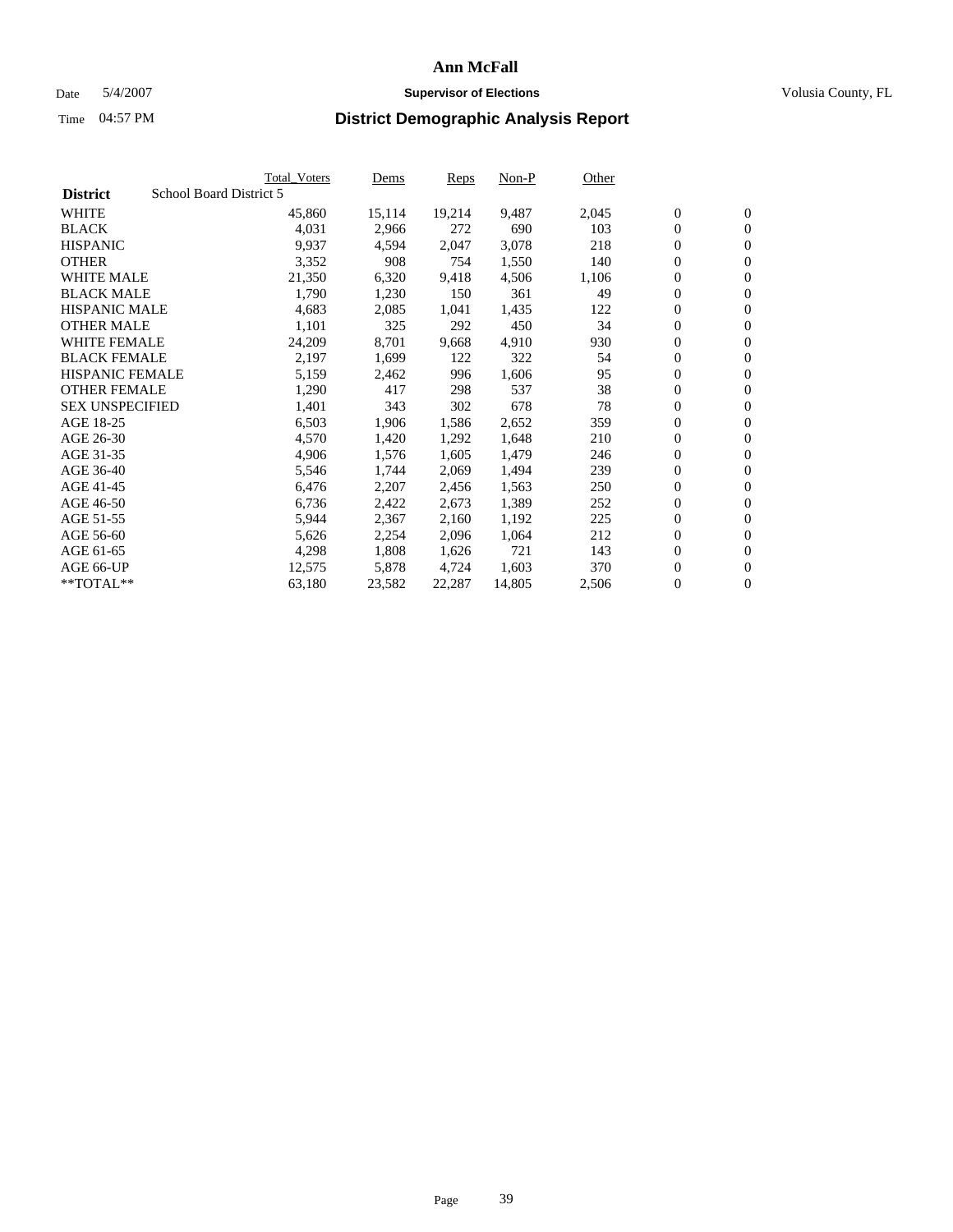#### Date 5/4/2007 **Supervisor of Elections Supervisor of Elections** Volusia County, FL

|                                          | <b>Total Voters</b> | Dems   | Reps  | Non-P | Other |                  |                |  |
|------------------------------------------|---------------------|--------|-------|-------|-------|------------------|----------------|--|
| Florida Senate Seat 1<br><b>District</b> |                     |        |       |       |       |                  |                |  |
| <b>WHITE</b>                             | 5,808               | 2,207  | 1,886 | 1,471 | 244   | $\mathbf{0}$     | $\mathbf{0}$   |  |
| <b>BLACK</b>                             | 9,740               | 7,953  | 310   | 1,365 | 112   | $\mathbf{0}$     | $\mathbf{0}$   |  |
| <b>HISPANIC</b>                          | 344                 | 140    | 61    | 136   |       | $\mathbf{0}$     | $\overline{0}$ |  |
| <b>OTHER</b>                             | 1,387               | 581    | 147   | 613   | 46    | 0                | $\mathbf{0}$   |  |
| <b>WHITE MALE</b>                        | 2,751               | 884    | 994   | 728   | 145   | 0                | $\mathbf{0}$   |  |
| <b>BLACK MALE</b>                        | 3,759               | 2,931  | 160   | 603   | 65    | 0                | $\mathbf{0}$   |  |
| <b>HISPANIC MALE</b>                     | 170                 | 61     | 30    | 76    | 3     | 0                | $\mathbf{0}$   |  |
| <b>OTHER MALE</b>                        | 367                 | 168    | 50    | 138   | 11    | $\mathbf{0}$     | $\mathbf{0}$   |  |
| <b>WHITE FEMALE</b>                      | 3,029               | 1,315  | 882   | 735   | 97    | 0                | $\mathbf{0}$   |  |
| <b>BLACK FEMALE</b>                      | 5,873               | 4,939  | 148   | 741   | 45    | $\mathbf{0}$     | $\mathbf{0}$   |  |
| <b>HISPANIC FEMALE</b>                   | 172                 | 78     | 31    | 59    | 4     | 0                | $\mathbf{0}$   |  |
| <b>OTHER FEMALE</b>                      | 474                 | 232    | 58    | 176   | 8     | 0                | $\mathbf{0}$   |  |
| <b>SEX UNSPECIFIED</b>                   | 684                 | 273    | 51    | 329   | 31    | 0                | $\mathbf{0}$   |  |
| AGE 18-25                                | 3,929               | 2,200  | 338   | 1,273 | 118   | 0                | $\mathbf{0}$   |  |
| AGE 26-30                                | 1,534               | 820    | 167   | 510   | 37    | $\mathbf{0}$     | $\mathbf{0}$   |  |
| AGE 31-35                                | 1,238               | 707    | 187   | 305   | 39    | 0                | $\mathbf{0}$   |  |
| AGE 36-40                                | 1,280               | 763    | 183   | 298   | 36    | 0                | $\mathbf{0}$   |  |
| AGE 41-45                                | 1,405               | 864    | 241   | 262   | 38    | 0                | $\mathbf{0}$   |  |
| AGE 46-50                                | 1,584               | 1,003  | 292   | 253   | 36    | 0                | $\mathbf{0}$   |  |
| AGE 51-55                                | 1,371               | 927    | 215   | 196   | 33    | $\boldsymbol{0}$ | $\mathbf{0}$   |  |
| AGE 56-60                                | 1,204               | 821    | 192   | 172   | 19    | 0                | $\mathbf{0}$   |  |
| AGE 61-65                                | 937                 | 642    | 162   | 118   | 15    | $\mathbf{0}$     | $\mathbf{0}$   |  |
| AGE 66-UP                                | 2,797               | 2,134  | 427   | 198   | 38    | $\boldsymbol{0}$ | $\mathbf{0}$   |  |
| **TOTAL**                                | 17,279              | 10,881 | 2,404 | 3,585 | 409   | 0                | $\mathbf{0}$   |  |
|                                          |                     |        |       |       |       |                  |                |  |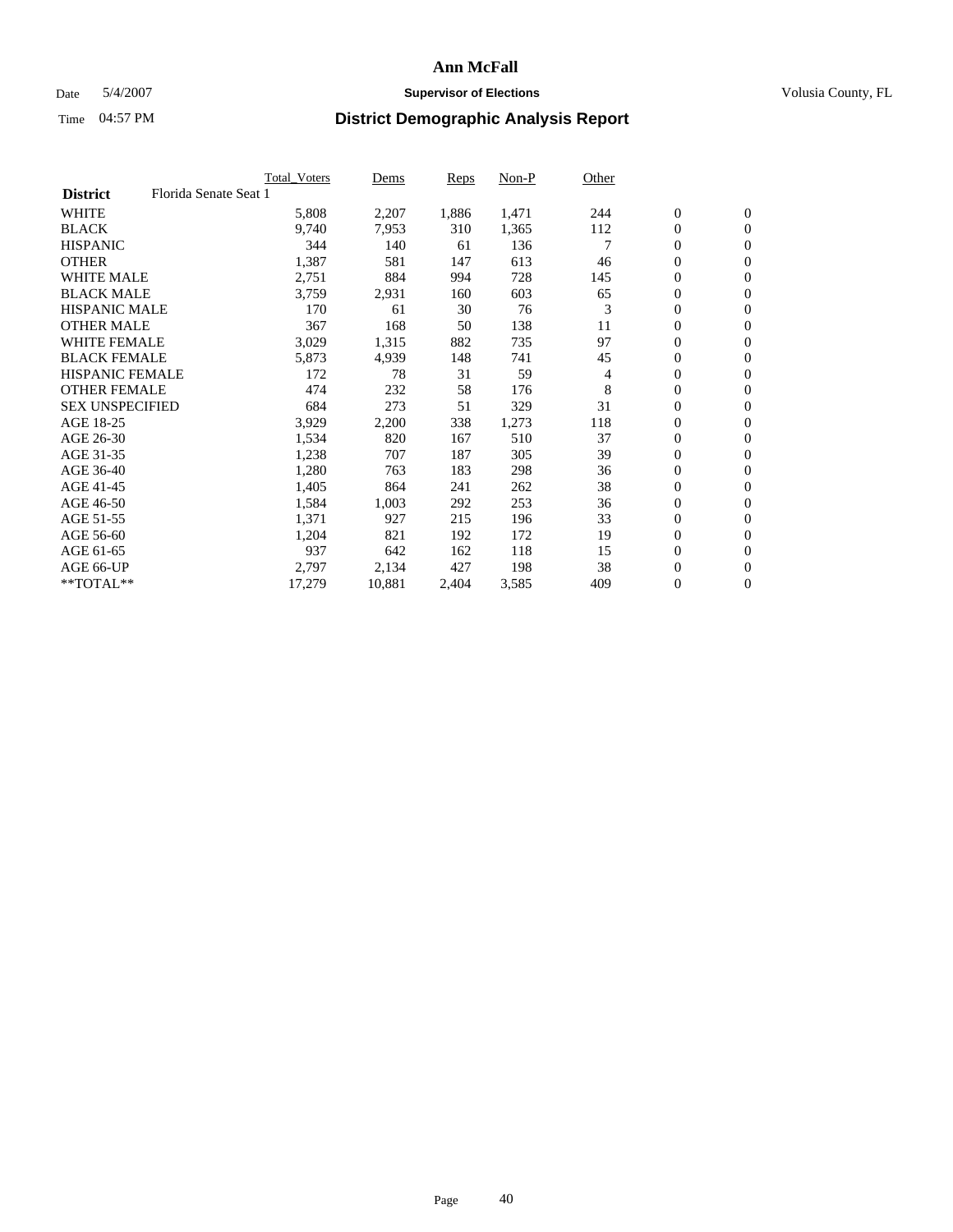#### Date 5/4/2007 **Supervisor of Elections Supervisor of Elections** Volusia County, FL

|                        |                       | Total_Voters | Dems   | <b>Reps</b> | Non-P  | Other |                  |                  |  |
|------------------------|-----------------------|--------------|--------|-------------|--------|-------|------------------|------------------|--|
| <b>District</b>        | Florida Senate Seat 7 |              |        |             |        |       |                  |                  |  |
| <b>WHITE</b>           |                       | 150,083      | 55,569 | 58,435      | 31,121 | 4,958 | $\boldsymbol{0}$ | $\mathbf{0}$     |  |
| <b>BLACK</b>           |                       | 5,874        | 4,525  | 311         | 943    | 95    | $\overline{0}$   | $\mathbf{0}$     |  |
| <b>HISPANIC</b>        |                       | 4,321        | 1,788  | 978         | 1,438  | 117   | $\boldsymbol{0}$ | $\mathbf{0}$     |  |
| <b>OTHER</b>           |                       | 7,416        | 2,079  | 1,824       | 3,208  | 305   | 0                | $\mathbf{0}$     |  |
| <b>WHITE MALE</b>      |                       | 69,325       | 23,066 | 28,508      | 15,056 | 2,695 | 0                | $\mathbf{0}$     |  |
| <b>BLACK MALE</b>      |                       | 2,532        | 1,817  | 172         | 492    | 51    | $\boldsymbol{0}$ | $\mathbf{0}$     |  |
| <b>HISPANIC MALE</b>   |                       | 1,991        | 807    | 470         | 640    | 74    | $\overline{0}$   | $\mathbf{0}$     |  |
| <b>OTHER MALE</b>      |                       | 2,525        | 688    | 733         | 1,007  | 97    | $\overline{0}$   | $\mathbf{0}$     |  |
| <b>WHITE FEMALE</b>    |                       | 79,692       | 32,146 | 29,550      | 15,766 | 2,230 | $\overline{0}$   | $\mathbf{0}$     |  |
| <b>BLACK FEMALE</b>    |                       | 3,288        | 2,665  | 136         | 444    | 43    | $\boldsymbol{0}$ | $\mathbf{0}$     |  |
| <b>HISPANIC FEMALE</b> |                       | 2,280        | 960    | 498         | 780    | 42    | $\boldsymbol{0}$ | $\mathbf{0}$     |  |
| <b>OTHER FEMALE</b>    |                       | 2,787        | 931    | 726         | 1,062  | 68    | 0                | $\mathbf{0}$     |  |
| <b>SEX UNSPECIFIED</b> |                       | 3,274        | 881    | 755         | 1,463  | 175   | $\boldsymbol{0}$ | $\mathbf{0}$     |  |
| AGE 18-25              |                       | 14,078       | 4,344  | 3,646       | 5,465  | 623   | $\boldsymbol{0}$ | $\mathbf{0}$     |  |
| AGE 26-30              |                       | 8,919        | 2,748  | 2,486       | 3,277  | 408   | $\overline{0}$   | $\mathbf{0}$     |  |
| AGE 31-35              |                       | 9,020        | 2,794  | 2,994       | 2,824  | 408   | $\overline{0}$   | $\mathbf{0}$     |  |
| AGE 36-40              |                       | 10,846       | 3,469  | 4,003       | 2,991  | 383   | $\boldsymbol{0}$ | $\mathbf{0}$     |  |
| AGE 41-45              |                       | 13,763       | 4,581  | 5,411       | 3,325  | 446   | $\boldsymbol{0}$ | $\mathbf{0}$     |  |
| AGE 46-50              |                       | 15,584       | 5,677  | 6,086       | 3,345  | 476   | 0                | $\mathbf{0}$     |  |
| AGE 51-55              |                       | 15,883       | 6,549  | 5,798       | 3,068  | 468   | $\boldsymbol{0}$ | $\mathbf{0}$     |  |
| AGE 56-60              |                       | 16,636       | 6,724  | 5,995       | 3,327  | 590   | $\overline{0}$   | $\mathbf{0}$     |  |
| AGE 61-65              |                       | 14,373       | 5,667  | 5,560       | 2,673  | 473   | $\mathbf{0}$     | $\boldsymbol{0}$ |  |
| AGE 66-UP              |                       | 48,592       | 21,408 | 19,569      | 6,415  | 1,200 | $\boldsymbol{0}$ | $\mathbf{0}$     |  |
| **TOTAL**              |                       | 167,694      | 63,961 | 61,548      | 36,710 | 5,475 | 0                | $\overline{0}$   |  |
|                        |                       |              |        |             |        |       |                  |                  |  |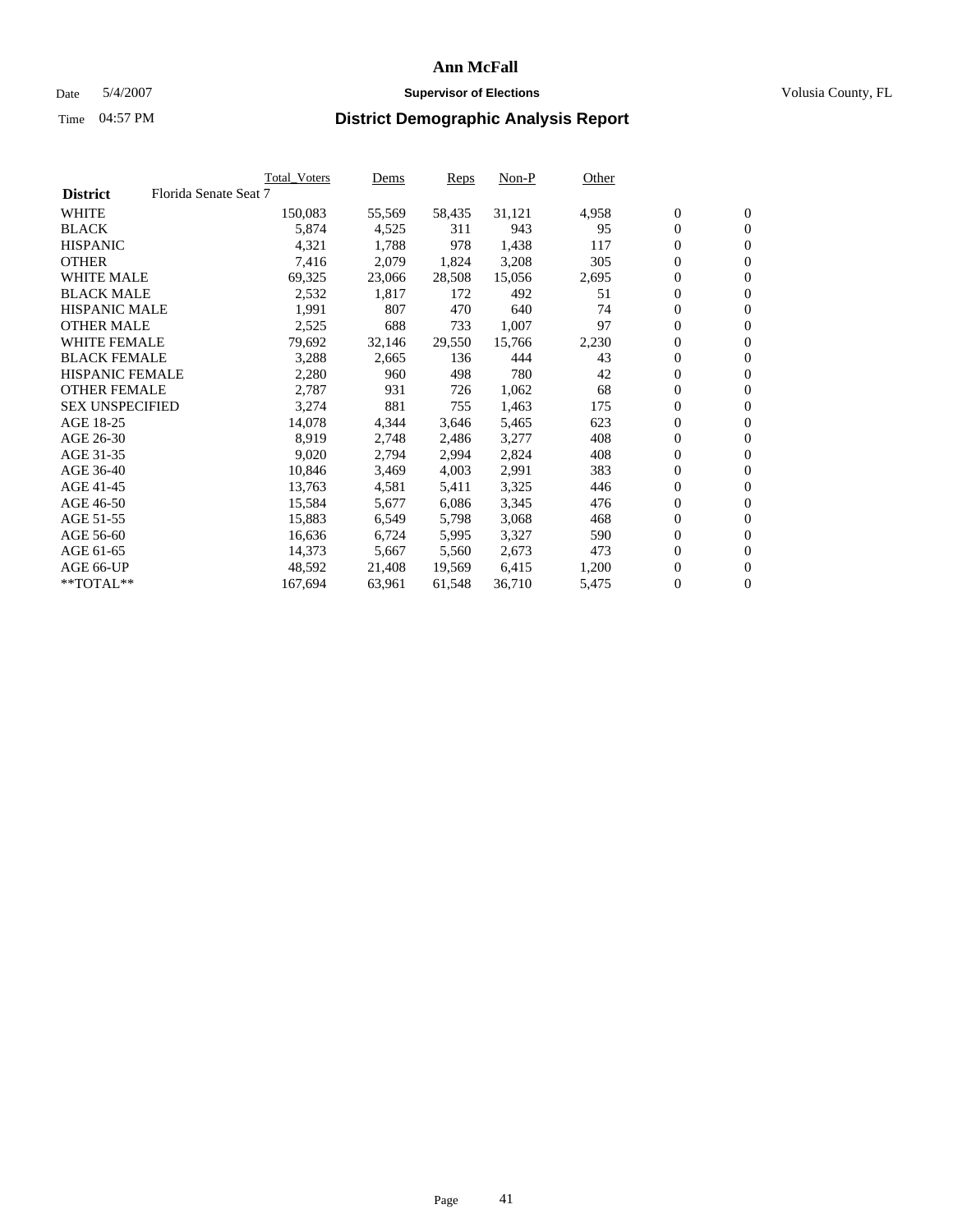### Date 5/4/2007 **Supervisor of Elections Supervisor of Elections** Volusia County, FL

|                        |                       | <b>Total Voters</b> | Dems  | Reps   | Non-P | Other |                  |                |  |
|------------------------|-----------------------|---------------------|-------|--------|-------|-------|------------------|----------------|--|
| <b>District</b>        | Florida Senate Seat 8 |                     |       |        |       |       |                  |                |  |
| <b>WHITE</b>           |                       | 22,491              | 7,717 | 9,655  | 4,366 | 753   | $\mathbf{0}$     | $\mathbf{0}$   |  |
| <b>BLACK</b>           |                       | 689                 | 509   | 40     | 123   | 17    | $\mathbf{0}$     | $\mathbf{0}$   |  |
| <b>HISPANIC</b>        |                       | 359                 | 122   | 114    | 112   | 11    | 0                | $\overline{0}$ |  |
| <b>OTHER</b>           |                       | 1,389               | 392   | 369    | 577   | 51    | 0                | $\mathbf{0}$   |  |
| <b>WHITE MALE</b>      |                       | 10,325              | 3,146 | 4,679  | 2,108 | 392   | 0                | $\mathbf{0}$   |  |
| <b>BLACK MALE</b>      |                       | 293                 | 204   | 17     | 63    | 9     | 0                | $\mathbf{0}$   |  |
| <b>HISPANIC MALE</b>   |                       | 182                 | 50    | 65     | 59    | 8     | 0                | $\mathbf{0}$   |  |
| <b>OTHER MALE</b>      |                       | 441                 | 125   | 137    | 167   | 12    | $\mathbf{0}$     | $\mathbf{0}$   |  |
| <b>WHITE FEMALE</b>    |                       | 12,001              | 4,522 | 4,910  | 2,215 | 354   | 0                | $\mathbf{0}$   |  |
| <b>BLACK FEMALE</b>    |                       | 390                 | 302   | 23     | 57    | 8     | $\boldsymbol{0}$ | $\mathbf{0}$   |  |
| <b>HISPANIC FEMALE</b> |                       | 173                 | 69    | 48     | 53    | 3     | 0                | $\mathbf{0}$   |  |
| <b>OTHER FEMALE</b>    |                       | 481                 | 168   | 130    | 171   | 12    | 0                | $\mathbf{0}$   |  |
| <b>SEX UNSPECIFIED</b> |                       | 642                 | 154   | 169    | 285   | 34    | 0                | $\mathbf{0}$   |  |
| AGE 18-25              |                       | 2,401               | 652   | 795    | 851   | 103   | 0                | $\mathbf{0}$   |  |
| AGE 26-30              |                       | 1,105               | 322   | 366    | 364   | 53    | $\mathbf{0}$     | $\mathbf{0}$   |  |
| AGE 31-35              |                       | 1,126               | 320   | 425    | 338   | 43    | 0                | $\mathbf{0}$   |  |
| AGE 36-40              |                       | 1,433               | 392   | 658    | 339   | 44    | 0                | $\mathbf{0}$   |  |
| AGE 41-45              |                       | 1,872               | 599   | 812    | 402   | 59    | 0                | $\mathbf{0}$   |  |
| AGE 46-50              |                       | 2,188               | 753   | 958    | 426   | 51    | 0                | $\mathbf{0}$   |  |
| AGE 51-55              |                       | 2,265               | 835   | 937    | 420   | 73    | $\boldsymbol{0}$ | $\mathbf{0}$   |  |
| AGE 56-60              |                       | 2,514               | 968   | 1,002  | 464   | 80    | 0                | $\mathbf{0}$   |  |
| AGE 61-65              |                       | 2,474               | 904   | 1,032  | 461   | 77    | $\mathbf{0}$     | $\mathbf{0}$   |  |
| AGE 66-UP              |                       | 7,550               | 2,995 | 3,193  | 1,113 | 249   | 0                | $\mathbf{0}$   |  |
| **TOTAL**              |                       | 24,928              | 8,740 | 10,178 | 5,178 | 832   | 0                | $\mathbf{0}$   |  |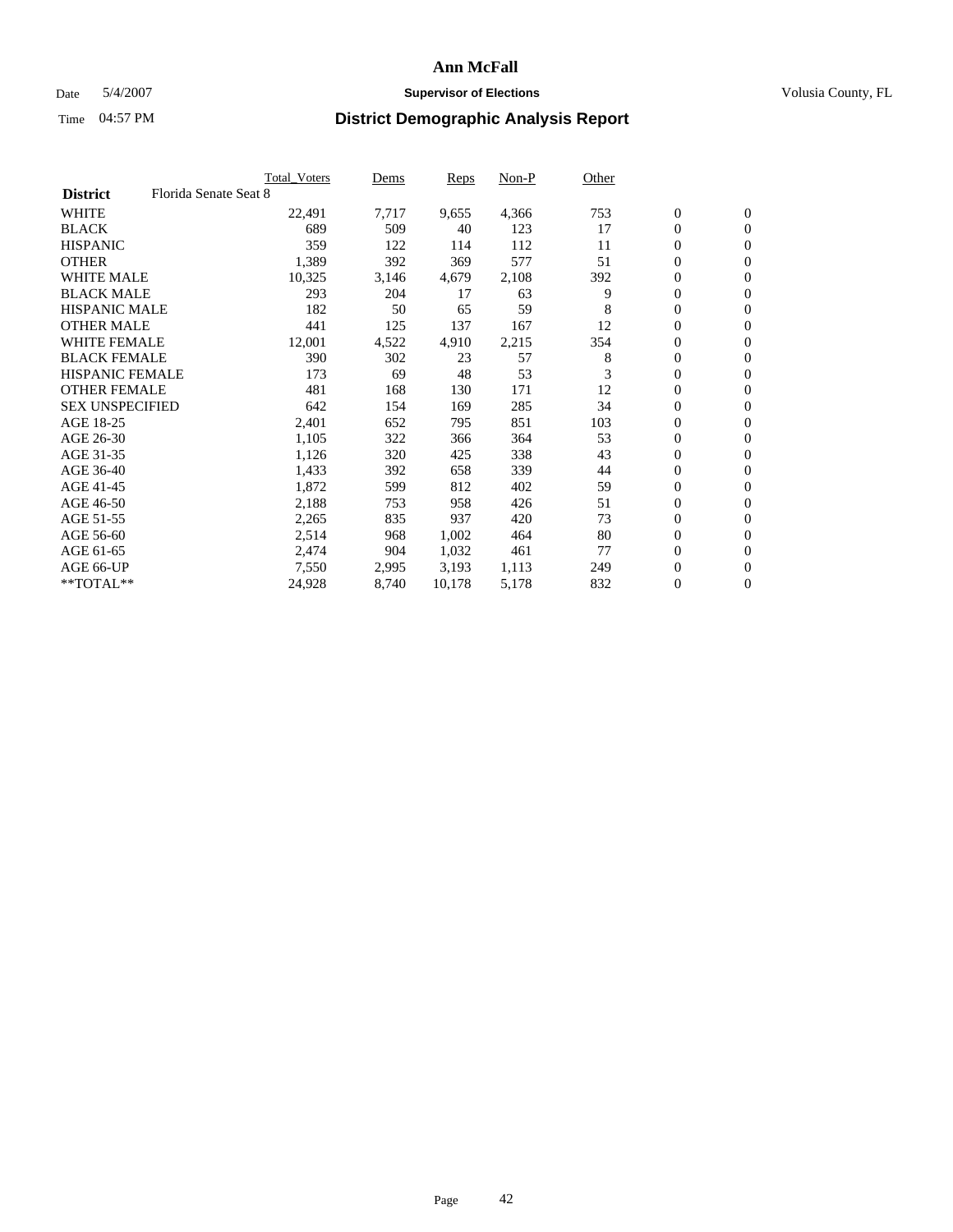#### Date 5/4/2007 **Supervisor of Elections Supervisor of Elections** Volusia County, FL

|                        | <b>Total_Voters</b>    | Dems   | <b>Reps</b> | Non-P  | Other |                  |                  |  |
|------------------------|------------------------|--------|-------------|--------|-------|------------------|------------------|--|
| <b>District</b>        | Florida Senate Seat 20 |        |             |        |       |                  |                  |  |
| <b>WHITE</b>           | 68,240                 | 23,915 | 28,242      | 13,111 | 2,972 | $\overline{0}$   | $\mathbf{0}$     |  |
| <b>BLACK</b>           | 6,262                  | 4,837  | 353         | 932    | 140   | $\overline{0}$   | $\mathbf{0}$     |  |
| <b>HISPANIC</b>        | 9,394                  | 4,255  | 1,963       | 2,957  | 219   | $\boldsymbol{0}$ | $\mathbf{0}$     |  |
| <b>OTHER</b>           | 4,384                  | 1,223  | 1,024       | 1,970  | 167   | $\boldsymbol{0}$ | $\mathbf{0}$     |  |
| <b>WHITE MALE</b>      | 31,182                 | 9,788  | 13,608      | 6,195  | 1,591 | 0                | $\mathbf{0}$     |  |
| <b>BLACK MALE</b>      | 2,597                  | 1,885  | 181         | 453    | 78    | $\boldsymbol{0}$ | $\mathbf{0}$     |  |
| <b>HISPANIC MALE</b>   | 4,389                  | 1,917  | 985         | 1,377  | 110   | $\overline{0}$   | $\mathbf{0}$     |  |
| <b>OTHER MALE</b>      | 1,390                  | 413    | 402         | 532    | 43    | $\overline{0}$   | $\mathbf{0}$     |  |
| <b>WHITE FEMALE</b>    | 36,661                 | 14,001 | 14,479      | 6,814  | 1,367 | $\mathbf{0}$     | $\mathbf{0}$     |  |
| <b>BLACK FEMALE</b>    | 3,601                  | 2,903  | 169         | 467    | 62    | $\boldsymbol{0}$ | $\mathbf{0}$     |  |
| <b>HISPANIC FEMALE</b> | 4,917                  | 2,296  | 966         | 1,548  | 107   | $\boldsymbol{0}$ | $\mathbf{0}$     |  |
| <b>OTHER FEMALE</b>    | 1,675                  | 564    | 395         | 668    | 48    | 0                | $\mathbf{0}$     |  |
| <b>SEX UNSPECIFIED</b> | 1,868                  | 463    | 397         | 916    | 92    | $\boldsymbol{0}$ | $\mathbf{0}$     |  |
| AGE 18-25              | 8,437                  | 2,530  | 2,127       | 3,332  | 448   | $\boldsymbol{0}$ | $\mathbf{0}$     |  |
| AGE 26-30              | 5,963                  | 1,918  | 1,718       | 2,027  | 300   | $\overline{0}$   | $\mathbf{0}$     |  |
| AGE 31-35              | 6,300                  | 2,080  | 2,092       | 1,817  | 311   | $\overline{0}$   | $\mathbf{0}$     |  |
| AGE 36-40              | 7,204                  | 2,355  | 2,672       | 1,869  | 308   | $\boldsymbol{0}$ | $\mathbf{0}$     |  |
| AGE 41-45              | 8,301                  | 2,885  | 3,179       | 1,910  | 327   | $\boldsymbol{0}$ | $\mathbf{0}$     |  |
| AGE 46-50              | 8,810                  | 3,312  | 3,407       | 1,767  | 324   | 0                | $\mathbf{0}$     |  |
| AGE 51-55              | 8,168                  | 3,384  | 2,950       | 1,515  | 319   | $\boldsymbol{0}$ | $\mathbf{0}$     |  |
| AGE 56-60              | 7,974                  | 3,343  | 2,975       | 1,355  | 301   | $\overline{0}$   | $\mathbf{0}$     |  |
| AGE 61-65              | 6,419                  | 2,746  | 2,461       | 974    | 238   | $\mathbf{0}$     | $\boldsymbol{0}$ |  |
| AGE 66-UP              | 20,704                 | 9,677  | 8,001       | 2,404  | 622   | $\boldsymbol{0}$ | $\mathbf{0}$     |  |
| **TOTAL**              | 88,280                 | 34,230 | 31,582      | 18,970 | 3,498 | 0                | $\overline{0}$   |  |
|                        |                        |        |             |        |       |                  |                  |  |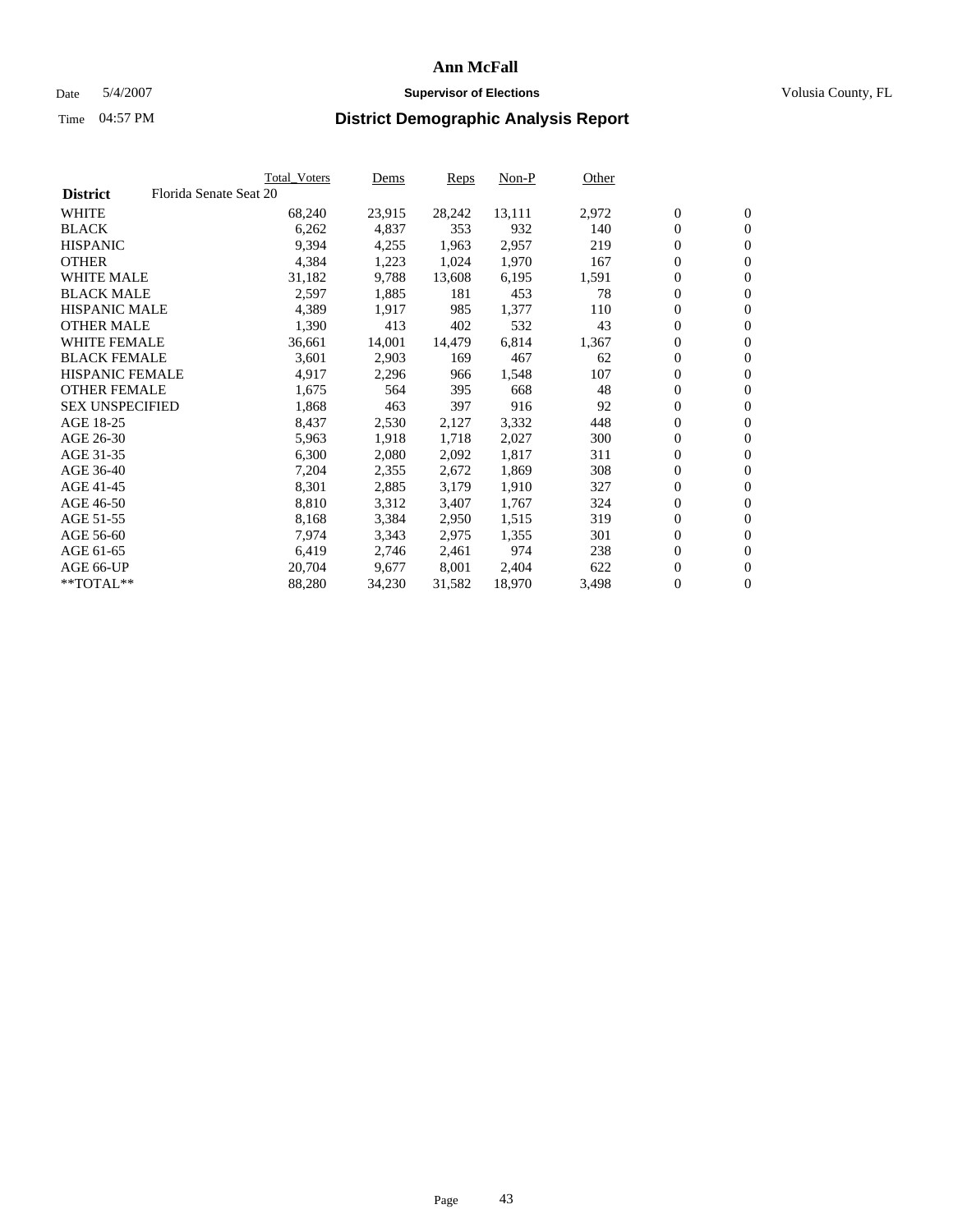### Date 5/4/2007 **Supervisor of Elections Supervisor of Elections** Volusia County, FL

|                                       | <b>Total Voters</b> | Dems  | Reps  | Non-P | Other        |                  |                  |  |
|---------------------------------------|---------------------|-------|-------|-------|--------------|------------------|------------------|--|
| Daytona Bch Zone 1<br><b>District</b> |                     |       |       |       |              |                  |                  |  |
| <b>WHITE</b>                          | 4,607               | 1,859 | 1,549 | 1,018 | 181          | $\boldsymbol{0}$ | $\boldsymbol{0}$ |  |
| <b>BLACK</b>                          | 703                 | 540   | 20    | 129   | 14           | $\mathbf{0}$     | $\mathbf{0}$     |  |
| <b>HISPANIC</b>                       | 99                  | 42    | 20    | 37    | $\Omega$     | $\mathbf{0}$     | $\mathbf{0}$     |  |
| <b>OTHER</b>                          | 354                 | 113   | 76    | 149   | 16           | 0                | $\mathbf{0}$     |  |
| <b>WHITE MALE</b>                     | 2,169               | 763   | 793   | 507   | 106          | 0                | $\mathbf{0}$     |  |
| <b>BLACK MALE</b>                     | 297                 | 217   | 12    | 58    | 10           | 0                | $\mathbf{0}$     |  |
| <b>HISPANIC MALE</b>                  | 49                  | 17    | 14    | 18    | $\Omega$     | 0                | $\mathbf{0}$     |  |
| <b>OTHER MALE</b>                     | 129                 | 38    | 33    | 54    | 4            | 0                | $\mathbf{0}$     |  |
| <b>WHITE FEMALE</b>                   | 2,405               | 1,082 | 750   | 500   | 73           | 0                | $\mathbf{0}$     |  |
| <b>BLACK FEMALE</b>                   | 398                 | 317   | 8     | 69    | 4            | $\mathbf{0}$     | $\mathbf{0}$     |  |
| <b>HISPANIC FEMALE</b>                | 50                  | 25    | 6     | 19    | $\mathbf{0}$ | 0                | $\mathbf{0}$     |  |
| <b>OTHER FEMALE</b>                   | 124                 | 49    | 29    | 42    | 4            | 0                | $\mathbf{0}$     |  |
| <b>SEX UNSPECIFIED</b>                | 142                 | 46    | 20    | 66    | 10           | 0                | $\mathbf{0}$     |  |
| AGE 18-25                             | 612                 | 216   | 104   | 265   | 27           | 0                | $\mathbf{0}$     |  |
| AGE 26-30                             | 395                 | 150   | 86    | 141   | 18           | 0                | $\mathbf{0}$     |  |
| AGE 31-35                             | 317                 | 117   | 82    | 104   | 14           | 0                | $\mathbf{0}$     |  |
| AGE 36-40                             | 336                 | 123   | 108   | 88    | 17           | $\boldsymbol{0}$ | $\mathbf{0}$     |  |
| AGE 41-45                             | 447                 | 172   | 149   | 107   | 19           | 0                | $\mathbf{0}$     |  |
| AGE 46-50                             | 461                 | 209   | 133   | 98    | 21           | $\mathbf{0}$     | $\mathbf{0}$     |  |
| AGE 51-55                             | 539                 | 247   | 161   | 113   | 18           | $\overline{0}$   | $\mathbf{0}$     |  |
| AGE 56-60                             | 530                 | 234   | 150   | 128   | 18           | 0                | $\mathbf{0}$     |  |
| AGE 61-65                             | 417                 | 191   | 124   | 88    | 14           | 0                | $\mathbf{0}$     |  |
| AGE 66-UP                             | 1,709               | 895   | 568   | 201   | 45           | 0                | 0                |  |
| **TOTAL**                             | 5,763               | 2,554 | 1,665 | 1,333 | 211          | 0                | $\boldsymbol{0}$ |  |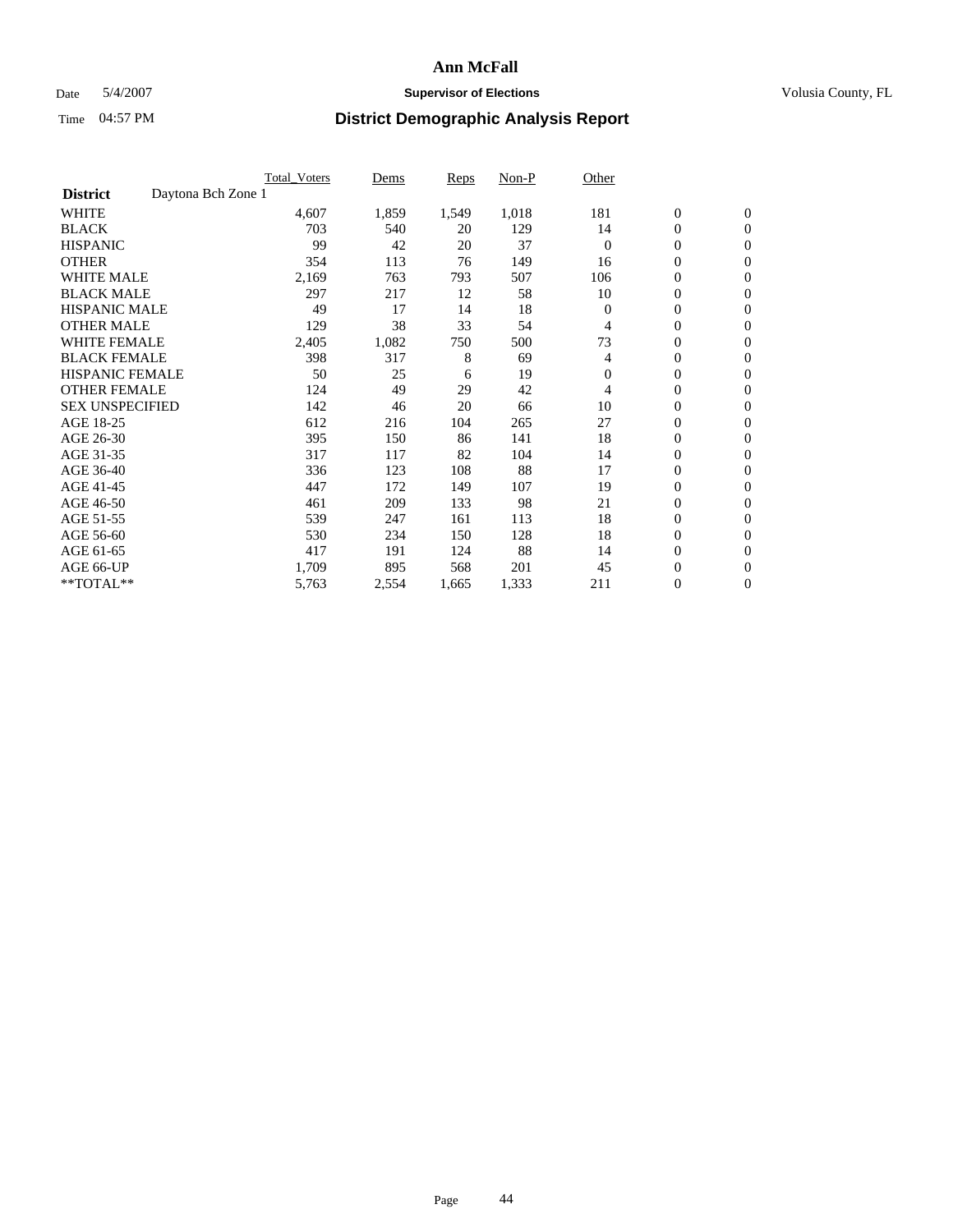### Date 5/4/2007 **Supervisor of Elections Supervisor of Elections** Volusia County, FL

|                                       | <b>Total Voters</b> | Dems  | Reps  | Non-P | Other |                  |                  |  |
|---------------------------------------|---------------------|-------|-------|-------|-------|------------------|------------------|--|
| Daytona Bch Zone 2<br><b>District</b> |                     |       |       |       |       |                  |                  |  |
| <b>WHITE</b>                          | 3,894               | 1,650 | 1,316 | 798   | 130   | $\boldsymbol{0}$ | $\boldsymbol{0}$ |  |
| <b>BLACK</b>                          | 1,183               | 957   | 49    | 162   | 15    | $\mathbf{0}$     | $\mathbf{0}$     |  |
| <b>HISPANIC</b>                       | 120                 | 43    | 31    | 40    | 6     | 0                | $\mathbf{0}$     |  |
| <b>OTHER</b>                          | 352                 | 123   | 57    | 164   | 8     | 0                | $\overline{0}$   |  |
| <b>WHITE MALE</b>                     | 1,871               | 724   | 681   | 397   | 69    | 0                | $\mathbf{0}$     |  |
| <b>BLACK MALE</b>                     | 472                 | 350   | 29    | 86    |       | 0                | 0                |  |
| <b>HISPANIC MALE</b>                  | 60                  | 24    | 14    | 19    | 3     | 0                | $\mathbf{0}$     |  |
| <b>OTHER MALE</b>                     | 111                 | 36    | 20    | 52    | 3     | 0                | $\mathbf{0}$     |  |
| <b>WHITE FEMALE</b>                   | 1,995               | 915   | 622   | 398   | 60    | 0                | $\mathbf{0}$     |  |
| <b>BLACK FEMALE</b>                   | 703                 | 602   | 20    | 74    |       | $\mathbf{0}$     | $\mathbf{0}$     |  |
| <b>HISPANIC FEMALE</b>                | 60                  | 19    | 17    | 21    | 3     | 0                | $\mathbf{0}$     |  |
| <b>OTHER FEMALE</b>                   | 140                 | 57    | 27    | 55    |       | 0                | $\mathbf{0}$     |  |
| <b>SEX UNSPECIFIED</b>                | 137                 | 46    | 23    | 62    | 6     | 0                | $\mathbf{0}$     |  |
| AGE 18-25                             | 543                 | 237   | 95    | 188   | 23    | 0                | $\mathbf{0}$     |  |
| AGE 26-30                             | 320                 | 145   | 49    | 117   | 9     | 0                | $\mathbf{0}$     |  |
| AGE 31-35                             | 341                 | 141   | 71    | 117   | 12    | 0                | $\mathbf{0}$     |  |
| AGE 36-40                             | 335                 | 132   | 92    | 101   | 10    | $\boldsymbol{0}$ | $\mathbf{0}$     |  |
| AGE 41-45                             | 446                 | 203   | 113   | 111   | 19    | 0                | $\mathbf{0}$     |  |
| AGE 46-50                             | 523                 | 248   | 151   | 109   | 15    | 0                | $\mathbf{0}$     |  |
| AGE 51-55                             | 496                 | 251   | 138   | 97    | 10    | 0                | $\mathbf{0}$     |  |
| AGE 56-60                             | 509                 | 270   | 131   | 90    | 18    | 0                | $\mathbf{0}$     |  |
| AGE 61-65                             | 420                 | 200   | 136   | 76    | 8     | 0                | $\mathbf{0}$     |  |
| AGE 66-UP                             | 1,616               | 946   | 477   | 158   | 35    | 0                | 0                |  |
| **TOTAL**                             | 5,549               | 2,773 | 1,453 | 1,164 | 159   | 0                | $\boldsymbol{0}$ |  |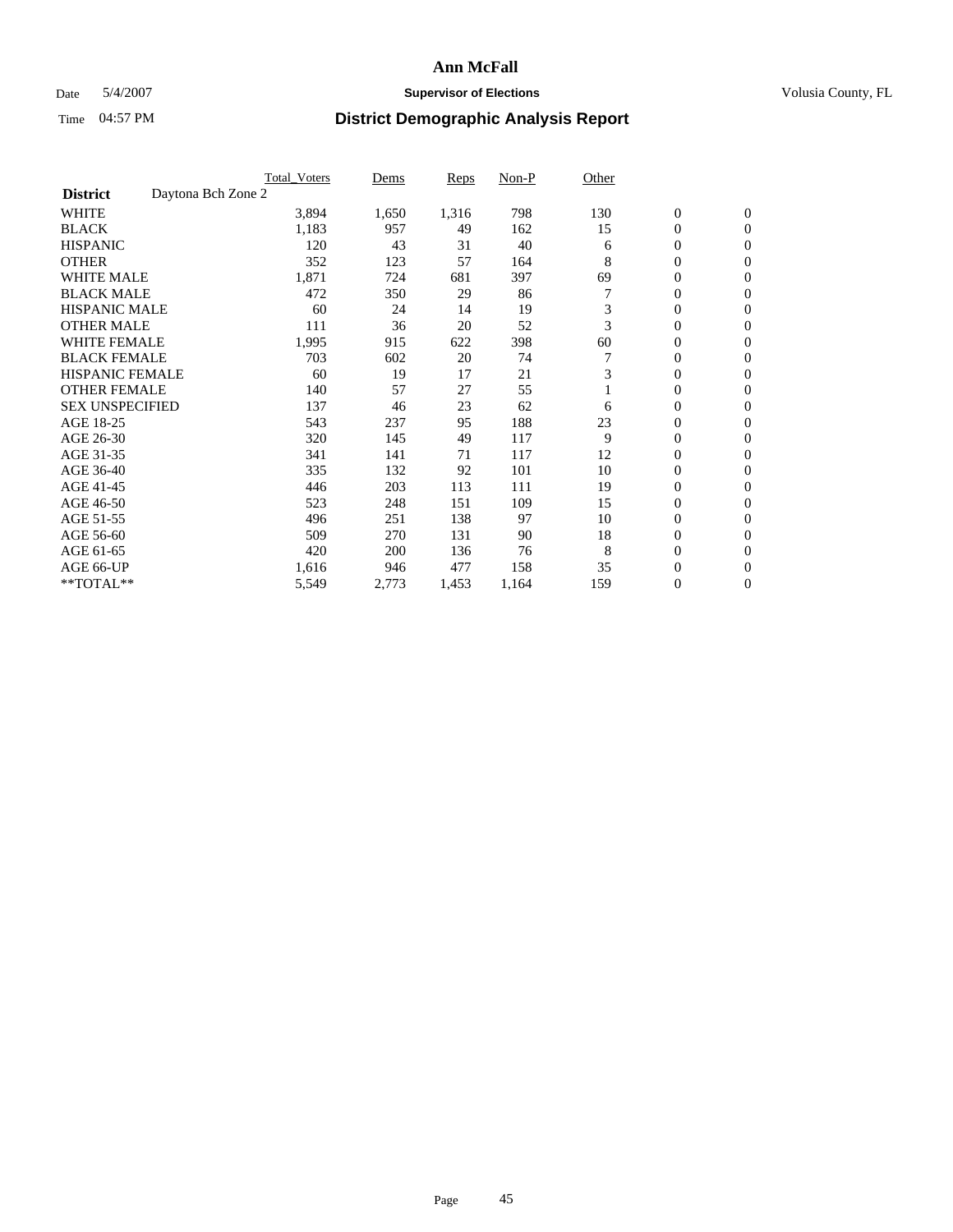### Date 5/4/2007 **Supervisor of Elections Supervisor of Elections** Volusia County, FL

|                                       | Total_Voters | Dems  | Reps  | Non-P | Other    |                  |                  |  |
|---------------------------------------|--------------|-------|-------|-------|----------|------------------|------------------|--|
| Daytona Bch Zone 3<br><b>District</b> |              |       |       |       |          |                  |                  |  |
| <b>WHITE</b>                          | 3,558        | 1,512 | 1,029 | 854   | 163      | $\boldsymbol{0}$ | $\mathbf{0}$     |  |
| <b>BLACK</b>                          | 1,422        | 1,084 | 39    | 284   | 15       | $\overline{0}$   | $\mathbf{0}$     |  |
| <b>HISPANIC</b>                       | 86           | 35    | 16    | 31    | 4        | $\overline{0}$   | $\mathbf{0}$     |  |
| <b>OTHER</b>                          | 451          | 169   | 50    | 223   | 9        | 0                | $\mathbf{0}$     |  |
| <b>WHITE MALE</b>                     | 1,814        | 700   | 559   | 449   | 106      | 0                | $\mathbf{0}$     |  |
| <b>BLACK MALE</b>                     | 392          | 290   | 14    | 80    | 8        | $\boldsymbol{0}$ | $\mathbf{0}$     |  |
| <b>HISPANIC MALE</b>                  | 42           | 21    | 4     | 14    | 3        | 0                | $\Omega$         |  |
| <b>OTHER MALE</b>                     | 102          | 43    | 20    | 39    | $\Omega$ | 0                | $\mathbf{0}$     |  |
| <b>WHITE FEMALE</b>                   | 1,712        | 800   | 463   | 394   | 55       | 0                | $\Omega$         |  |
| <b>BLACK FEMALE</b>                   | 1,010        | 781   | 25    | 197   |          | $\overline{0}$   | $\mathbf{0}$     |  |
| <b>HISPANIC FEMALE</b>                | 43           | 13    | 12    | 17    |          | 0                | $\mathbf{0}$     |  |
| <b>OTHER FEMALE</b>                   | 153          | 67    | 11    | 72    | 3        | $\overline{0}$   | $\mathbf{0}$     |  |
| <b>SEX UNSPECIFIED</b>                | 249          | 85    | 26    | 130   | 8        | $\boldsymbol{0}$ | $\mathbf{0}$     |  |
| AGE 18-25                             | 1,343        | 785   | 95    | 435   | 28       | 0                | $\mathbf{0}$     |  |
| AGE 26-30                             | 305          | 125   | 47    | 117   | 16       | 0                | $\mathbf{0}$     |  |
| AGE 31-35                             | 279          | 114   | 63    | 92    | 10       | 0                | $\mathbf{0}$     |  |
| AGE 36-40                             | 297          | 116   | 64    | 102   | 15       | $\boldsymbol{0}$ | $\mathbf{0}$     |  |
| AGE 41-45                             | 343          | 160   | 84    | 86    | 13       | $\mathbf{0}$     | $\mathbf{0}$     |  |
| AGE 46-50                             | 487          | 214   | 130   | 124   | 19       | $\overline{0}$   | $\mathbf{0}$     |  |
| AGE 51-55                             | 454          | 241   | 106   | 92    | 15       | $\overline{0}$   | $\mathbf{0}$     |  |
| AGE 56-60                             | 508          | 241   | 134   | 116   | 17       | $\boldsymbol{0}$ | $\mathbf{0}$     |  |
| AGE 61-65                             | 342          | 148   | 98    | 73    | 23       | 0                | $\mathbf{0}$     |  |
| AGE 66-UP                             | 1,159        | 656   | 313   | 155   | 35       | 0                | 0                |  |
| **TOTAL**                             | 5,517        | 2,800 | 1,134 | 1,392 | 191      | 0                | $\boldsymbol{0}$ |  |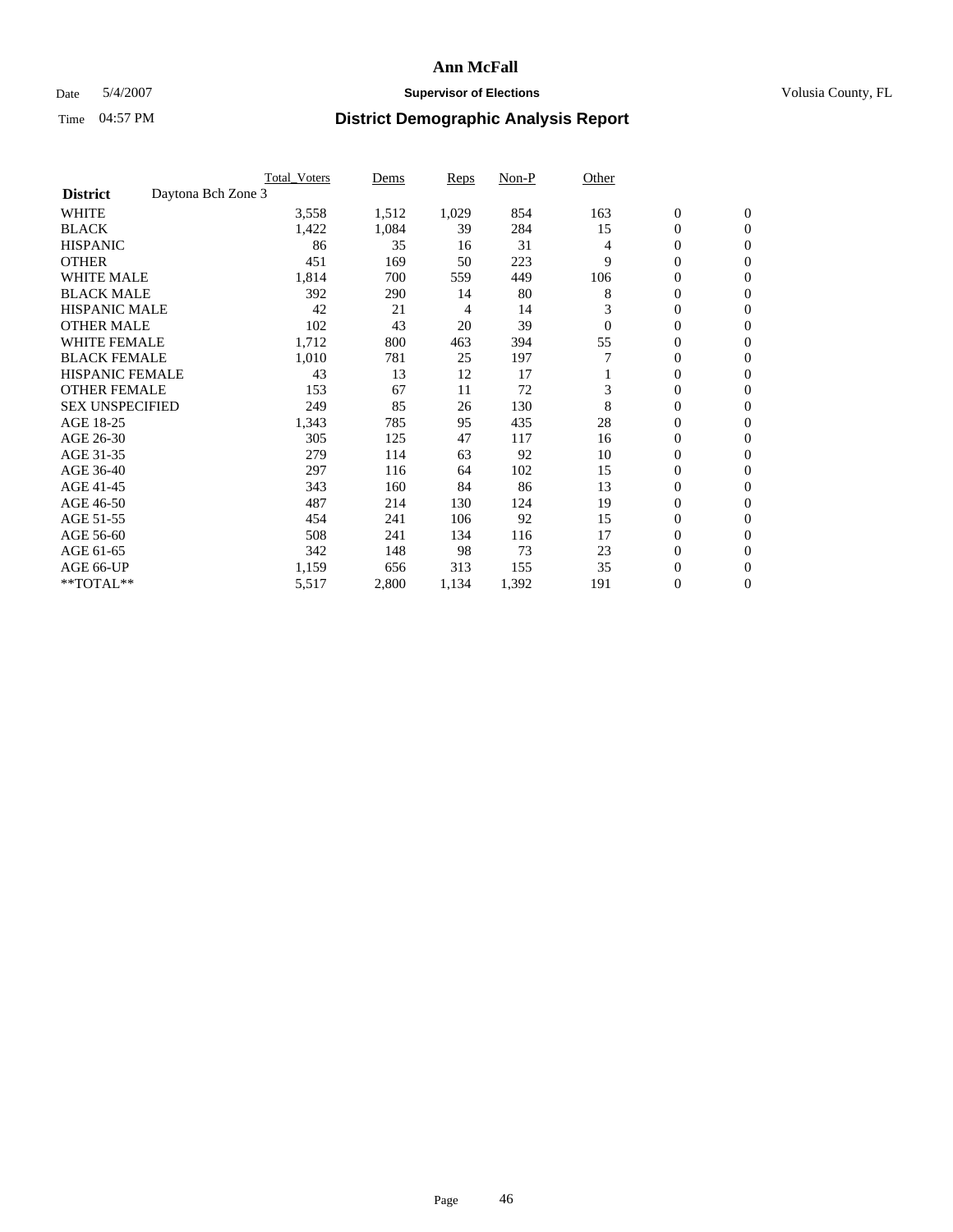### Date 5/4/2007 **Supervisor of Elections Supervisor of Elections** Volusia County, FL

|                                       | <b>Total Voters</b> | Dems  | Reps  | Non-P | Other    |                  |                  |  |
|---------------------------------------|---------------------|-------|-------|-------|----------|------------------|------------------|--|
| Daytona Bch Zone 4<br><b>District</b> |                     |       |       |       |          |                  |                  |  |
| <b>WHITE</b>                          | 5,478               | 1,705 | 2,484 | 1,090 | 199      | $\boldsymbol{0}$ | $\mathbf{0}$     |  |
| <b>BLACK</b>                          | 439                 | 328   | 17    | 86    | 8        | 0                | $\mathbf{0}$     |  |
| <b>HISPANIC</b>                       | 143                 | 48    | 42    | 52    |          | 0                | $\mathbf{0}$     |  |
| <b>OTHER</b>                          | 549                 | 118   | 166   | 253   | 12       | 0                | $\overline{0}$   |  |
| <b>WHITE MALE</b>                     | 2,632               | 717   | 1,238 | 560   | 117      | 0                | $\mathbf{0}$     |  |
| <b>BLACK MALE</b>                     | 186                 | 127   | 11    | 45    | 3        | 0                | $\mathbf{0}$     |  |
| <b>HISPANIC MALE</b>                  | 64                  | 19    | 19    | 25    |          | 0                | $\Omega$         |  |
| <b>OTHER MALE</b>                     | 138                 | 25    | 50    | 60    | 3        | 0                | 0                |  |
| <b>WHITE FEMALE</b>                   | 2,809               | 978   | 1,230 | 521   | 80       | 0                | $\Omega$         |  |
| <b>BLACK FEMALE</b>                   | 250                 | 200   | 6     | 39    | 5        | $\mathbf{0}$     | $\mathbf{0}$     |  |
| <b>HISPANIC FEMALE</b>                | 76                  | 27    | 22    | 27    | $\Omega$ | 0                | $\mathbf{0}$     |  |
| <b>OTHER FEMALE</b>                   | 139                 | 39    | 43    | 53    | 4        | 0                | $\mathbf{0}$     |  |
| <b>SEX UNSPECIFIED</b>                | 315                 | 67    | 90    | 151   | 7        | 0                | $\mathbf{0}$     |  |
| AGE 18-25                             | 1,082               | 271   | 359   | 424   | 28       | 0                | $\mathbf{0}$     |  |
| AGE 26-30                             | 430                 | 127   | 139   | 152   | 12       | 0                | $\mathbf{0}$     |  |
| AGE 31-35                             | 358                 | 108   | 131   | 102   | 17       | 0                | $\mathbf{0}$     |  |
| AGE 36-40                             | 311                 | 98    | 125   | 80    | 8        | $\mathbf{0}$     | $\mathbf{0}$     |  |
| AGE 41-45                             | 334                 | 112   | 133   | 78    | 11       | 0                | $\mathbf{0}$     |  |
| AGE 46-50                             | 414                 | 139   | 184   | 82    | 9        | 0                | $\mathbf{0}$     |  |
| AGE 51-55                             | 424                 | 154   | 179   | 76    | 15       | 0                | $\mathbf{0}$     |  |
| AGE 56-60                             | 561                 | 199   | 216   | 118   | 28       | 0                | $\mathbf{0}$     |  |
| AGE 61-65                             | 554                 | 198   | 228   | 107   | 21       | 0                | $\mathbf{0}$     |  |
| AGE 66-UP                             | 2,141               | 793   | 1,015 | 262   | 71       | 0                | 0                |  |
| **TOTAL**                             | 6,609               | 2,199 | 2,709 | 1,481 | 220      | 0                | $\boldsymbol{0}$ |  |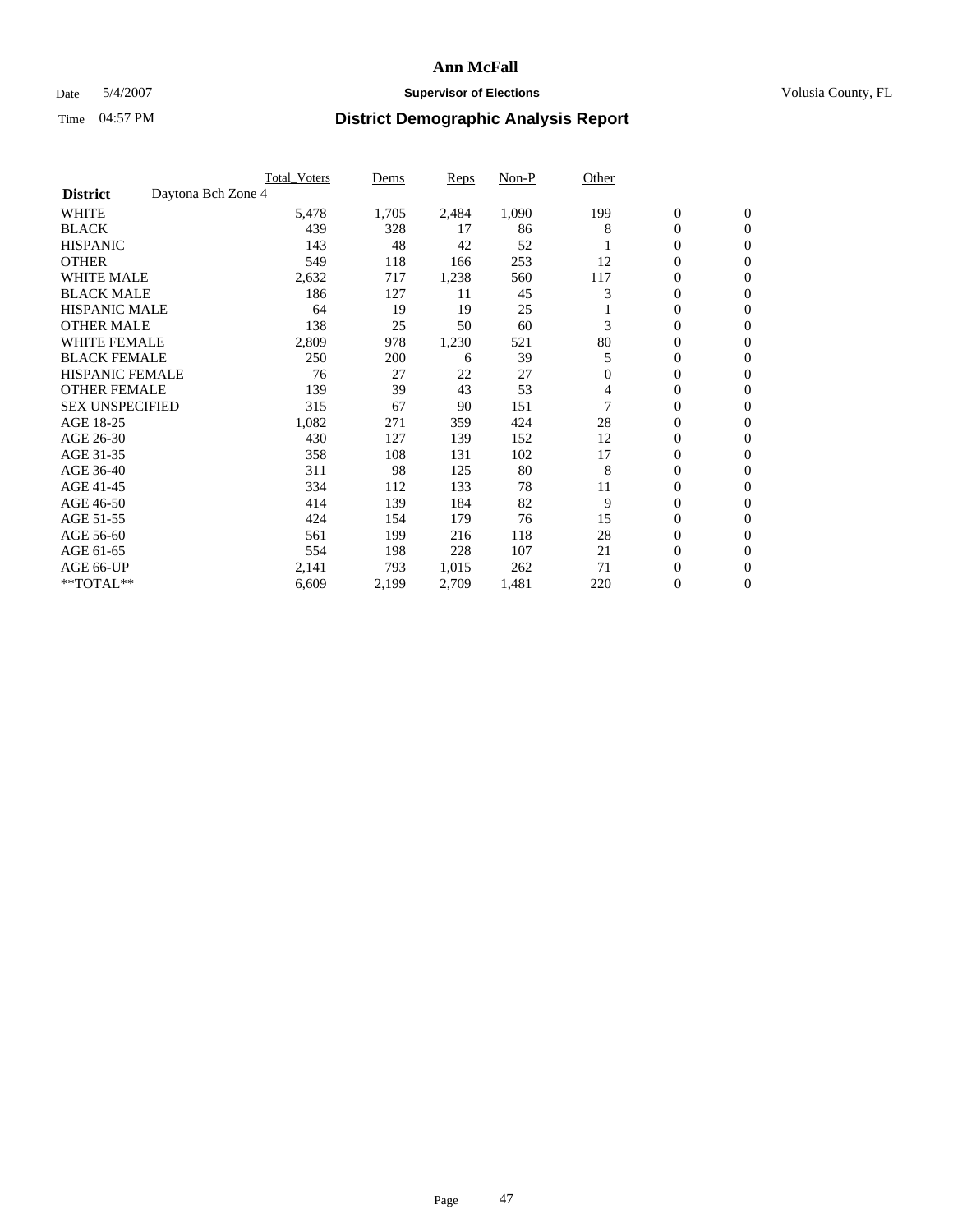### Date 5/4/2007 **Supervisor of Elections Supervisor of Elections** Volusia County, FL

|                                       | <b>Total Voters</b> | Dems  | Reps | Non-P | Other |                  |                  |  |
|---------------------------------------|---------------------|-------|------|-------|-------|------------------|------------------|--|
| Daytona Bch Zone 5<br><b>District</b> |                     |       |      |       |       |                  |                  |  |
| <b>WHITE</b>                          | 1,918               | 786   | 572  | 487   | 73    | $\boldsymbol{0}$ | $\boldsymbol{0}$ |  |
| <b>BLACK</b>                          | 3,259               | 2,707 | 105  | 406   | 41    | 0                | $\mathbf{0}$     |  |
| <b>HISPANIC</b>                       | 135                 | 57    | 21   | 52    | 5     | $\mathbf{0}$     | $\mathbf{0}$     |  |
| <b>OTHER</b>                          | 451                 | 209   | 50   | 170   | 22    | 0                | $\overline{0}$   |  |
| <b>WHITE MALE</b>                     | 895                 | 318   | 306  | 231   | 40    | 0                | $\mathbf{0}$     |  |
| <b>BLACK MALE</b>                     | 1,227               | 964   | 54   | 181   | 28    | 0                | 0                |  |
| <b>HISPANIC MALE</b>                  | 71                  | 31    | 10   | 28    | 2     | 0                | $\mathbf{0}$     |  |
| <b>OTHER MALE</b>                     | 115                 | 57    | 15   | 35    | 8     | 0                | $\mathbf{0}$     |  |
| <b>WHITE FEMALE</b>                   | 1,015               | 466   | 265  | 252   | 32    | 0                | $\mathbf{0}$     |  |
| <b>BLACK FEMALE</b>                   | 1,996               | 1,711 | 51   | 221   | 13    | $\mathbf{0}$     | $\mathbf{0}$     |  |
| <b>HISPANIC FEMALE</b>                | 63                  | 25    | 11   | 24    | 3     | 0                | $\mathbf{0}$     |  |
| <b>OTHER FEMALE</b>                   | 170                 | 89    | 21   | 57    | 3     | 0                | $\mathbf{0}$     |  |
| <b>SEX UNSPECIFIED</b>                | 211                 | 98    | 15   | 86    | 12    | 0                | $\mathbf{0}$     |  |
| AGE 18-25                             | 1,063               | 560   | 113  | 352   | 38    | 0                | $\mathbf{0}$     |  |
| AGE 26-30                             | 593                 | 328   | 64   | 183   | 18    | 0                | $\mathbf{0}$     |  |
| AGE 31-35                             | 446                 | 288   | 58   | 89    | 11    | 0                | $\mathbf{0}$     |  |
| AGE 36-40                             | 474                 | 309   | 53   | 100   | 12    | $\boldsymbol{0}$ | $\mathbf{0}$     |  |
| AGE 41-45                             | 492                 | 336   | 67   | 77    | 12    | 0                | $\mathbf{0}$     |  |
| AGE 46-50                             | 531                 | 354   | 80   | 89    | 8     | $\mathbf{0}$     | $\mathbf{0}$     |  |
| AGE 51-55                             | 466                 | 340   | 53   | 62    | 11    | 0                | $\mathbf{0}$     |  |
| AGE 56-60                             | 417                 | 309   | 53   | 48    |       | 0                | $\mathbf{0}$     |  |
| AGE 61-65                             | 329                 | 233   | 51   | 37    | 8     | 0                | $\mathbf{0}$     |  |
| AGE 66-UP                             | 952                 | 702   | 156  | 78    | 16    | 0                | 0                |  |
| **TOTAL**                             | 5,763               | 3,759 | 748  | 1,115 | 141   | 0                | $\boldsymbol{0}$ |  |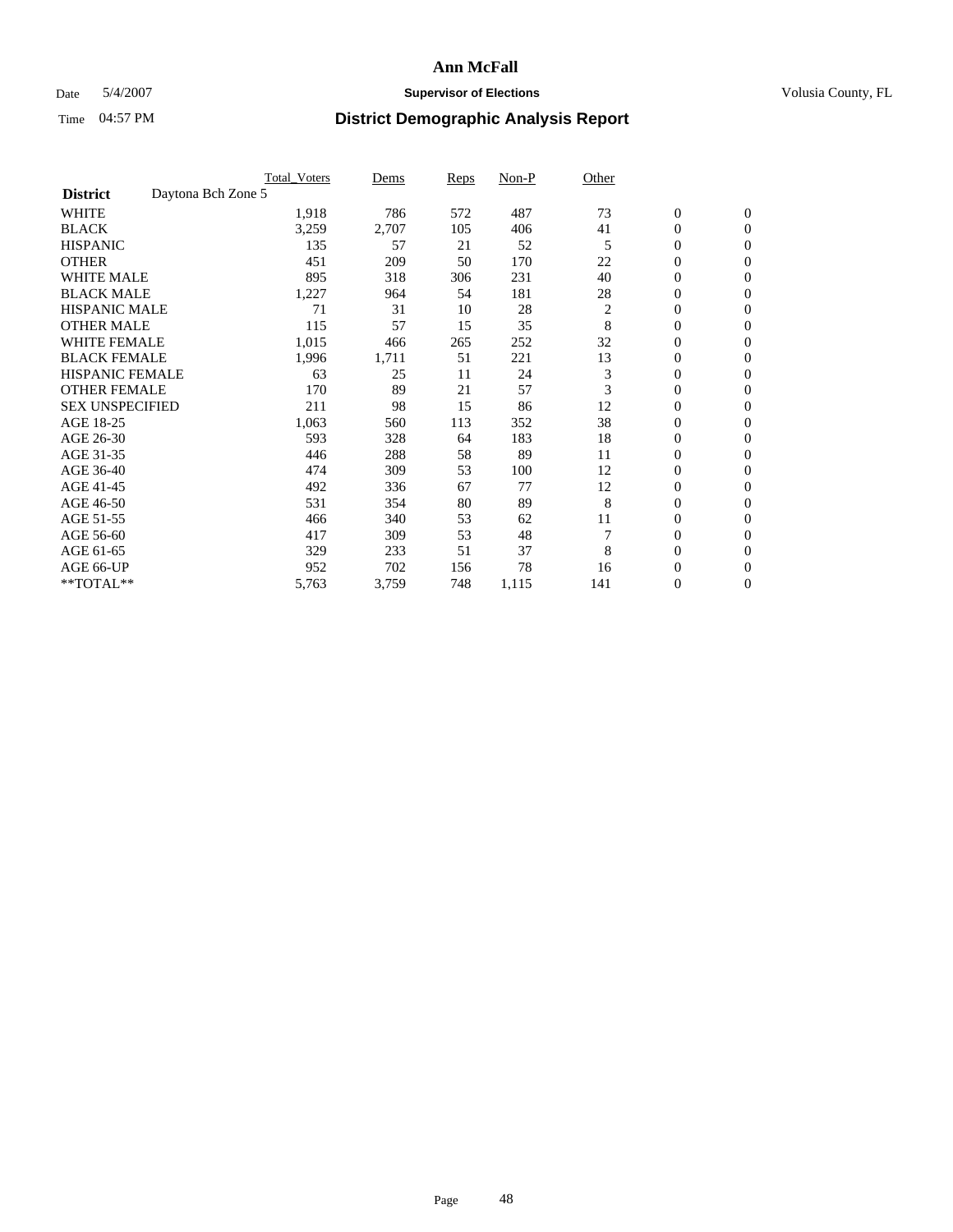### Date 5/4/2007 **Supervisor of Elections Supervisor of Elections** Volusia County, FL

|                                       | <b>Total Voters</b> | Dems  | Reps | Non-P | Other |                  |                  |  |
|---------------------------------------|---------------------|-------|------|-------|-------|------------------|------------------|--|
| Daytona Bch Zone 6<br><b>District</b> |                     |       |      |       |       |                  |                  |  |
| <b>WHITE</b>                          | 1,312               | 566   | 365  | 320   | 61    | $\boldsymbol{0}$ | $\mathbf{0}$     |  |
| <b>BLACK</b>                          | 3,816               | 3,144 | 119  | 511   | 42    | 0                | $\mathbf{0}$     |  |
| <b>HISPANIC</b>                       | 110                 | 42    | 16   | 50    | 2     | 0                | $\mathbf{0}$     |  |
| <b>OTHER</b>                          | 434                 | 189   | 28   | 212   | 5     | 0                | $\overline{0}$   |  |
| <b>WHITE MALE</b>                     | 623                 | 225   | 194  | 160   | 44    | 0                | $\mathbf{0}$     |  |
| <b>BLACK MALE</b>                     | 1,675               | 1,328 | 62   | 262   | 23    | 0                | $\mathbf{0}$     |  |
| <b>HISPANIC MALE</b>                  | 55                  | 17    | 8    | 29    |       | 0                | $\Omega$         |  |
| <b>OTHER MALE</b>                     | 138                 | 71    | 9    | 56    | 2     | 0                | 0                |  |
| <b>WHITE FEMALE</b>                   | 685                 | 339   | 170  | 159   | 17    | 0                | $\Omega$         |  |
| <b>BLACK FEMALE</b>                   | 2,099               | 1,785 | 55   | 241   | 18    | 0                | $\mathbf{0}$     |  |
| <b>HISPANIC FEMALE</b>                | 54                  | 25    | 8    | 20    |       | 0                | $\mathbf{0}$     |  |
| <b>OTHER FEMALE</b>                   | 125                 | 65    | 11   | 48    |       | 0                | $\mathbf{0}$     |  |
| <b>SEX UNSPECIFIED</b>                | 218                 | 86    | 11   | 118   | 3     | 0                | $\mathbf{0}$     |  |
| AGE 18-25                             | 1,250               | 719   | 94   | 403   | 34    | 0                | $\mathbf{0}$     |  |
| AGE 26-30                             | 498                 | 287   | 37   | 165   | 9     | 0                | $\mathbf{0}$     |  |
| AGE 31-35                             | 400                 | 243   | 47   | 98    | 12    | 0                | 0                |  |
| AGE 36-40                             | 424                 | 285   | 42   | 87    | 10    | 0                | $\mathbf{0}$     |  |
| AGE 41-45                             | 421                 | 293   | 35   | 84    | 9     | 0                | $\mathbf{0}$     |  |
| AGE 46-50                             | 509                 | 361   | 61   | 74    | 13    | 0                | $\mathbf{0}$     |  |
| AGE 51-55                             | 466                 | 340   | 49   | 67    | 10    | 0                | $\mathbf{0}$     |  |
| AGE 56-60                             | 399                 | 303   | 43   | 50    | 3     | 0                | $\mathbf{0}$     |  |
| AGE 61-65                             | 305                 | 246   | 27   | 28    | 4     | 0                | $\mathbf{0}$     |  |
| AGE 66-UP                             | 1,000               | 864   | 93   | 37    | 6     | 0                | 0                |  |
| **TOTAL**                             | 5,672               | 3,941 | 528  | 1,093 | 110   | 0                | $\boldsymbol{0}$ |  |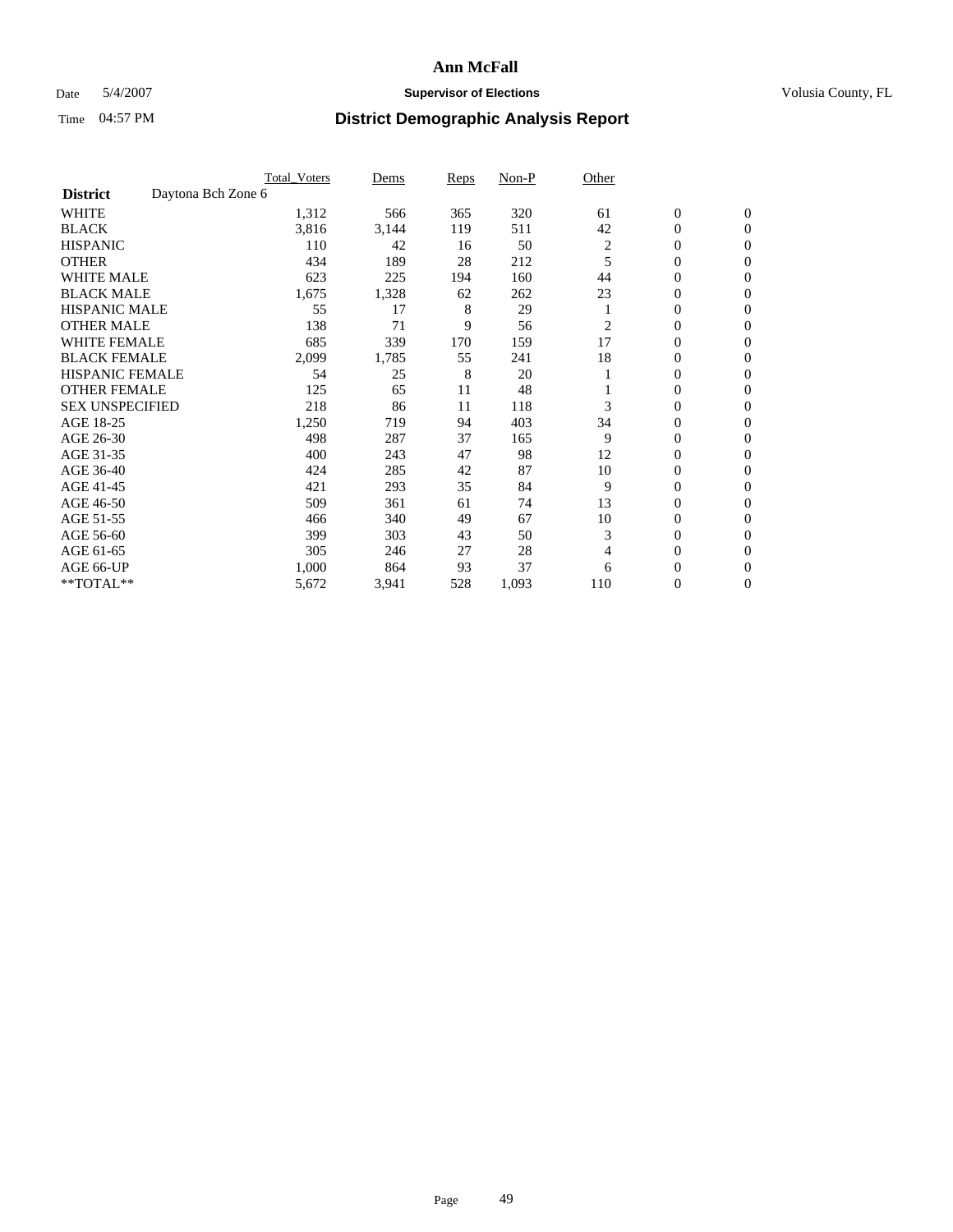### Date 5/4/2007 **Supervisor of Elections Supervisor of Elections** Volusia County, FL

|                        |                    | <b>Total Voters</b> | Dems  | Reps  | Non-P | Other |                  |                  |  |
|------------------------|--------------------|---------------------|-------|-------|-------|-------|------------------|------------------|--|
| <b>District</b>        | Deltona District 1 |                     |       |       |       |       |                  |                  |  |
| <b>WHITE</b>           |                    | 4,849               | 1,718 | 1,772 | 1,142 | 217   | $\boldsymbol{0}$ | $\boldsymbol{0}$ |  |
| <b>BLACK</b>           |                    | 708                 | 519   | 45    | 127   | 17    | $\mathbf{0}$     | $\mathbf{0}$     |  |
| <b>HISPANIC</b>        |                    | 1,607               | 709   | 300   | 561   | 37    | $\mathbf{0}$     | $\mathbf{0}$     |  |
| <b>OTHER</b>           |                    | 456                 | 107   | 78    | 258   | 13    | 0                | $\mathbf{0}$     |  |
| <b>WHITE MALE</b>      |                    | 2,275               | 750   | 884   | 517   | 124   | 0                | $\mathbf{0}$     |  |
| <b>BLACK MALE</b>      |                    | 331                 | 226   | 28    | 69    | 8     | 0                | $\mathbf{0}$     |  |
| <b>HISPANIC MALE</b>   |                    | 744                 | 313   | 155   | 257   | 19    | 0                | $\mathbf{0}$     |  |
| <b>OTHER MALE</b>      |                    | 126                 | 31    | 26    | 65    | 4     | 0                | $\mathbf{0}$     |  |
| <b>WHITE FEMALE</b>    |                    | 2,545               | 958   | 881   | 613   | 93    | 0                | $\mathbf{0}$     |  |
| <b>BLACK FEMALE</b>    |                    | 373                 | 291   | 17    | 56    | 9     | $\mathbf{0}$     | $\mathbf{0}$     |  |
| <b>HISPANIC FEMALE</b> |                    | 845                 | 389   | 142   | 296   | 18    | 0                | $\mathbf{0}$     |  |
| <b>OTHER FEMALE</b>    |                    | 169                 | 48    | 37    | 80    | 4     | $\overline{0}$   | $\mathbf{0}$     |  |
| <b>SEX UNSPECIFIED</b> |                    | 212                 | 47    | 25    | 135   | 5     | $\boldsymbol{0}$ | $\mathbf{0}$     |  |
| AGE 18-25              |                    | 1,010               | 309   | 213   | 438   | 50    | 0                | $\mathbf{0}$     |  |
| AGE 26-30              |                    | 734                 | 225   | 180   | 301   | 28    | 0                | $\mathbf{0}$     |  |
| AGE 31-35              |                    | 699                 | 248   | 192   | 231   | 28    | 0                | $\mathbf{0}$     |  |
| AGE 36-40              |                    | 785                 | 285   | 239   | 220   | 41    | $\boldsymbol{0}$ | $\mathbf{0}$     |  |
| AGE 41-45              |                    | 894                 | 323   | 301   | 240   | 30    | 0                | $\mathbf{0}$     |  |
| AGE 46-50              |                    | 915                 | 366   | 324   | 200   | 25    | $\mathbf{0}$     | $\mathbf{0}$     |  |
| AGE 51-55              |                    | 670                 | 302   | 190   | 145   | 33    | $\overline{0}$   | $\mathbf{0}$     |  |
| AGE 56-60              |                    | 562                 | 264   | 159   | 119   | 20    | $\boldsymbol{0}$ | $\mathbf{0}$     |  |
| AGE 61-65              |                    | 383                 | 183   | 122   | 72    | 6     | 0                | $\mathbf{0}$     |  |
| AGE 66-UP              |                    | 968                 | 548   | 275   | 122   | 23    | 0                | 0                |  |
| $*$ TOTAL $**$         |                    | 7,620               | 3,053 | 2,195 | 2,088 | 284   | 0                | $\boldsymbol{0}$ |  |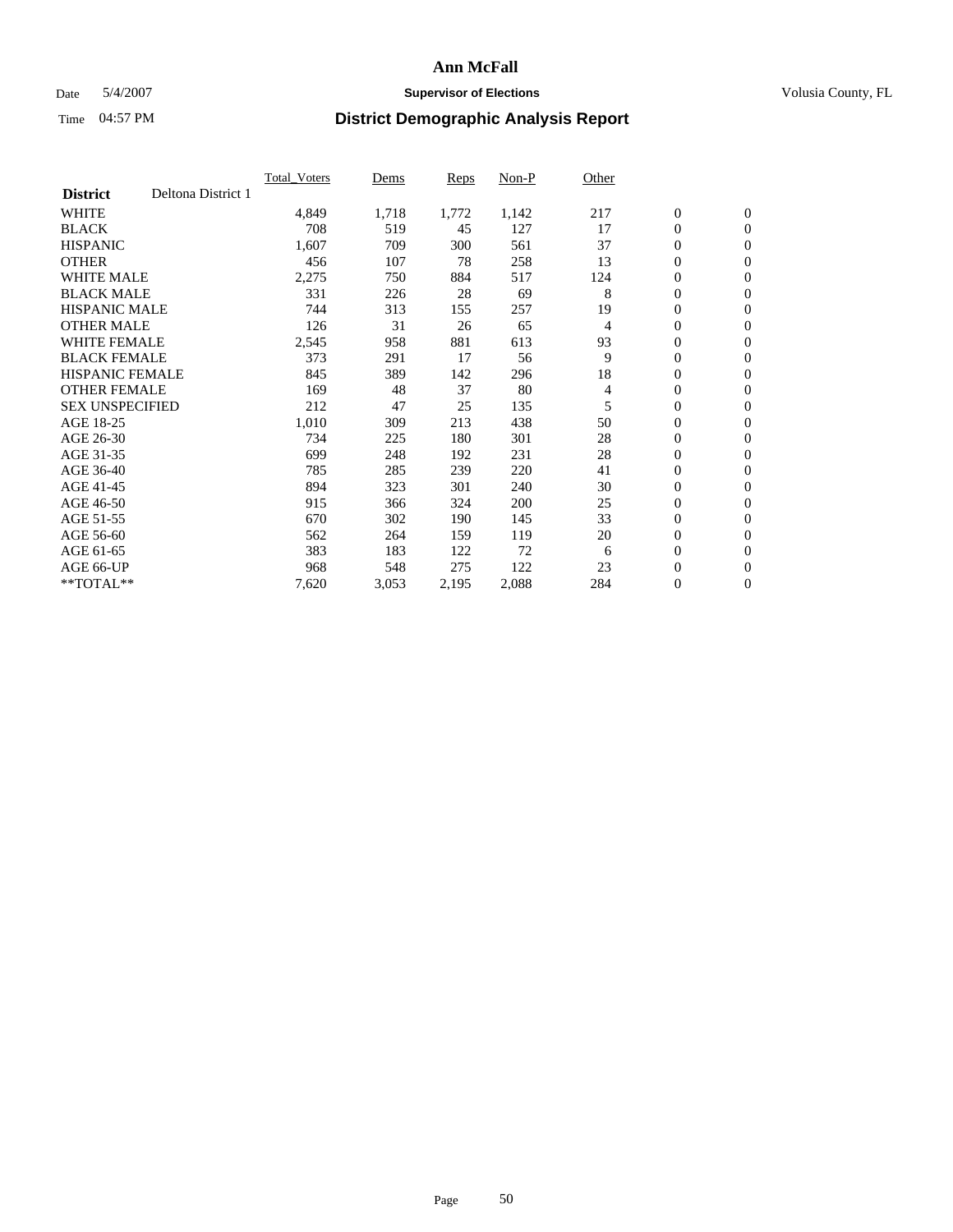### Date 5/4/2007 **Supervisor of Elections Supervisor of Elections** Volusia County, FL

|                        |                    | <b>Total Voters</b> | Dems  | Reps  | Non-P | Other |                  |                  |  |
|------------------------|--------------------|---------------------|-------|-------|-------|-------|------------------|------------------|--|
| <b>District</b>        | Deltona District 2 |                     |       |       |       |       |                  |                  |  |
| <b>WHITE</b>           |                    | 6,146               | 2,047 | 2,592 | 1,247 | 260   | $\boldsymbol{0}$ | $\boldsymbol{0}$ |  |
| <b>BLACK</b>           |                    | 561                 | 424   | 44    | 77    | 16    | $\mathbf{0}$     | $\mathbf{0}$     |  |
| <b>HISPANIC</b>        |                    | 1,516               | 723   | 325   | 435   | 33    | $\mathbf{0}$     | $\mathbf{0}$     |  |
| <b>OTHER</b>           |                    | 442                 | 126   | 96    | 197   | 23    | 0                | $\mathbf{0}$     |  |
| <b>WHITE MALE</b>      |                    | 2,827               | 882   | 1,226 | 585   | 134   | 0                | $\mathbf{0}$     |  |
| <b>BLACK MALE</b>      |                    | 246                 | 167   | 28    | 42    | 9     | 0                | $\mathbf{0}$     |  |
| <b>HISPANIC MALE</b>   |                    | 732                 | 337   | 158   | 217   | 20    | 0                | $\mathbf{0}$     |  |
| <b>OTHER MALE</b>      |                    | 159                 | 50    | 38    | 63    | 8     | 0                | $\mathbf{0}$     |  |
| <b>WHITE FEMALE</b>    |                    | 3,288               | 1,155 | 1,354 | 654   | 125   | 0                | $\mathbf{0}$     |  |
| <b>BLACK FEMALE</b>    |                    | 309                 | 252   | 16    | 34    |       | $\mathbf{0}$     | $\mathbf{0}$     |  |
| <b>HISPANIC FEMALE</b> |                    | 770                 | 378   | 167   | 212   | 13    | $\overline{0}$   | $\mathbf{0}$     |  |
| <b>OTHER FEMALE</b>    |                    | 170                 | 62    | 37    | 65    | 6     | $\mathbf{0}$     | $\mathbf{0}$     |  |
| <b>SEX UNSPECIFIED</b> |                    | 164                 | 37    | 33    | 84    | 10    | $\boldsymbol{0}$ | $\mathbf{0}$     |  |
| AGE 18-25              |                    | 848                 | 283   | 197   | 309   | 59    | 0                | $\mathbf{0}$     |  |
| AGE 26-30              |                    | 570                 | 192   | 165   | 193   | 20    | 0                | $\mathbf{0}$     |  |
| AGE 31-35              |                    | 626                 | 216   | 194   | 185   | 31    | 0                | $\mathbf{0}$     |  |
| AGE 36-40              |                    | 701                 | 220   | 258   | 193   | 30    | $\boldsymbol{0}$ | $\mathbf{0}$     |  |
| AGE 41-45              |                    | 881                 | 299   | 332   | 214   | 36    | 0                | $\mathbf{0}$     |  |
| AGE 46-50              |                    | 929                 | 349   | 348   | 196   | 36    | $\mathbf{0}$     | $\mathbf{0}$     |  |
| AGE 51-55              |                    | 844                 | 310   | 337   | 162   | 35    | $\overline{0}$   | $\mathbf{0}$     |  |
| AGE 56-60              |                    | 769                 | 327   | 267   | 145   | 30    | $\boldsymbol{0}$ | $\mathbf{0}$     |  |
| AGE 61-65              |                    | 581                 | 245   | 218   | 105   | 13    | 0                | $\mathbf{0}$     |  |
| AGE 66-UP              |                    | 1,916               | 879   | 741   | 254   | 42    | 0                | 0                |  |
| $*$ TOTAL $**$         |                    | 8,665               | 3,320 | 3,057 | 1,956 | 332   | $\boldsymbol{0}$ | $\boldsymbol{0}$ |  |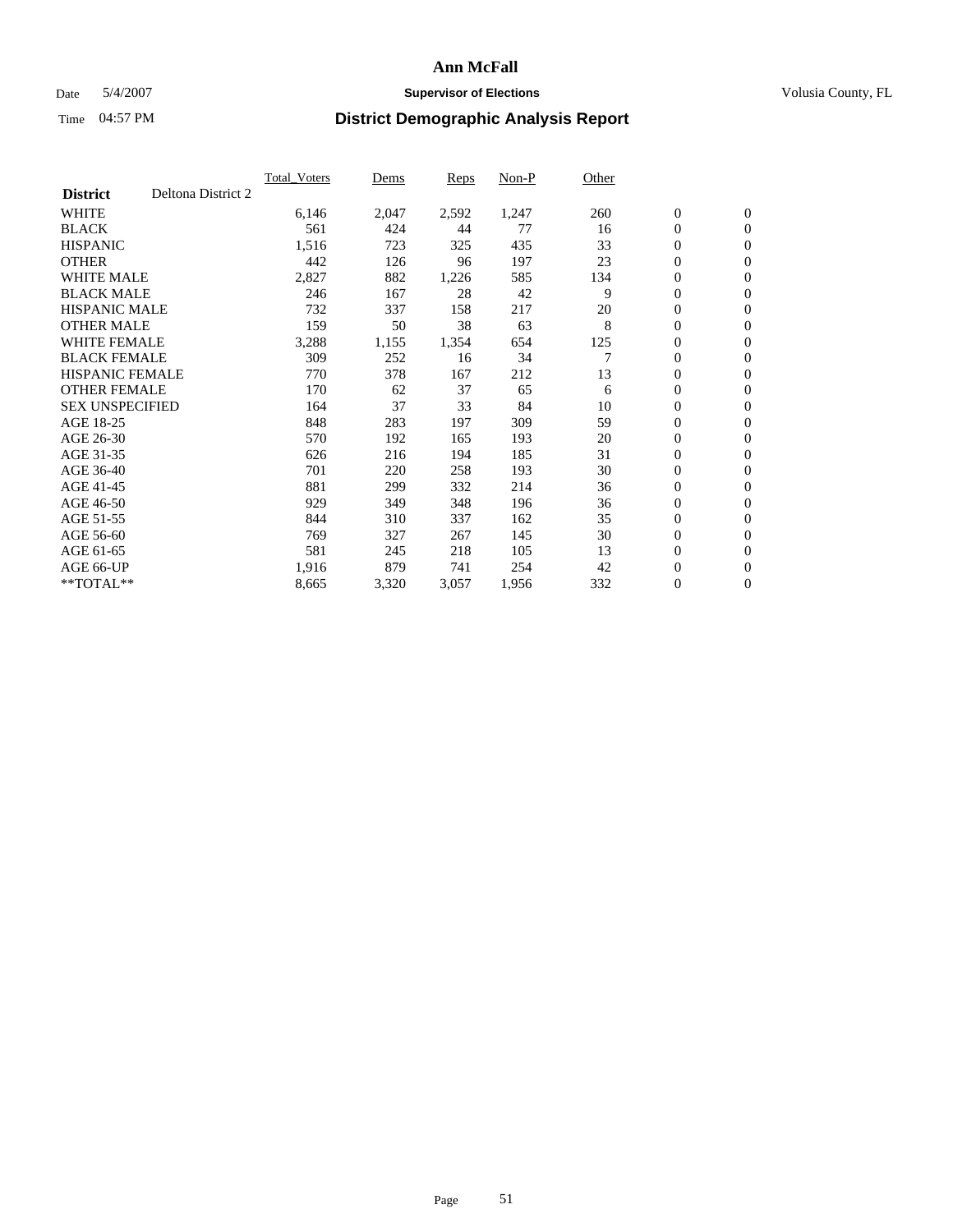### Date 5/4/2007 **Supervisor of Elections Supervisor of Elections** Volusia County, FL

|                        |                    | <b>Total Voters</b> | Dems  | Reps  | Non-P | Other |                  |                  |  |
|------------------------|--------------------|---------------------|-------|-------|-------|-------|------------------|------------------|--|
| <b>District</b>        | Deltona District 3 |                     |       |       |       |       |                  |                  |  |
| <b>WHITE</b>           |                    | 5,101               | 1,795 | 1,956 | 1,126 | 224   | $\boldsymbol{0}$ | $\boldsymbol{0}$ |  |
| <b>BLACK</b>           |                    | 432                 | 326   | 26    | 67    | 13    | $\mathbf{0}$     | $\mathbf{0}$     |  |
| <b>HISPANIC</b>        |                    | 1,493               | 710   | 308   | 448   | 27    | $\mathbf{0}$     | $\mathbf{0}$     |  |
| <b>OTHER</b>           |                    | 403                 | 118   | 84    | 185   | 16    | 0                | $\mathbf{0}$     |  |
| <b>WHITE MALE</b>      |                    | 2,280               | 733   | 904   | 525   | 118   | 0                | $\mathbf{0}$     |  |
| <b>BLACK MALE</b>      |                    | 184                 | 134   | 13    | 29    | 8     | 0                | $\mathbf{0}$     |  |
| <b>HISPANIC MALE</b>   |                    | 717                 | 329   | 163   | 210   | 15    | 0                | $\mathbf{0}$     |  |
| <b>OTHER MALE</b>      |                    | 146                 | 56    | 36    | 51    | 3     | 0                | $\mathbf{0}$     |  |
| <b>WHITE FEMALE</b>    |                    | 2,794               | 1,052 | 1,042 | 596   | 104   | 0                | $\mathbf{0}$     |  |
| <b>BLACK FEMALE</b>    |                    | 246                 | 190   | 13    | 38    | 5     | $\mathbf{0}$     | $\mathbf{0}$     |  |
| <b>HISPANIC FEMALE</b> |                    | 762                 | 372   | 142   | 236   | 12    | 0                | $\mathbf{0}$     |  |
| <b>OTHER FEMALE</b>    |                    | 151                 | 43    | 36    | 69    | 3     | $\overline{0}$   | $\mathbf{0}$     |  |
| <b>SEX UNSPECIFIED</b> |                    | 149                 | 40    | 25    | 72    | 12    | $\boldsymbol{0}$ | $\mathbf{0}$     |  |
| AGE 18-25              |                    | 743                 | 234   | 161   | 321   | 27    | 0                | $\mathbf{0}$     |  |
| AGE 26-30              |                    | 595                 | 183   | 151   | 225   | 36    | 0                | $\mathbf{0}$     |  |
| AGE 31-35              |                    | 625                 | 212   | 192   | 187   | 34    | 0                | $\mathbf{0}$     |  |
| AGE 36-40              |                    | 638                 | 224   | 236   | 152   | 26    | $\boldsymbol{0}$ | $\mathbf{0}$     |  |
| AGE 41-45              |                    | 720                 | 256   | 245   | 197   | 22    | 0                | $\mathbf{0}$     |  |
| AGE 46-50              |                    | 699                 | 266   | 244   | 158   | 31    | $\mathbf{0}$     | $\mathbf{0}$     |  |
| AGE 51-55              |                    | 624                 | 266   | 196   | 140   | 22    | $\overline{0}$   | $\mathbf{0}$     |  |
| AGE 56-60              |                    | 648                 | 266   | 221   | 136   | 25    | $\boldsymbol{0}$ | $\mathbf{0}$     |  |
| AGE 61-65              |                    | 457                 | 227   | 126   | 88    | 16    | 0                | $\mathbf{0}$     |  |
| AGE 66-UP              |                    | 1,680               | 815   | 602   | 222   | 41    | 0                | 0                |  |
| $*$ TOTAL $**$         |                    | 7,429               | 2,949 | 2,374 | 1,826 | 280   | $\boldsymbol{0}$ | $\boldsymbol{0}$ |  |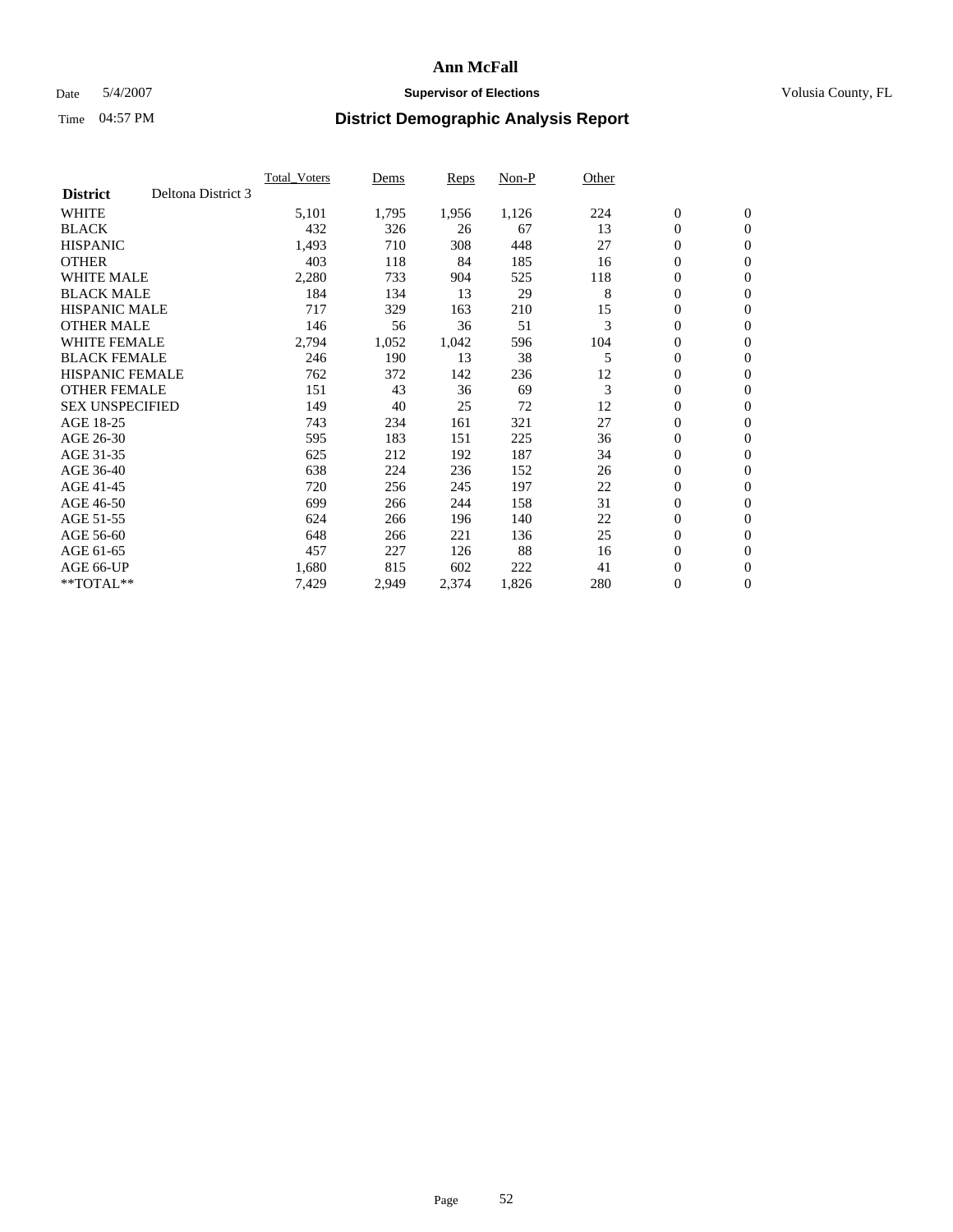### Date 5/4/2007 **Supervisor of Elections Supervisor of Elections** Volusia County, FL

| Deltona District 4<br>1,795<br>974<br>236<br>$\boldsymbol{0}$<br>$\mathbf{0}$<br>4,765<br>1,760<br>477<br>85<br>11<br>$\overline{0}$<br>$\mathbf{0}$<br>355<br>26<br>1,563<br>454<br>$\boldsymbol{0}$<br>784<br>291<br>34<br>$\mathbf{0}$<br>398<br>73<br>179<br>12<br>$\boldsymbol{0}$<br>134<br>$\mathbf{0}$<br><b>WHITE MALE</b><br>0<br>2,176<br>473<br>128<br>706<br>869<br>$\mathbf{0}$<br><b>BLACK MALE</b><br>216<br>$\boldsymbol{0}$<br>154<br>15<br>41<br>$\mathbf{0}$<br>6<br><b>HISPANIC MALE</b><br>17<br>716<br>208<br>$\overline{0}$<br>$\mathbf{0}$<br>346<br>145<br><b>OTHER MALE</b><br>42<br>2<br>$\overline{0}$<br>112<br>42<br>26<br>$\mathbf{0}$<br><b>WHITE FEMALE</b><br>2,553<br>1,038<br>106<br>0<br>$\mathbf{0}$<br>913<br>496<br><b>BLACK FEMALE</b><br>253<br>43<br>5<br>$\overline{0}$<br>11<br>$\mathbf{0}$<br>194<br><b>HISPANIC FEMALE</b><br>835<br>241<br>17<br>$\boldsymbol{0}$<br>431<br>146<br>$\mathbf{0}$<br>3<br><b>OTHER FEMALE</b><br>28<br>0<br>156<br>69<br>56<br>$\mathbf{0}$<br>9<br><b>SEX UNSPECIFIED</b><br>$\boldsymbol{0}$<br>186<br>53<br>32<br>92<br>$\mathbf{0}$<br>735<br>42<br>$\overline{0}$<br>212<br>157<br>324<br>$\mathbf{0}$<br>33<br>$\overline{0}$<br>573<br>188<br>207<br>$\mathbf{0}$<br>145<br>168<br>31<br>$\boldsymbol{0}$<br>556<br>185<br>172<br>$\mathbf{0}$<br>627<br>187<br>27<br>$\boldsymbol{0}$<br>209<br>204<br>$\mathbf{0}$<br>$\boldsymbol{0}$<br>632<br>156<br>20<br>262<br>194<br>$\mathbf{0}$<br>33<br>0<br>698<br>291<br>238<br>136<br>$\mathbf{0}$<br>137<br>20<br>$\boldsymbol{0}$<br>634<br>275<br>202<br>$\mathbf{0}$<br>117<br>20<br>$\overline{0}$<br>623<br>282<br>204<br>$\mathbf{0}$<br>80<br>18<br>$\mathbf{0}$<br>502<br>$\mathbf{0}$<br>239<br>165<br>1,623<br>180<br>49<br>$\boldsymbol{0}$<br>890<br>504<br>$\mathbf{0}$<br>7,203<br>0<br>$\overline{0}$<br>3,033<br>2,185<br>1,692<br>293 |                 | <b>Total_Voters</b> | Dems | <b>Reps</b> | Non-P | Other |  |  |
|-----------------------------------------------------------------------------------------------------------------------------------------------------------------------------------------------------------------------------------------------------------------------------------------------------------------------------------------------------------------------------------------------------------------------------------------------------------------------------------------------------------------------------------------------------------------------------------------------------------------------------------------------------------------------------------------------------------------------------------------------------------------------------------------------------------------------------------------------------------------------------------------------------------------------------------------------------------------------------------------------------------------------------------------------------------------------------------------------------------------------------------------------------------------------------------------------------------------------------------------------------------------------------------------------------------------------------------------------------------------------------------------------------------------------------------------------------------------------------------------------------------------------------------------------------------------------------------------------------------------------------------------------------------------------------------------------------------------------------------------------------------------------------------------------------------------------------------------------------------------------------------------------|-----------------|---------------------|------|-------------|-------|-------|--|--|
|                                                                                                                                                                                                                                                                                                                                                                                                                                                                                                                                                                                                                                                                                                                                                                                                                                                                                                                                                                                                                                                                                                                                                                                                                                                                                                                                                                                                                                                                                                                                                                                                                                                                                                                                                                                                                                                                                               | <b>District</b> |                     |      |             |       |       |  |  |
|                                                                                                                                                                                                                                                                                                                                                                                                                                                                                                                                                                                                                                                                                                                                                                                                                                                                                                                                                                                                                                                                                                                                                                                                                                                                                                                                                                                                                                                                                                                                                                                                                                                                                                                                                                                                                                                                                               | <b>WHITE</b>    |                     |      |             |       |       |  |  |
|                                                                                                                                                                                                                                                                                                                                                                                                                                                                                                                                                                                                                                                                                                                                                                                                                                                                                                                                                                                                                                                                                                                                                                                                                                                                                                                                                                                                                                                                                                                                                                                                                                                                                                                                                                                                                                                                                               | <b>BLACK</b>    |                     |      |             |       |       |  |  |
|                                                                                                                                                                                                                                                                                                                                                                                                                                                                                                                                                                                                                                                                                                                                                                                                                                                                                                                                                                                                                                                                                                                                                                                                                                                                                                                                                                                                                                                                                                                                                                                                                                                                                                                                                                                                                                                                                               | <b>HISPANIC</b> |                     |      |             |       |       |  |  |
|                                                                                                                                                                                                                                                                                                                                                                                                                                                                                                                                                                                                                                                                                                                                                                                                                                                                                                                                                                                                                                                                                                                                                                                                                                                                                                                                                                                                                                                                                                                                                                                                                                                                                                                                                                                                                                                                                               | <b>OTHER</b>    |                     |      |             |       |       |  |  |
|                                                                                                                                                                                                                                                                                                                                                                                                                                                                                                                                                                                                                                                                                                                                                                                                                                                                                                                                                                                                                                                                                                                                                                                                                                                                                                                                                                                                                                                                                                                                                                                                                                                                                                                                                                                                                                                                                               |                 |                     |      |             |       |       |  |  |
|                                                                                                                                                                                                                                                                                                                                                                                                                                                                                                                                                                                                                                                                                                                                                                                                                                                                                                                                                                                                                                                                                                                                                                                                                                                                                                                                                                                                                                                                                                                                                                                                                                                                                                                                                                                                                                                                                               |                 |                     |      |             |       |       |  |  |
|                                                                                                                                                                                                                                                                                                                                                                                                                                                                                                                                                                                                                                                                                                                                                                                                                                                                                                                                                                                                                                                                                                                                                                                                                                                                                                                                                                                                                                                                                                                                                                                                                                                                                                                                                                                                                                                                                               |                 |                     |      |             |       |       |  |  |
|                                                                                                                                                                                                                                                                                                                                                                                                                                                                                                                                                                                                                                                                                                                                                                                                                                                                                                                                                                                                                                                                                                                                                                                                                                                                                                                                                                                                                                                                                                                                                                                                                                                                                                                                                                                                                                                                                               |                 |                     |      |             |       |       |  |  |
|                                                                                                                                                                                                                                                                                                                                                                                                                                                                                                                                                                                                                                                                                                                                                                                                                                                                                                                                                                                                                                                                                                                                                                                                                                                                                                                                                                                                                                                                                                                                                                                                                                                                                                                                                                                                                                                                                               |                 |                     |      |             |       |       |  |  |
|                                                                                                                                                                                                                                                                                                                                                                                                                                                                                                                                                                                                                                                                                                                                                                                                                                                                                                                                                                                                                                                                                                                                                                                                                                                                                                                                                                                                                                                                                                                                                                                                                                                                                                                                                                                                                                                                                               |                 |                     |      |             |       |       |  |  |
|                                                                                                                                                                                                                                                                                                                                                                                                                                                                                                                                                                                                                                                                                                                                                                                                                                                                                                                                                                                                                                                                                                                                                                                                                                                                                                                                                                                                                                                                                                                                                                                                                                                                                                                                                                                                                                                                                               |                 |                     |      |             |       |       |  |  |
|                                                                                                                                                                                                                                                                                                                                                                                                                                                                                                                                                                                                                                                                                                                                                                                                                                                                                                                                                                                                                                                                                                                                                                                                                                                                                                                                                                                                                                                                                                                                                                                                                                                                                                                                                                                                                                                                                               |                 |                     |      |             |       |       |  |  |
|                                                                                                                                                                                                                                                                                                                                                                                                                                                                                                                                                                                                                                                                                                                                                                                                                                                                                                                                                                                                                                                                                                                                                                                                                                                                                                                                                                                                                                                                                                                                                                                                                                                                                                                                                                                                                                                                                               |                 |                     |      |             |       |       |  |  |
|                                                                                                                                                                                                                                                                                                                                                                                                                                                                                                                                                                                                                                                                                                                                                                                                                                                                                                                                                                                                                                                                                                                                                                                                                                                                                                                                                                                                                                                                                                                                                                                                                                                                                                                                                                                                                                                                                               | AGE 18-25       |                     |      |             |       |       |  |  |
|                                                                                                                                                                                                                                                                                                                                                                                                                                                                                                                                                                                                                                                                                                                                                                                                                                                                                                                                                                                                                                                                                                                                                                                                                                                                                                                                                                                                                                                                                                                                                                                                                                                                                                                                                                                                                                                                                               | AGE 26-30       |                     |      |             |       |       |  |  |
|                                                                                                                                                                                                                                                                                                                                                                                                                                                                                                                                                                                                                                                                                                                                                                                                                                                                                                                                                                                                                                                                                                                                                                                                                                                                                                                                                                                                                                                                                                                                                                                                                                                                                                                                                                                                                                                                                               | AGE 31-35       |                     |      |             |       |       |  |  |
|                                                                                                                                                                                                                                                                                                                                                                                                                                                                                                                                                                                                                                                                                                                                                                                                                                                                                                                                                                                                                                                                                                                                                                                                                                                                                                                                                                                                                                                                                                                                                                                                                                                                                                                                                                                                                                                                                               | AGE 36-40       |                     |      |             |       |       |  |  |
|                                                                                                                                                                                                                                                                                                                                                                                                                                                                                                                                                                                                                                                                                                                                                                                                                                                                                                                                                                                                                                                                                                                                                                                                                                                                                                                                                                                                                                                                                                                                                                                                                                                                                                                                                                                                                                                                                               | AGE 41-45       |                     |      |             |       |       |  |  |
|                                                                                                                                                                                                                                                                                                                                                                                                                                                                                                                                                                                                                                                                                                                                                                                                                                                                                                                                                                                                                                                                                                                                                                                                                                                                                                                                                                                                                                                                                                                                                                                                                                                                                                                                                                                                                                                                                               | AGE 46-50       |                     |      |             |       |       |  |  |
|                                                                                                                                                                                                                                                                                                                                                                                                                                                                                                                                                                                                                                                                                                                                                                                                                                                                                                                                                                                                                                                                                                                                                                                                                                                                                                                                                                                                                                                                                                                                                                                                                                                                                                                                                                                                                                                                                               | AGE 51-55       |                     |      |             |       |       |  |  |
|                                                                                                                                                                                                                                                                                                                                                                                                                                                                                                                                                                                                                                                                                                                                                                                                                                                                                                                                                                                                                                                                                                                                                                                                                                                                                                                                                                                                                                                                                                                                                                                                                                                                                                                                                                                                                                                                                               | AGE 56-60       |                     |      |             |       |       |  |  |
|                                                                                                                                                                                                                                                                                                                                                                                                                                                                                                                                                                                                                                                                                                                                                                                                                                                                                                                                                                                                                                                                                                                                                                                                                                                                                                                                                                                                                                                                                                                                                                                                                                                                                                                                                                                                                                                                                               | AGE 61-65       |                     |      |             |       |       |  |  |
|                                                                                                                                                                                                                                                                                                                                                                                                                                                                                                                                                                                                                                                                                                                                                                                                                                                                                                                                                                                                                                                                                                                                                                                                                                                                                                                                                                                                                                                                                                                                                                                                                                                                                                                                                                                                                                                                                               | AGE 66-UP       |                     |      |             |       |       |  |  |
|                                                                                                                                                                                                                                                                                                                                                                                                                                                                                                                                                                                                                                                                                                                                                                                                                                                                                                                                                                                                                                                                                                                                                                                                                                                                                                                                                                                                                                                                                                                                                                                                                                                                                                                                                                                                                                                                                               | **TOTAL**       |                     |      |             |       |       |  |  |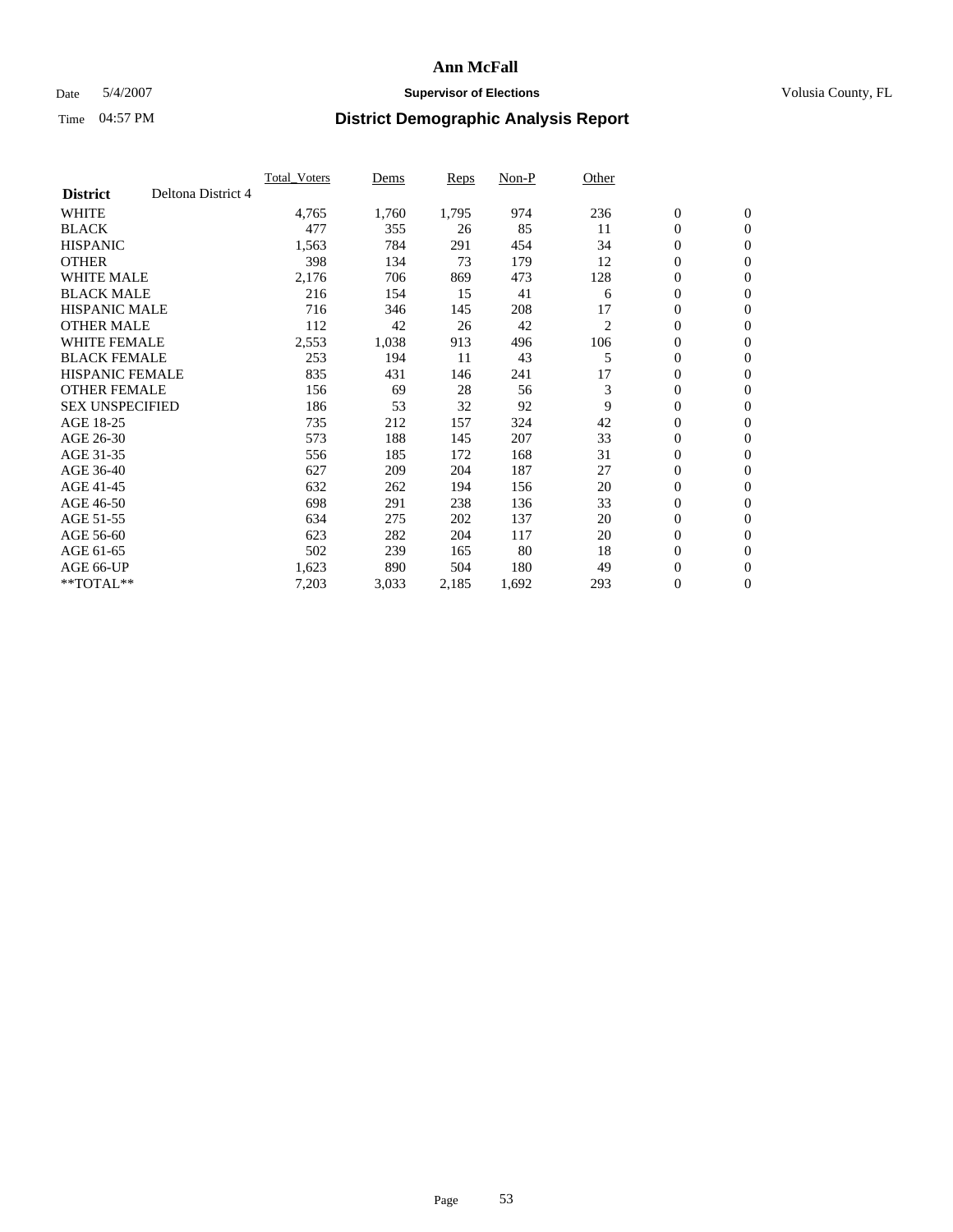### Date 5/4/2007 **Supervisor of Elections Supervisor of Elections** Volusia County, FL

|                        |                    | <b>Total Voters</b> | Dems  | Reps  | Non-P | Other          |                  |                |  |
|------------------------|--------------------|---------------------|-------|-------|-------|----------------|------------------|----------------|--|
| <b>District</b>        | Deltona District 5 |                     |       |       |       |                |                  |                |  |
| <b>WHITE</b>           |                    | 5,777               | 1,969 | 2,302 | 1,217 | 289            | $\boldsymbol{0}$ | $\mathbf{0}$   |  |
| <b>BLACK</b>           |                    | 754                 | 548   | 58    | 135   | 13             | $\mathbf{0}$     | $\mathbf{0}$   |  |
| <b>HISPANIC</b>        |                    | 1,654               | 766   | 336   | 514   | 38             | 0                | $\mathbf{0}$   |  |
| <b>OTHER</b>           |                    | 490                 | 134   | 97    | 239   | 20             | 0                | $\mathbf{0}$   |  |
| <b>WHITE MALE</b>      |                    | 2,751               | 858   | 1,166 | 559   | 168            | 0                | $\mathbf{0}$   |  |
| <b>BLACK MALE</b>      |                    | 330                 | 225   | 31    | 70    | 4              | 0                | $\mathbf{0}$   |  |
| <b>HISPANIC MALE</b>   |                    | 770                 | 352   | 167   | 229   | 22             | 0                | $\mathbf{0}$   |  |
| <b>OTHER MALE</b>      |                    | 157                 | 43    | 43    | 67    | $\overline{4}$ | $\mathbf{0}$     | $\mathbf{0}$   |  |
| <b>WHITE FEMALE</b>    |                    | 2,994               | 1,103 | 1,120 | 650   | 121            | 0                | $\mathbf{0}$   |  |
| <b>BLACK FEMALE</b>    |                    | 414                 | 314   | 27    | 64    | 9              | $\mathbf{0}$     | $\mathbf{0}$   |  |
| <b>HISPANIC FEMALE</b> |                    | 869                 | 408   | 166   | 280   | 15             | 0                | $\mathbf{0}$   |  |
| <b>OTHER FEMALE</b>    |                    | 193                 | 69    | 32    | 87    | 5              | 0                | $\mathbf{0}$   |  |
| <b>SEX UNSPECIFIED</b> |                    | 197                 | 45    | 41    | 99    | 12             | 0                | $\mathbf{0}$   |  |
| AGE 18-25              |                    | 1,008               | 290   | 227   | 425   | 66             | 0                | $\mathbf{0}$   |  |
| AGE 26-30              |                    | 673                 | 226   | 194   | 228   | 25             | $\mathbf{0}$     | $\mathbf{0}$   |  |
| AGE 31-35              |                    | 730                 | 253   | 235   | 216   | 26             | 0                | $\mathbf{0}$   |  |
| AGE 36-40              |                    | 830                 | 278   | 283   | 236   | 33             | 0                | $\mathbf{0}$   |  |
| AGE 41-45              |                    | 924                 | 341   | 323   | 220   | 40             | 0                | $\mathbf{0}$   |  |
| AGE 46-50              |                    | 977                 | 371   | 351   | 222   | 33             | 0                | $\mathbf{0}$   |  |
| AGE 51-55              |                    | 834                 | 365   | 262   | 173   | 34             | $\boldsymbol{0}$ | $\mathbf{0}$   |  |
| AGE 56-60              |                    | 718                 | 306   | 240   | 138   | 34             | 0                | $\mathbf{0}$   |  |
| AGE 61-65              |                    | 525                 | 241   | 178   | 87    | 19             | $\mathbf{0}$     | $\mathbf{0}$   |  |
| AGE 66-UP              |                    | 1,456               | 746   | 500   | 160   | 50             | $\boldsymbol{0}$ | $\mathbf{0}$   |  |
| $*$ TOTAL $**$         |                    | 8,675               | 3,417 | 2,793 | 2,105 | 360            | 0                | $\overline{0}$ |  |
|                        |                    |                     |       |       |       |                |                  |                |  |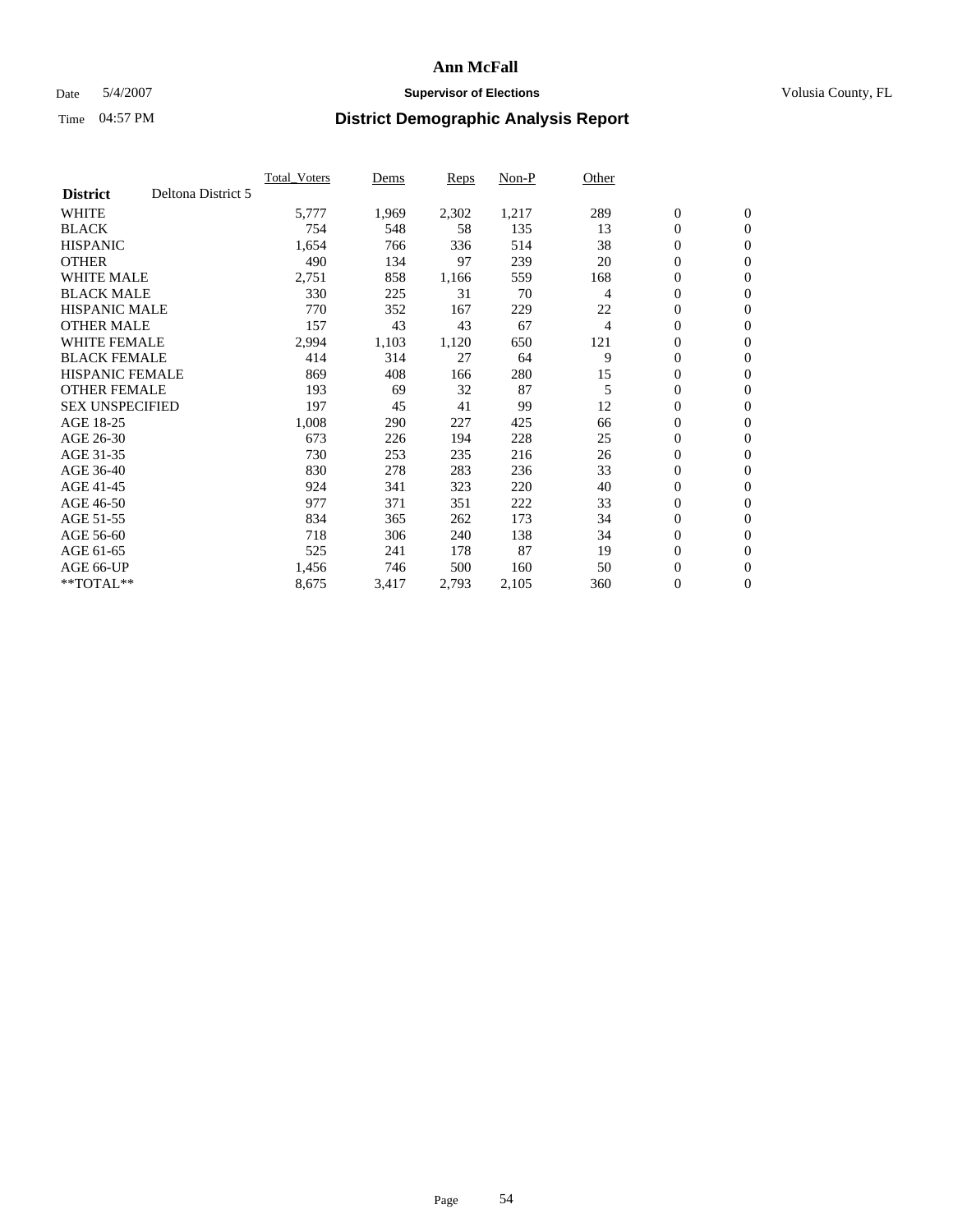### Date 5/4/2007 **Supervisor of Elections Supervisor of Elections** Volusia County, FL

|                        |                    | <b>Total Voters</b> | Dems  | Reps  | Non-P | Other |                  |                  |  |
|------------------------|--------------------|---------------------|-------|-------|-------|-------|------------------|------------------|--|
| <b>District</b>        | Deltona District 6 |                     |       |       |       |       |                  |                  |  |
| <b>WHITE</b>           |                    | 5,428               | 1,688 | 2,294 | 1,213 | 233   | $\boldsymbol{0}$ | $\boldsymbol{0}$ |  |
| <b>BLACK</b>           |                    | 652                 | 477   | 36    | 123   | 16    | $\mathbf{0}$     | $\mathbf{0}$     |  |
| <b>HISPANIC</b>        |                    | 1,356               | 617   | 262   | 444   | 33    | $\mathbf{0}$     | $\mathbf{0}$     |  |
| <b>OTHER</b>           |                    | 437                 | 107   | 100   | 204   | 26    | 0                | $\mathbf{0}$     |  |
| <b>WHITE MALE</b>      |                    | 2,563               | 712   | 1,141 | 595   | 115   | 0                | $\mathbf{0}$     |  |
| <b>BLACK MALE</b>      |                    | 273                 | 189   | 16    | 62    | 6     | $\boldsymbol{0}$ | $\mathbf{0}$     |  |
| <b>HISPANIC MALE</b>   |                    | 638                 | 279   | 137   | 202   | 20    | 0                | $\mathbf{0}$     |  |
| <b>OTHER MALE</b>      |                    | 153                 | 40    | 40    | 69    | 4     | 0                | $\mathbf{0}$     |  |
| <b>WHITE FEMALE</b>    |                    | 2,824               | 968   | 1,133 | 606   | 117   | 0                | $\mathbf{0}$     |  |
| <b>BLACK FEMALE</b>    |                    | 370                 | 281   | 20    | 59    | 10    | $\boldsymbol{0}$ | $\mathbf{0}$     |  |
| <b>HISPANIC FEMALE</b> |                    | 702                 | 331   | 124   | 234   | 13    | $\overline{0}$   | $\mathbf{0}$     |  |
| <b>OTHER FEMALE</b>    |                    | 164                 | 44    | 38    | 74    | 8     | $\mathbf{0}$     | $\mathbf{0}$     |  |
| <b>SEX UNSPECIFIED</b> |                    | 186                 | 45    | 43    | 83    | 15    | $\boldsymbol{0}$ | $\boldsymbol{0}$ |  |
| AGE 18-25              |                    | 1,002               | 307   | 230   | 401   | 64    | 0                | $\mathbf{0}$     |  |
| AGE 26-30              |                    | 676                 | 214   | 190   | 239   | 33    | 0                | $\mathbf{0}$     |  |
| AGE 31-35              |                    | 752                 | 224   | 254   | 230   | 44    | 0                | $\mathbf{0}$     |  |
| AGE 36-40              |                    | 709                 | 236   | 263   | 185   | 25    | $\boldsymbol{0}$ | $\mathbf{0}$     |  |
| AGE 41-45              |                    | 974                 | 338   | 354   | 241   | 41    | 0                | $\mathbf{0}$     |  |
| AGE 46-50              |                    | 928                 | 329   | 394   | 170   | 35    | $\mathbf{0}$     | $\mathbf{0}$     |  |
| AGE 51-55              |                    | 732                 | 304   | 270   | 142   | 16    | $\overline{0}$   | $\mathbf{0}$     |  |
| AGE 56-60              |                    | 644                 | 266   | 225   | 139   | 14    | $\boldsymbol{0}$ | $\mathbf{0}$     |  |
| AGE 61-65              |                    | 477                 | 215   | 166   | 80    | 16    | 0                | $\mathbf{0}$     |  |
| AGE 66-UP              |                    | 979                 | 456   | 346   | 157   | 20    | 0                | $\mathbf{0}$     |  |
| $*$ TOTAL $**$         |                    | 7,873               | 2,889 | 2,692 | 1,984 | 308   | $\boldsymbol{0}$ | $\boldsymbol{0}$ |  |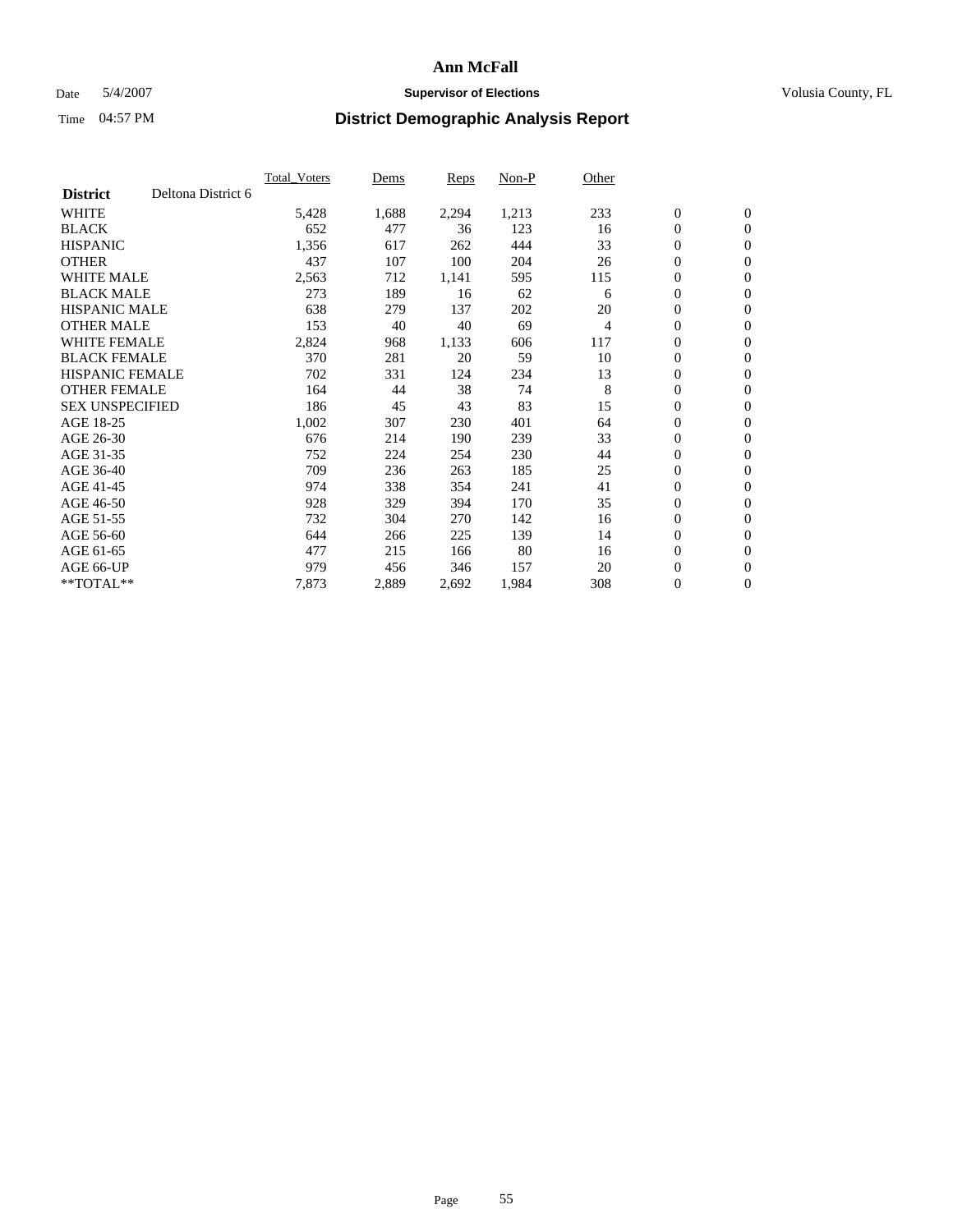### Date 5/4/2007 **Supervisor of Elections Supervisor of Elections** Volusia County, FL

|                        |                  | <b>Total Voters</b> | Dems  | Reps | Non-P | Other    |                  |              |  |
|------------------------|------------------|---------------------|-------|------|-------|----------|------------------|--------------|--|
| <b>District</b>        | Edgewater Ward 1 |                     |       |      |       |          |                  |              |  |
| <b>WHITE</b>           |                  | 2,705               | 1,085 | 912  | 637   | 71       | $\boldsymbol{0}$ | $\mathbf{0}$ |  |
| <b>BLACK</b>           |                  | 39                  | 22    | 5    | 10    | 2        | 0                | $\mathbf{0}$ |  |
| <b>HISPANIC</b>        |                  | 25                  | 11    | 5    | 9     | $\Omega$ | 0                | $\Omega$     |  |
| <b>OTHER</b>           |                  | 81                  | 22    | 12   | 44    | 3        | $\overline{0}$   | $\theta$     |  |
| <b>WHITE MALE</b>      |                  | 1,205               | 431   | 436  | 295   | 43       | 0                | 0            |  |
| <b>BLACK MALE</b>      |                  | 23                  | 11    | 2    | 8     | 2        | 0                | 0            |  |
| <b>HISPANIC MALE</b>   |                  | 9                   | 4     |      |       | $\Omega$ | 0                | 0            |  |
| <b>OTHER MALE</b>      |                  | 27                  | 8     | 7    | 12    | $\Omega$ | 0                | 0            |  |
| WHITE FEMALE           |                  | 1,481               | 644   | 471  | 338   | 28       | 0                | 0            |  |
| <b>BLACK FEMALE</b>    |                  | 15                  | 10    | 3    | 2     | $\Omega$ | 0                | 0            |  |
| <b>HISPANIC FEMALE</b> |                  | 16                  | 7     | 4    | 5     | 0        | 0                | $\Omega$     |  |
| <b>OTHER FEMALE</b>    |                  | 32                  | 10    | 4    | 16    | 2        | 0                | $\theta$     |  |
| <b>SEX UNSPECIFIED</b> |                  | 42                  | 15    | 6    | 20    |          | 0                | $\theta$     |  |
| AGE 18-25              |                  | 280                 | 78    | 63   | 127   | 12       | 0                | $_{0}$       |  |
| AGE 26-30              |                  | 124                 | 40    | 28   | 48    | 8        | 0                | 0            |  |
| AGE 31-35              |                  | 188                 | 51    | 51   | 77    | 9        | 0                | 0            |  |
| AGE 36-40              |                  | 176                 | 61    | 57   | 53    |          | 0                | 0            |  |
| AGE 41-45              |                  | 246                 | 87    | 91   | 61    |          | 0                | 0            |  |
| AGE 46-50              |                  | 282                 | 104   | 91   | 78    | 9        | 0                | $\Omega$     |  |
| AGE 51-55              |                  | 262                 | 114   | 84   | 59    |          | 0                | $\theta$     |  |
| AGE 56-60              |                  | 247                 | 107   | 73   | 62    | 5        | 0                | $\theta$     |  |
| AGE 61-65              |                  | 238                 | 103   | 88   | 43    |          | 0                | 0            |  |
| AGE 66-UP              |                  | 807                 | 395   | 308  | 92    | 12       | 0                |              |  |
| **TOTAL**              |                  | 2,850               | 1,140 | 934  | 700   | 76       | 0                | 0            |  |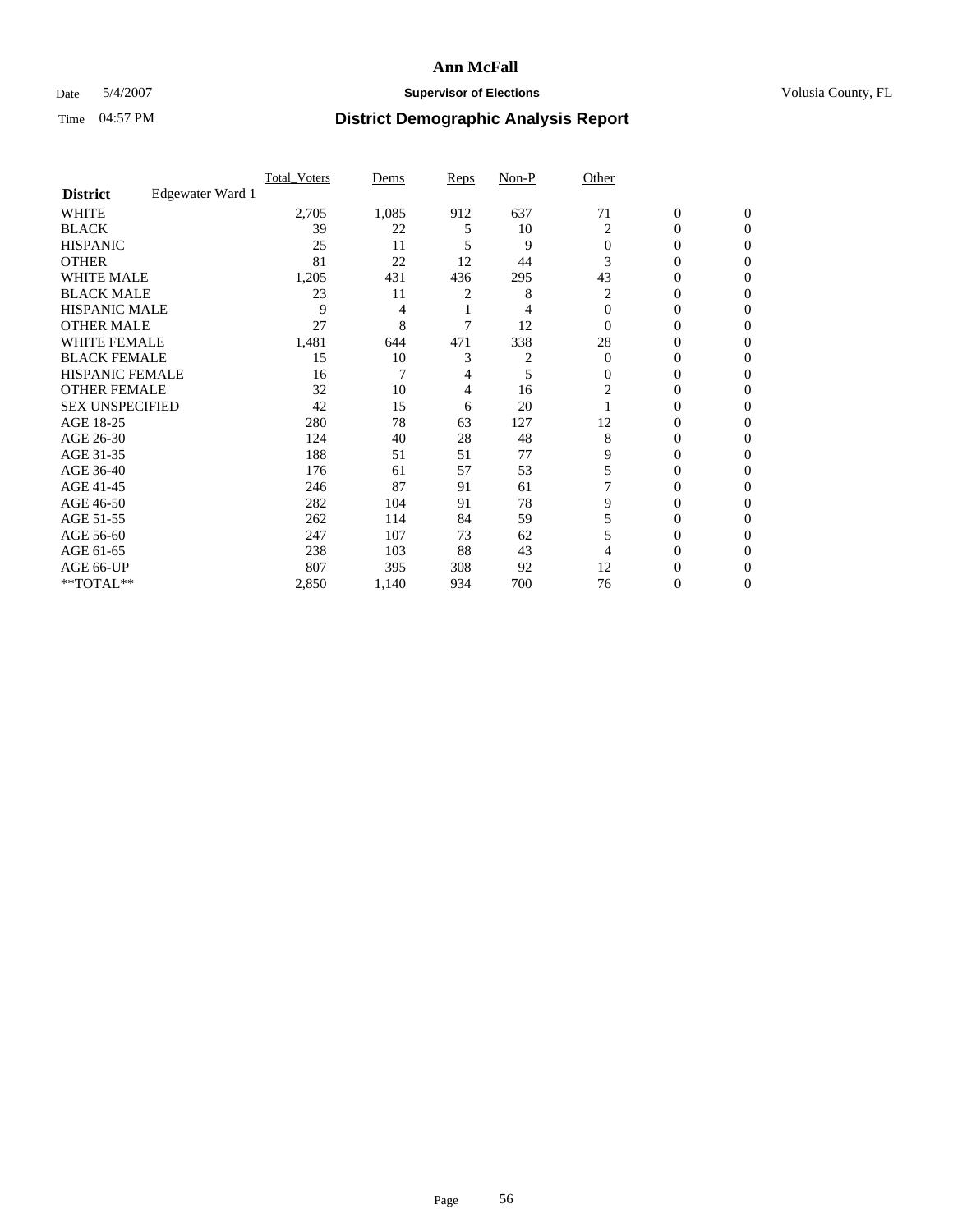### Date 5/4/2007 **Supervisor of Elections Supervisor of Elections** Volusia County, FL

|                        |                  | <b>Total Voters</b> | Dems  | Reps  | Non-P | Other    |                  |                  |  |
|------------------------|------------------|---------------------|-------|-------|-------|----------|------------------|------------------|--|
| <b>District</b>        | Edgewater Ward 2 |                     |       |       |       |          |                  |                  |  |
| <b>WHITE</b>           |                  | 3,302               | 1,236 | 1,115 | 865   | 86       | $\boldsymbol{0}$ | $\mathbf{0}$     |  |
| <b>BLACK</b>           |                  | 58                  | 48    |       | 8     |          | 0                | $\mathbf{0}$     |  |
| <b>HISPANIC</b>        |                  | 48                  | 16    | 9     | 23    | $\Omega$ | 0                | $\mathbf{0}$     |  |
| <b>OTHER</b>           |                  | 114                 | 27    | 28    | 55    | 4        | 0                | $\boldsymbol{0}$ |  |
| <b>WHITE MALE</b>      |                  | 1,504               | 513   | 556   | 389   | 46       | 0                | $\theta$         |  |
| <b>BLACK MALE</b>      |                  | 24                  | 19    | 0     | 4     |          | 0                | $\Omega$         |  |
| <b>HISPANIC MALE</b>   |                  | 23                  | 8     | 5     | 10    | 0        | 0                | 0                |  |
| <b>OTHER MALE</b>      |                  | 40                  | 10    | 13    | 15    | 2        | 0                | 0                |  |
| WHITE FEMALE           |                  | 1,781               | 716   | 554   | 471   | 40       | 0                | 0                |  |
| <b>BLACK FEMALE</b>    |                  | 34                  | 29    |       | 4     | $\Omega$ | 0                | $\mathbf{0}$     |  |
| <b>HISPANIC FEMALE</b> |                  | 23                  | 8     | 4     | 11    | 0        | 0                | $\Omega$         |  |
| <b>OTHER FEMALE</b>    |                  | 40                  | 11    | 9     | 19    |          | 0                | $\boldsymbol{0}$ |  |
| <b>SEX UNSPECIFIED</b> |                  | 53                  | 13    | 11    | 28    |          | 0                | $\Omega$         |  |
| AGE 18-25              |                  | 334                 | 94    | 72    | 155   | 13       | 0                | 0                |  |
| AGE 26-30              |                  | 231                 | 67    | 65    | 96    | 3        | 0                | $\Omega$         |  |
| AGE 31-35              |                  | 214                 | 61    | 63    | 80    | 10       | 0                | 0                |  |
| AGE 36-40              |                  | 269                 | 90    | 86    | 87    | 6        | 0                | $\mathbf{0}$     |  |
| AGE 41-45              |                  | 307                 | 108   | 111   | 83    |          | 0                | 0                |  |
| AGE 46-50              |                  | 329                 | 107   | 115   | 100   |          | 0                | $\mathbf{0}$     |  |
| AGE 51-55              |                  | 370                 | 145   | 122   | 93    | 10       | 0                | $\Omega$         |  |
| AGE 56-60              |                  | 366                 | 138   | 132   | 83    | 13       | 0                | $\theta$         |  |
| AGE 61-65              |                  | 281                 | 115   | 103   | 59    | 4        | 0                | 0                |  |
| AGE 66-UP              |                  | 821                 | 402   | 284   | 115   | 20       | 0                | $_{0}$           |  |
| **TOTAL**              |                  | 3,522               | 1,327 | 1,153 | 951   | 91       | 0                | $\mathbf{0}$     |  |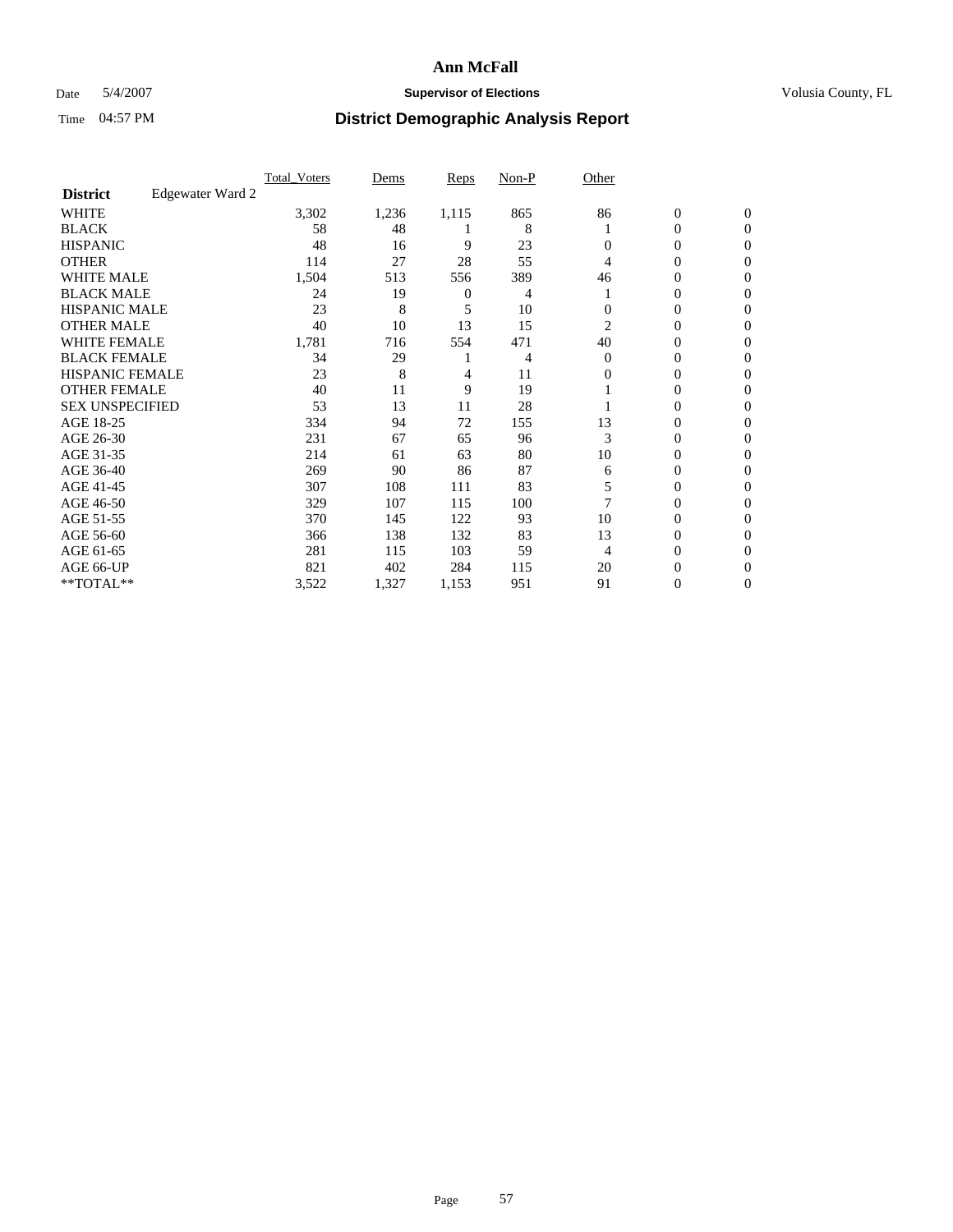### Date 5/4/2007 **Supervisor of Elections Supervisor of Elections** Volusia County, FL

|                        |                  | <b>Total Voters</b> | Dems  | Reps  | Non-P | Other    |                  |                  |  |
|------------------------|------------------|---------------------|-------|-------|-------|----------|------------------|------------------|--|
| <b>District</b>        | Edgewater Ward 3 |                     |       |       |       |          |                  |                  |  |
| <b>WHITE</b>           |                  | 3,327               | 1,305 | 1,113 | 809   | 100      | $\boldsymbol{0}$ | $\mathbf{0}$     |  |
| <b>BLACK</b>           |                  | 76                  | 58    |       | 15    | 2        | 0                | $\mathbf{0}$     |  |
| <b>HISPANIC</b>        |                  | 34                  | 12    | 8     | 13    |          | 0                | $\mathbf{0}$     |  |
| <b>OTHER</b>           |                  | 129                 | 40    | 22    | 63    | 4        | 0                | $\boldsymbol{0}$ |  |
| <b>WHITE MALE</b>      |                  | 1,493               | 525   | 538   | 382   | 48       | 0                | $\theta$         |  |
| <b>BLACK MALE</b>      |                  | 40                  | 31    |       | 7     |          | 0                | $\Omega$         |  |
| <b>HISPANIC MALE</b>   |                  | 16                  | 3     | 4     | 8     |          | 0                | 0                |  |
| <b>OTHER MALE</b>      |                  | 38                  | 17    | 8     | 13    | 0        | 0                | 0                |  |
| WHITE FEMALE           |                  | 1,812               | 772   | 569   | 419   | 52       | 0                | 0                |  |
| <b>BLACK FEMALE</b>    |                  | 33                  | 25    | 0     | 8     | $\Omega$ | 0                | $\mathbf{0}$     |  |
| <b>HISPANIC FEMALE</b> |                  | 17                  | 8     | 4     | 5     | 0        | 0                | $\Omega$         |  |
| <b>OTHER FEMALE</b>    |                  | 48                  | 13    | 11    | 23    |          | 0                | $\theta$         |  |
| <b>SEX UNSPECIFIED</b> |                  | 69                  | 21    | 9     | 35    | 4        | 0                | $\Omega$         |  |
| AGE 18-25              |                  | 317                 | 96    | 60    | 146   | 15       | 0                | 0                |  |
| AGE 26-30              |                  | 215                 | 57    | 59    | 93    | 6        | 0                | $\Omega$         |  |
| AGE 31-35              |                  | 246                 | 76    | 62    | 96    | 12       | 0                | 0                |  |
| AGE 36-40              |                  | 272                 | 90    | 102   | 76    | 4        | 0                | $\mathbf{0}$     |  |
| AGE 41-45              |                  | 288                 | 101   | 104   | 75    | 8        | 0                | 0                |  |
| AGE 46-50              |                  | 339                 | 128   | 113   | 90    | 8        | 0                | $\mathbf{0}$     |  |
| AGE 51-55              |                  | 346                 | 145   | 127   | 64    | 10       | 0                | $\Omega$         |  |
| AGE 56-60              |                  | 357                 | 152   | 122   | 71    | 12       | 0                | $\theta$         |  |
| AGE 61-65              |                  | 275                 | 100   | 110   | 55    | 10       | 0                | 0                |  |
| AGE 66-UP              |                  | 911                 | 470   | 285   | 134   | 22       | 0                | $_{0}$           |  |
| **TOTAL**              |                  | 3,566               | 1,415 | 1,144 | 900   | 107      | 0                | $\mathbf{0}$     |  |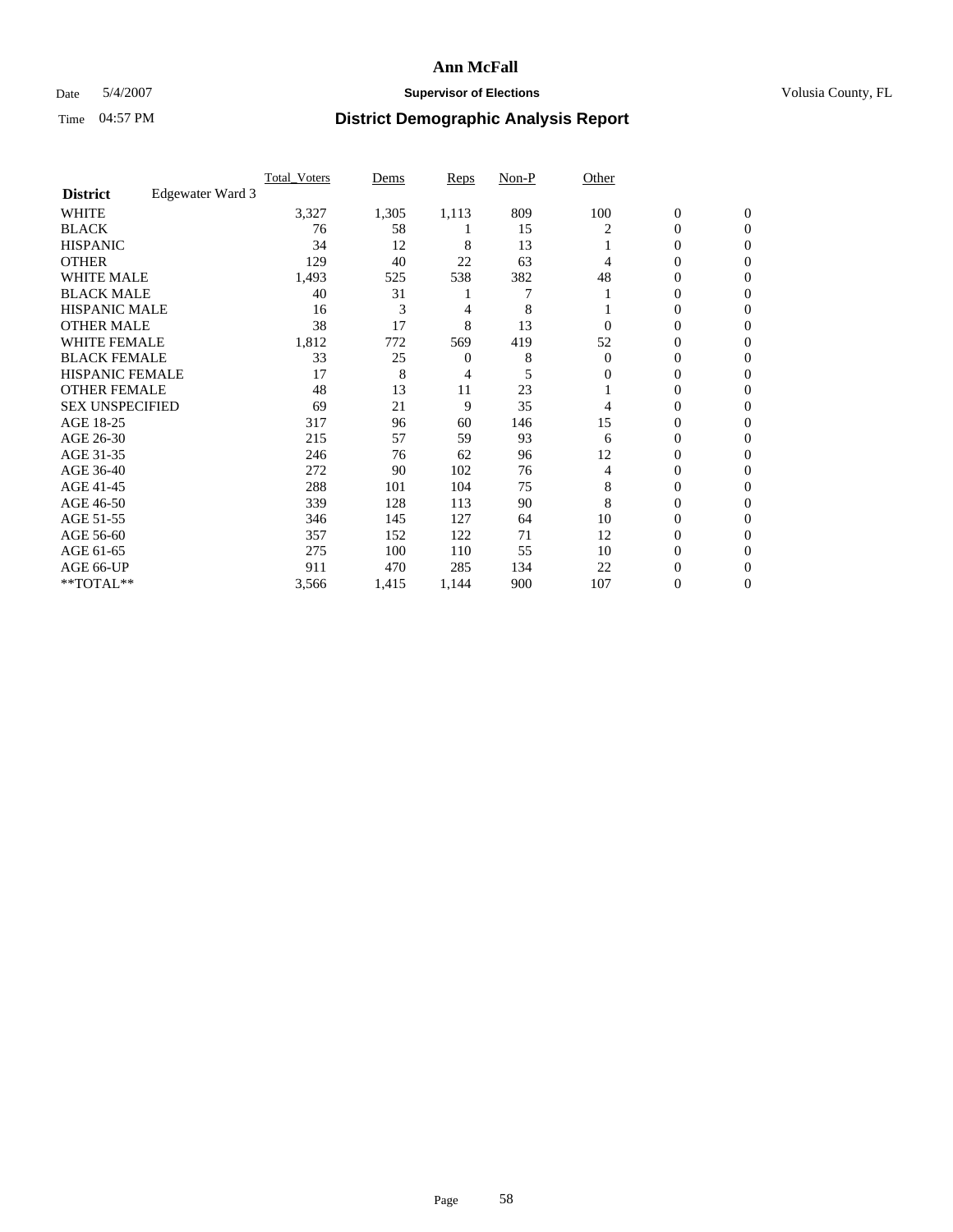### Date 5/4/2007 **Supervisor of Elections Supervisor of Elections** Volusia County, FL

|                        |                  | Total Voters | Dems  | <b>Reps</b>    | Non-P | Other          |                  |                |  |
|------------------------|------------------|--------------|-------|----------------|-------|----------------|------------------|----------------|--|
| <b>District</b>        | Edgewater Ward 4 |              |       |                |       |                |                  |                |  |
| <b>WHITE</b>           |                  | 3,531        | 1,353 | 1,223          | 849   | 106            | $\boldsymbol{0}$ | $\mathbf{0}$   |  |
| <b>BLACK</b>           |                  | 47           | 30    | 5              | 10    | 2              | $\overline{0}$   | $\mathbf{0}$   |  |
| <b>HISPANIC</b>        |                  | 27           | 11    | 5              | 9     | 2              | $\mathbf{0}$     | $\mathbf{0}$   |  |
| <b>OTHER</b>           |                  | 98           | 22    | 15             | 59    | $\overline{2}$ | $\overline{0}$   | $\overline{0}$ |  |
| <b>WHITE MALE</b>      |                  | 1,624        | 578   | 585            | 414   | 47             | $\mathbf{0}$     | $\Omega$       |  |
| <b>BLACK MALE</b>      |                  | 21           | 13    | $\overline{c}$ | 5     |                | 0                | 0              |  |
| <b>HISPANIC MALE</b>   |                  | 10           | 3     | $\overline{2}$ | 3     | 2              | $\mathbf{0}$     | 0              |  |
| <b>OTHER MALE</b>      |                  | 27           | 10    | 7              | 8     | 2              | $\overline{0}$   | 0              |  |
| <b>WHITE FEMALE</b>    |                  | 1,873        | 766   | 623            | 425   | 59             | $\Omega$         | 0              |  |
| <b>BLACK FEMALE</b>    |                  | 26           | 17    | 3              | 5     |                | $\overline{0}$   | $\mathbf{0}$   |  |
| <b>HISPANIC FEMALE</b> |                  | 17           | 8     | 3              | 6     | $\Omega$       | $\Omega$         | $\Omega$       |  |
| <b>OTHER FEMALE</b>    |                  | 31           | 8     | 7              | 16    | $\Omega$       | $\mathbf{0}$     | $\Omega$       |  |
| <b>SEX UNSPECIFIED</b> |                  | 74           | 13    | 16             | 45    | $\Omega$       | $\mathbf{0}$     | $\Omega$       |  |
| AGE 18-25              |                  | 313          | 95    | 67             | 140   | 11             | $\mathbf{0}$     | 0              |  |
| AGE 26-30              |                  | 232          | 60    | 57             | 108   |                | $\overline{0}$   | $\Omega$       |  |
| AGE 31-35              |                  | 248          | 78    | 66             | 95    | 9              | $\mathbf{0}$     | 0              |  |
| AGE 36-40              |                  | 243          | 75    | 86             | 76    | 6              | $\overline{0}$   | 0              |  |
| AGE 41-45              |                  | 324          | 125   | 97             | 93    | 9              | $\mathbf{0}$     | 0              |  |
| AGE 46-50              |                  | 344          | 133   | 133            | 71    |                | $\mathbf{0}$     | $\mathbf{0}$   |  |
| AGE 51-55              |                  | 333          | 141   | 100            | 86    | 6              | $\mathbf{0}$     | $\Omega$       |  |
| AGE 56-60              |                  | 293          | 143   | 85             | 52    | 13             | $\overline{0}$   | $\Omega$       |  |
| AGE 61-65              |                  | 297          | 121   | 104            | 58    | 14             | $\overline{0}$   | 0              |  |
| AGE 66-UP              |                  | 1,076        | 445   | 453            | 148   | 30             | 0                |                |  |
| **TOTAL**              |                  | 3,703        | 1,416 | 1,248          | 927   | 112            | $\boldsymbol{0}$ | $\overline{0}$ |  |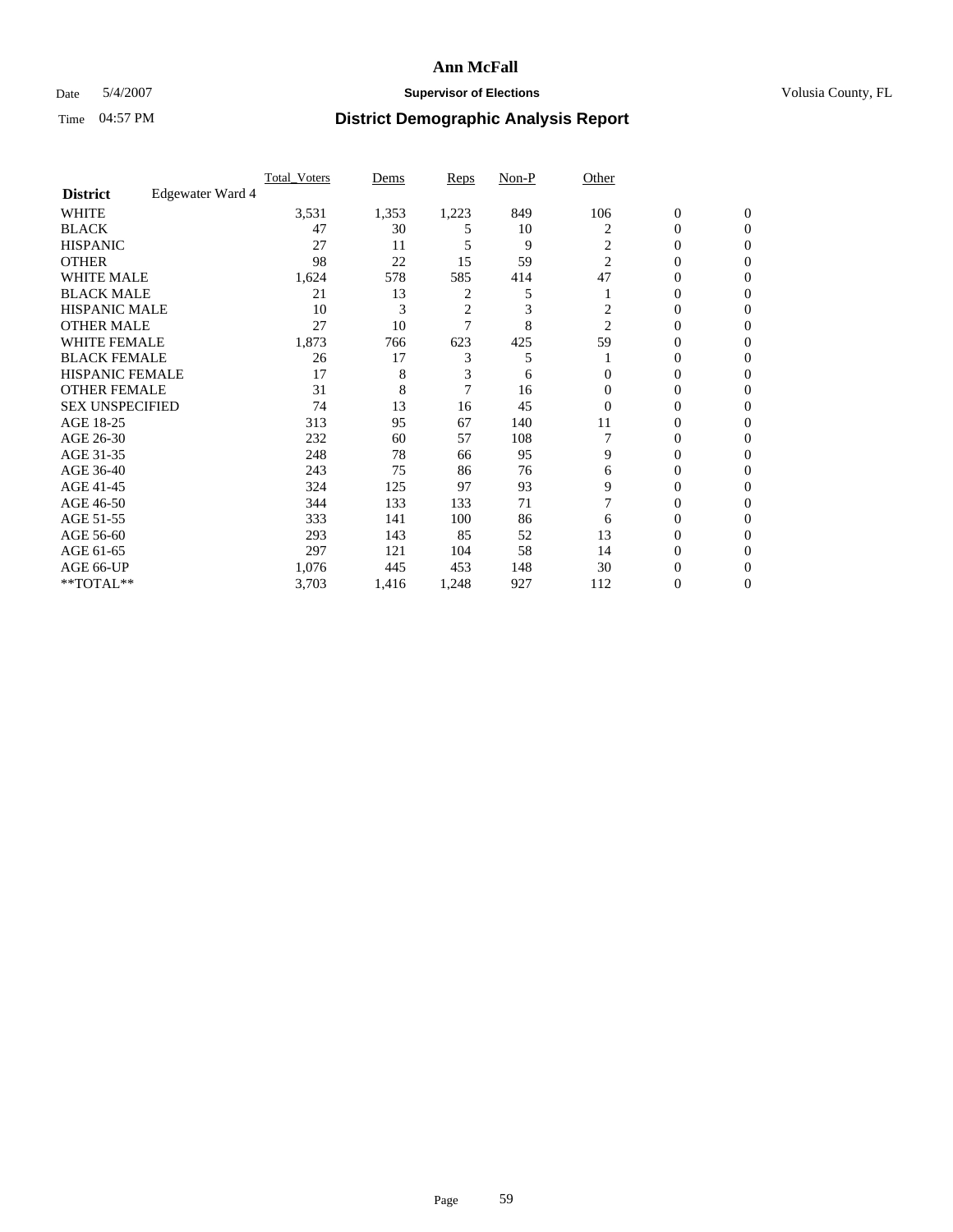### Date 5/4/2007 **Supervisor of Elections Supervisor of Elections** Volusia County, FL

|                        |                   | Total Voters | Dems | <b>Reps</b> | Non-P | Other    |                  |              |  |
|------------------------|-------------------|--------------|------|-------------|-------|----------|------------------|--------------|--|
| <b>District</b>        | Holly Hill Zone 1 |              |      |             |       |          |                  |              |  |
| <b>WHITE</b>           |                   | 1,259        | 559  | 343         | 312   | 45       | $\boldsymbol{0}$ | $\mathbf{0}$ |  |
| <b>BLACK</b>           |                   | 102          | 75   | 8           | 17    | 2        | 0                | $\Omega$     |  |
| <b>HISPANIC</b>        |                   | 27           | 11   | 2           | 11    | 3        | 0                | $\Omega$     |  |
| <b>OTHER</b>           |                   | 75           | 22   | 17          | 31    |          | 0                | $\Omega$     |  |
| <b>WHITE MALE</b>      |                   | 597          | 236  | 188         | 152   | 21       | 0                | 0            |  |
| <b>BLACK MALE</b>      |                   | 44           | 29   | 5           | 8     | 2        | 0                | 0            |  |
| <b>HISPANIC MALE</b>   |                   | 10           | 4    |             |       | $\Omega$ | 0                | 0            |  |
| <b>OTHER MALE</b>      |                   | 22           | 3    | 8           | 9     | 2        | 0                | 0            |  |
| WHITE FEMALE           |                   | 656          | 319  | 154         | 159   | 24       | 0                | 0            |  |
| <b>BLACK FEMALE</b>    |                   | 58           | 46   | 3           | 9     | $\Omega$ | 0                | 0            |  |
| <b>HISPANIC FEMALE</b> |                   | 17           |      |             | 6     |          | 0                | 0            |  |
| <b>OTHER FEMALE</b>    |                   | 24           | 7    |             | 9     |          | 0                | $\Omega$     |  |
| <b>SEX UNSPECIFIED</b> |                   | 35           | 16   | 3           | 14    | 2        | 0                | $\Omega$     |  |
| AGE 18-25              |                   | 157          | 60   | 32          | 57    | 8        | 0                | $_{0}$       |  |
| AGE 26-30              |                   | 100          | 38   | 17          | 38    |          | 0                | 0            |  |
| AGE 31-35              |                   | 93           | 40   | 22          | 28    | 3        | 0                | 0            |  |
| AGE 36-40              |                   | 108          | 45   | 26          | 34    | 3        | 0                | 0            |  |
| AGE 41-45              |                   | 138          | 47   | 43          | 44    | 4        | 0                | 0            |  |
| AGE 46-50              |                   | 161          | 72   | 38          | 42    | 9        | 0                | $\Omega$     |  |
| AGE 51-55              |                   | 158          | 82   | 34          | 34    | 8        | 0                | $\Omega$     |  |
| AGE 56-60              |                   | 148          | 60   | 41          | 42    | 5        | 0                | $\Omega$     |  |
| AGE 61-65              |                   | 101          | 50   | 31          | 17    | 3        | 0                | 0            |  |
| AGE 66-UP              |                   | 299          | 173  | 86          | 35    |          |                  |              |  |
| **TOTAL**              |                   | 1,463        | 667  | 370         | 371   | 55       | 0                | 0            |  |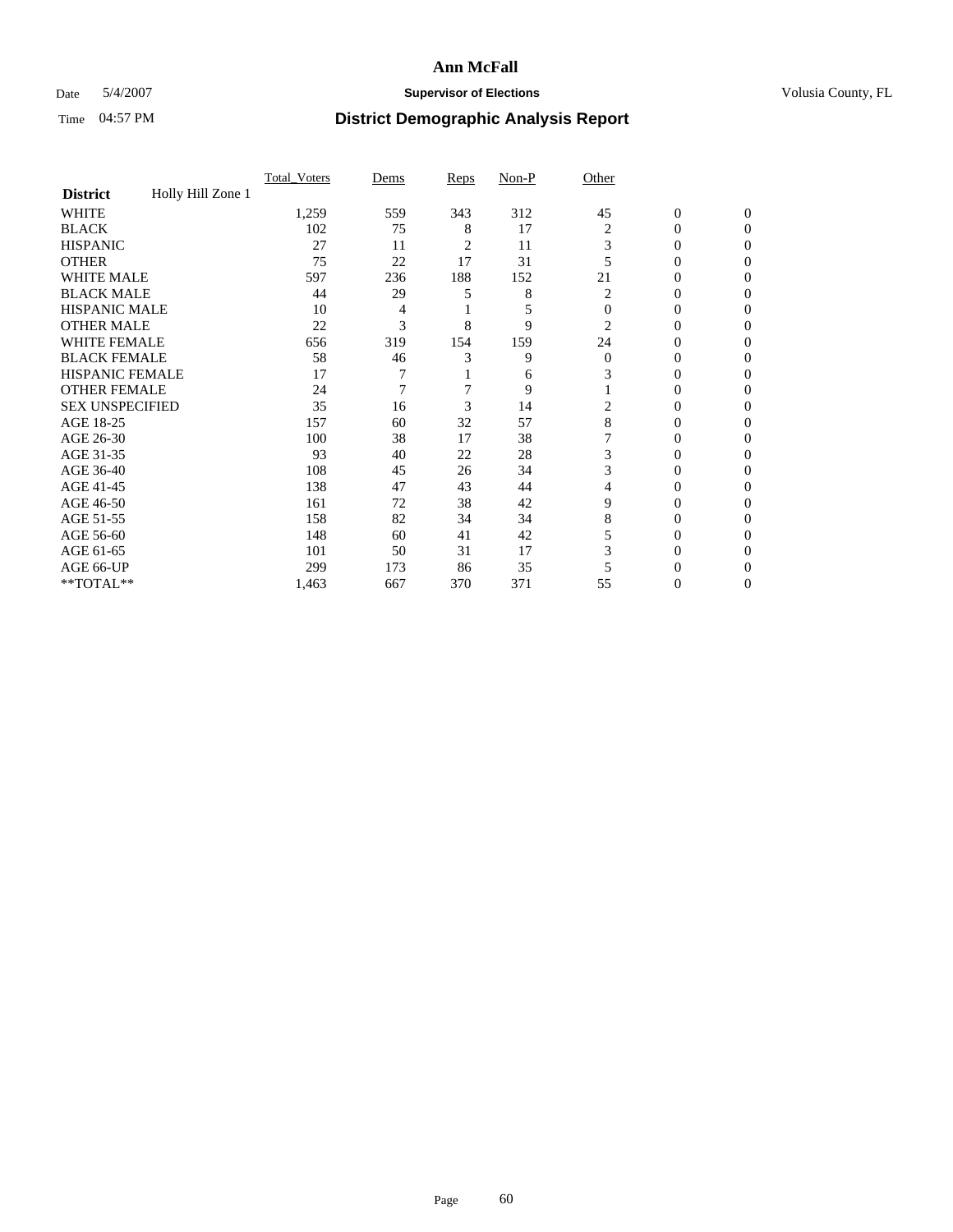### Date 5/4/2007 **Supervisor of Elections Supervisor of Elections** Volusia County, FL

|                        |                   | Total Voters | Dems | <b>Reps</b> | Non-P | Other    |                  |                |  |
|------------------------|-------------------|--------------|------|-------------|-------|----------|------------------|----------------|--|
| <b>District</b>        | Holly Hill Zone 2 |              |      |             |       |          |                  |                |  |
| <b>WHITE</b>           |                   | 1,462        | 663  | 406         | 336   | 57       | $\boldsymbol{0}$ | $\mathbf{0}$   |  |
| <b>BLACK</b>           |                   | 149          | 119  | 3           | 24    | 3        | 0                | $\mathbf{0}$   |  |
| <b>HISPANIC</b>        |                   | 26           | 10   | 10          | 6     | 0        | 0                | $\Omega$       |  |
| <b>OTHER</b>           |                   | 76           | 26   | 15          | 32    | 3        | 0                | $\Omega$       |  |
| <b>WHITE MALE</b>      |                   | 669          | 272  | 203         | 166   | 28       | 0                | 0              |  |
| <b>BLACK MALE</b>      |                   | 64           | 54   |             | 9     | $\Omega$ | 0                | 0              |  |
| <b>HISPANIC MALE</b>   |                   | 14           | 4    |             | 3     | 0        | 0                | 0              |  |
| <b>OTHER MALE</b>      |                   | 23           | 7    | 5           | 9     | 2        | $\overline{0}$   | 0              |  |
| WHITE FEMALE           |                   | 781          | 386  | 200         | 168   | 27       | 0                | 0              |  |
| <b>BLACK FEMALE</b>    |                   | 85           | 65   | 2           | 15    | 3        | 0                | 0              |  |
| <b>HISPANIC FEMALE</b> |                   | 12           | 6    | 3           | 3     | 0        | 0                | $\Omega$       |  |
| <b>OTHER FEMALE</b>    |                   | 28           | 10   | 9           | 8     |          | 0                | $\Omega$       |  |
| <b>SEX UNSPECIFIED</b> |                   | 37           | 14   | 4           | 17    | 2        | 0                | $\Omega$       |  |
| AGE 18-25              |                   | 176          | 74   | 37          | 59    | 6        | 0                | $\theta$       |  |
| AGE 26-30              |                   | 119          | 44   | 29          | 39    |          | 0                | 0              |  |
| AGE 31-35              |                   | 146          | 67   | 28          | 49    | 2        | 0                | 0              |  |
| AGE 36-40              |                   | 147          | 55   | 37          | 45    | 10       | 0                | 0              |  |
| AGE 41-45              |                   | 215          | 90   | 66          | 48    | 11       | 0                | 0              |  |
| AGE 46-50              |                   | 204          | 96   | 48          | 51    | 9        | 0                | $\Omega$       |  |
| AGE 51-55              |                   | 168          | 83   | 42          | 36    |          | 0                | $\Omega$       |  |
| AGE 56-60              |                   | 160          | 78   | 43          | 33    | 6        | 0                | $\Omega$       |  |
| AGE 61-65              |                   | 101          | 59   | 23          | 17    | 2        | 0                | 0              |  |
| AGE 66-UP              |                   | 277          | 172  | 81          | 21    | 3        |                  |                |  |
| **TOTAL**              |                   | 1,713        | 818  | 434         | 398   | 63       | 0                | $\overline{0}$ |  |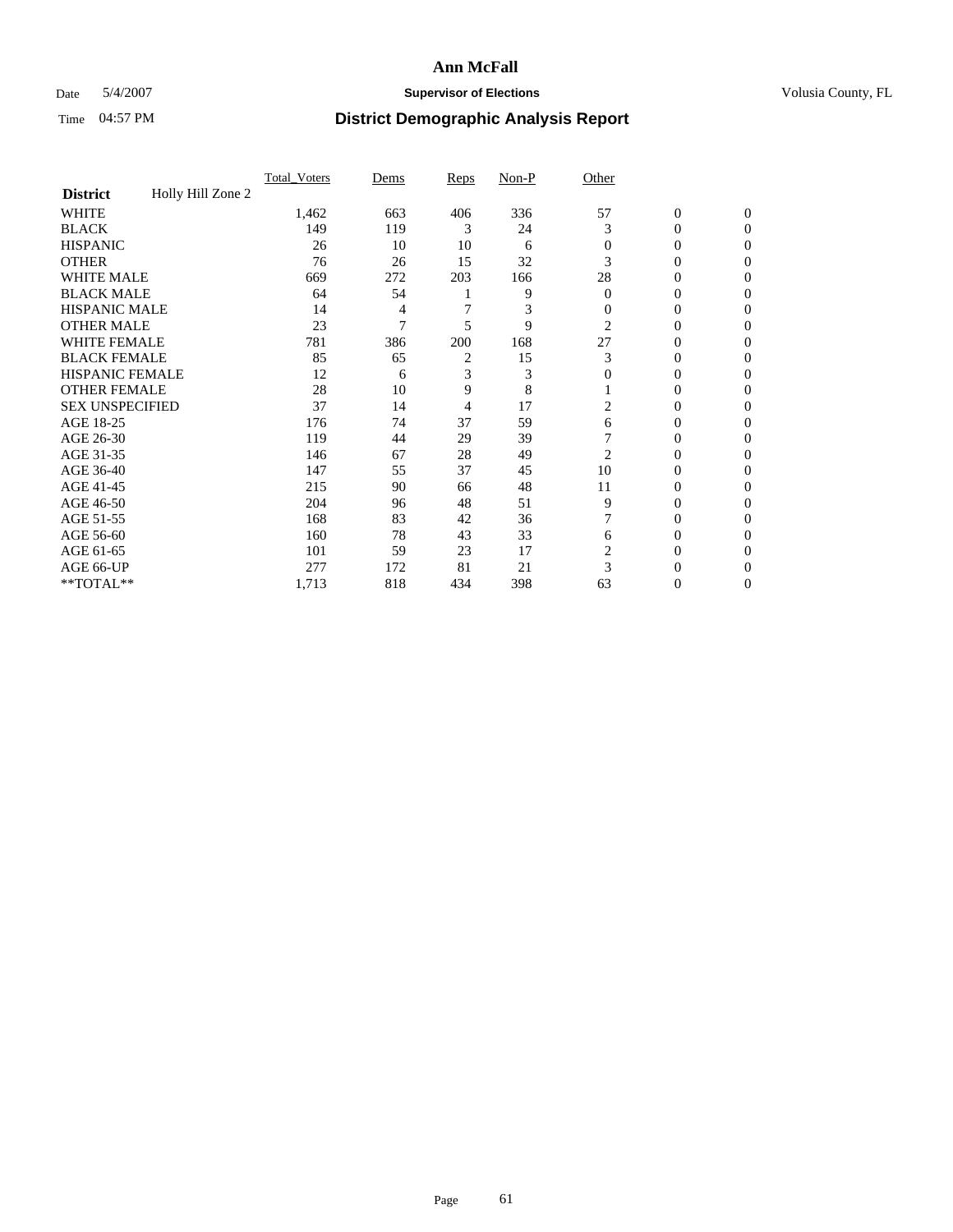### Date 5/4/2007 **Supervisor of Elections Supervisor of Elections** Volusia County, FL

|                                      | Total Voters | Dems           | <b>Reps</b> | Non-P          | Other          |                  |              |  |
|--------------------------------------|--------------|----------------|-------------|----------------|----------------|------------------|--------------|--|
| Holly Hill Zone 3<br><b>District</b> |              |                |             |                |                |                  |              |  |
| <b>WHITE</b>                         | 1,547        | 652            | 518         | 314            | 63             | $\boldsymbol{0}$ | $\mathbf{0}$ |  |
| <b>BLACK</b>                         | 109          | 84             | 4           | 20             |                | 0                | $\mathbf{0}$ |  |
| <b>HISPANIC</b>                      | 14           | 6              |             | 7              | 0              | 0                | $\Omega$     |  |
| <b>OTHER</b>                         | 91           | 30             | 15          | 44             | $\overline{2}$ | 0                | $\Omega$     |  |
| <b>WHITE MALE</b>                    | 638          | 245            | 225         | 138            | 30             | 0                | 0            |  |
| <b>BLACK MALE</b>                    | 46           | 32             | 2           | 11             |                | 0                | 0            |  |
| <b>HISPANIC MALE</b>                 | 5            | $\overline{2}$ |             | $\overline{2}$ |                | 0                | 0            |  |
| <b>OTHER MALE</b>                    | 28           | 11             | 6           | 10             |                | 0                | 0            |  |
| WHITE FEMALE                         | 897          | 400            | 291         | 175            | 31             | 0                | 0            |  |
| <b>BLACK FEMALE</b>                  | 62           | 52             | 2           | 8              | $\Omega$       | 0                | 0            |  |
| <b>HISPANIC FEMALE</b>               | 9            | 4              | 0           | 5              | 0              | 0                | $\Omega$     |  |
| <b>OTHER FEMALE</b>                  | 37           | 12             |             | 18             | $\Omega$       | 0                | $\Omega$     |  |
| <b>SEX UNSPECIFIED</b>               | 39           | 14             | 4           | 18             | 3              | 0                | $\Omega$     |  |
| AGE 18-25                            | 118          | 32             | 25          | 56             | 5              | 0                | $_{0}$       |  |
| AGE 26-30                            | 84           | 30             | 17          | 34             | 3              | 0                | 0            |  |
| AGE 31-35                            | 85           | 32             | 20          | 31             | 2              | 0                | 0            |  |
| AGE 36-40                            | 84           | 30             | 23          | 27             | 4              | 0                | 0            |  |
| AGE 41-45                            | 108          | 37             | 34          | 30             |                | 0                | 0            |  |
| AGE 46-50                            | 126          | 52             | 35          | 33             | 6              | 0                | $\Omega$     |  |
| AGE 51-55                            | 128          | 62             | 38          | 23             | 5              | 0                | $\Omega$     |  |
| AGE 56-60                            | 151          | 76             | 38          | 31             | 6              | 0                | $\Omega$     |  |
| AGE 61-65                            | 119          | 56             | 34          | 23             | 6              | 0                | 0            |  |
| AGE 66-UP                            | 758          | 365            | 274         | 97             | 22             |                  |              |  |
| **TOTAL**                            | 1,761        | 772            | 538         | 385            | 66             | 0                | 0            |  |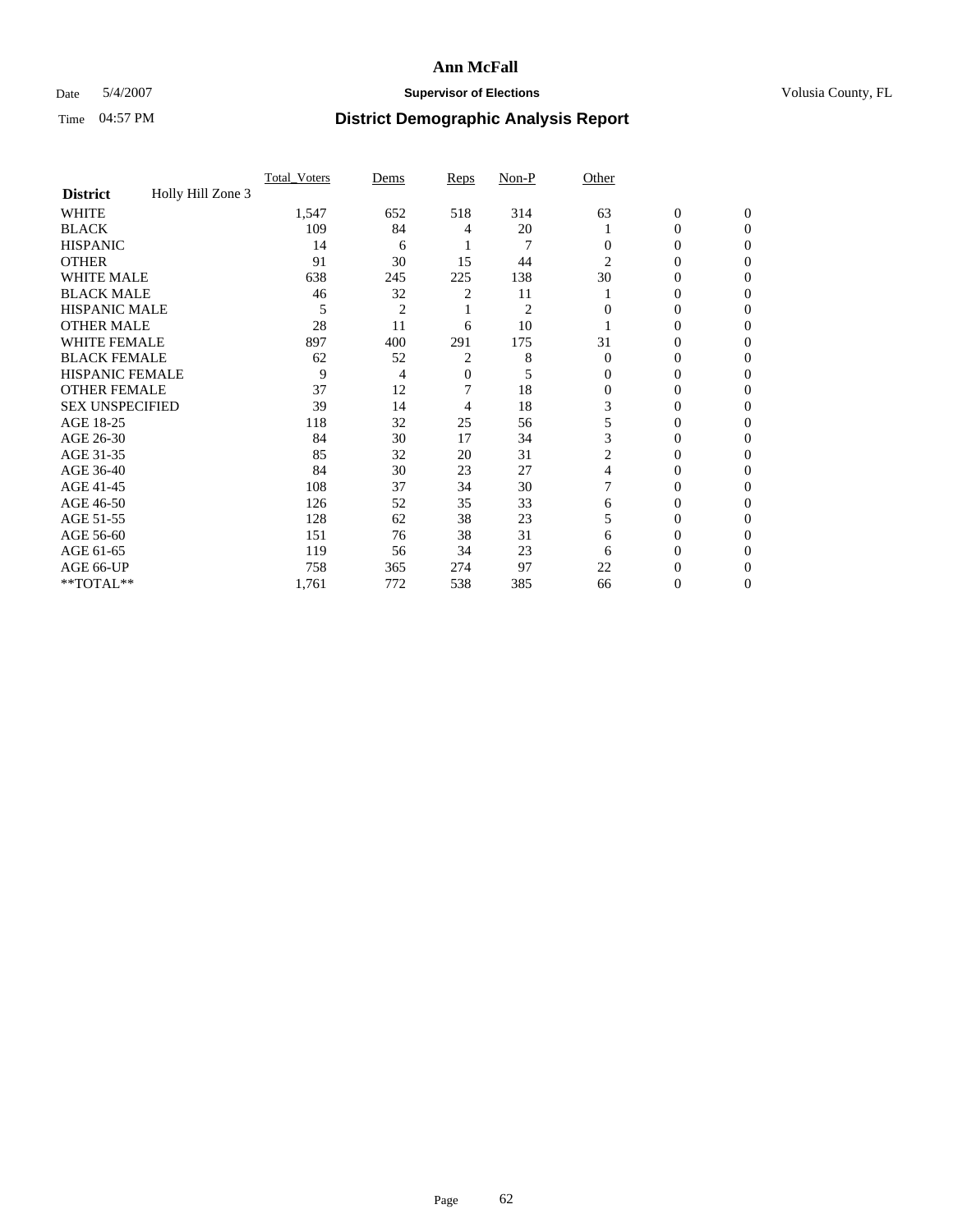### Date 5/4/2007 **Supervisor of Elections Supervisor of Elections** Volusia County, FL

|                        |                   | Total Voters | Dems | <b>Reps</b> | Non-P          | Other |                  |                |  |
|------------------------|-------------------|--------------|------|-------------|----------------|-------|------------------|----------------|--|
| <b>District</b>        | Holly Hill Zone 4 |              |      |             |                |       |                  |                |  |
| <b>WHITE</b>           |                   | 1,323        | 566  | 425         | 282            | 50    | $\boldsymbol{0}$ | $\mathbf{0}$   |  |
| <b>BLACK</b>           |                   | 226          | 173  | 10          | 38             | 5     | 0                | $\mathbf{0}$   |  |
| <b>HISPANIC</b>        |                   | 25           | 16   | 6           | $\overline{c}$ |       | 0                | $\Omega$       |  |
| <b>OTHER</b>           |                   | 79           | 22   | 14          | 38             |       | $\overline{0}$   | $\Omega$       |  |
| <b>WHITE MALE</b>      |                   | 570          | 221  | 193         | 127            | 29    | 0                | 0              |  |
| <b>BLACK MALE</b>      |                   | 72           | 51   | 6           | 13             | 2     | 0                | 0              |  |
| <b>HISPANIC MALE</b>   |                   | 13           | 9    | 3           | $\mathbf{0}$   |       | 0                | 0              |  |
| <b>OTHER MALE</b>      |                   | 23           | 6    | 5           | 11             |       | 0                | 0              |  |
| WHITE FEMALE           |                   | 748          | 343  | 231         | 153            | 21    | 0                | 0              |  |
| <b>BLACK FEMALE</b>    |                   | 152          | 120  | 4           | 25             | 3     | $\overline{0}$   | $\bf{0}$       |  |
| <b>HISPANIC FEMALE</b> |                   | 12           | 7    | 3           | $\overline{c}$ | 0     | 0                | $\Omega$       |  |
| <b>OTHER FEMALE</b>    |                   | 29           | 10   | 4           | 14             |       | 0                | $\Omega$       |  |
| <b>SEX UNSPECIFIED</b> |                   | 34           | 10   | 6           | 15             | 3     | 0                | $\Omega$       |  |
| AGE 18-25              |                   | 233          | 84   | 54          | 82             | 13    | 0                | 0              |  |
| AGE 26-30              |                   | 150          | 66   | 27          | 52             | 5     | 0                | 0              |  |
| AGE 31-35              |                   | 93           | 40   | 24          | 26             | 3     | 0                | 0              |  |
| AGE 36-40              |                   | 140          | 56   | 39          | 40             |       | $\overline{0}$   | 0              |  |
| AGE 41-45              |                   | 146          | 60   | 40          | 36             | 10    | 0                | 0              |  |
| AGE 46-50              |                   | 164          | 76   | 54          | 29             | 5     | 0                | $\Omega$       |  |
| AGE 51-55              |                   | 151          | 69   | 43          | 34             | 5     | 0                | $\Omega$       |  |
| AGE 56-60              |                   | 118          | 64   | 33          | 15             | 6     | 0                | $\Omega$       |  |
| AGE 61-65              |                   | 85           | 41   | 27          | 15             | 2     | 0                | 0              |  |
| AGE 66-UP              |                   | 373          | 221  | 114         | 31             | 7     | 0                | $\theta$       |  |
| **TOTAL**              |                   | 1,653        | 777  | 455         | 360            | 61    | 0                | $\overline{0}$ |  |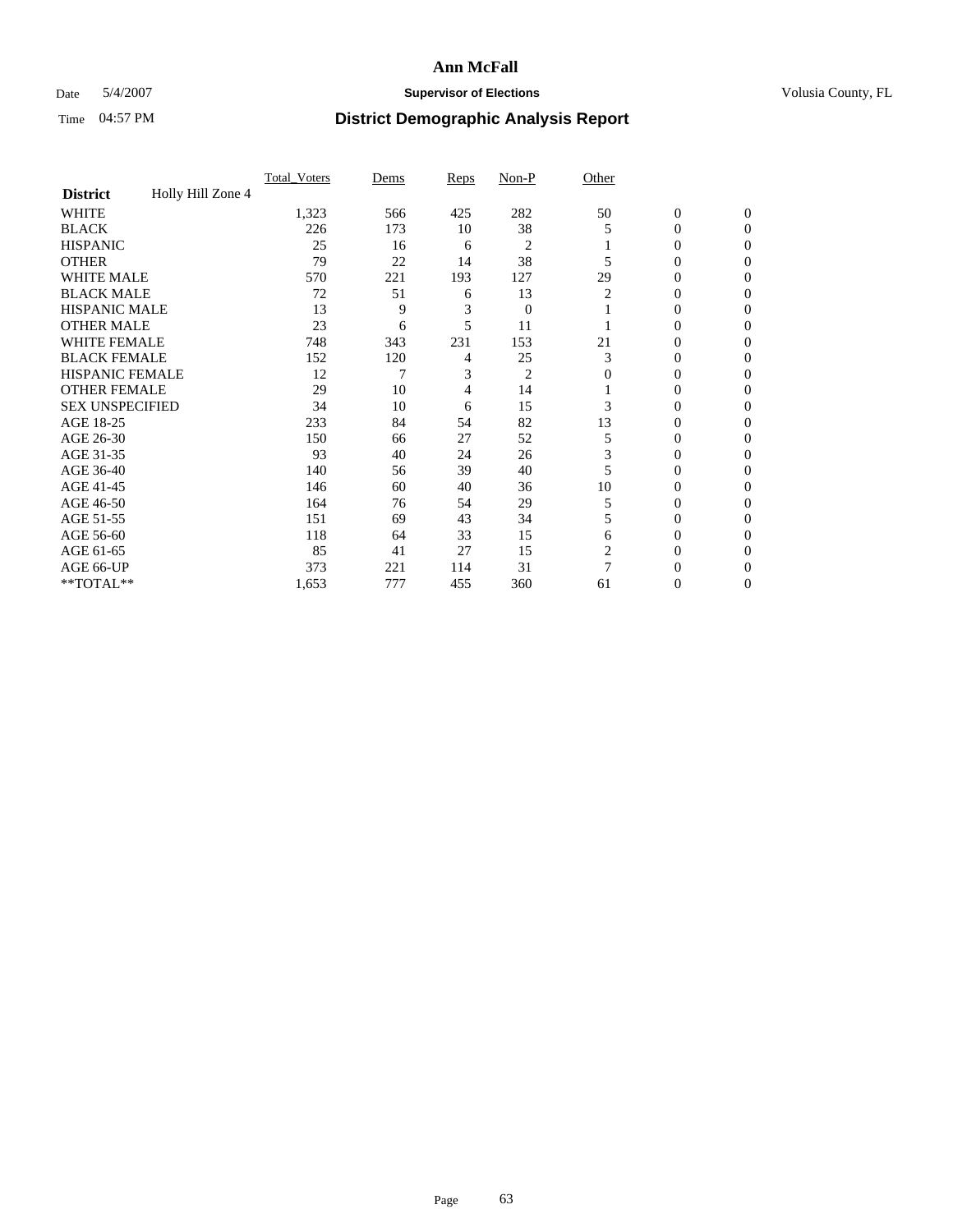### Date 5/4/2007 **Supervisor of Elections Supervisor of Elections** Volusia County, FL

|                                      | Total Voters | Dems  | <b>Reps</b> | Non-P | Other    |                |              |  |
|--------------------------------------|--------------|-------|-------------|-------|----------|----------------|--------------|--|
| New Smyrna Zone 1<br><b>District</b> |              |       |             |       |          |                |              |  |
| <b>WHITE</b>                         | 3,645        | 1,220 | 1,633       | 695   | 97       | $\overline{0}$ | $\mathbf{0}$ |  |
| <b>BLACK</b>                         | 5            |       | $^{(1)}$    |       | $\Omega$ | 0              | $\Omega$     |  |
| <b>HISPANIC</b>                      | 22           | 5     | 8           | 8     |          | 0              | $\Omega$     |  |
| <b>OTHER</b>                         | 106          | 23    | 31          | 44    |          | 0              | 0            |  |
| <b>WHITE MALE</b>                    | 1,692        | 477   | 798         | 364   | 53       | 0              | 0            |  |
| <b>BLACK MALE</b>                    | 2            |       | 0           |       | 0        | 0              | 0            |  |
| <b>HISPANIC MALE</b>                 | 9            |       | 2           | 6     |          | 0              |              |  |
| <b>OTHER MALE</b>                    | 34           |       | 14          | 13    |          | 0              | 0            |  |
| WHITE FEMALE                         | 1,921        | 732   | 824         | 322   | 43       | 0              | 0            |  |
| <b>BLACK FEMALE</b>                  | 3            | 3     | 0           | 0     | 0        | 0              | 0            |  |
| <b>HISPANIC FEMALE</b>               | 13           |       | 6           | 2     |          |                | 0            |  |
| <b>OTHER FEMALE</b>                  | 40           | 12    | 13          | 13    | 2        | 0              | 0            |  |
| <b>SEX UNSPECIFIED</b>               | 64           | 15    | 15          | 27    |          | 0              | 0            |  |
| AGE 18-25                            | 210          | 65    | 48          | 90    |          | 0              | $\theta$     |  |
| AGE 26-30                            | 149          | 39    | 44          | 55    | 11       | 0              | $\theta$     |  |
| AGE 31-35                            | 120          | 28    | 37          | 42    | 13       | 0              |              |  |
| AGE 36-40                            | 170          | 41    | 70          | 51    | 8        | 0              | 0            |  |
| AGE 41-45                            | 209          | 72    | 94          | 41    |          | 0              | 0            |  |
| AGE 46-50                            | 325          | 117   | 137         | 62    | 9        | 0              | 0            |  |
| AGE 51-55                            | 370          | 138   | 154         | 71    |          | 0              | $\Omega$     |  |
| AGE 56-60                            | 460          | 153   | 205         | 95    |          | 0              | 0            |  |
| AGE 61-65                            | 374          | 118   | 190         | 61    |          | 0              |              |  |
| AGE 66-UP                            | 1,391        | 481   | 693         | 180   | 37       |                |              |  |
| **TOTAL**                            | 3,778        | 1,252 | 1,672       | 748   | 106      | 0              | 0            |  |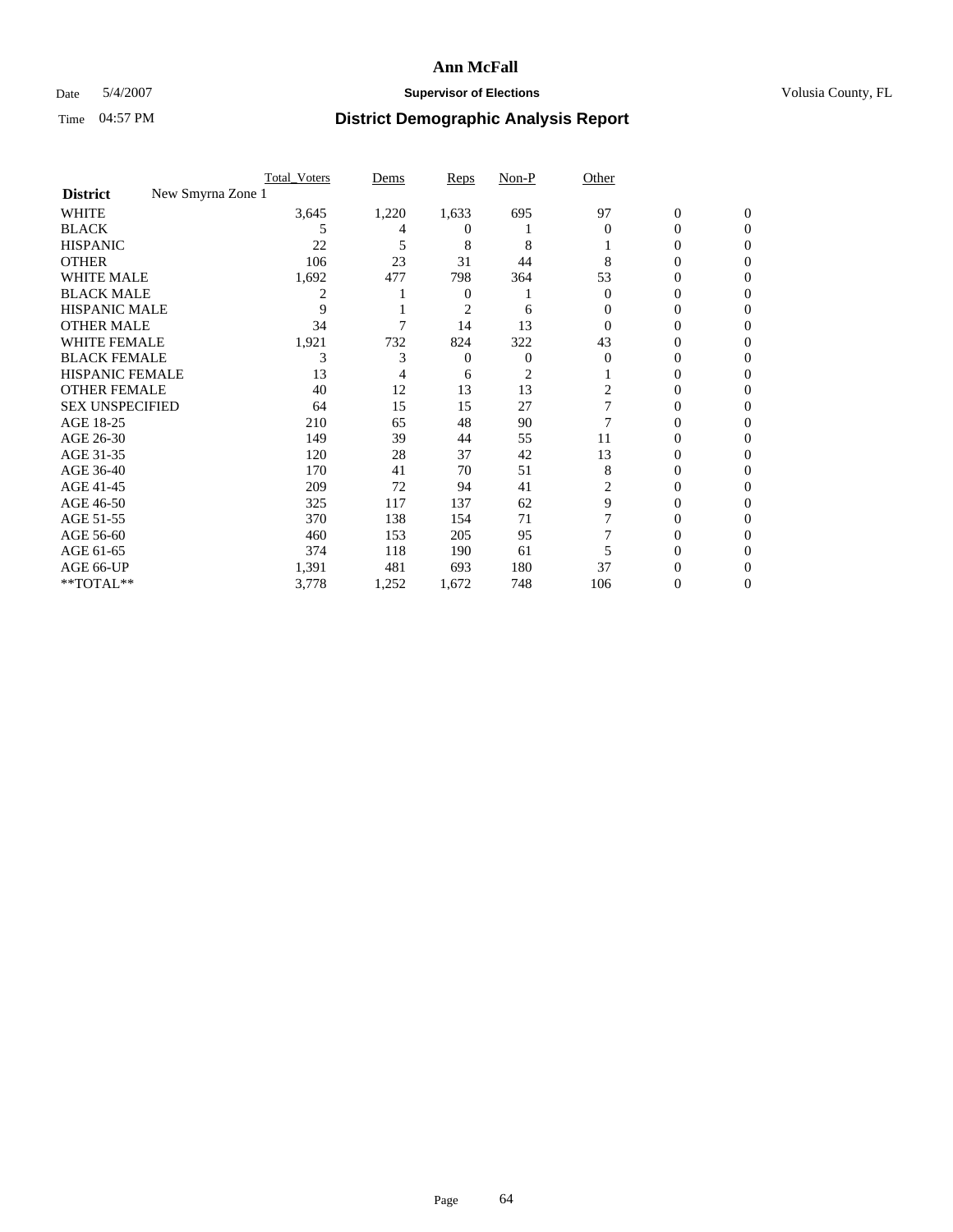### Date 5/4/2007 **Supervisor of Elections Supervisor of Elections** Volusia County, FL

|                                      | <b>Total Voters</b> | Dems  | Reps           | Non-P | Other    |                  |                |  |
|--------------------------------------|---------------------|-------|----------------|-------|----------|------------------|----------------|--|
| New Smyrna Zone 2<br><b>District</b> |                     |       |                |       |          |                  |                |  |
| <b>WHITE</b>                         | 3,229               | 1,248 | 1,238          | 641   | 102      | $\boldsymbol{0}$ | $\mathbf{0}$   |  |
| <b>BLACK</b>                         | 13                  | 8     | $^{(1)}$       | 5     | $\Omega$ | 0                | $\overline{0}$ |  |
| <b>HISPANIC</b>                      | 22                  | 4     | 5              | 13    | 0        | 0                | $\Omega$       |  |
| <b>OTHER</b>                         | 85                  | 19    | 23             | 40    | 3        | 0                | $\theta$       |  |
| <b>WHITE MALE</b>                    | 1,449               | 508   | 564            | 314   | 63       | 0                | 0              |  |
| <b>BLACK MALE</b>                    | 8                   |       | 0              | 4     | $\Omega$ | 0                | 0              |  |
| <b>HISPANIC MALE</b>                 | 13                  |       | 3              | 9     | 0        | 0                |                |  |
| <b>OTHER MALE</b>                    | 27                  | 5     | 10             | 11    |          | 0                | 0              |  |
| WHITE FEMALE                         | 1,752               | 730   | 661            | 322   | 39       | 0                | 0              |  |
| <b>BLACK FEMALE</b>                  | 5                   | 4     | 0              |       | $\Omega$ | 0                | 0              |  |
| <b>HISPANIC FEMALE</b>               | 9                   |       | $\overline{c}$ |       | 0        | 0                | $\theta$       |  |
| <b>OTHER FEMALE</b>                  | 33                  | 9     | 9              | 15    | $\Omega$ | 0                | $\theta$       |  |
| <b>SEX UNSPECIFIED</b>               | 53                  | 15    | 17             | 19    | 2        | 0                | 0              |  |
| AGE 18-25                            | 179                 | 61    | 44             | 68    | 6        | 0                |                |  |
| AGE 26-30                            | 125                 | 35    | 29             | 59    | 2        | 0                | 0              |  |
| AGE 31-35                            | 148                 | 43    | 44             | 57    | 4        | 0                |                |  |
| AGE 36-40                            | 126                 | 36    | 45             | 41    | 4        | 0                | 0              |  |
| AGE 41-45                            | 222                 | 64    | 99             | 53    | 6        | 0                | 0              |  |
| AGE 46-50                            | 302                 | 108   | 104            | 72    | 18       | 0                | 0              |  |
| AGE 51-55                            | 301                 | 126   | 100            | 63    | 12       | 0                | $\theta$       |  |
| AGE 56-60                            | 331                 | 113   | 138            | 67    | 13       | 0                | $\theta$       |  |
| AGE 61-65                            | 320                 | 120   | 129            | 62    | 9        | 0                | 0              |  |
| AGE 66-UP                            | 1,295               | 573   | 534            | 157   | 31       | 0                |                |  |
| **TOTAL**                            | 3,349               | 1,279 | 1,266          | 699   | 105      | 0                | 0              |  |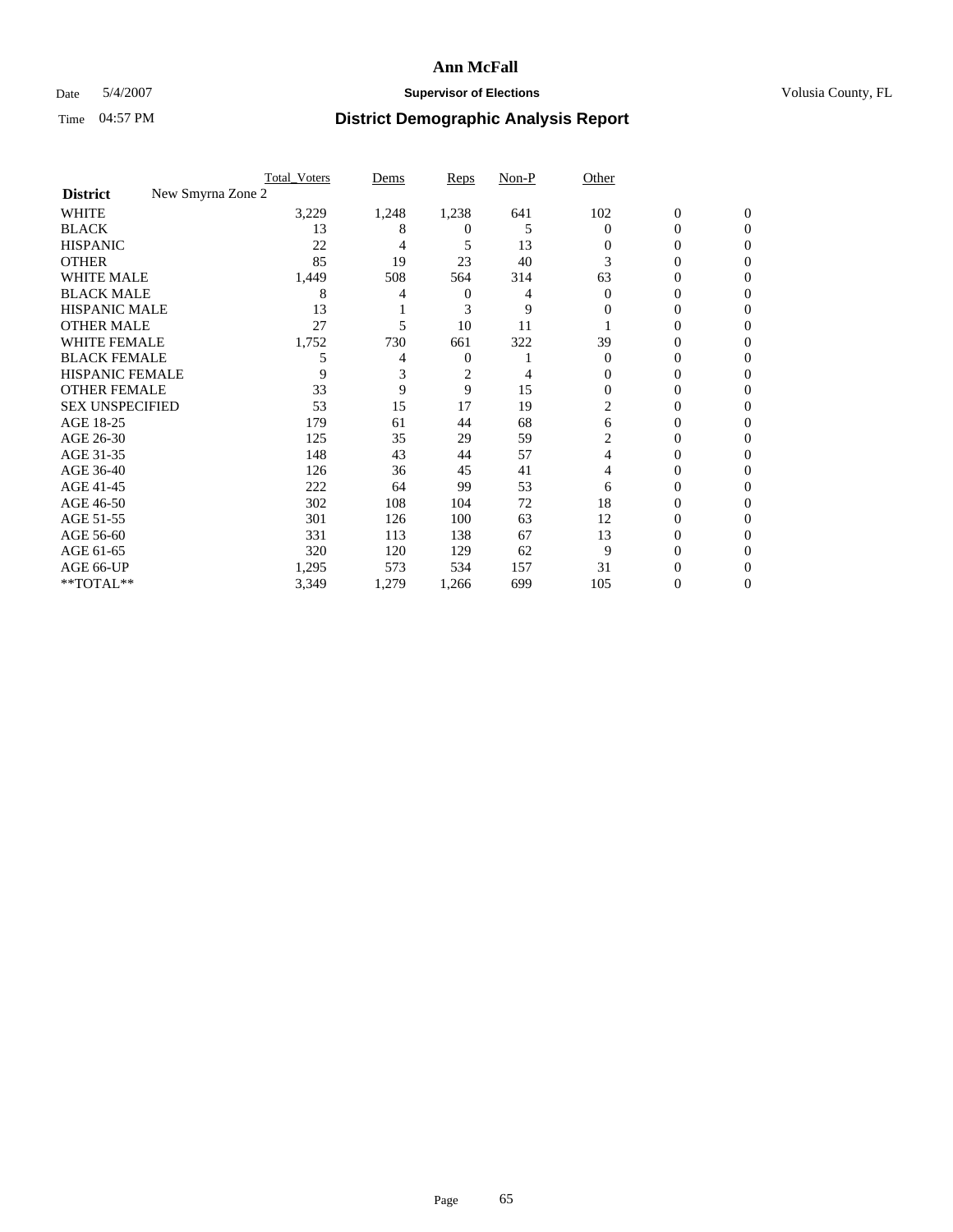### Date 5/4/2007 **Supervisor of Elections Supervisor of Elections** Volusia County, FL

|                                      | <b>Total Voters</b> | Dems  | Reps           | Non-P | Other    |                  |              |  |
|--------------------------------------|---------------------|-------|----------------|-------|----------|------------------|--------------|--|
| New Smyrna Zone 3<br><b>District</b> |                     |       |                |       |          |                  |              |  |
| <b>WHITE</b>                         | 3,809               | 1,275 | 1,595          | 825   | 114      | $\boldsymbol{0}$ | $\mathbf{0}$ |  |
| <b>BLACK</b>                         | 27                  | 17    | 3              |       | $\Omega$ | 0                | $\mathbf{0}$ |  |
| <b>HISPANIC</b>                      | 22                  | 8     | 6              | 8     | $\Omega$ | 0                | $\Omega$     |  |
| <b>OTHER</b>                         | 130                 | 27    | 28             | 65    | 10       | $\overline{0}$   | $\theta$     |  |
| <b>WHITE MALE</b>                    | 1,796               | 522   | 789            | 426   | 59       | 0                | 0            |  |
| <b>BLACK MALE</b>                    | 12                  | 7     |                |       | $\Omega$ | 0                | 0            |  |
| <b>HISPANIC MALE</b>                 | 11                  |       |                | 5     | 0        | 0                |              |  |
| <b>OTHER MALE</b>                    | 36                  | 12    | 6              | 16    | 2        | 0                | 0            |  |
| WHITE FEMALE                         | 1,987               | 743   | 797            | 392   | 55       | 0                | 0            |  |
| <b>BLACK FEMALE</b>                  | 15                  | 10    | $\overline{c}$ | 3     | $\Omega$ | 0                | 0            |  |
| <b>HISPANIC FEMALE</b>               | 11                  | 3     | 5              | 3     | $\Omega$ | 0                | $\Omega$     |  |
| <b>OTHER FEMALE</b>                  | 42                  | 9     | 15             | 14    | 4        | 0                | $\theta$     |  |
| <b>SEX UNSPECIFIED</b>               | 78                  | 16    | 16             | 42    | 4        | 0                | $\theta$     |  |
| AGE 18-25                            | 264                 | 62    | 67             | 119   | 16       | 0                | $_{0}$       |  |
| AGE 26-30                            | 198                 | 67    | 42             | 81    | 8        | 0                | 0            |  |
| AGE 31-35                            | 166                 | 56    | 37             | 67    | 6        | 0                | 0            |  |
| AGE 36-40                            | 208                 | 74    | 67             | 60    |          | 0                | 0            |  |
| AGE 41-45                            | 267                 | 90    | 99             | 68    | 10       | 0                | 0            |  |
| AGE 46-50                            | 366                 | 129   | 151            | 79    |          | 0                | $\Omega$     |  |
| AGE 51-55                            | 366                 | 155   | 129            | 73    | 9        | 0                | $\theta$     |  |
| AGE 56-60                            | 373                 | 139   | 146            | 77    | 11       | 0                | $\theta$     |  |
| AGE 61-65                            | 418                 | 133   | 183            | 93    | 9        | 0                | 0            |  |
| AGE 66-UP                            | 1,362               | 422   | 711            | 188   | 41       | 0                |              |  |
| **TOTAL**                            | 3,988               | 1,327 | 1,632          | 905   | 124      | 0                | 0            |  |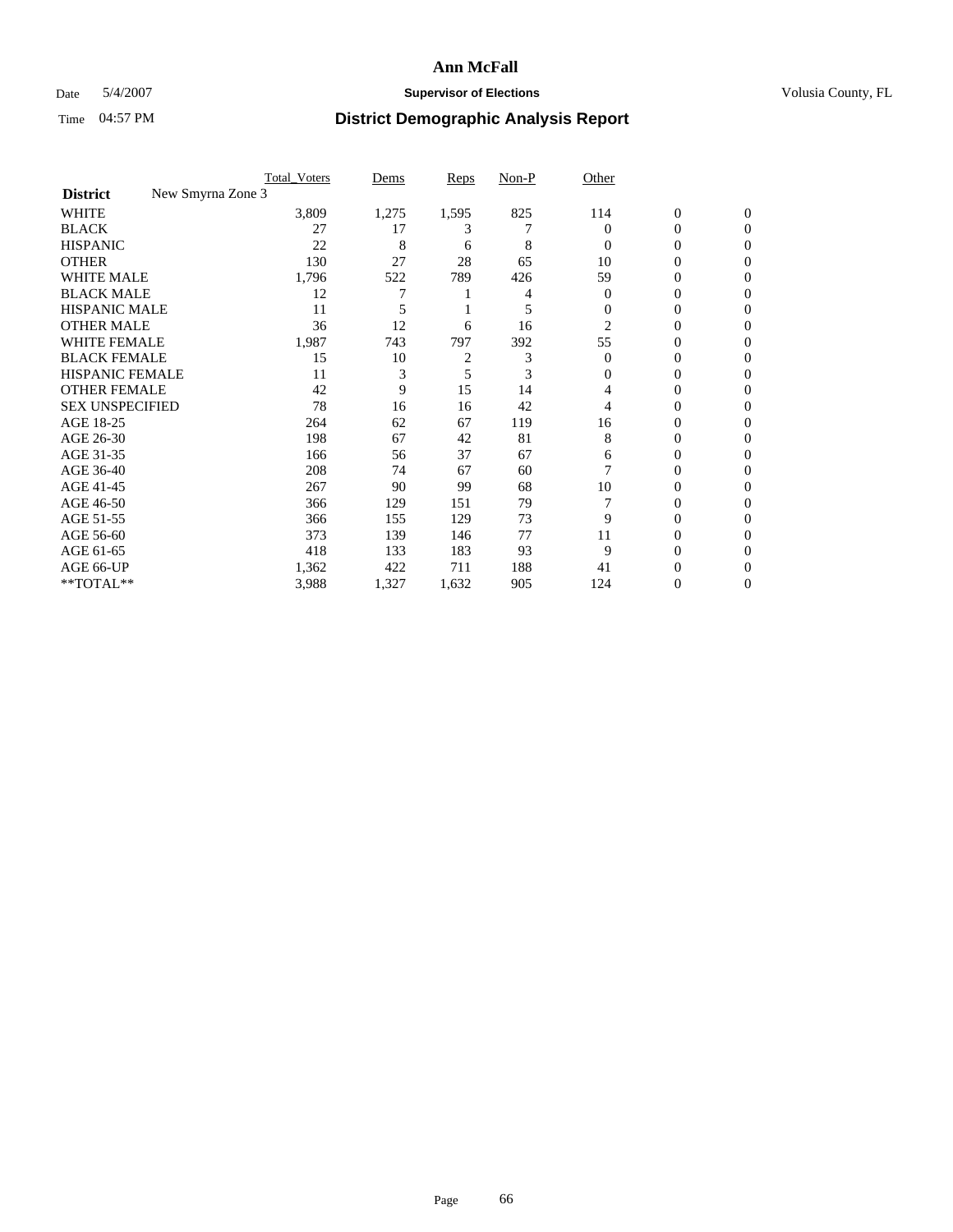### Date 5/4/2007 **Supervisor of Elections Supervisor of Elections** Volusia County, FL

|                                      | Total Voters | Dems  | <b>Reps</b> | Non-P | Other    |                  |                |  |
|--------------------------------------|--------------|-------|-------------|-------|----------|------------------|----------------|--|
| New Smyrna Zone 4<br><b>District</b> |              |       |             |       |          |                  |                |  |
| <b>WHITE</b>                         | 3,606        | 1,350 | 1,470       | 706   | 80       | $\boldsymbol{0}$ | $\mathbf{0}$   |  |
| <b>BLACK</b>                         | 614          | 513   | 18          | 77    | 6        | 0                | $\mathbf{0}$   |  |
| <b>HISPANIC</b>                      | 39           | 15    | 5           | 19    | 0        | 0                | $\Omega$       |  |
| <b>OTHER</b>                         | 133          | 38    | 24          | 68    | 3        | $\overline{0}$   | $\Omega$       |  |
| <b>WHITE MALE</b>                    | 1,586        | 556   | 668         | 321   | 41       | 0                | $\Omega$       |  |
| <b>BLACK MALE</b>                    | 244          | 182   | 11          | 46    | 5        | 0                | 0              |  |
| <b>HISPANIC MALE</b>                 | 17           | 6     | 3           | 8     |          | 0                | 0              |  |
| <b>OTHER MALE</b>                    | 36           | 10    | 9           | 17    | $\Omega$ | 0                | 0              |  |
| WHITE FEMALE                         | 1,998        | 784   | 798         | 377   | 39       | 0                | 0              |  |
| <b>BLACK FEMALE</b>                  | 363          | 324   |             | 31    |          | 0                | $\mathbf{0}$   |  |
| <b>HISPANIC FEMALE</b>               | 22           | 9     | 2           | 11    | 0        | 0                | $\Omega$       |  |
| <b>OTHER FEMALE</b>                  | 60           | 19    | 11          | 30    | $\Omega$ | 0                | $\Omega$       |  |
| <b>SEX UNSPECIFIED</b>               | 66           | 26    | 8           | 29    | 3        | 0                | $\Omega$       |  |
| AGE 18-25                            | 340          | 128   | 70          | 132   | 10       | 0                | 0              |  |
| AGE 26-30                            | 222          | 94    | 53          | 71    | 4        | 0                | $\Omega$       |  |
| AGE 31-35                            | 216          | 85    | 75          | 54    | 2        | 0                | 0              |  |
| AGE 36-40                            | 241          | 98    | 79          | 55    | 9        | 0                | 0              |  |
| AGE 41-45                            | 290          | 122   | 96          | 65    |          | 0                | 0              |  |
| AGE 46-50                            | 303          | 136   | 99          | 62    | 6        | 0                | $\mathbf{0}$   |  |
| AGE 51-55                            | 368          | 168   | 124         | 72    | 4        | 0                | $\Omega$       |  |
| AGE 56-60                            | 377          | 167   | 127         | 79    | 4        | 0                | $\Omega$       |  |
| AGE 61-65                            | 387          | 186   | 112         | 83    | 6        | 0                | 0              |  |
| AGE 66-UP                            | 1,648        | 732   | 682         | 197   | 37       | 0                | $\theta$       |  |
| **TOTAL**                            | 4,392        | 1,916 | 1,517       | 870   | 89       | 0                | $\overline{0}$ |  |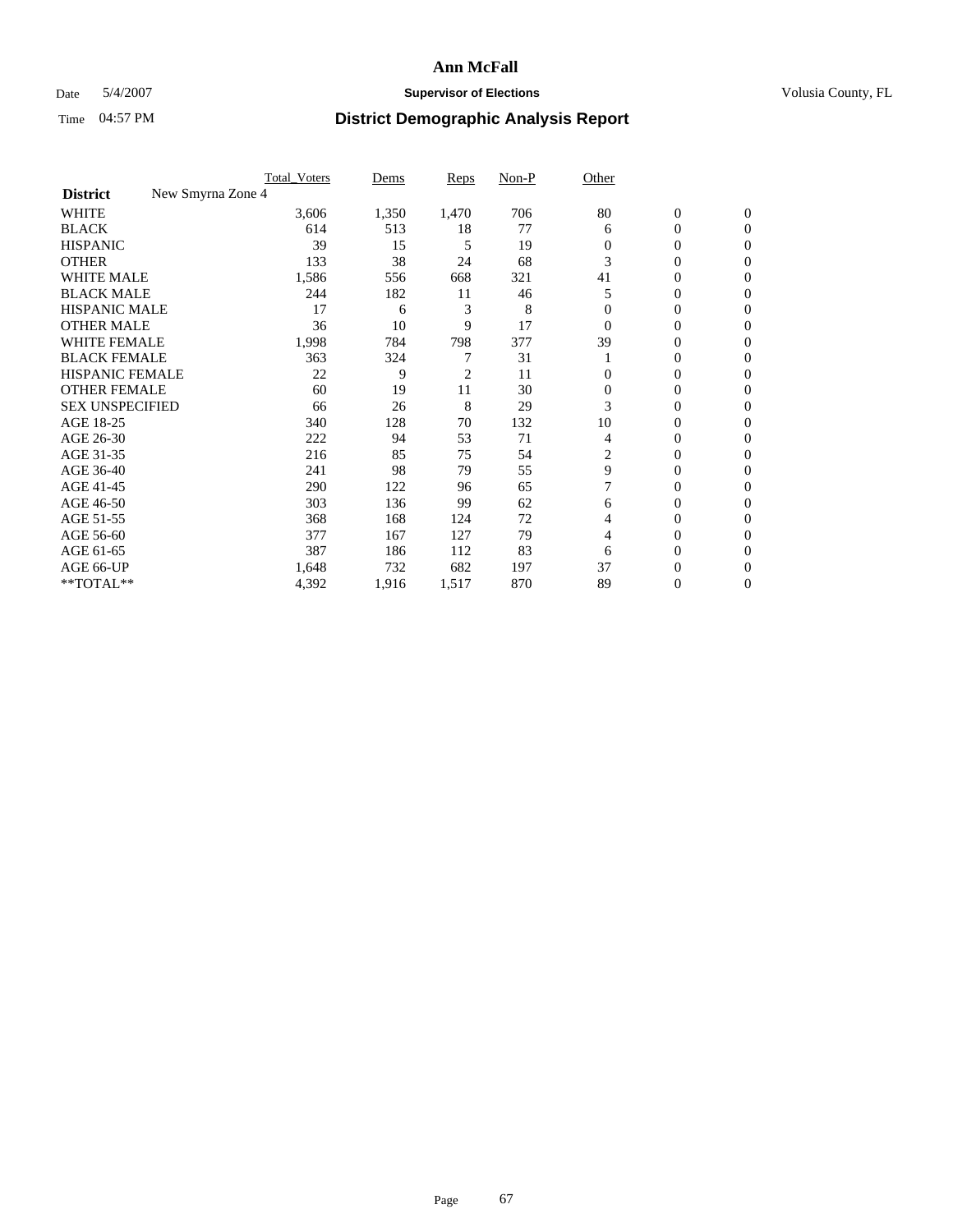### Date 5/4/2007 **Supervisor of Elections Supervisor of Elections** Volusia County, FL

|                        | <b>Total Voters</b> | Dems  | Reps  | Non-P | Other    |                  |                |  |
|------------------------|---------------------|-------|-------|-------|----------|------------------|----------------|--|
| <b>District</b>        | Ormond Bch Zone 1   |       |       |       |          |                  |                |  |
| <b>WHITE</b>           | 6,610               | 2,421 | 2,883 | 1,125 | 181      | $\boldsymbol{0}$ | $\mathbf{0}$   |  |
| <b>BLACK</b>           | 56                  | 46    | 5     | 4     |          | 0                | $\mathbf{0}$   |  |
| <b>HISPANIC</b>        | 83                  | 38    | 23    | 20    | 2        | 0                | $\mathbf{0}$   |  |
| <b>OTHER</b>           | 294                 | 91    | 93    | 100   | 10       | 0                | $\overline{0}$ |  |
| <b>WHITE MALE</b>      | 3,062               | 1,017 | 1,381 | 567   | 97       | 0                | $\mathbf{0}$   |  |
| <b>BLACK MALE</b>      | 25                  | 21    | 2     |       |          | 0                | $\mathbf{0}$   |  |
| <b>HISPANIC MALE</b>   | 29                  | 7     | 11    | 10    |          | 0                | $\Omega$       |  |
| <b>OTHER MALE</b>      | 123                 | 38    | 42    | 40    | 3        | 0                | 0              |  |
| <b>WHITE FEMALE</b>    | 3,522               | 1,398 | 1,488 | 552   | 84       | 0                | $\Omega$       |  |
| <b>BLACK FEMALE</b>    | 31                  | 25    | 3     | 3     | $\Omega$ | 0                | $\mathbf{0}$   |  |
| <b>HISPANIC FEMALE</b> | 48                  | 27    | 10    | 10    |          | 0                | $\mathbf{0}$   |  |
| <b>OTHER FEMALE</b>    | 102                 | 34    | 34    | 31    | 3        | 0                | $\mathbf{0}$   |  |
| <b>SEX UNSPECIFIED</b> | 101                 | 29    | 33    | 35    | 4        | 0                | $\mathbf{0}$   |  |
| AGE 18-25              | 586                 | 176   | 189   | 201   | 20       | 0                | 0              |  |
| AGE 26-30              | 252                 | 69    | 95    | 74    | 14       | 0                | $\mathbf{0}$   |  |
| AGE 31-35              | 293                 | 89    | 119   | 72    | 13       | 0                | 0              |  |
| AGE 36-40              | 473                 | 140   | 212   | 101   | 20       | 0                | $\mathbf{0}$   |  |
| AGE 41-45              | 578                 | 186   | 256   | 122   | 14       | 0                | $\mathbf{0}$   |  |
| AGE 46-50              | 663                 | 228   | 294   | 126   | 15       | 0                | $\mathbf{0}$   |  |
| AGE 51-55              | 737                 | 294   | 310   | 112   | 21       | 0                | $\mathbf{0}$   |  |
| AGE 56-60              | 711                 | 294   | 284   | 120   | 13       | 0                | $\mathbf{0}$   |  |
| AGE 61-65              | 591                 | 217   | 274   | 82    | 18       | 0                | $\mathbf{0}$   |  |
| AGE 66-UP              | 2,159               | 903   | 971   | 239   | 46       | 0                | 0              |  |
| **TOTAL**              | 7,043               | 2,596 | 3,004 | 1,249 | 194      | 0                | 0              |  |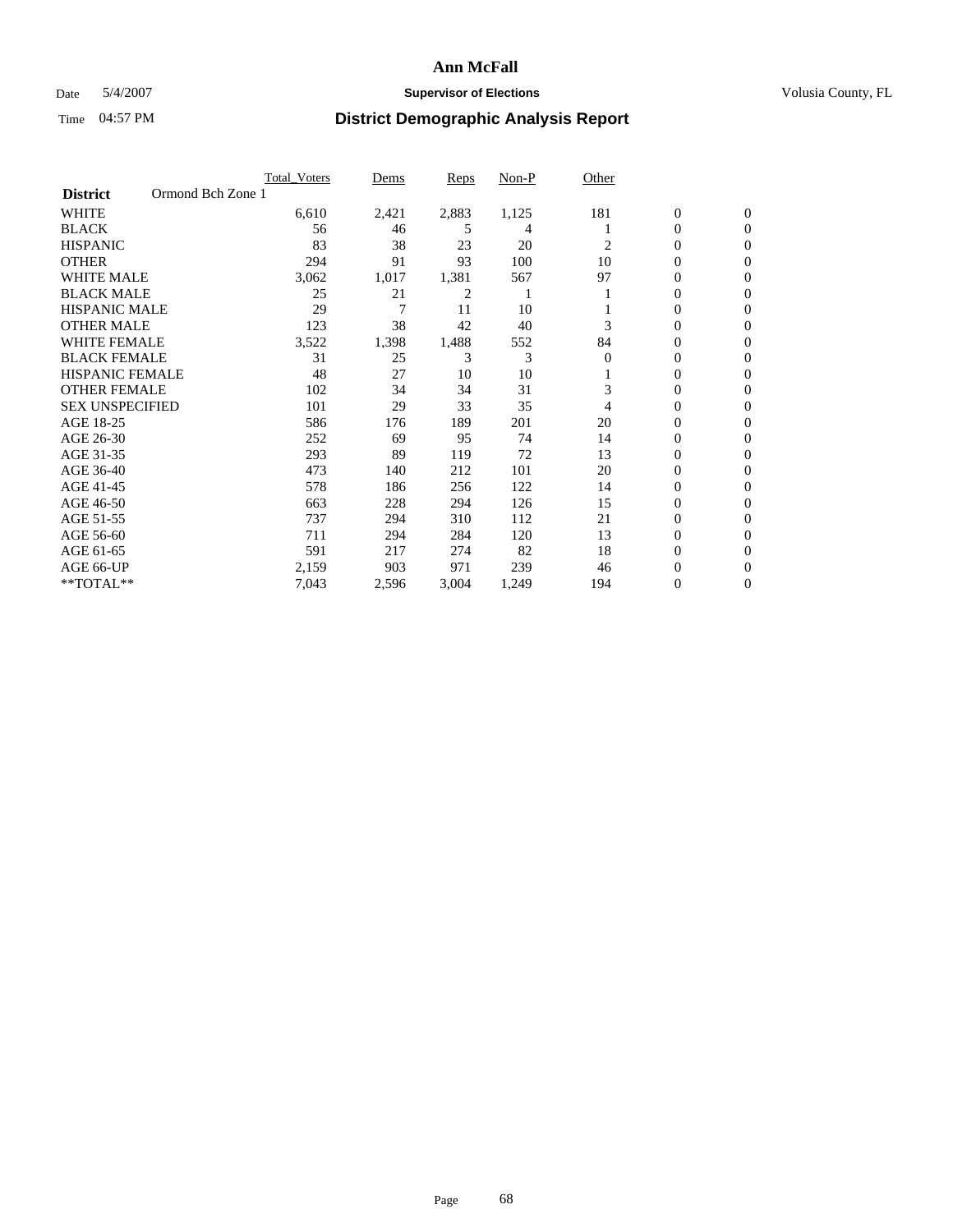### Date 5/4/2007 **Supervisor of Elections Supervisor of Elections** Volusia County, FL

|                        | <b>Total Voters</b> | Dems  | Reps  | Non-P | Other    |                  |                  |  |
|------------------------|---------------------|-------|-------|-------|----------|------------------|------------------|--|
| <b>District</b>        | Ormond Bch Zone 2   |       |       |       |          |                  |                  |  |
| <b>WHITE</b>           | 4,436               | 1,770 | 1,634 | 881   | 151      | $\boldsymbol{0}$ | $\boldsymbol{0}$ |  |
| <b>BLACK</b>           | 329                 | 248   | 29    | 49    | 3        | $\mathbf{0}$     | $\mathbf{0}$     |  |
| <b>HISPANIC</b>        | 70                  | 30    | 20    | 18    | 2        | $\mathbf{0}$     | $\mathbf{0}$     |  |
| <b>OTHER</b>           | 305                 | 97    | 77    | 117   | 14       | 0                | $\overline{0}$   |  |
| <b>WHITE MALE</b>      | 1,977               | 697   | 762   | 435   | 83       | 0                | $\mathbf{0}$     |  |
| <b>BLACK MALE</b>      | 134                 | 90    | 15    | 27    | 2        | 0                | $\mathbf{0}$     |  |
| <b>HISPANIC MALE</b>   | 20                  | 7     | 7     | 4     | 2        | 0                | $\Omega$         |  |
| <b>OTHER MALE</b>      | 98                  | 28    | 31    | 36    | 3        | 0                | $\mathbf{0}$     |  |
| <b>WHITE FEMALE</b>    | 2,438               | 1,064 | 866   | 441   | 67       | 0                | $\Omega$         |  |
| <b>BLACK FEMALE</b>    | 194                 | 157   | 14    | 22    |          | $\mathbf{0}$     | $\mathbf{0}$     |  |
| <b>HISPANIC FEMALE</b> | 48                  | 22    | 12    | 14    | $\Omega$ | 0                | $\mathbf{0}$     |  |
| <b>OTHER FEMALE</b>    | 121                 | 50    | 35    | 35    |          | 0                | $\mathbf{0}$     |  |
| <b>SEX UNSPECIFIED</b> | 110                 | 30    | 18    | 51    | 11       | 0                | $\mathbf{0}$     |  |
| AGE 18-25              | 390                 | 137   | 94    | 140   | 19       | 0                | $\mathbf{0}$     |  |
| AGE 26-30              | 302                 | 96    | 72    | 118   | 16       | 0                | $\mathbf{0}$     |  |
| AGE 31-35              | 304                 | 106   | 95    | 91    | 12       | 0                | $\mathbf{0}$     |  |
| AGE 36-40              | 378                 | 129   | 133   | 105   | 11       | $\boldsymbol{0}$ | $\mathbf{0}$     |  |
| AGE 41-45              | 433                 | 139   | 169   | 105   | 20       | 0                | $\mathbf{0}$     |  |
| AGE 46-50              | 464                 | 181   | 167   | 100   | 16       | $\mathbf{0}$     | $\mathbf{0}$     |  |
| AGE 51-55              | 479                 | 221   | 145   | 98    | 15       | 0                | $\mathbf{0}$     |  |
| AGE 56-60              | 529                 | 226   | 183   | 105   | 15       | $\boldsymbol{0}$ | $\mathbf{0}$     |  |
| AGE 61-65              | 404                 | 189   | 142   | 60    | 13       | 0                | $\mathbf{0}$     |  |
| AGE 66-UP              | 1,457               | 721   | 560   | 143   | 33       | 0                | 0                |  |
| **TOTAL**              | 5,140               | 2,145 | 1,760 | 1,065 | 170      | 0                | $\boldsymbol{0}$ |  |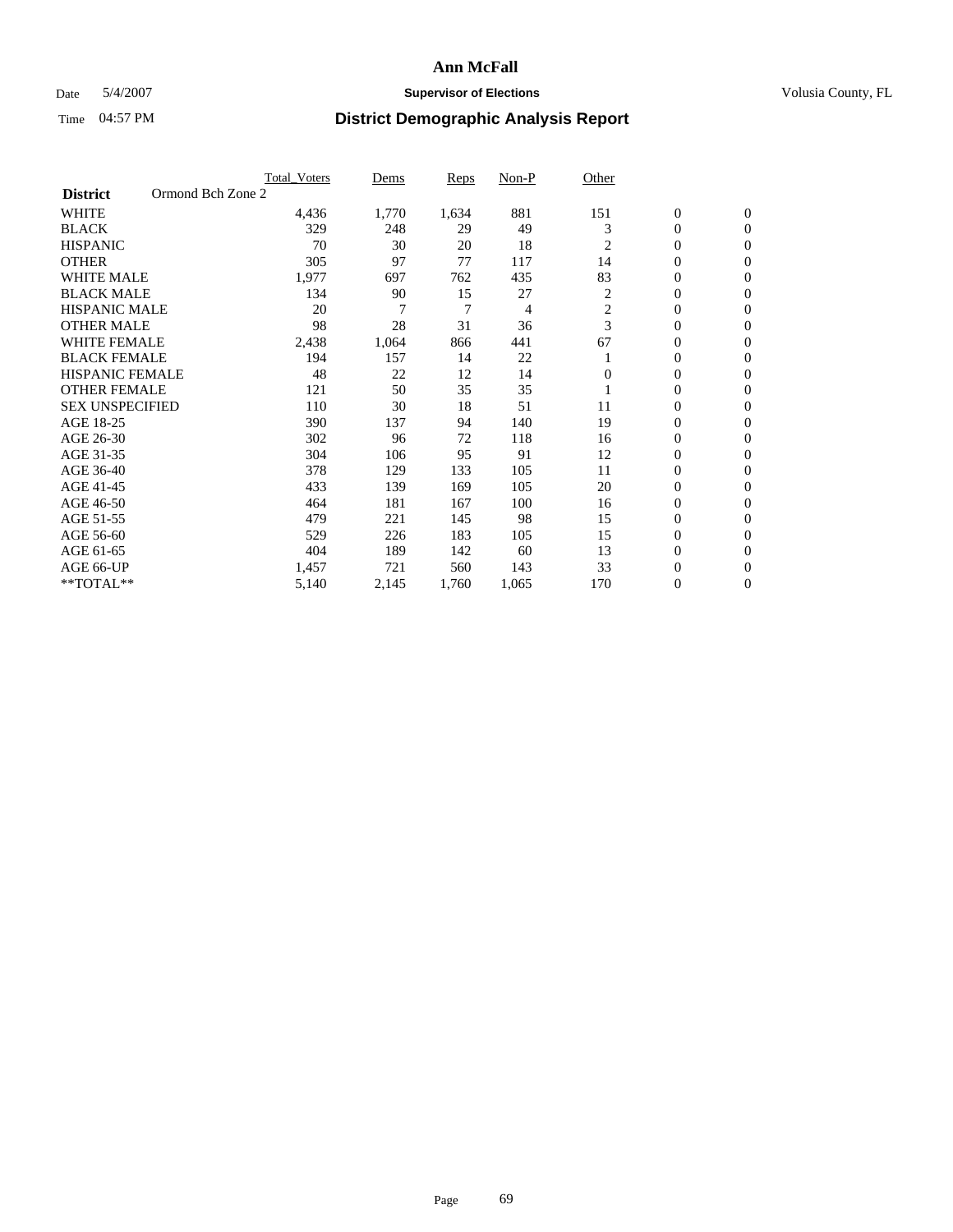### Date 5/4/2007 **Supervisor of Elections Supervisor of Elections** Volusia County, FL

|                        | <b>Total Voters</b> | Dems  | Reps  | Non-P | Other          |                  |                  |  |
|------------------------|---------------------|-------|-------|-------|----------------|------------------|------------------|--|
| <b>District</b>        | Ormond Bch Zone 3   |       |       |       |                |                  |                  |  |
| <b>WHITE</b>           | 7,365               | 2,356 | 3,580 | 1,228 | 201            | $\boldsymbol{0}$ | $\mathbf{0}$     |  |
| <b>BLACK</b>           | 105                 | 78    | 9     | 15    | 3              | 0                | $\mathbf{0}$     |  |
| <b>HISPANIC</b>        | 112                 | 31    | 44    | 35    | $\overline{2}$ | 0                | $\mathbf{0}$     |  |
| <b>OTHER</b>           | 390                 | 112   | 128   | 132   | 18             | 0                | $\overline{0}$   |  |
| <b>WHITE MALE</b>      | 3,434               | 1,000 | 1,738 | 603   | 93             | 0                | $\mathbf{0}$     |  |
| <b>BLACK MALE</b>      | 55                  | 38    | 5     | 10    | 2              | 0                | $\mathbf{0}$     |  |
| <b>HISPANIC MALE</b>   | 59                  | 15    | 25    | 18    |                | 0                | $\Omega$         |  |
| <b>OTHER MALE</b>      | 148                 | 37    | 53    | 54    | 4              | 0                | 0                |  |
| <b>WHITE FEMALE</b>    | 3,887               | 1,342 | 1,826 | 613   | 106            | 0                | $\Omega$         |  |
| <b>BLACK FEMALE</b>    | 49                  | 39    | 4     | 5     |                | 0                | $\mathbf{0}$     |  |
| <b>HISPANIC FEMALE</b> | 51                  | 15    | 18    | 17    |                | 0                | $\mathbf{0}$     |  |
| <b>OTHER FEMALE</b>    | 166                 | 54    | 56    | 53    | 3              | 0                | $\mathbf{0}$     |  |
| <b>SEX UNSPECIFIED</b> | 123                 | 37    | 36    | 37    | 13             | 0                | $\overline{0}$   |  |
| AGE 18-25              | 696                 | 193   | 282   | 191   | 30             | 0                | $\overline{0}$   |  |
| AGE 26-30              | 307                 | 83    | 124   | 89    | 11             | 0                | $\overline{0}$   |  |
| AGE 31-35              | 332                 | 79    | 155   | 81    | 17             | 0                | $\overline{0}$   |  |
| AGE 36-40              | 542                 | 120   | 317   | 89    | 16             | 0                | $\overline{0}$   |  |
| AGE 41-45              | 699                 | 191   | 352   | 136   | 20             | 0                | $\overline{0}$   |  |
| AGE 46-50              | 828                 | 249   | 419   | 145   | 15             | 0                | $\mathbf{0}$     |  |
| AGE 51-55              | 852                 | 288   | 401   | 143   | 20             | 0                | $\mathbf{0}$     |  |
| AGE 56-60              | 856                 | 315   | 378   | 145   | 18             | 0                | $\overline{0}$   |  |
| AGE 61-65              | 752                 | 267   | 350   | 121   | 14             | 0                | $\overline{0}$   |  |
| AGE 66-UP              | 2,108               | 792   | 983   | 270   | 63             | 0                | 0                |  |
| **TOTAL**              | 7,972               | 2,577 | 3,761 | 1,410 | 224            | 0                | $\boldsymbol{0}$ |  |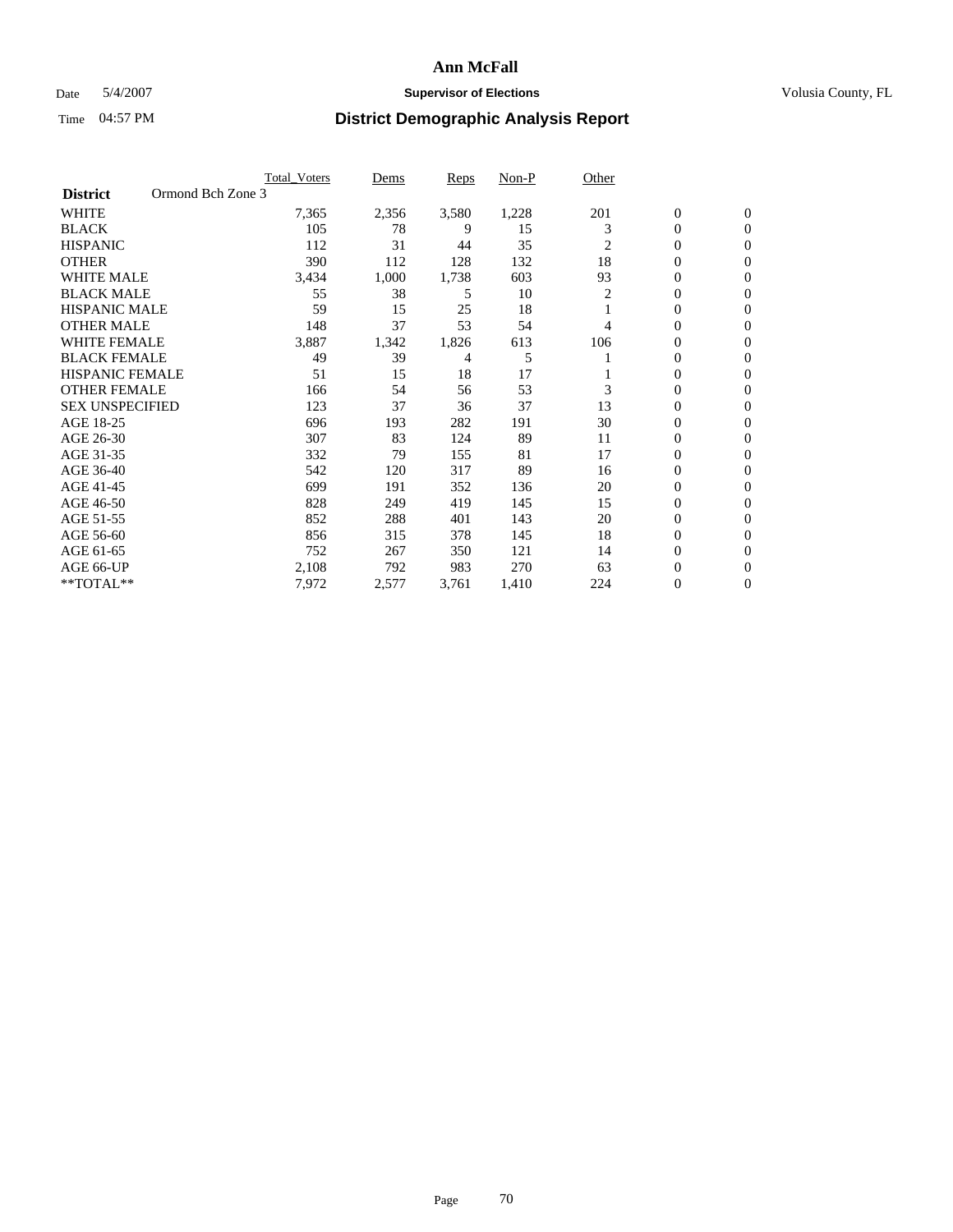### Date 5/4/2007 **Supervisor of Elections Supervisor of Elections** Volusia County, FL

|                                      | <b>Total_Voters</b> | Dems  | Reps  | Non-P | Other          |                  |                |  |
|--------------------------------------|---------------------|-------|-------|-------|----------------|------------------|----------------|--|
| Ormond Bch Zone 4<br><b>District</b> |                     |       |       |       |                |                  |                |  |
| <b>WHITE</b>                         | 6,129               | 2,307 | 2,448 | 1,131 | 243            | $\boldsymbol{0}$ | $\mathbf{0}$   |  |
| <b>BLACK</b>                         | 123                 | 85    | 9     | 23    | 6              | $\overline{0}$   | $\mathbf{0}$   |  |
| <b>HISPANIC</b>                      | 68                  | 30    | 13    | 24    |                | 0                | $\mathbf{0}$   |  |
| <b>OTHER</b>                         | 293                 | 89    | 67    | 123   | 14             | $\overline{0}$   | $\overline{0}$ |  |
| <b>WHITE MALE</b>                    | 2,645               | 906   | 1,095 | 514   | 130            | 0                | $\overline{0}$ |  |
| <b>BLACK MALE</b>                    | 59                  | 39    | 4     | 12    |                | 0                | $\overline{0}$ |  |
| <b>HISPANIC MALE</b>                 | 28                  | 11    | 7     | 9     |                | 0                | $\Omega$       |  |
| <b>OTHER MALE</b>                    | 103                 | 25    | 26    | 45    |                | 0                | 0              |  |
| <b>WHITE FEMALE</b>                  | 3,442               | 1,391 | 1,342 | 600   | 109            | 0                | $\Omega$       |  |
| <b>BLACK FEMALE</b>                  | 64                  | 46    | 5     | 11    | 2              | $\overline{0}$   | $\mathbf{0}$   |  |
| <b>HISPANIC FEMALE</b>               | 40                  | 19    | 6     | 15    | $\Omega$       | 0                | $\mathbf{0}$   |  |
| <b>OTHER FEMALE</b>                  | 133                 | 49    | 36    | 46    | $\overline{c}$ | 0                | $\overline{0}$ |  |
| <b>SEX UNSPECIFIED</b>               | 99                  | 25    | 16    | 49    | 9              | 0                | $\overline{0}$ |  |
| AGE 18-25                            | 425                 | 133   | 117   | 144   | 31             | 0                | $\Omega$       |  |
| AGE 26-30                            | 256                 | 78    | 92    | 76    | 10             | 0                | $\overline{0}$ |  |
| AGE 31-35                            | 269                 | 72    | 94    | 87    | 16             | 0                | 0              |  |
| AGE 36-40                            | 326                 | 92    | 146   | 78    | 10             | $\overline{0}$   | $\mathbf{0}$   |  |
| AGE 41-45                            | 479                 | 160   | 211   | 102   | 6              | 0                | $\mathbf{0}$   |  |
| AGE 46-50                            | 486                 | 191   | 195   | 89    | 11             | 0                | $\mathbf{0}$   |  |
| AGE 51-55                            | 537                 | 211   | 210   | 95    | 21             | 0                | $\Omega$       |  |
| AGE 56-60                            | 568                 | 239   | 197   | 104   | 28             | 0                | $\Omega$       |  |
| AGE 61-65                            | 584                 | 223   | 209   | 127   | 25             | 0                | $\Omega$       |  |
| AGE 66-UP                            | 2,683               | 1,112 | 1,066 | 399   | 106            | 0                | 0              |  |
| **TOTAL**                            | 6,613               | 2,511 | 2,537 | 1,301 | 264            | 0                | 0              |  |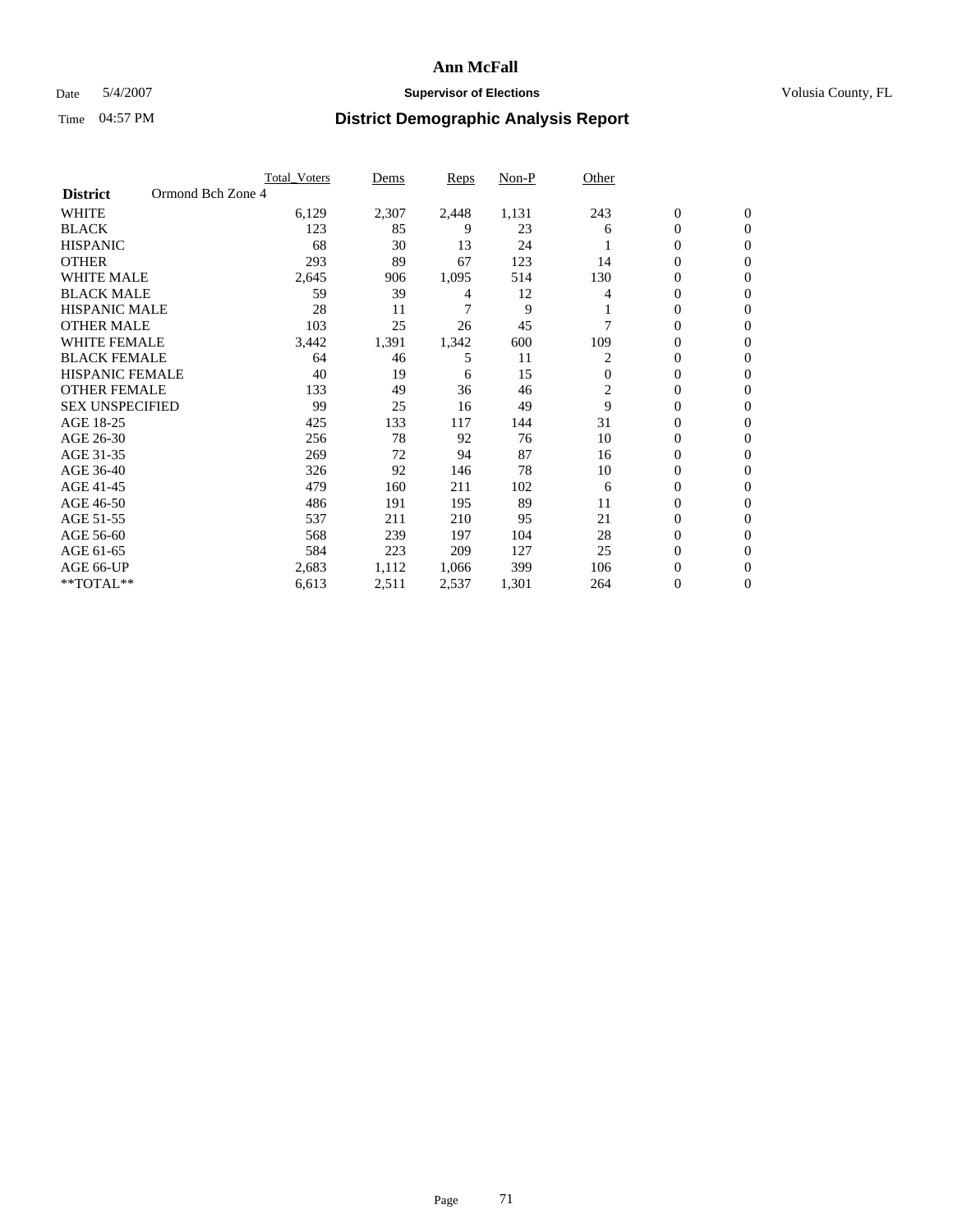### Date 5/4/2007 **Supervisor of Elections Supervisor of Elections** Volusia County, FL

|                                           | Total Voters | Dems  | Reps  | $Non-P$ | Other        |                  |                  |  |
|-------------------------------------------|--------------|-------|-------|---------|--------------|------------------|------------------|--|
| Port Orange District 1<br><b>District</b> |              |       |       |         |              |                  |                  |  |
| <b>WHITE</b>                              | 6,407        | 2,654 | 2,045 | 1,476   | 232          | $\boldsymbol{0}$ | $\mathbf{0}$     |  |
| <b>BLACK</b>                              | 75           | 53    | 6     | 14      | 2            | $\overline{0}$   | $\mathbf{0}$     |  |
| <b>HISPANIC</b>                           | 107          | 39    | 19    | 46      | 3            | $\mathbf{0}$     | $\mathbf{0}$     |  |
| <b>OTHER</b>                              | 275          | 81    | 68    | 115     | 11           | 0                | $\overline{0}$   |  |
| <b>WHITE MALE</b>                         | 2,827        | 1,058 | 980   | 675     | 114          | 0                | $\mathbf{0}$     |  |
| <b>BLACK MALE</b>                         | 37           | 25    | 4     | 8       | $\mathbf{0}$ | 0                | $\mathbf{0}$     |  |
| <b>HISPANIC MALE</b>                      | 43           | 17    | 10    | 14      | 2            | 0                | $\Omega$         |  |
| <b>OTHER MALE</b>                         | 77           | 20    | 22    | 34      |              | 0                | $\mathbf{0}$     |  |
| WHITE FEMALE                              | 3,523        | 1,575 | 1,048 | 784     | 116          | 0                | $\Omega$         |  |
| <b>BLACK FEMALE</b>                       | 38           | 28    | 2     | 6       | 2            | $\overline{0}$   | $\mathbf{0}$     |  |
| <b>HISPANIC FEMALE</b>                    | 62           | 22    | 9     | 30      |              | 0                | $\mathbf{0}$     |  |
| <b>OTHER FEMALE</b>                       | 101          | 37    | 28    | 33      | 3            | 0                | $\mathbf{0}$     |  |
| <b>SEX UNSPECIFIED</b>                    | 156          | 45    | 35    | 67      | 9            | 0                | $\mathbf{0}$     |  |
| AGE 18-25                                 | 488          | 166   | 97    | 201     | 24           | 0                | $\mathbf{0}$     |  |
| AGE 26-30                                 | 387          | 122   | 86    | 161     | 18           | 0                | $\mathbf{0}$     |  |
| AGE 31-35                                 | 352          | 109   | 91    | 131     | 21           | 0                | $\mathbf{0}$     |  |
| AGE 36-40                                 | 407          | 137   | 119   | 132     | 19           | $\overline{0}$   | $\mathbf{0}$     |  |
| AGE 41-45                                 | 503          | 175   | 163   | 151     | 14           | 0                | $\mathbf{0}$     |  |
| AGE 46-50                                 | 588          | 232   | 186   | 143     | 27           | $\overline{0}$   | $\mathbf{0}$     |  |
| AGE 51-55                                 | 605          | 251   | 207   | 119     | 28           | 0                | $\mathbf{0}$     |  |
| AGE 56-60                                 | 646          | 266   | 221   | 140     | 19           | $\overline{0}$   | $\overline{0}$   |  |
| AGE 61-65                                 | 614          | 282   | 192   | 119     | 21           | 0                | $\overline{0}$   |  |
| AGE 66-UP                                 | 2,274        | 1,087 | 776   | 354     | 57           | 0                | 0                |  |
| **TOTAL**                                 | 6,864        | 2,827 | 2,138 | 1,651   | 248          | 0                | $\boldsymbol{0}$ |  |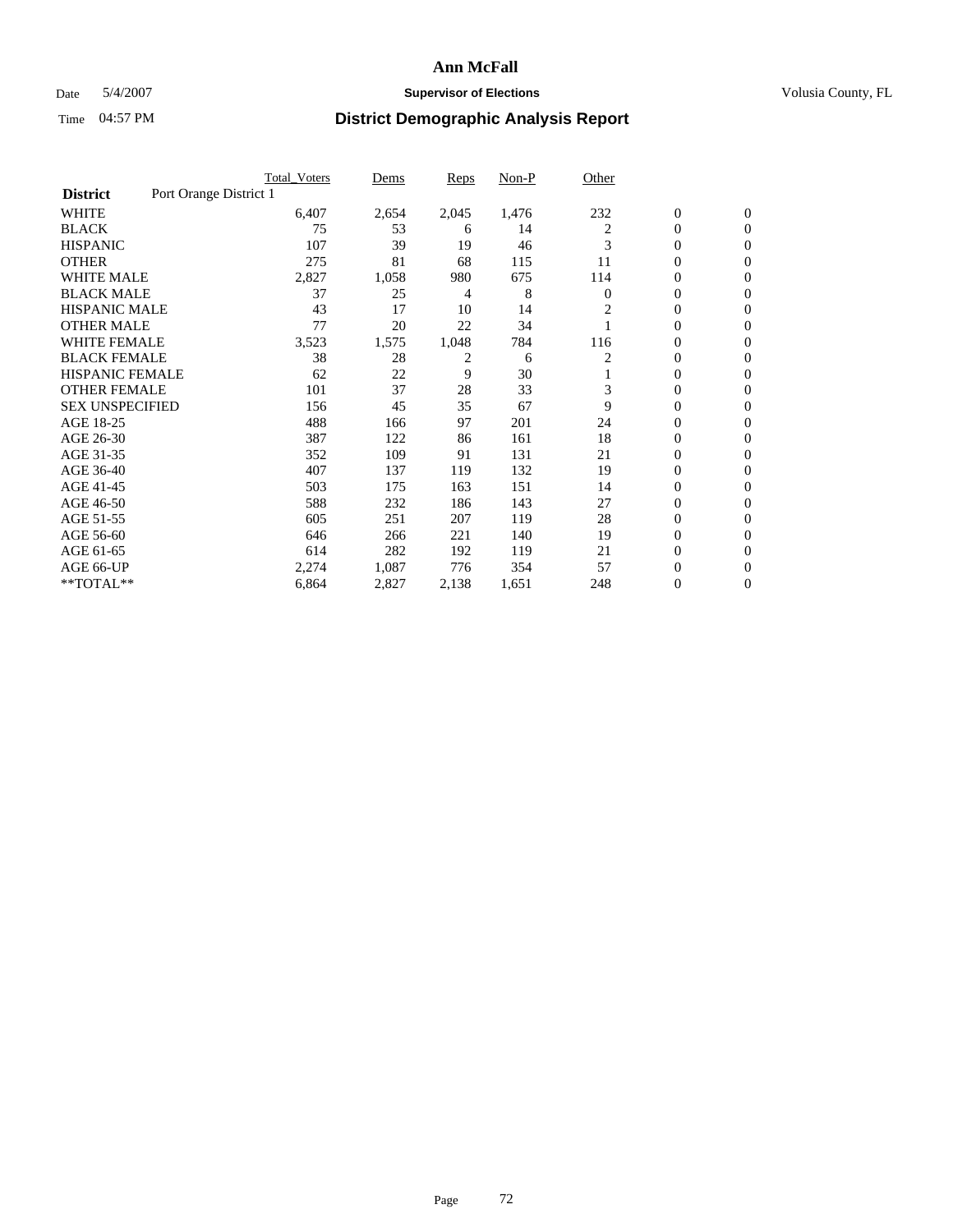## **Ann McFall**

## Date 5/4/2007 **Supervisor of Elections Supervisor of Elections** Volusia County, FL

# Time 04:57 PM **District Demographic Analysis Report**

|                                           | <b>Total Voters</b> | Dems  | Reps  | Non-P | Other |                  |                  |  |
|-------------------------------------------|---------------------|-------|-------|-------|-------|------------------|------------------|--|
| Port Orange District 2<br><b>District</b> |                     |       |       |       |       |                  |                  |  |
| <b>WHITE</b>                              | 7,073               | 2,679 | 2,625 | 1,518 | 251   | $\boldsymbol{0}$ | $\boldsymbol{0}$ |  |
| <b>BLACK</b>                              | 224                 | 176   | 12    | 30    | 6     | $\mathbf{0}$     | $\mathbf{0}$     |  |
| <b>HISPANIC</b>                           | 138                 | 59    | 30    | 46    | 3     | $\mathbf{0}$     | $\mathbf{0}$     |  |
| <b>OTHER</b>                              | 401                 | 109   | 98    | 176   | 18    | 0                | $\overline{0}$   |  |
| <b>WHITE MALE</b>                         | 3,143               | 1,077 | 1,241 | 689   | 136   | 0                | $\mathbf{0}$     |  |
| <b>BLACK MALE</b>                         | 87                  | 65    | 6     | 15    |       | 0                | 0                |  |
| <b>HISPANIC MALE</b>                      | 70                  | 29    | 19    | 21    |       | 0                | $\mathbf{0}$     |  |
| <b>OTHER MALE</b>                         | 139                 | 40    | 39    | 55    | 5     | 0                | $\mathbf{0}$     |  |
| <b>WHITE FEMALE</b>                       | 3,867               | 1,581 | 1,359 | 817   | 110   | 0                | $\mathbf{0}$     |  |
| <b>BLACK FEMALE</b>                       | 134                 | 109   | 6     | 14    | 5     | $\mathbf{0}$     | $\mathbf{0}$     |  |
| <b>HISPANIC FEMALE</b>                    | 67                  | 30    | 11    | 24    | 2     | 0                | $\mathbf{0}$     |  |
| <b>OTHER FEMALE</b>                       | 154                 | 50    | 31    | 70    | 3     | 0                | $\mathbf{0}$     |  |
| <b>SEX UNSPECIFIED</b>                    | 175                 | 42    | 53    | 65    | 15    | $\boldsymbol{0}$ | $\mathbf{0}$     |  |
| AGE 18-25                                 | 725                 | 220   | 197   | 286   | 22    | 0                | $\mathbf{0}$     |  |
| AGE 26-30                                 | 535                 | 171   | 166   | 175   | 23    | 0                | $\mathbf{0}$     |  |
| AGE 31-35                                 | 460                 | 141   | 172   | 128   | 19    | 0                | $\mathbf{0}$     |  |
| AGE 36-40                                 | 495                 | 171   | 181   | 128   | 15    | $\boldsymbol{0}$ | $\mathbf{0}$     |  |
| AGE 41-45                                 | 624                 | 202   | 248   | 145   | 29    | 0                | $\mathbf{0}$     |  |
| AGE 46-50                                 | 721                 | 258   | 269   | 166   | 28    | $\mathbf{0}$     | $\mathbf{0}$     |  |
| AGE 51-55                                 | 620                 | 249   | 237   | 117   | 17    | 0                | $\mathbf{0}$     |  |
| AGE 56-60                                 | 778                 | 315   | 269   | 163   | 31    | 0                | $\mathbf{0}$     |  |
| AGE 61-65                                 | 632                 | 256   | 227   | 124   | 25    | 0                | $\mathbf{0}$     |  |
| AGE 66-UP                                 | 2,246               | 1,040 | 799   | 338   | 69    | 0                | 0                |  |
| **TOTAL**                                 | 7,836               | 3,023 | 2,765 | 1,770 | 278   | 0                | $\boldsymbol{0}$ |  |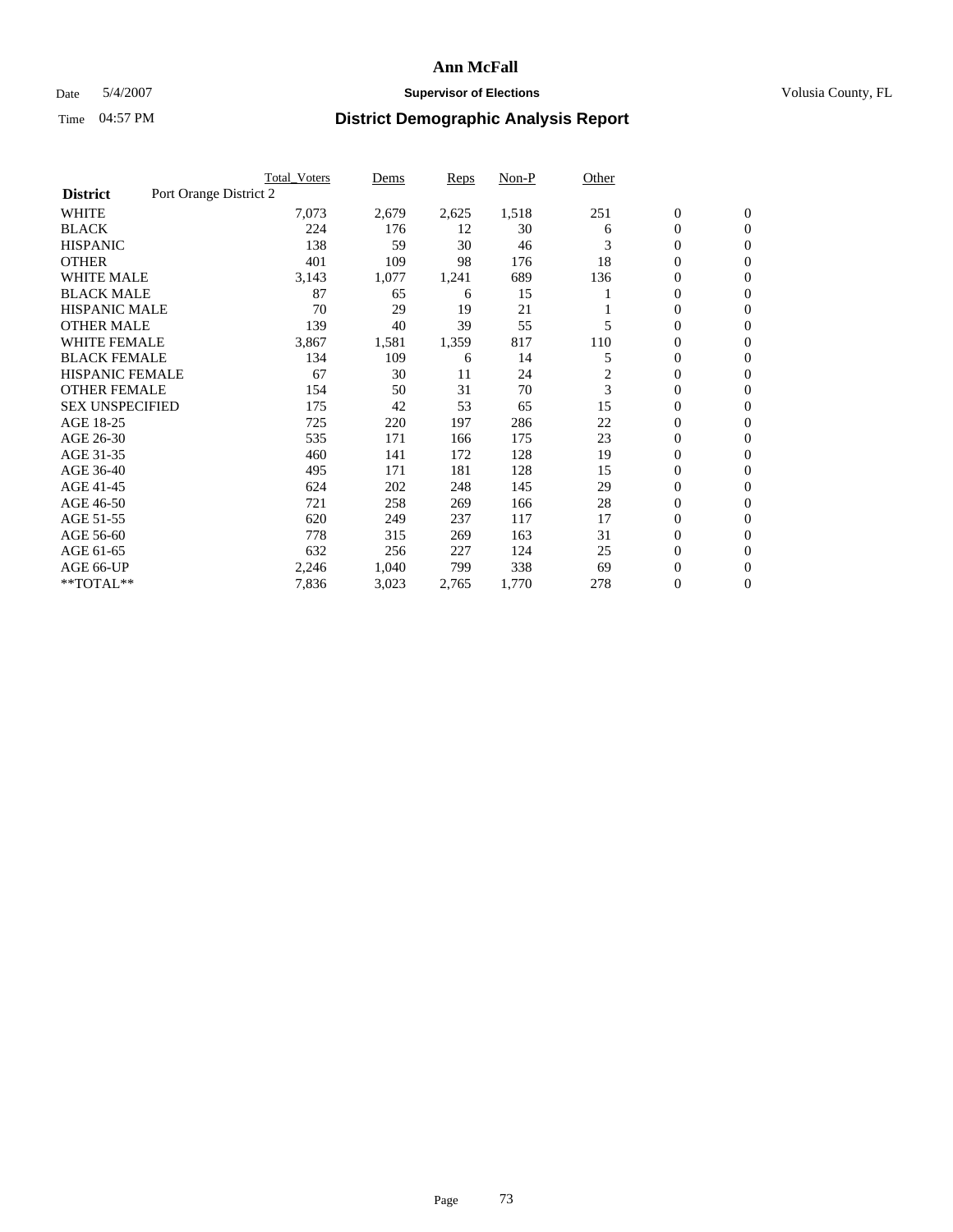## **Ann McFall**

## Date 5/4/2007 **Supervisor of Elections Supervisor of Elections** Volusia County, FL

# Time 04:57 PM **District Demographic Analysis Report**

|                                           | <b>Total Voters</b> | Dems  | Reps  | Non-P | Other        |                  |                  |  |
|-------------------------------------------|---------------------|-------|-------|-------|--------------|------------------|------------------|--|
| Port Orange Distrcit 3<br><b>District</b> |                     |       |       |       |              |                  |                  |  |
| <b>WHITE</b>                              | 9,423               | 3,192 | 3,780 | 2,117 | 334          | $\boldsymbol{0}$ | $\boldsymbol{0}$ |  |
| <b>BLACK</b>                              | 173                 | 131   | 13    | 26    | 3            | $\mathbf{0}$     | $\mathbf{0}$     |  |
| <b>HISPANIC</b>                           | 180                 | 63    | 38    | 72    |              | $\mathbf{0}$     | $\mathbf{0}$     |  |
| <b>OTHER</b>                              | 444                 | 127   | 120   | 179   | 18           | 0                | $\overline{0}$   |  |
| <b>WHITE MALE</b>                         | 4,305               | 1,278 | 1,821 | 1,021 | 185          | 0                | $\mathbf{0}$     |  |
| <b>BLACK MALE</b>                         | 81                  | 59    | 8     | 13    |              | 0                | $\boldsymbol{0}$ |  |
| <b>HISPANIC MALE</b>                      | 73                  | 28    | 13    | 30    | 2            | 0                | $\mathbf{0}$     |  |
| <b>OTHER MALE</b>                         | 155                 | 42    | 48    | 62    | 3            | 0                | $\mathbf{0}$     |  |
| <b>WHITE FEMALE</b>                       | 5,050               | 1,898 | 1,936 | 1,071 | 145          | 0                | $\mathbf{0}$     |  |
| <b>BLACK FEMALE</b>                       | 92                  | 72    | 5     | 13    | 2            | $\mathbf{0}$     | $\mathbf{0}$     |  |
| <b>HISPANIC FEMALE</b>                    | 106                 | 35    | 24    | 42    | 5            | 0                | $\mathbf{0}$     |  |
| <b>OTHER FEMALE</b>                       | 161                 | 56    | 44    | 59    | $\mathbf{2}$ | 0                | $\mathbf{0}$     |  |
| <b>SEX UNSPECIFIED</b>                    | 197                 | 45    | 52    | 83    | 17           | $\boldsymbol{0}$ | $\mathbf{0}$     |  |
| AGE 18-25                                 | 872                 | 263   | 236   | 333   | 40           | 0                | $\mathbf{0}$     |  |
| AGE 26-30                                 | 527                 | 152   | 182   | 170   | 23           | 0                | $\mathbf{0}$     |  |
| AGE 31-35                                 | 563                 | 146   | 226   | 166   | 25           | 0                | $\mathbf{0}$     |  |
| AGE 36-40                                 | 684                 | 208   | 255   | 202   | 19           | $\boldsymbol{0}$ | $\mathbf{0}$     |  |
| AGE 41-45                                 | 830                 | 256   | 351   | 202   | 21           | 0                | $\mathbf{0}$     |  |
| AGE 46-50                                 | 837                 | 293   | 330   | 185   | 29           | $\mathbf{0}$     | $\mathbf{0}$     |  |
| AGE 51-55                                 | 877                 | 348   | 329   | 180   | 20           | 0                | $\mathbf{0}$     |  |
| AGE 56-60                                 | 936                 | 351   | 345   | 206   | 34           | 0                | $\mathbf{0}$     |  |
| AGE 61-65                                 | 894                 | 307   | 341   | 206   | 40           | 0                | $\mathbf{0}$     |  |
| AGE 66-UP                                 | 3,200               | 1,189 | 1,356 | 544   | 111          | 0                | 0                |  |
| **TOTAL**                                 | 10,220              | 3,513 | 3,951 | 2,394 | 362          | $\boldsymbol{0}$ | $\boldsymbol{0}$ |  |